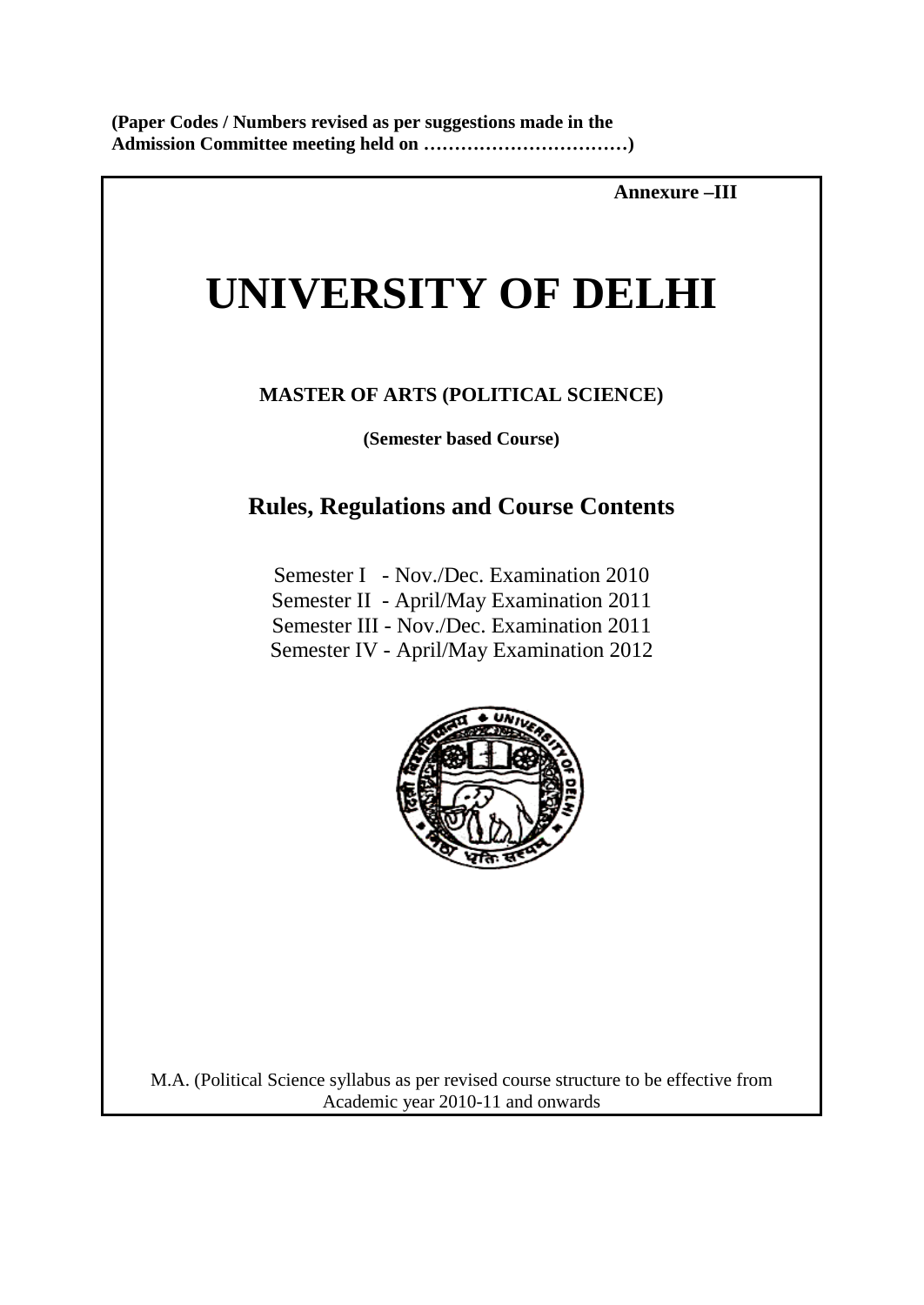# **CONTENTS**

|    |                                                         | <b>Pages</b> |
|----|---------------------------------------------------------|--------------|
| L. | <b>M.A (Political Science) Structure</b>                | $1 - 2$      |
| П. | <b>Scheme of Examination, Pass Percentage,</b>          | $3 - 4$      |
|    | <b>Promotion Criteria etc.</b>                          |              |
|    | III. Course Contents and Reading Lists of M.A (Pol.Sc.) | $5 - 85$     |
|    |                                                         |              |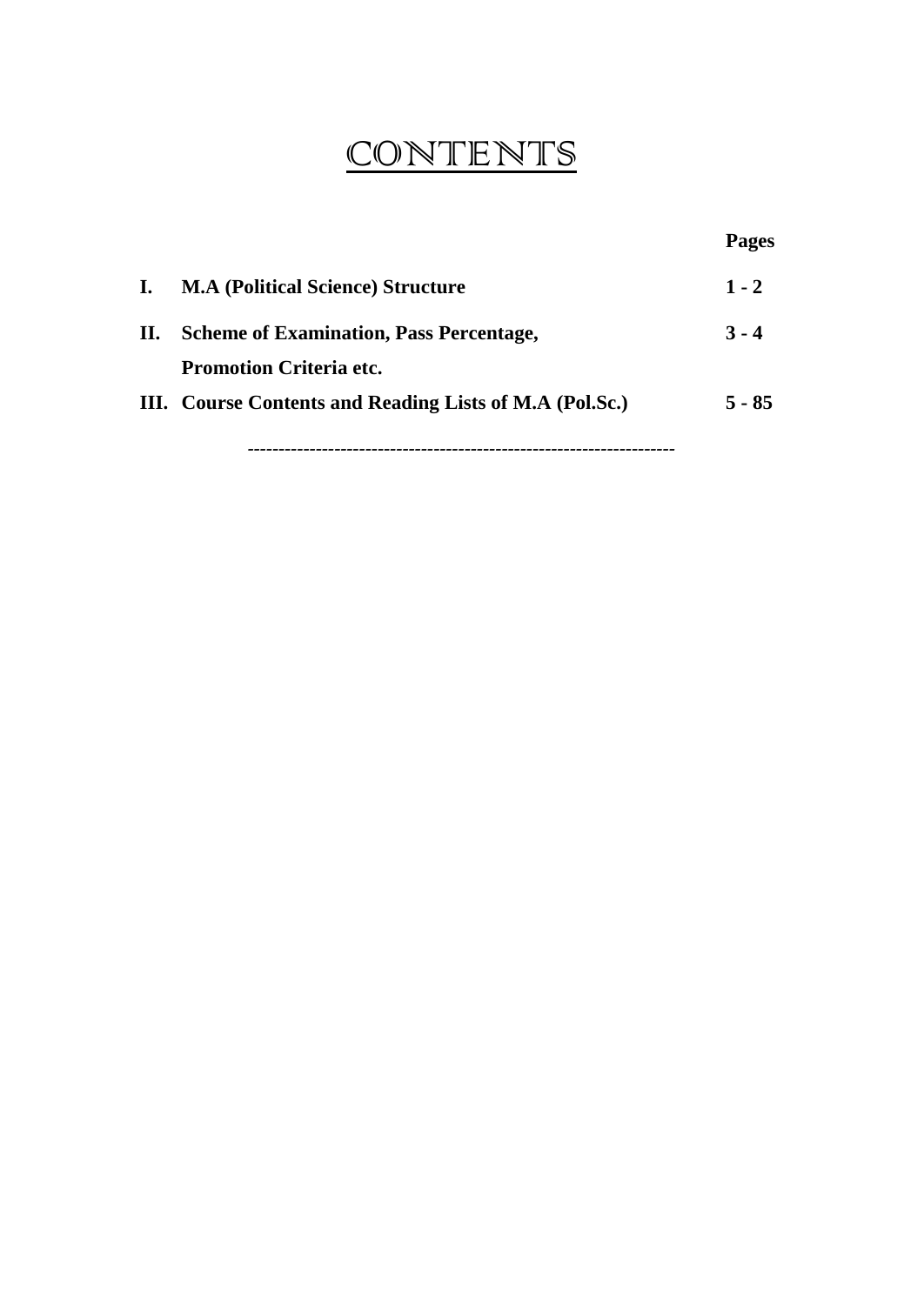#### **I: Proposed M.A. (Pol. Sc.) Structure**

# **AFFILATION**

The proposed programme shall be governed by the Department of Political Science, Faculty of Social Sciences, University of Delhi, Delhi – 110007

#### **Programme Structure**

The M.A (Pol. Sc.) is divided into two parts as under. Each Part will consist of two Semesters.

|             |                   | <i>Semester</i> | <i>Semester</i> |
|-------------|-------------------|-----------------|-----------------|
| $Part - 1$  | <b>First Year</b> | Semester 1      | Semester II     |
| $Part - II$ | Second Year       | Semester III    | Semester IV     |

The schedule of Papers prescribed for various semesters shall be as follows:

| <b>Papers</b>                                   | <b>Marks</b> |                                      | <b>Total</b><br><b>Marks</b> | <b>Duration</b><br>(Hrs.) |
|-------------------------------------------------|--------------|--------------------------------------|------------------------------|---------------------------|
|                                                 | Written      | <b>Internal</b><br><b>Assessment</b> |                              |                           |
| Part I : Semester I                             |              |                                      |                              |                           |
| Paper 101 : Debates in Political Theory         | 75           | 25                                   | 100                          | 3                         |
| Paper 201 : Comparative Political Analysis      | 75           | 25                                   | 100                          | 3                         |
| Paper 301 : Politics in India                   | 75           | 25                                   | 100                          | 3                         |
| Paper 401 : Theories of International Relations | 75           | 25                                   | 100                          | 3                         |
|                                                 | Total        |                                      | 400                          |                           |
| <b>Part I: Semester II</b>                      |              |                                      |                              |                           |
| Paper 102 : Administrative Theory               | 75           | 25                                   | 100                          | 3                         |
| Paper 202 : Themes in Indian Political Thought  | 75           | 25                                   | 100                          | 3                         |
| Paper 302: Themes in World Politics and         | 75           | 25                                   | 100                          | 3                         |
| <b>International Political Economy</b>          |              |                                      |                              |                           |
| Paper 402: Key Texts in Political Philosophy    | 75           | 25                                   | 100                          | 3                         |
|                                                 | Total        |                                      | 400                          |                           |
| <b>Part II : Semester III</b>                   |              |                                      |                              |                           |
| Paper 103 : Interpreting Modern India           | 75           | 25                                   | 100                          | 3                         |
| : Optional Paper<br>Paper                       | 75           | 25                                   | 100                          | 3                         |
| (from the set on offer for the semester)        |              |                                      |                              |                           |
| : Optional Paper<br>Paper                       | 75           | 25                                   | 100                          | 3                         |
| (from the set on offer for the semester)        |              |                                      |                              |                           |
| : Optional Paper<br>Paper                       | 75           | 25                                   | 100                          | 3                         |
| (from the set on offer for the semester)        |              |                                      |                              |                           |
|                                                 | Total        |                                      | 400                          |                           |
| <b>Part II : Semester IV</b>                    |              |                                      |                              |                           |
| Paper 104 : Democracy and Political             | 75           | 25                                   | 100                          | 3                         |
| Institutions                                    |              |                                      |                              |                           |
| : Optional Paper<br>Paper                       | 75           | 25                                   | 100                          | 3                         |
| (from the set on offer for the semester)        |              |                                      |                              |                           |
| : Optional Paper<br>Paper                       | 75           | 25                                   | 100                          | 3                         |
| (from the set on offer for the semester)        |              |                                      |                              |                           |
| : Optional Paper<br>Paper                       | 75           | 25                                   | 100                          | 3                         |
| (from the set on offer for the semester)        |              |                                      |                              |                           |
|                                                 | Total        |                                      | 400                          |                           |

Grand Total 1600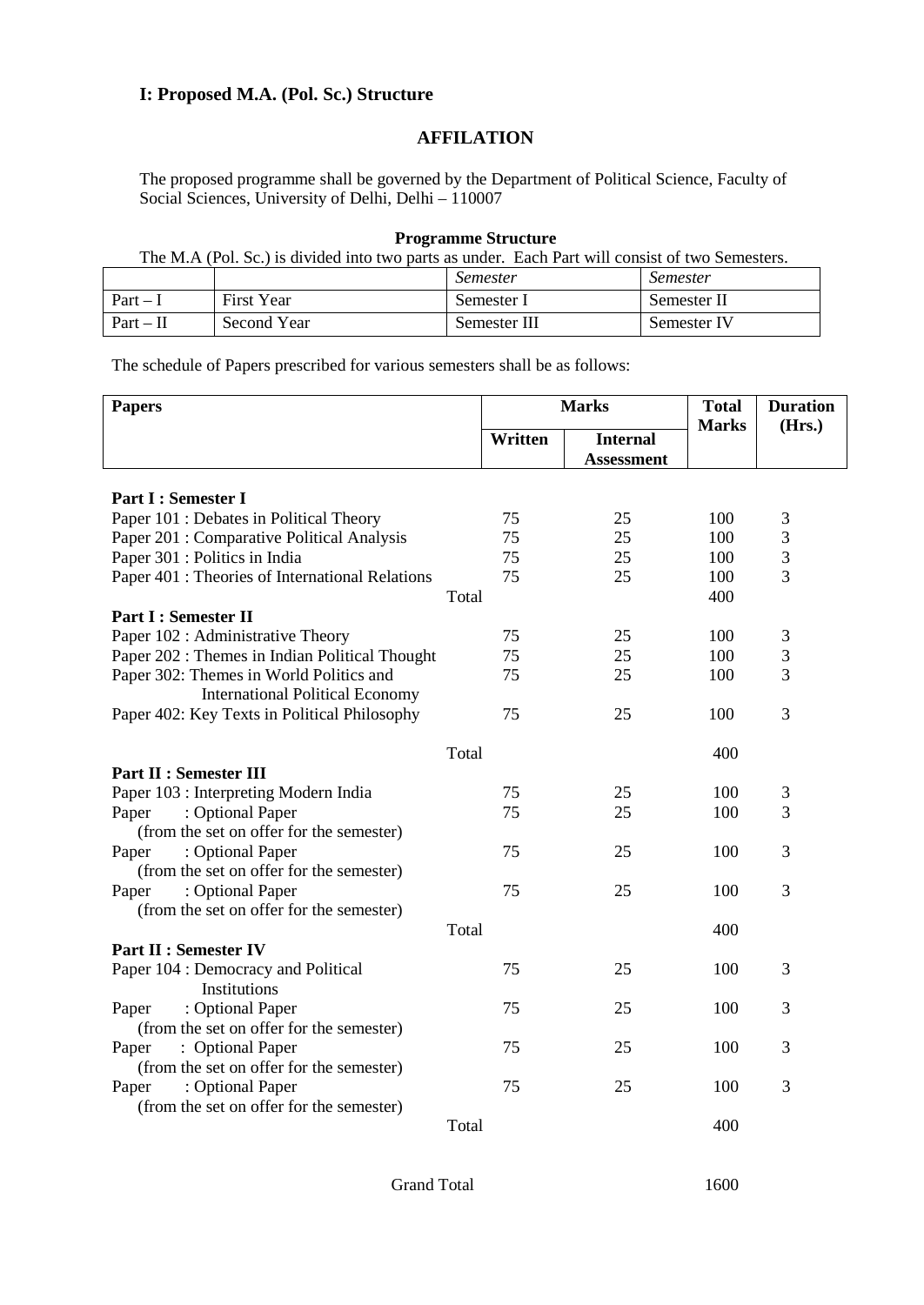# **Optional Papers:**

Students will have to take 6 optional papers over the two year M.A. course. These are made available in semesters II, III and IV. Students can select any two papers from the set offered in that semester. The choice must be made before the semester begins. The Department has the autonomy to decide what courses will be offered at the beginning of the academic year.

#### **List of Optional Papers**

- 1. Ethics and Politics
- 2. Critical Traditions in Political Theory
- 3. The Modern State in Comparative Perspective
- 4. Social Movements and Revolutions
- 5. Parties, Elections and Political Process in India
- 6. Development Process and Politics in India
- 7. Democracy and Human Rights in India
- 8. Public Policy
- 9. Public Institutions and Governance
- 10. Rural- Urban Development and Local Government in India
- 11. Environment and Development: Policy and Politics
- 12. Peace and Conflict in International Politics
- 13. India and the World
- 14. Foreign Policy of Major Powers
- 15. State and Society in South Asia
- 16. South Asia and the World
- 17. State and Society in Pakistan
- 18. Pakistan and the World
- 19. State and Society in Africa
- 20. Africa and the World
- 21. Comparative Federalism: Theory and Practice
- 22. Culture and Politics in India
- 23. Social Exclusion: Theory and Practice
- 24. Gender in International Relations
- 25. Indian Strategic Thought
- 26. The Politics of Violence in South Asia
- 27. International Security
- 28. State and Society in Canada
- 29. State and Society in the US
- 30. Constitutionalism in Comparative Perspective

*---------------------------------------------------------------------*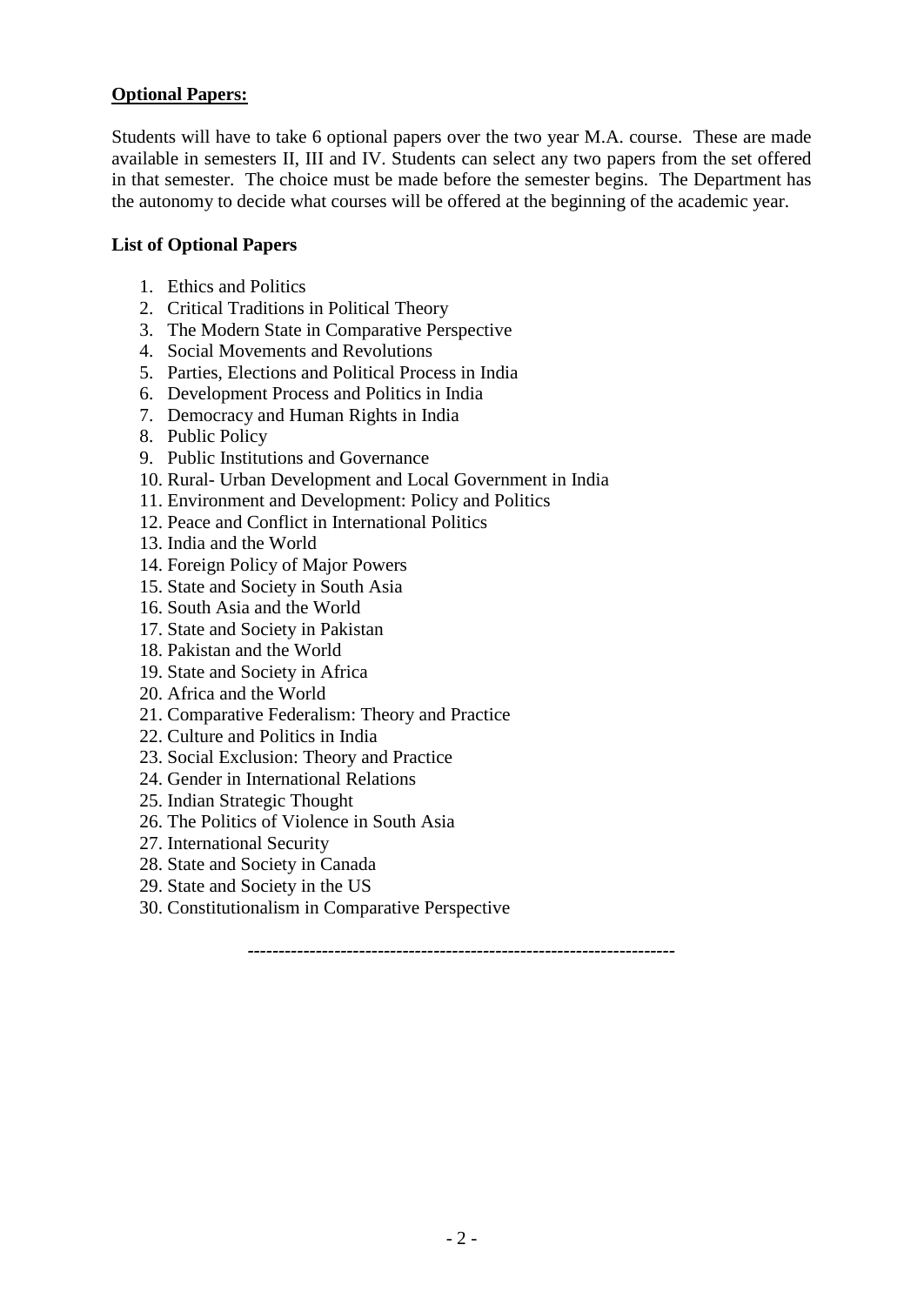# **II: SCHEME OF EXAMINATIONS**

- 1. English shall be the medium of instruction. Students can write their individual exam papers in English or Hindi medium but not both.
- 2. Examinations shall be conducted at the end of each Semester as per the Academic Calendar notified by the University of Delhi.
- 3. The system of evaluation shall be as follows:
	- 3.1 Each course will carry 100 marks, of which 25 marks shall be reserved for internal assessment as determined by the faculty members teaching the respective papers.
	- 3.2 The remaining 75 marks in each paper shall be awarded on the basis of a written examination at the end of each semester. The duration of written examination for each paper shall be three hours.
- 4. Examinations for courses shall be conducted only in the respective Odd and Even Semesters as per the Scheme of Examinations. Regular as well as ex-students shall be permitted to appear/reappear/improve in courses of Odd Semesters only at the end of Odd Semester and courses of Even Semesters only at the end of Even Semesters.

# **PASS PERCENTAGE**

Minimum marks for passing the examination in each semester shall be 40% in each paper.

No student would be allowed to avail of more than 3 chances to pass any paper inclusive of the first attempt. Aggregate pass marks for Part I & Part II (combined) is 40%.

# **PROMOTION CRITERIA**

No student will be detained in I or III semester on the basis of his/her performance in I or III semester examination: i.e. the student will be promoted automatically from I to II and III to IV semester.

A student shall be eligible for promotion from Ist year to IInd year of the course provided he/she has passed 50% papers of I and II semester taken together. However, he/she will have to clear the remaining paper/s while studying in the  $2<sup>nd</sup>$  year of the programme

# **DIVISION CRITERIA**

Successful candidates will be classified on the basis of the combined results of Part-I and Part-II examination as follows:

| Candidates securing 60% and above            | I Division   |
|----------------------------------------------|--------------|
| Candidates securing 50% and above, up to 60% | II Division  |
| Candidates securing 40% and above, up to 50% | III Division |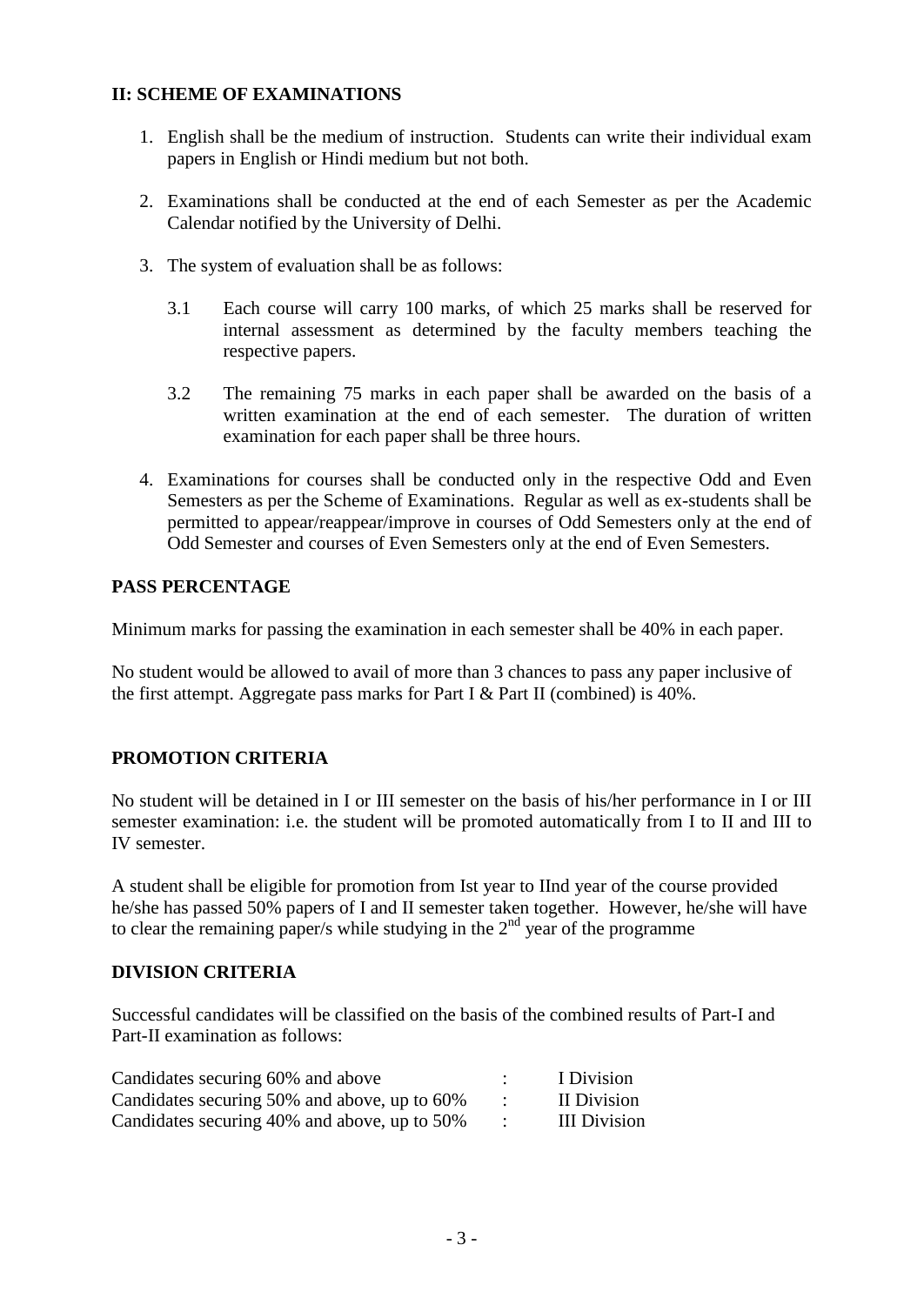#### **SPAN PERIOD**

No student shall be admitted as a candidate for the examination for any of the Parts/Semesters after the lapse of **four** years from the date of admission to the Part-I/Semester-I of the M.A (Pol. Sc.).

# **ATTENDANCE REQUIREMENT**

The student are required to attend tutorials, seminars etc. arranged by the Department/College from time to time.

*---------------------------------------------------------------------*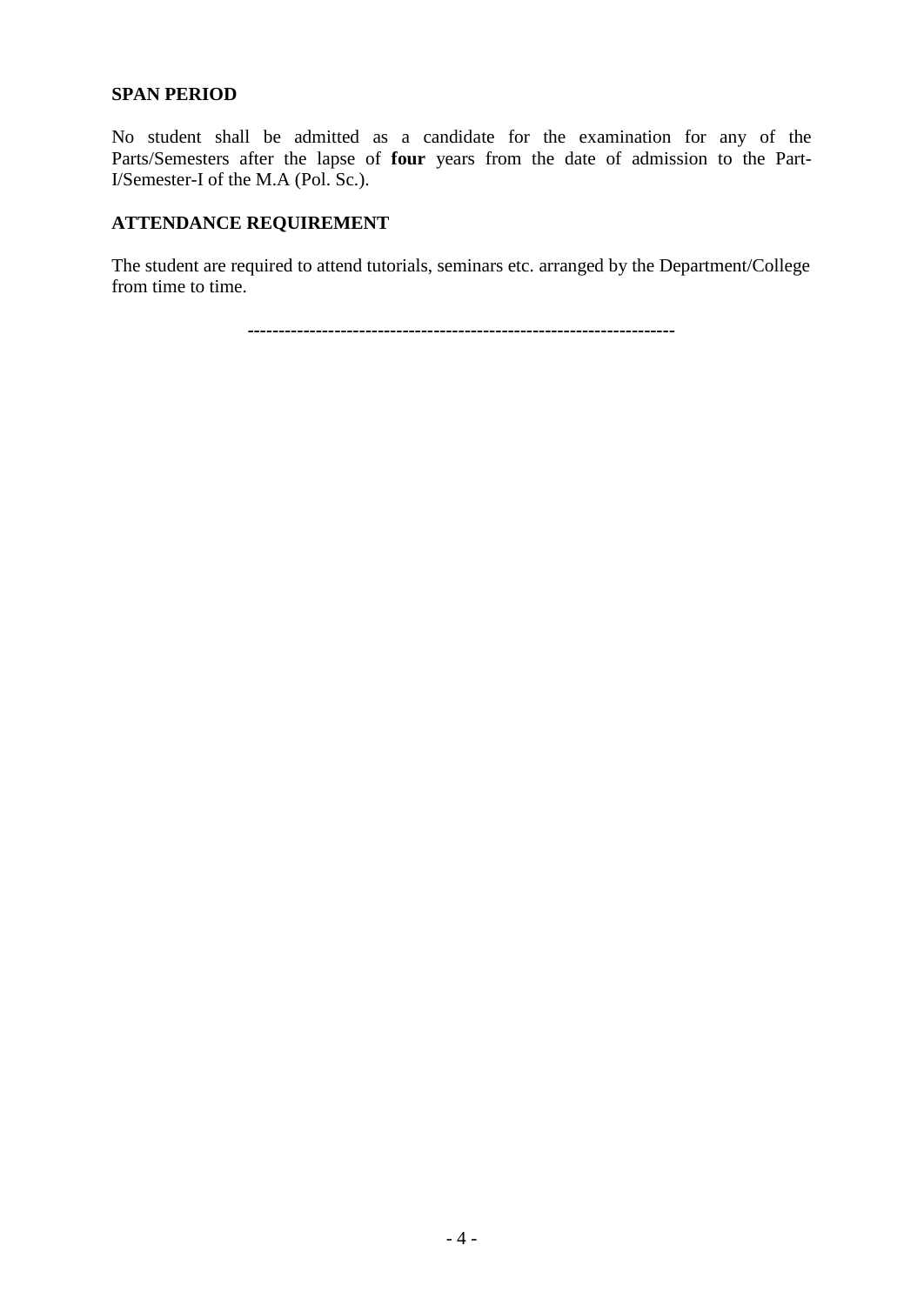#### **COMPULSORY PAPERS**

#### **PAPER 101: DEBATES IN POLITICAL THEORY**

**Course Objective:** This course proposes to build on a prior understanding of the nature and value of theoretical inquiry in politics. Political theory begins with a few fundamental questions that have a bearing on the good life, and the ways in which we seek to collectively secure it. It does not claim to have any final answers to such questions and instead acknowledges disagreements. Our basic disagreements on how we must constitute our collective life are part of our evaluations that we make on a continual basis of the political and social order we inhabit. Evaluation usually entails an intense engagement with the political context within which we live, the nature of our values and political institutions, their clarification and analyses, together with weighing the necessity of just institutions and values. The activity of evaluation lays bare a wide range of arguments that are used in political discourse sharpening thereby our political judgment. It is imperative to evaluate, argue and judge and then raise for the consideration of justification our existing or appropriate political practices, decisions, policies and institutions. This course seeks to explore and understand some of the major debates that contemporary political theory is engaged in, and hopes thereby to enrich our skills of analysis and judgment..

#### **Debates will relate to concepts:**

#### **1. Introduction**

- a. What is Political Theory?
- b. Disagreements and Debates in Political Theory
- c. Normative judgement in a Political Context

#### **2. The Political Context**

- a. Understanding Power
- b. The Faces of Power (Steven Lukes)
- c. Ideology and Power (Althusser)
- d. Class Power
- e. Power and the Subject: Foucault
- f. On the Colonial State in India (Naoroji, Dutt and Gandhi)

#### **3. Debates on freedom**

- a. Ancient vs. Modern Liberty (Constant)
- b. Freedom as autonomy (Kant, Mill)
- c. Negative vs. Positive Liberty (Berlin, MacCallum)
- d. Freedom and the market (Libertarians)
- e. Republican Conception (Skinner)
- f. Freedom as Development (Sen)
- g. Freedom as Swaraj (Gandhi)

#### **4. Debates on Equality**

- a. Value of Equality (Bernard Williams)
- b. Equality of Opportunity (Rawls)
- c. Equality of What? (Welfare, Resources, Capability)
- d. Luck egalitarianism and its critique (Elizabeth Anderson)
- e. Equality, Priority or Sufficiency (Scheffler, Parfit, Franfurt)

#### **5. Debates on Justice**

a. Consequentialist vs. Deontological (Utilitarians, Rawls)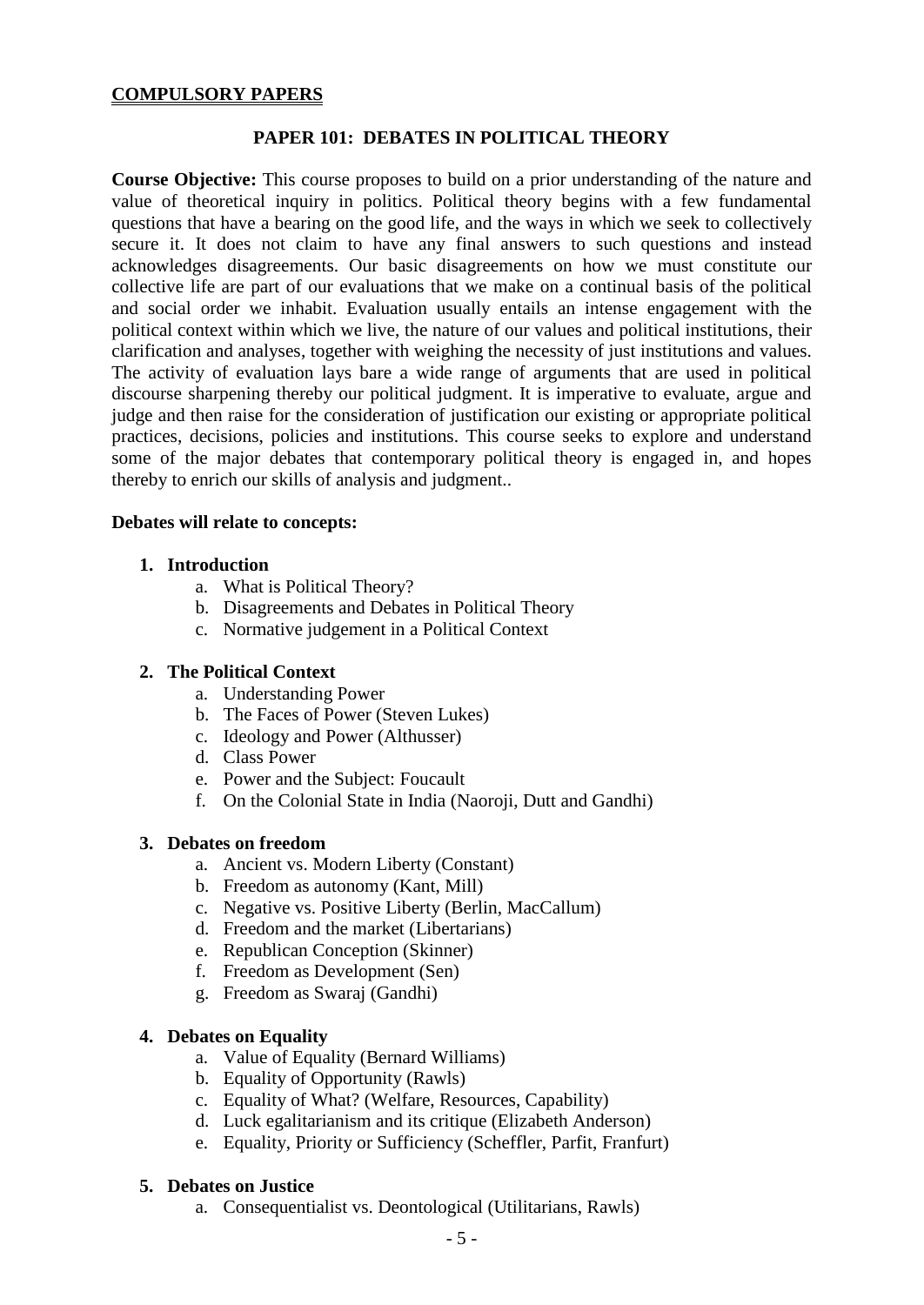- b. Justice as Fairness (Rawls)
- c. Communitarian and Feminist Conceptions (Walzer, Sandel, Okin)
- d. Global Justice (Thomas Pogge)

#### **6. Debates on Rights:**

- a. Moral vs. Legal conceptions
- b. Choice and Interest theories
- c. Conflicts between rights
- d. Rights as Trumps
- e. Civil Disobedience and Satyagraha

#### **7. Debates on Democratic Political Community**

- a. Procedural vs. Substantive Conceptions of Democracy
- b. Recognition and Democratic Struggles
- c. Political Community and the Challenges of Pluralism
- d. Citizenship, Virtues and Democratic Education

# **READINGS:**

Hampton, Jean (1989) 'Should Political Philosophy by Done without Metaphysics?' *Ethics: 99*, 791-814.

Mckinnon, Catriona, 2008, 'Introduction' in Mckinnon, Catriona (ed), *Issues in Political Theory*, New York: Oxford University Press.

Haugaard, Mark, 2002, *Power: A Reader*, Manchester University Press: 1-66; 181-204.

Althusser, L, 1977, 'Ideology and Ideological State Apparatuses (Notes Towards an Investigation)' in Althusser '*Lenin and Philosophy' and Other Essays*, London: New Left Books.

Lukes, Steven. *Power: A Radical View*. London: Macmillan Press, 1974.

Constant, Benjamin, 1988, 'The Liberty of the Ancients Compared with that of the Moderns',in Benjamin Constant, *Political Writings*, Cambridge University Press: 308-28.

Berlin, I., 1969, 'Two Concepts of Liberty', in I. Berlin, *Four Essays on Liberty*, London: Oxford University Press: 118-72.

Nelson, E., 2005, 'Liberty: One Concept Too Many?', *Political Theory*, 33, pp. 58-78.

MacCallum, G. C. Jr., 1967, 'Negative and Positive Freedom', *Philosophical Review*, 76, pp. 312-34.

Pettit, P., 2007, 'Republican Freedom: Three Axioms, Four Theorems', in Laborde, C. and Maynor, J. (eds), *Republicanism and Political Theory*, Oxford: Blackwell.

Taylor, C., 1979, 'What's Wrong with Negative Liberty', in A. Ryan (ed.), *The Idea of Freedom*, Oxford: Oxford University Press.

Skinner, Q., 2002, 'A Third Concept of Liberty', *Proceedings of the British Academy*, 117, no. 237, pp. 237-68. Sen, Amartya, 2000, *Development as Freedom*, Delhi: OUP: Introduction, Ch. 1: 3-34.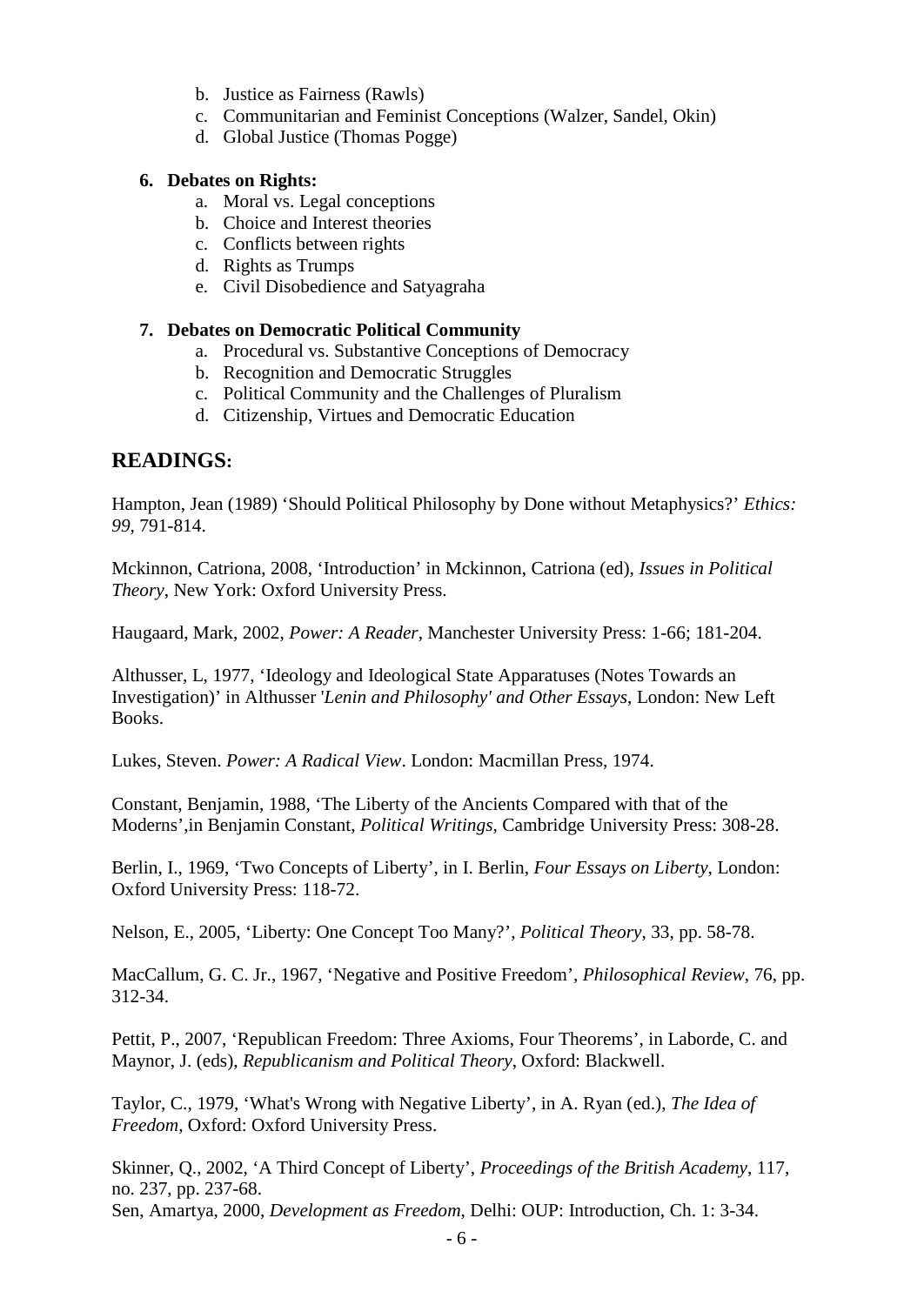Dworkin, Ronald, 1981, 'What is Equality? Part I: Equality of Welfare'; 'Part II: Equality of Resources', *Philosophy and Public Affairs,* Vol. 10.

Arneson, R, 1989, 'Equality and Equal Opportunity for Welfare', *Philosophical Studies*, 56 (1): 77-93.

Cohen, G. A., 1989, 'On the Currency of Egalitarian Justice', *Ethics*, 99 (4): 906-44.

Parfit, D., 2000, 'Equality or Priority?', in M. Clayton and A. Williams (eds.) *The Ideal of Equality,* London: Macmillan: 81-126.

Frankfurt, H., 1987, 'Equality as a Moral Ideal', *Ethics,* 98 (1): 21-43.

Rawls, John, 1971, *A Theory of Justice*, Harvard: Bellknap.

Sandel, Michael, 1982, *Liberalism and the Limits of Justice*, Cambridge: Cambridge University Press.

Walzer, M, 1983, *Spheres of Justice*, New York: Basic Books.

Steiner, Hillel, 1994, *An Essay on Rights*, Oxford: Blackwell.

Raz, Joseph, 1986, *The Morality of Freedom*, Oxford: Clarendon Press.

Dworkin, Ronald, 1977, *Taking Rights Seriously*, Harvard University Press.

Taylor, Charles, et al, 1994, *Multiculturalism: Examining The Politics of Recognition*, Princeton: Princeton University Press.

Callann, Eamonn, 'Citizenship and Education', *Annual Review of Political Science*, 7 (2004): 71-90.

Bhikhu Parekh, *Gandhi's Political Philosophy*, London, Macmillan Press, 1989

Bhikhu Parekh, *Colonialism, Tradition and Reform: An Analysis of Gandhi's Political Discourse,* New Delhi, Sage, 1989

Thomas Pantham, "Habermas's Practical Discourse and Gandhi's Satyagraha", in Bhikhu Parekh and Thomas Pantham, (ed.), *Political Discourse: Explorations in Indian and Western Political Thought,* New Delhi, Sage, 1987, pg 292-310

Anthony J. Parel, (ed.), *Gandhi, Freedom and Self-Rule,* New Delhi, Vistaar Publications, 2002

*---------------------------------------------------------------------*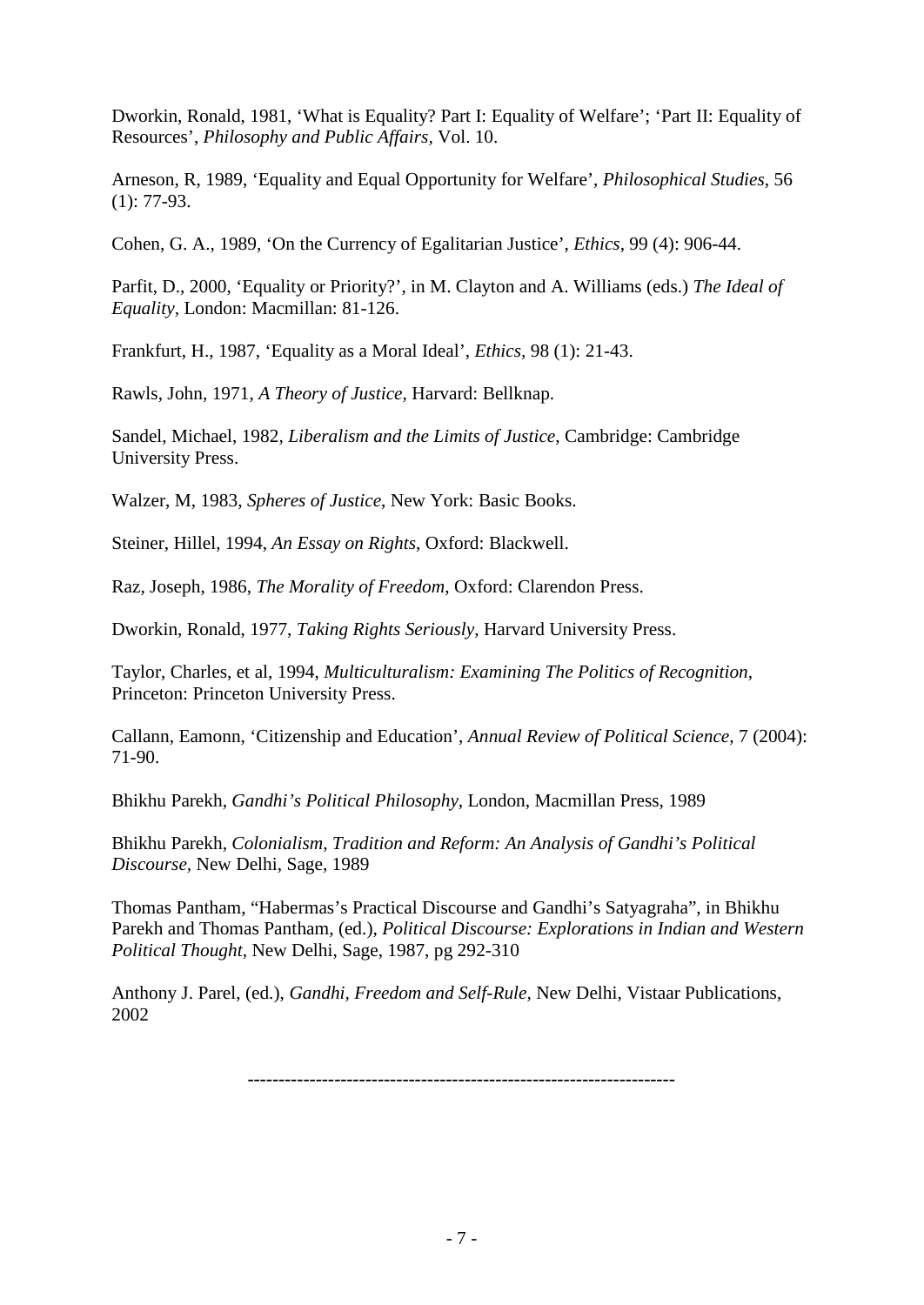# **PAPER 201: COMPARATIVE POLITICAL ANALYSIS**

**Course Objective:** Each topic is to be studied with reference to concepts, theories and the historical experiments of developing countries as well as advanced industrialised countries. A central concern of the course is to discern the Eurocentric bias in the field of comparative politics, and to identify the processes of de-centring which have reconfigured the field in significant ways.

# **1. Comparative Methods and Approaches**

- a. Comparative methods: An overview of the field of Comparative Political Analysis
- b. Approaches to Comparative Political Analysis
	- i. Formal Institutional
	- ii. Political Systems and Structural Functional Approach
	- iii. Culture-centric
	- iv. Political Economy
	- v. New Institutionalism

# **2. Nationalism and Anti-Colonial Struggles**

# **3. Development**

- a. Theories of Modernisation
- b. Underdevelopment
- c. Dependency
- d. World System
- e. Post Development

# **4. Theories of the State**

- a. State
	- i. Theories of the State
	- ii. Development of Modern States in Europe and Non-European Societies
- b. State and Social Classes in
	- i. Capitalist
	- ii. Socialist
	- iii. Post-Colonial Societies

# **5. State Forms**

- a. Federalisms
- b. Patterns of Democracy, Authoritarian and the Security State

# **6. Comparative Party Systems**

# **7. Social Movements and Revolutions**

- a. Theories of Movements
- b. New Social Movements
- c. Theories of Revolutions
- d. Comparative Study of Revolutions

# **READINGS:**

Adil Khan, *Politics of Identity: Ethnic Nationalism and the State in Pakistan.* Sage, New Delhi 2005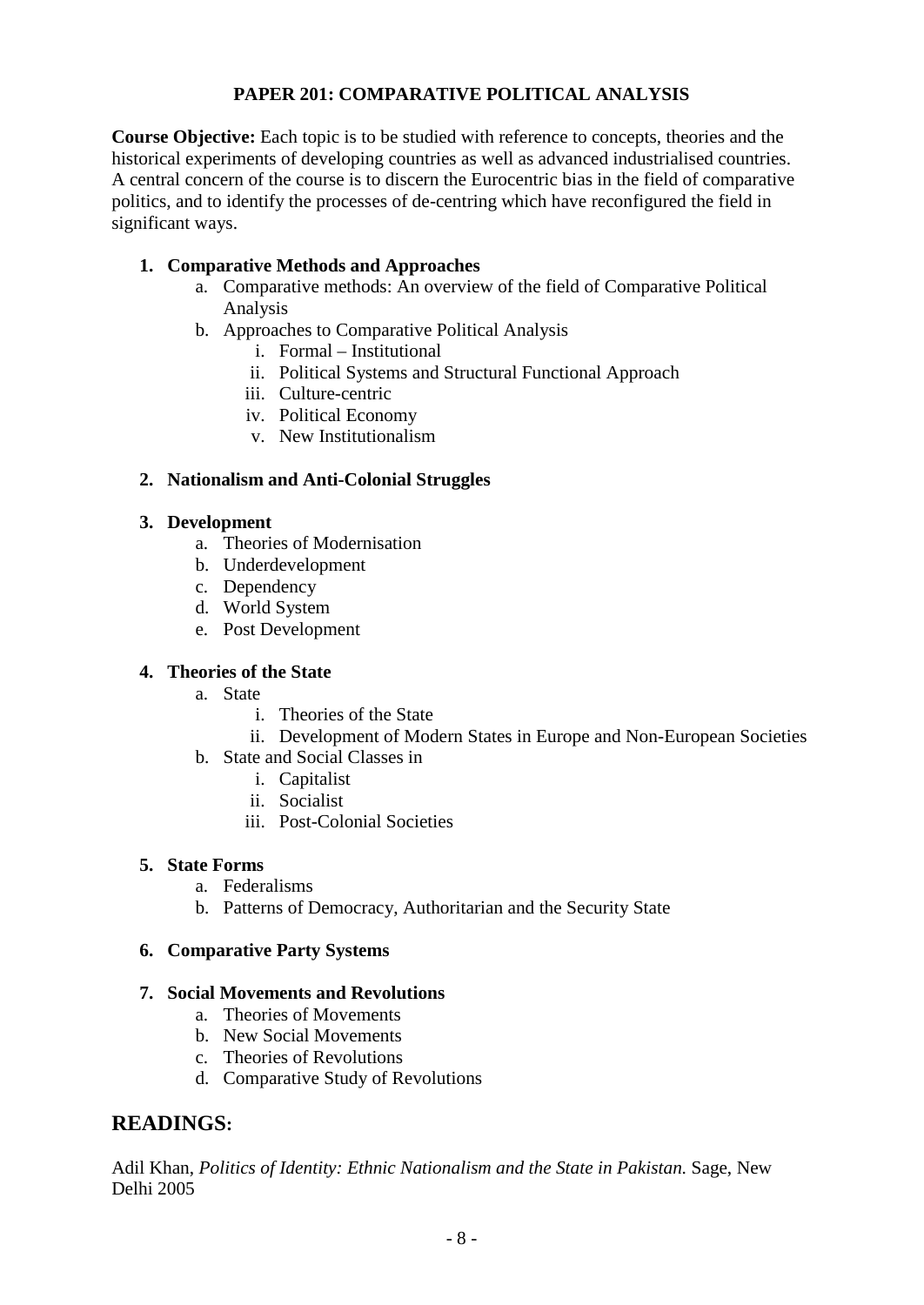Alexander Hamilton, John Jay and James Madison, The Federalist Papers (edited with Introduction and notes by Max Beloff) New York, Basil Blackwell Inc. 1987

Angelo Panebianco, *Political Parties, Organisation and Power,* Cambridge University Press, New York, 1998.

Arend Lijphart, *Thinking About Democracy,* Routledge, London, 2008

Benedict Anderson, *Imagined Communities: Reflections on the Origin and Spread of Nationalism,* London, Verso, 1991

Craig Calhoun, *Nationalism,* Open University Press, Buckingham, 1997

Barrie Axford, Gary K. Browning, Richard Huggins and Ben Rosamond eds. *Politics: Na Introduction,* Routledge, London and New York, 1997

Barrington Moore Jr., *Social Origins of Dictatorship and Democracy: Lord and Peasant in the Making of the Modern World, Penguin* 1967

Daniel Caramani, *Comparative Politics,*OUP, Oxford, 2008

David Collier, David ed., *The New Authoritarianism in Latin America,* Princeton University Press, Princeton, 1979

David Lane, *The Rise and Fall of State Socialism: Industrial Society and the Socialist State,*  Polity Press, 1996

Faulks, Keith, *Political Sociology,* Edinburgh University Press, 1999

Georgio Agamben, *State of Exception, (Translated by Kevin Attel),* University of Chicago Pres, Chicago, 2005

Gerado L. Munck and Richard Snyder, *Passion, Craft and Method in Comparative Politics,* The John Hopkins University Press, 2008

Gerald F. Gaus and Chandran Kukathas (ed.), *Handbook of Political Theory,* Sage, London, 2004

Giovanni Sartori, *Parties and Party System: A Framework for Analysis,* Cambridge University Press, Cambridge, 1976.

Hamza Alavi and Teodor Shanin eds. *Introduction to the Sociology of 'Developing Societies',*  Macmillan, London and Basingstoke, 1982

Howard J. Wiarda (ed.), *Comparative Politics,* Vol. I-V, Routledge, 2005

Iris Marion Young, *Global Challenges, War, Self Determination and Responsibility for Justice,* Polity, Cambridge, 2007

Jean Blondel, *The Discipline of Politics,* Butterworths, London, 1981

John Harriss, *Depoliticizing Development: The World Bank and Social Capital, Leftword,* Delhi, 2001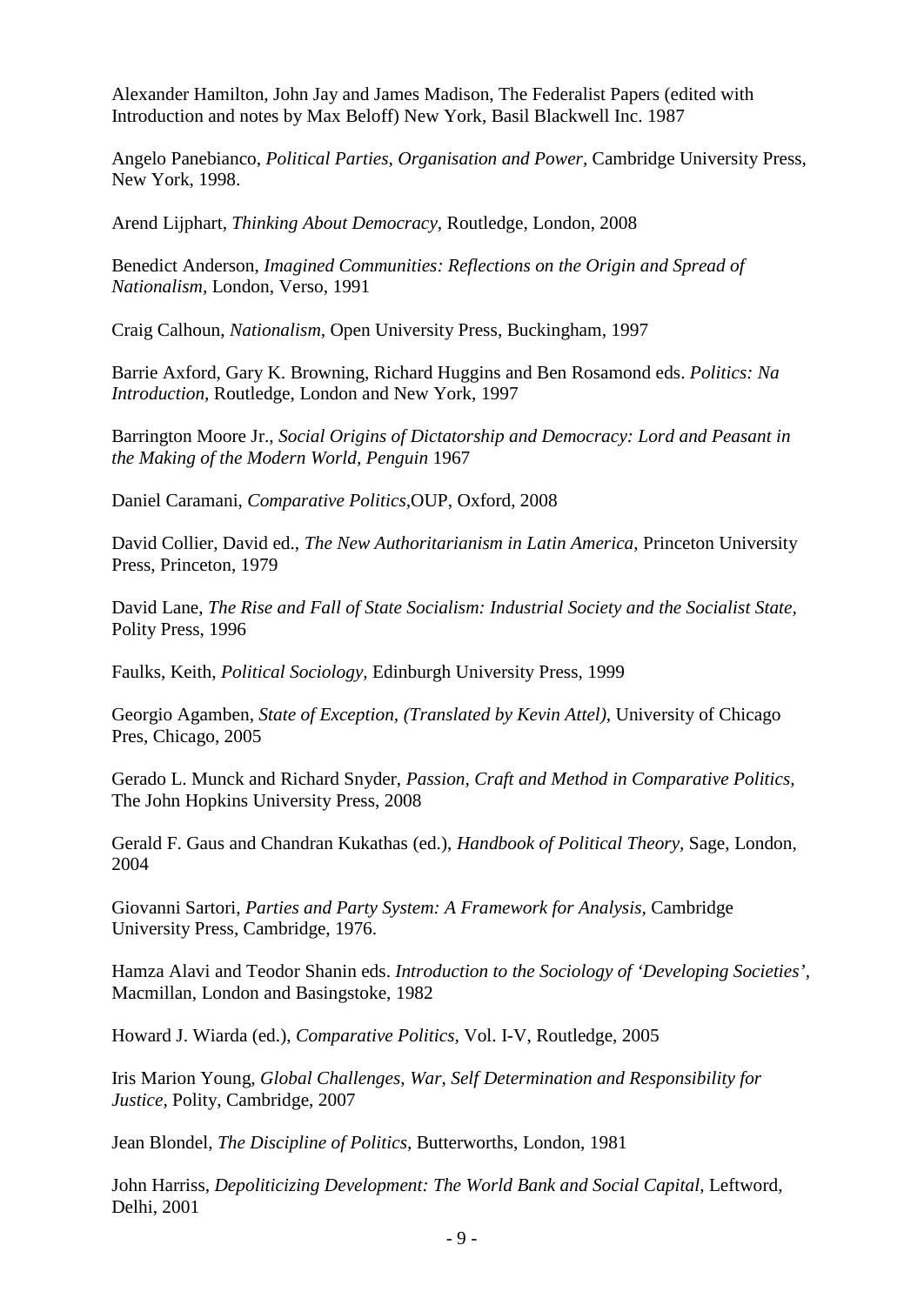John S. Dryzek, Bonnie Honig and Anne Phillips eds. *The Oxford Handbook of Political Theory,* OUP, Oxford, 1994

Joseph La Palombara and Myron Weiner (eds.), *Political Parties and Political Development,*  Princeton University Press, Princeton, 1966.

Mattei Dogan and Ali Kazancigili (eds.), *Comparing Nations, Concepts, Strategies, Substance,* Blackwell, Oxford, 1994

Manoranjan Mohanty, C*ontemporary Indian Political Theory,* Samskriti, Delhi Partha Chatterjee, *Nation and its Fragments,* New Delhi, Oxford, 1994

Michael Burgess, *Comparative Federalism: Theory and Practice*, Routledge, London, 2006

Maurice Duverger, *Political Parties: Their Origin and Activities in Modern State,* John Yiley, London, 1954.

Peter Evans, B.Dietrich Rueschmeyer and Theda Skocpol ed., *Bringing the State Back In,*  Cambridge, Cambridge University Press, 1985

Peter Limqueco and Bruce McFarlane, *Neo-Marxist Theories of Development,* London, Croom Helm and St. Martin Press, 1983

Peter Mair, *Party System Change: Approaches and Interpretations,* Clarendon Press, OUP, 1997.

Ray Keily, *Sociology and Development: The Impasse and Beyond,* UCL Press, London, 1995

R.E. Goodin and H. Klingemann eds., *The New Handbook of Political Science,* Oxford, Oxford University Press, 1996

Ramchandra Guha, *Environmentalism: A Global History*, Oxford University Press, New Delhi, 2002.

Rod Hague and Martin Harrop, *Comparative Government and Politics*, Macmillan, 2007, seventh edition.

Ronald H. Chilcote, *Theories of Comparative Politics*, Westview Press, Boulder, 1994 Sarah Joseph, *Political Theory and Power*, Foundation Books, New Delhi 2004 (Second edition).

Ronald L. Watts, *Comparing Federal Systems*, 3rd Edition Institute of Intergovernmental Relations, McGill-Queen's University Press, 2008

Stanley Aronowitz and Peter Bratsis eds., *Paradigm Lost: State Theory Reconsidered*, 2004. Stuart Hall and Bram Gieben, eds. *Formations of Modernity*, Cambridge, Polity Press, 1982.

Sven Steinmo and Kathleen Thelen and Frank Longstreth, *Structuring Politics: Historical Institutionalism in Comparative Analysis*, Cambridge University Press, Cambridge, 1992.

Theda Skocpol, *States and Social Revolutions: A Comparative Analysis of France, Russia and China*, Cambridge, Cambridge University Press, 1979.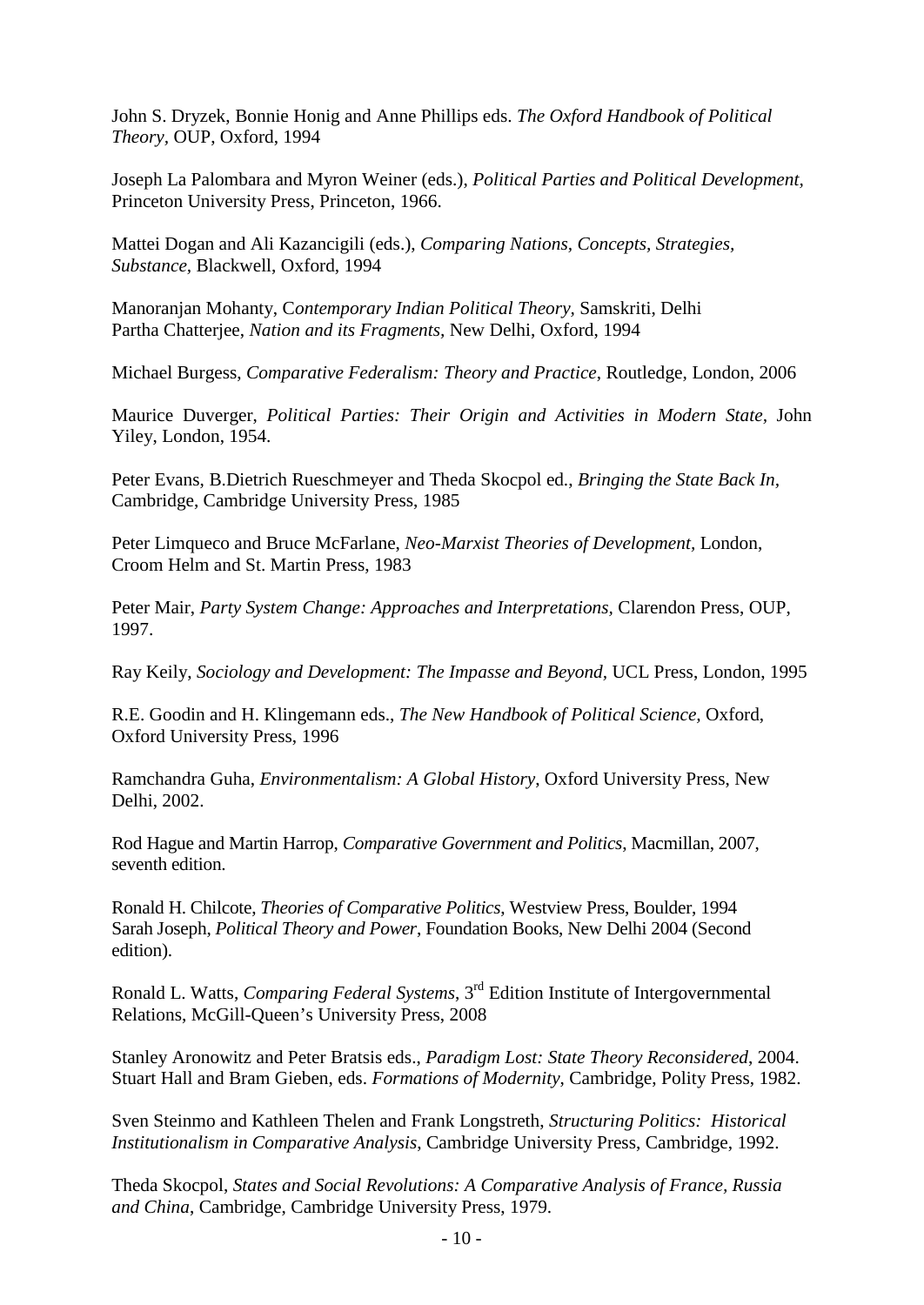Tom Mertes (ed.), *A Movement of Movements: Is Another World Really Possible?* Verso, London, 2004.

Wolfgang Sachs (eds), *The Development Dictionary*, Orient Longman, Delhi, 1997.

*---------------------------------------------------------------------*

# **PAPER 301: POLITICS IN INDIA**

**Course Objective:** This course focuses on societal dynamics and their impact on political processes.It identifies specific themes which are significant for the study of politics in India, explores the way in which these themes have acquired salience, and how their changing forms have impacted upon the nature and course of Indian politics. It seeks in particular to understand how state and politics are informed by social processes and political mobilizations, historically and in contemporary contexts.

#### **1. Approaches to Indian Politics**

a. Historical, cultural, legal and political economy perspectives

# **2. State in India**

a. Democratic, developmental and coercive dimensions

# **3. Class, Caste, Tribe and Gender**

- a. The changing nature of class dominance in India
- b. Politics and social mobilizations
- c. Issues of equality and representation

# **4. Religion, Region and Language**

- a. Communalism and secular politics
- b. Region and language: issues of recognition, autonomy and secession

#### **5. Development Process**

- a. Concept, strategies, policies, and critiques
- b. Poverty alleviation programmes
- c. Globalisation and impact on the weaker sections

#### **6. Political Parties**

a. Party system and reforms

# **7. Elections**

- a. Caste, class, religion, gender and region in electoral politics
- b. Election Commission and electoral reforms

#### **8. Social Movements: objectives, methods, impact and recent trends**

a. Labour: organized and unorganized, (b) Peasantry, (c) Adivasis, (d) Women

# **READINGS:**

A.R.Desai (ed.), *Peasant Struggles in India*, OUP, New Delhi, 1974.

A.R. Desai (ed.), *Agrarian Struggles in India*, OUP, New Delhi, 1986.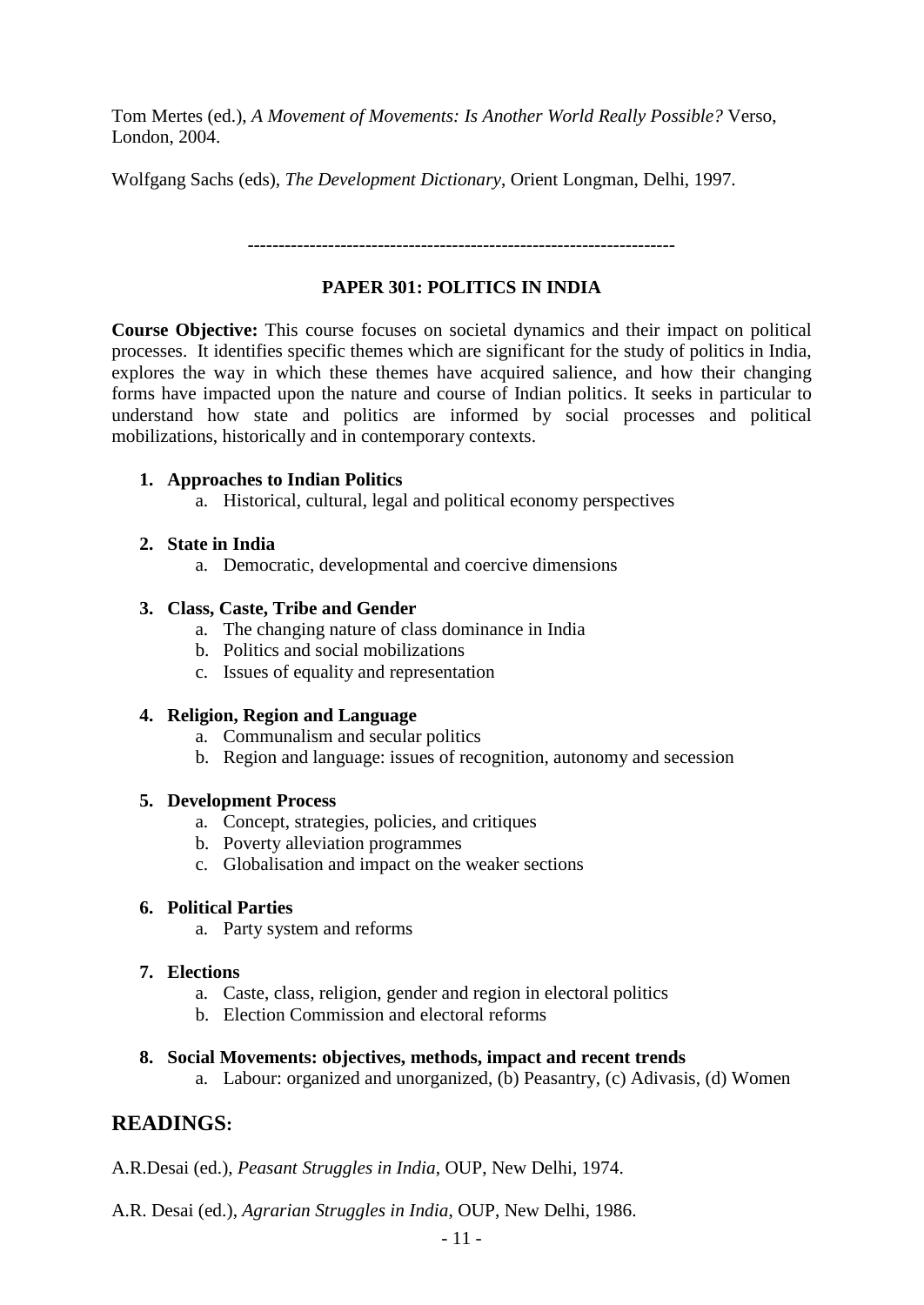Abhay Kumar Dube (ed.), *Rajniti ki kitab, Rajni Kothari ka krititva*, Vani, Delhi, 2003.

Abhay Kumar Dube (ed.), *Bharat ka Bhumandalikaran*, Vani, Delhi, 2005.

Achin Vanaik, *The Painful Transition: Bourgeois Democracy in India*, Verso, London, 1990.

Aditya Nigam, *The Insurrection of Little Selves: The Crisis of Secular-Nationalism in India*, OUP, New Delhi, 2006.

Ashis Nandy, *At the Edge of Psychology*, OUP, New Delhi, 1980, second impression 1993.

Atul Kohli, *India's Democracy: An Analysis of Changing State-Society Relations*, Orient Longman, New Delhi, 1991.

Atul Kohli (ed.), *The Success of India's Democracy*, Cambridge University Press, Cambridge, 2001.

Atul Kohli, *Democracy and Development: Essays on State, Society, and Economy*, OUP, New Delhi, 2009.

Atul Kohli, *State and Development,* CUP*,* Cambridge, *2007*

Baldev Raj Nayar (ed.), *Globalization and Politics in India*, OUP, New Delhi, 2007.

Bina Agarwal (ed.), *Structures of Patriarchy: State, Community and Household in Modernizing Asia*, Kali for Women, New Delhi, 1988.

Christophe Jaffrelot, *The Hindu Nationalist Movement and Indian Politics, 1925 to the 1990s,* Penguin, New Delhi, 1996.

Francine Frankel and M.S.A.Rao (eds.), *Dominance and State Power in India: Decline of a Social Order,Volume I and II,* OUP, New Delhi, 1989.

Gail Omvedt, *Reinventing Revolution, New Social Movements and the Socialist Tradition in India*, Sharpe, 1993.

Ghanshyam Shah (ed.), *Dalit Identity and Politics*, Sage, New Delhi, 2001.

Ghanshyam Shah (ed.), *Social Movements and the State*, Sage, New Delhi, 2002.

Ghanshyam Shah (ed.), *Social Movements in India, A Review of Literature,* Sage, New Delhi, 2004.

Javeed Alam, *Who Wants Democracy?*, Orient Longman, New Delhi, (2004) 2006. John Zavos, Thomas Blom Hansen and Christophe Jaffrelot (eds.), *Hindu Nationalism and Indian Politics: An Omnibus*, OUP, New Delhi, 2004.

Leela Fernandes, *India's New Middle Class: Democratic Politics in an Era of Economic Reform*, OUP, New Delhi, 2007.

Lloyd I. Rudolph and Susanne Hoeber Rudolph, *In Pursuit of Lakshmi*, *The Political Economy of the Indian State*, Orient Longman, New Delhi, 1987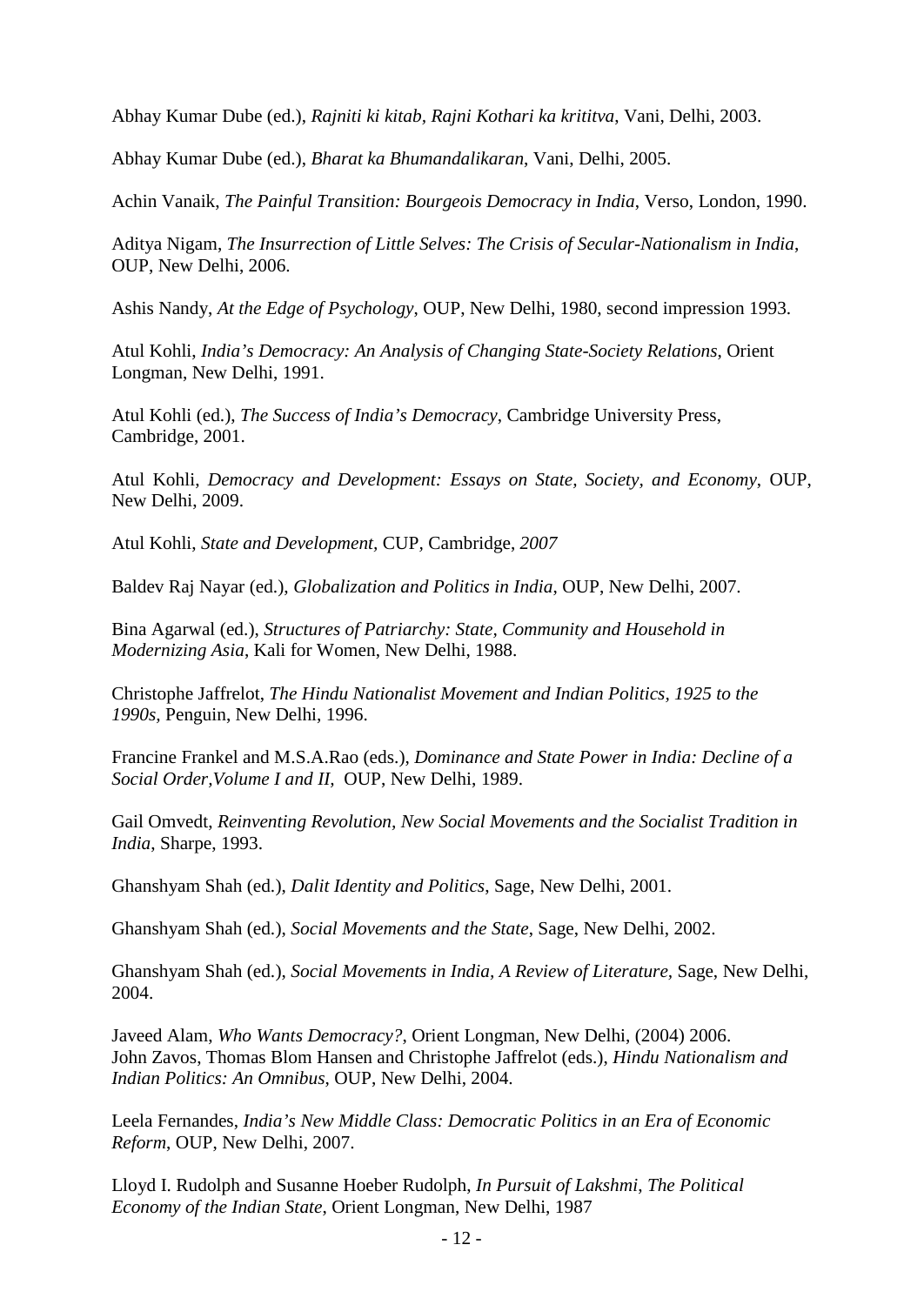Lloyd I. Rudolph and Susanne Hoeber Rudolph, *Explaining Indian Democracy: A Fifty Year Perspective 1950-2006,* Vol. I-III, OUP, Delhi, 2008

M.P. Singh and Rekha Saxena, *India at the Polls: Parliamentary Elections in a Federal Phase,* Orient Longman, Delhi, 2003

Manoranjan Mohanty, Partha Nath Mukherji with Olle Tornquist (ed.), *People's Rights, Social Movements and the State in the Third World*, Sage, New Delhi, 1998.

Manoranjan Mohanty ed., *Caste, Class and Gender*, Sage, New Delhi, 2000.

Niraja Gopal Jayal (ed.), *Democracy in India*, OUP, New Delhi, 2001*.*

Nivedita Menon, (ed.), *Gender and Politics in India*, OUP, New Delhi, 2001.

Nivedita Menon and Aditya Nigam, *Power and Contestation in India: India since 1989*, Orient Longman, New Delhi, 2007.

Partha Chatterjee (ed.), *State and Politics in India*, OUP, New Delhi, (1997), 2004.

Partha Chatterjee, *The Politics of the Governed: Reflections on Popular Politics in Most of the World*, Permanent Black, Delhi, 2004.

Paul R. Brass, *Language, Religion and Politics in North India,* CUP, London, 1974.

Paul R. Brass, *The Politics in India since Independence*, CUP, reprinted by Foundation Book, New Delhi, 1999.

Peter Ronald deSouza, (ed.), *Contemporary India – transitions*, Fundacao Oriente and Sage, New Delhi, 2000.

Peter Ronald deSouza and E. Sridharan (eds.), *India's Political Parties*, Sage, New Delhi,2006.

Pralay Kanungo, *RSS's Tryst with Politics: From Hedgewar to Sudarshan*, Manohar, Delhi, 2004.

Pranab Bardhan*, The Political Economy of Development in India,* OUP, New Delhi, 1998.

Rajni Kothari, *Politics in India*, Orient Longman, Delhi, (1970), 1985.

Rajni Kothari, *Bharat Mein Rajniti: Kal aur Aaj*, Hindi presentation by Abhay Kumar Dube, Vaani, Delhi, 2005.

Ranajit Guha (ed.), *Subaltern Studies I: Writings on South Asian History and Society,* OUP, New Delhi, 1982.

Randhir Singh, *Of Marxism and Indian Politics*, Ajanta, Delhi, 1990.

Rajendra Vora and Suhas Palshikar (ed.), *Indian Democracy, Meanings and Practices*, Sage, New Delhi, 2004.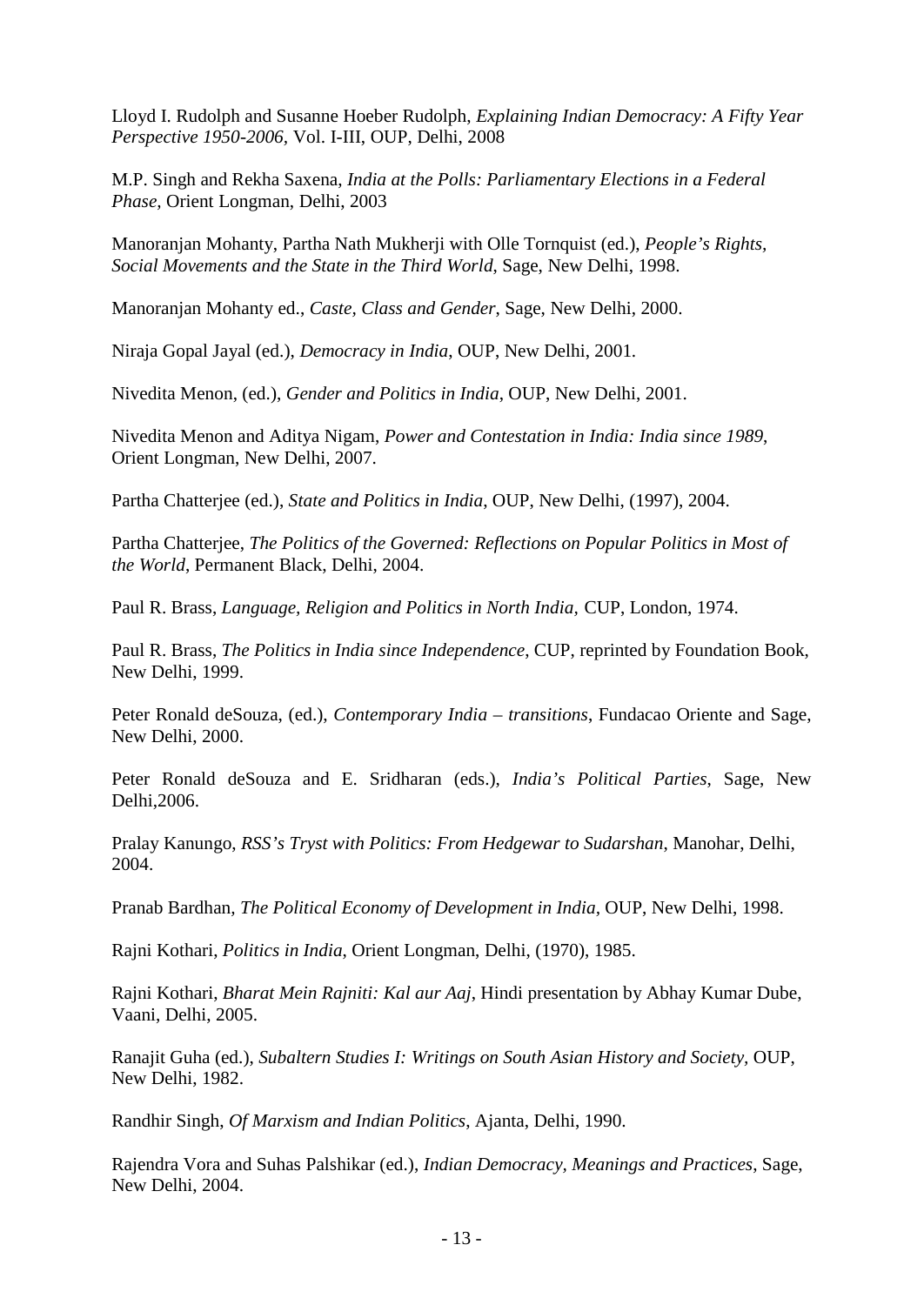Rajeev Bhargava ed., *Secularism and Its Critics*, OUP, New Delhi (1998), 2006.

Raka Ray and Mary Fainsod Katzenstein (ed.), *Social Movements in India, Poverty, Power, and Politics*, OUP, New Delhi, 2006.

Sandeep Shastri, Yogendra Yadav and K.C Suri , *Electoral Politics in Indian States*, OUP, New Delhi, 2009.

Sanjib Baruah, *India Against Itself: Assam and the politics of nationality*, OUP, New Delhi, 2003.

Sanjib Baruah, *Durable Disorder: Understanding the Politics of Northeast India*, OUP, New Delhi, 2007.

Sudha Pai, *Dalit Assertion and the Unfinished Democratic Revolution: The Bahujan Samaj Party in Uttar Pradesh*, Sage, New Delhi, 2002.

Sudipta Kaviraj (ed.), *Politics in India*, OUP, New Delhi, 1997.

Sumit Ganguly, Larry Diamond and Marc F. Plattner, *The State of India's Democracy*, OUP, New Delhi, 2008.

T.V.Sathyamurthy ed., *Region, Religion, Caste, Gender and Culture in India*, OUP, New Delhi, 1998.

Thomas Hansen and Christophe Jaffrelot eds., *The BJP and the Compulsions of Politics in India,* OUP, New Delhi, 1998.

Ujjwal Kumar Singh, *Institutions and Democratic Governance: A Study of the Election Commission and Electoral Governance in India*, Nehru Memorial Museum and Library (NMML), New Delhi, 2004.

Veena Das (ed.), *The Oxford India Companion to Sociology and Social Anthropolgy*, OUP, New Delhi, 2003.

Zoya Hasan (ed.), *Politics and the State in India*, Sage, New Delhi, 2000.

*---------------------------------------------------------------------*

#### **PAPER 401: THEORIES OF INTERNATIONAL RELATIONS**

**Course Objective:** This course introduces graduate students to diverse traditions of theoretical endeavours in the International Relations as they have evolved around the world. It will cover both explanatory and normative paradigms in international relations theory and give a brief overview of the state of the art of IR to students. The purpose of the course is to provide a thorough background in all schools of IR theory and the debates between them regarding their perspective on the nature of international politics and how it is to be conceptualized, understood and judged, bearing in mind their geo-cultural specificities

#### **1. Introduction**

- a. Evolution of the Discipline
- b. The Great Debates
- c. State of the Art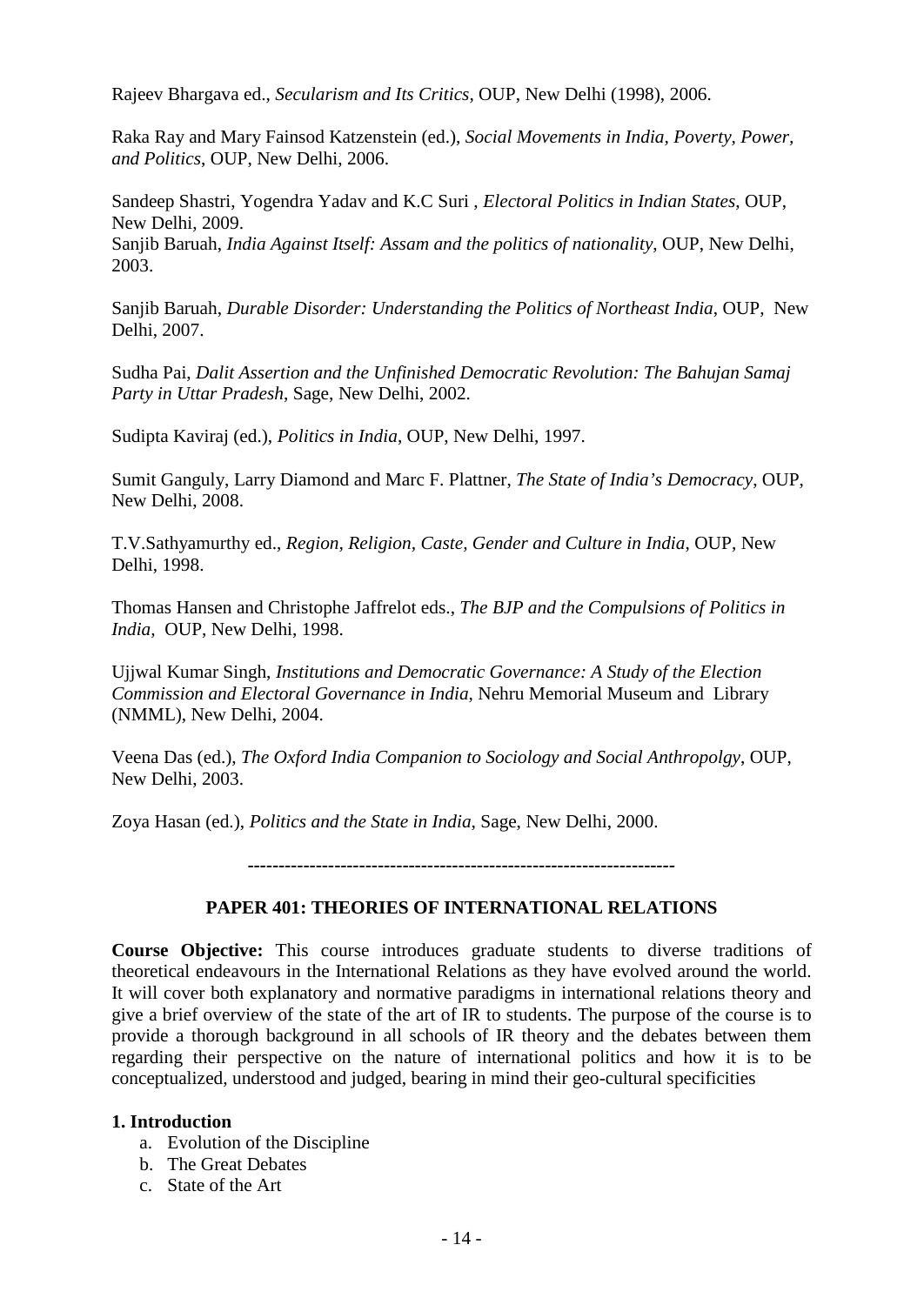## **2. Realism: Its Variants and Complements**

- a. Structural Realism
- b. Indian Tradition: Kautilya's Realpolitique
- c. Chinese Tradition
- d. European Schools of Thought
- e. The English School
- f. Neo-Liberalism Institutionalism

#### **3. Alternative Approaches in IR**

- a. Critical Theory
- b. Constructivism
- c. Post-Modernism
- d. Feminism
- e. Neo-Marxism
- f. Ethics in IR

#### **4. Problematic of the 'International'**

# **READINGS:**

Scott Burchill et al, *Theories of International Relations* 3rd ed, Basingstoke: Palgrave Macmillan, 2005.

Steve Smith, Ken Booth and Marysia Zalewski, (eds.), *International Theory: Positivism and Beyond*, Cambridge: Cambridge University Press, 1996.

Chris Brown with Kirsten Ainley, *Understanding International Relations*, 3rd Ed., Palgrave Macmillan, 2005.

Tim Dunne, M. Kurki Steve Smith, *International Relations. Discipline and Diversity*, Oxford University Press, 2007.

Hedley Bull, *The Anarchical Society: A Study of Order in World Politics*, 3rd edn., Basingstoke: Palgrave. 2002.

Arlene B. Tickner and Ole Wever, (eds.), *International Relations Scholarship Around the World*, London: Routledge, 2009.

Navnita Chadha Behera, ed., *International Relations in South Asia: Search for an Alternative Paradigm*, New Delhi, Sage, 2008.

Kautilya, *Arthashastra*, Penguin Classics, 1993.

Sun Tzu and Lionel Giles (translator), *The Art of War,* Ulysses Press, 2007.

Raymond Aron, *Peace and War: A Theory of International Relations*, New York, Anchor Books, 1973.

Simon Bromley, William Brown and Suma Athreya, (eds.), *Ordering the International: History, Change and Transformation*, Pluto Press with The Open University, London, 2004.

Robert Cox, with T. Sinclair, *Approaches to World Order*, Cambridge: Cambridge University Press, 1996.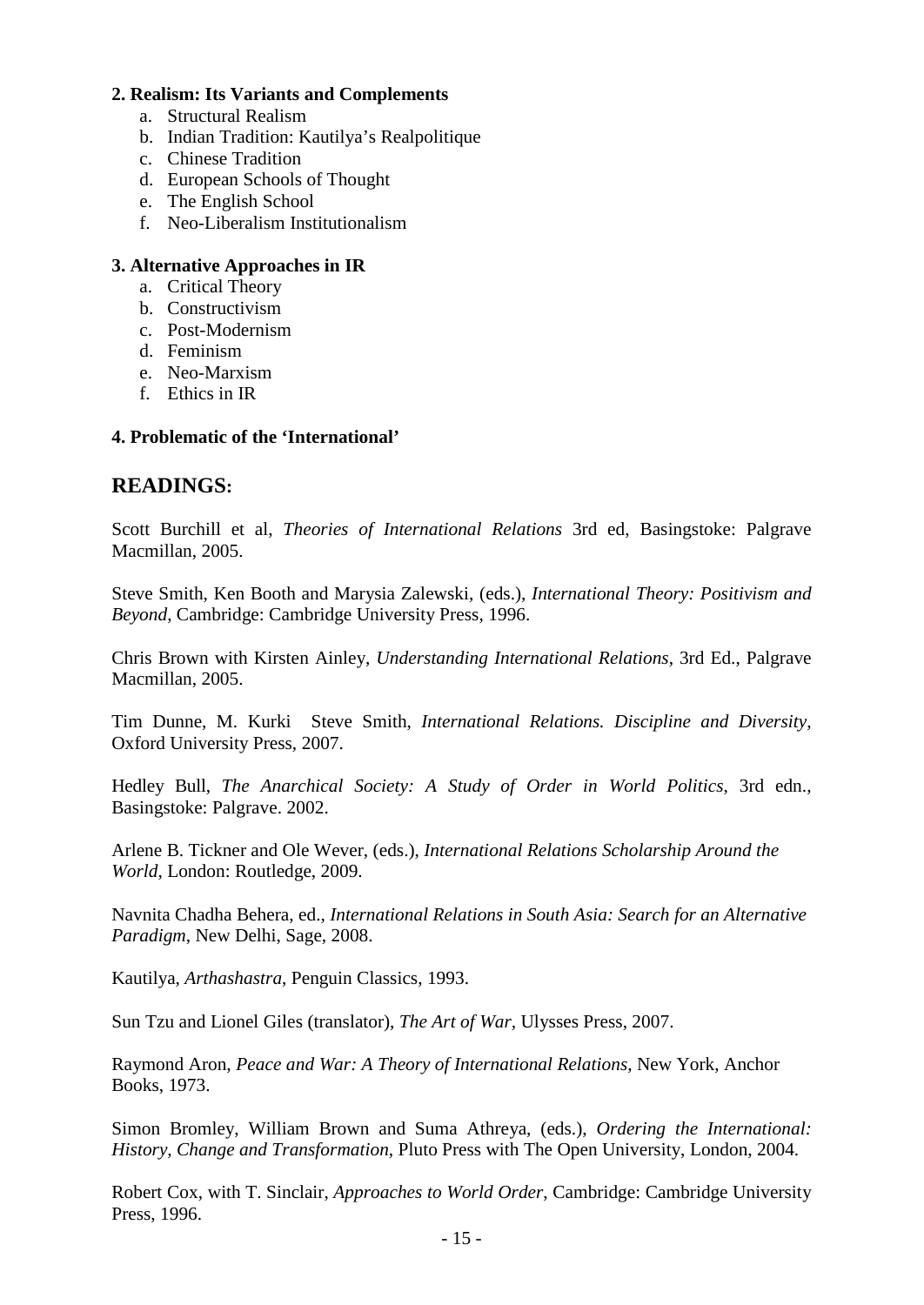David A. Baldwin (ed.), *Neo-Realism and Neo-liberalism: The Contemporary Debate* (New York: Columbia University Press, 1993)

John Baylis and Steve Smith (eds.), *The Globalization of World Politics* (Oxford: Oxford University Press, 2001)

R. B. J Walker, *Inside/Outside: International Relations as Political Theory*, New York: Cambridge University Press, 1995.

Alexander Wendt, *Social Theory of International Politics*, Cambridge: Cambridge University Press, 1999.

Anthony Giddens, *The Consequences of Modernity*, London: Polity Press, 1991.

Rebecca Grant and Newland, eds., *Gender and International Relations*, Buckingham: Open University Press and Millennium Press, 1991.

Chris Brown, *International Relations Theory: New Normative Approaches*, Hamel Hamstead: Harvester Wheatsheaf, 1992.

E.H. Carr, *The Twenty Years Crisis*: *1919-1939* (London: Macmillan, 1981)

Kenneth Waltz, *Theory of International Politics* (London: Addison-Wesley Publishing, 1979).

Justin Rosenberg, *The Empire of Civil Society*, Verso, London, 1994.

Fred Halliday, *Rethinking International Relations*, London: Macmillan Press, 1994.

Martin Hollis & Steve Smith, *Explaining and Understanding International Relations*, Oxford University Press, 1991.

W. Carlsnaes, T. Risse & B. Simmons, (eds.), *Handbook of International Relations.* London, Sage, 2006.

Allen Buchanan, *Justice, Legitimacy and Self-Determination,* OUP, Oxford, 2007

Charles Beitz, *Political Theory and International Relations,* OUP, Oxford, 1979

*---------------------------------------------------------------------*

# **PAPER 102: ADMINISTRATIVE THEORY**

**Course Objective:** The focus of this course is on the theories that have shaped the emergence of modern systems of governance and their related structures and processes. These include Western and Non-Western traditions. The course has a clear normative thrust inasmuch as it seeks to clarify what can be the prerequisites for promoting effective and just administration at the local and national levels.

# **1) Theories and Approaches to the Study of Public Administration**

# **I. Evolution of the Discipline of Public Administration:**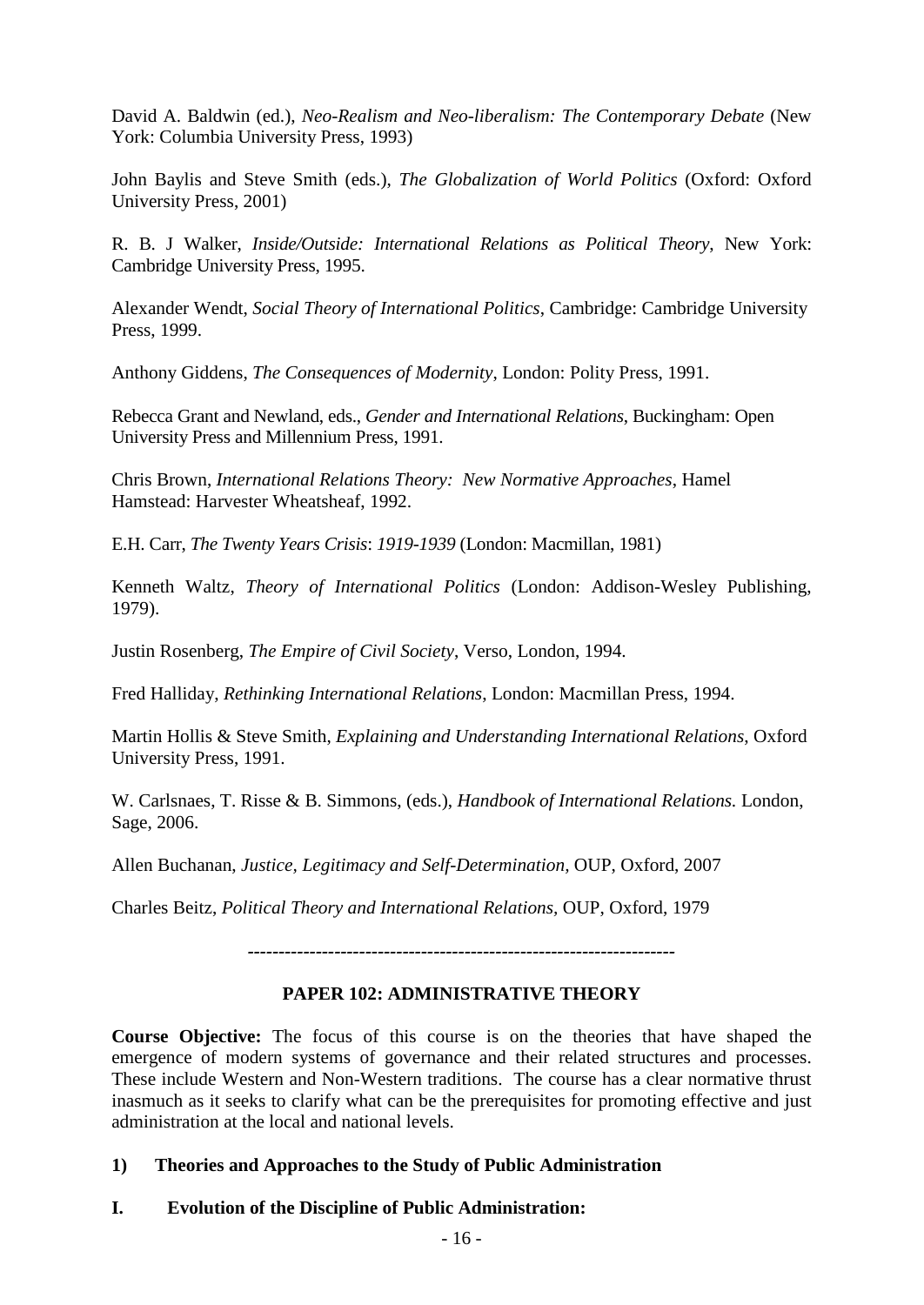- a. Western Traditions
- b. Non-Western Traditions

## **II Classical Schools**

- a. The Scientific Management School
- b. The Classical Theory of Management/Administrative Management Theory
- c. The Ideal organization: Max Weber.
- d. Human Relations: Elton Mayo.
- e. Behavioural and Systems approaches
	- i. Argyris, Maslow, McGregor: the behavioural approach
	- ii. System Approaches: open/closed systems

# **2) Contextual Public Administration**

- a. Ecological Approach: Fred Riggs
- b. Rational Decision-Making Approach: Herbert Simon
- c. Development Administration Approach
	- i. Political Economy Approach
	- ii. Marxist Approach

#### **3) Contemporary Developments**

#### **a) New Public Administration**

- a. Non-Weberian perspectives
- b. Value questions
- c. Clientele perspective

#### **b) New Public Management**

- a. Good Governance and Development
- b. Feminist Perspectives on Public Administration

#### **4) Grassroots governance: alternative perspectives**

- a. Gandhi
- b. J.Nyerere
- c. Mao

# **READINGS:**

Albrow, Martin, *Bureaucracy,* London, Macmillan, 1978.

Arora, Ramesh K, *Comparative Public Administration: An Ecological Perspective,* New Delhi, Associated Publishing House, 1979.

Bhattacharya, Mohit, *Restructuring Public Administration Essays in Rehabilitation,* New Delhi, Jawahar, 1999.

Gant, George F., *Development Administration: Concepts, Goals, Methods,* Madison, University of Wisconsin Press, 1979.

Henry, Nicholas, *Public Administration and Public Affairs,* Delhi, Prentice-Hall of India, 1999.

Leftwich, A., 'Governance, in the State and the Politics of Development', Development and Change, Vol. 25r 1994.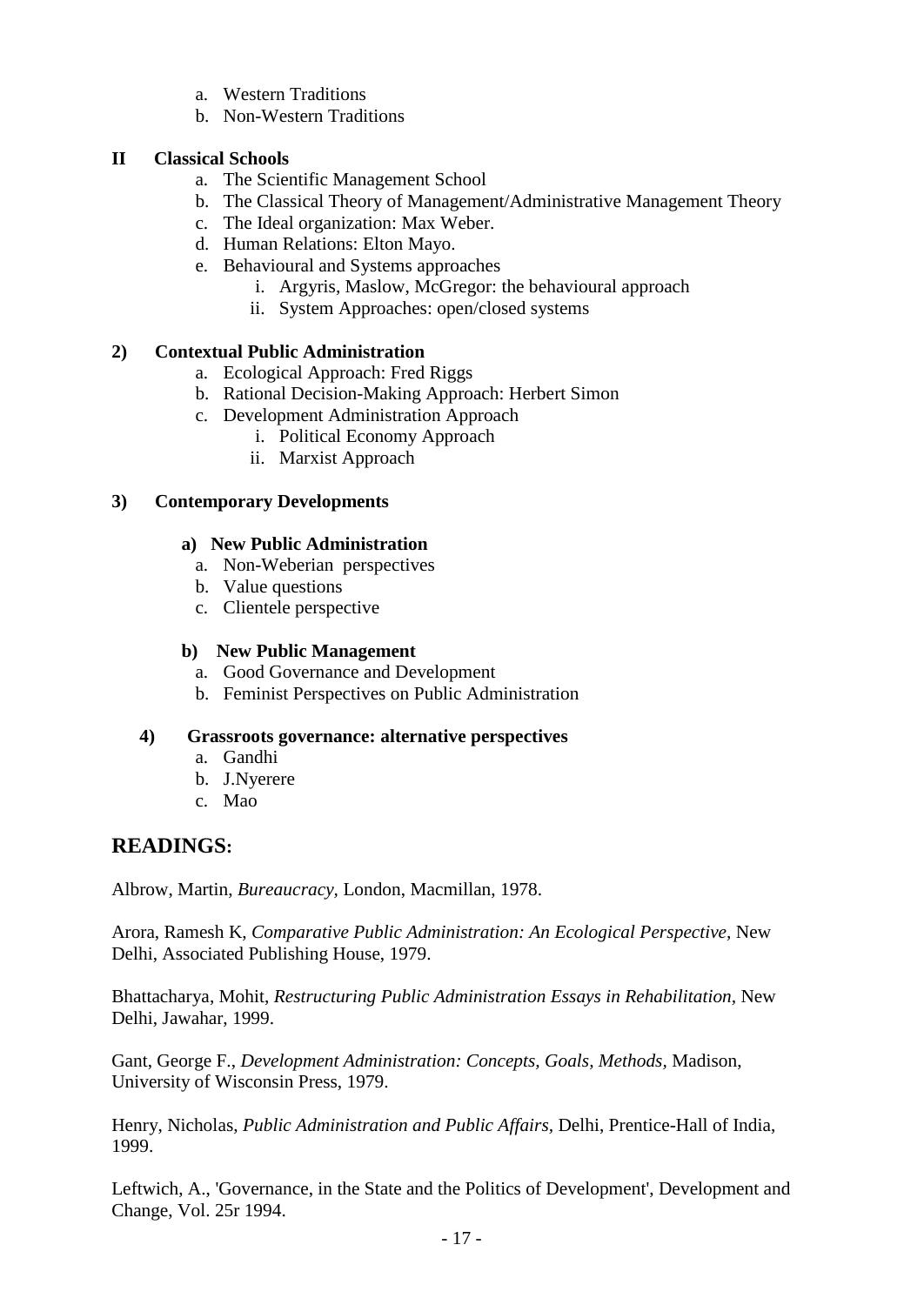Minogue, Martin, *'The Internationalization of New Public Management'* in *The Internationalization of Public Management: Reinventing the Third World State* edited, McCourt W and M. Minogue. U.K., Edward, Elgar, 2001.

Self, Peter, *Administrative Theories and Politics: An Inquiry into the Structure and process* of Modern Government. New Delhi, S. Chand and Co, 1984.

Stivers, Camilla, *'Towards a Feminist Theory of Public Administration in Gender'* in Images in Public Administration: Legitimacy and the Administrative Slate. New Delhi, Sage, 1993

Trembley, Chaudhary and Prema Kumtakar, *Governance and Representation: A Study of Women and Local Self Government,* in Indian Journal of Public Administration, 44(3), Jul.- September 1995 : pp 54-67.

*---------------------------------------------------------------------*

#### **PAPER 202: THEMES IN INDIAN POLITICAL THOUGHT**

**Course Objective:** The purpose behind this course is to introduce students to the richness and variety of the tradition of Indian Political Thought, a tradition that spans centuries if not millennia culminating in the various present day understandings of Indian society.

#### **1. Perspectives**

- a. Classical and Shramanic
- b. Islamic and Syncretic
- c. Contemporary Theories: Liberal, Marxist, Gandhian, Post colonial, Hindutva

#### **2. Theories and Practices of Knowledge**

- a. Classical and Shramanic
- b. Colonial

#### **3. State**

- a. Monarchical
- b. Colonial and Post Colonial

#### **4. Conception and Forms of Community**

- a. Community in pre-modern and modern times
- b. Forms of Community: Janapada, Sangha, Jati, Quam, Samaj

#### **5. Critical Perspectives on Indian Society**

- a. Shramanic
- b. Syncretist
- c. Reformist
- d. Socialist
- e. Gandhian

#### **6. The Nation in Indian Political Thought**

- a. Cultural and Religious Nationalism
- b. Economic Nationalism
- c. Critiques of Nationalism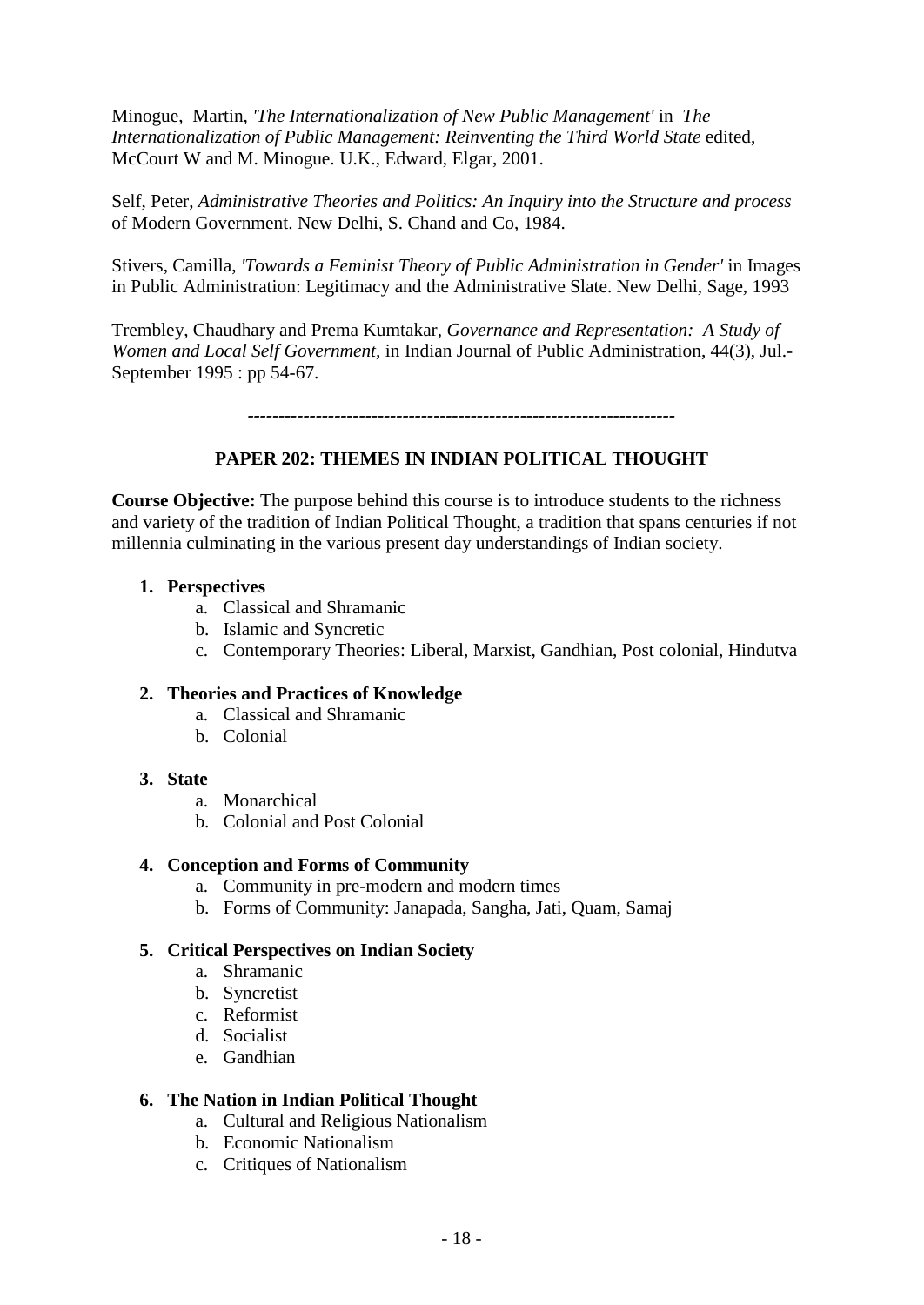# **READINGS:**

Drekmeir, Charles, *Kingship and Community in early India,* California Stanford University Press, Stanford, 1962,.

Pt. Sastri, N.A., *Cultural Heritage of India*, v.1, Ramakrishna Mission

Roy, Asim (ed.), *History and Politics: Perspective from South Asia,* Oxford University Press, Delhi, 2006.

Heesterman, J.C, *The Inner Conflict of Tradition: Essays in Indian Ritual, Kingship and Society,* University of Chicago Press, Chicago, 1988.

Subhramanyam, Sanjay, Muzaffar, Alam (eds.), *Moghul State: 1526-1750,* Oxford University Press, Delhi, 1998.

Jalal, Ayesha, *Self and Sovereigny: Individual and Community in South Asian Islam since 1850,* Routedge, 2001.

Anderson and Guha (eds.), *Changing Concepts of Rights and Justice in South Asia,* School of Oriental and African Studies, London, 2001.

Chatterjee, Partha (ed.), *State and Politics in India,* Oxford University Press, Delhi, 2005.

Thapar R. *From Lineage to State: Social Formations of the Mid-First Millennium BC,*  Oxford University Press, Delhi, 1984.

Srinivas M.N., *Social Change in Modern India,* Orient Longman, India, 1967.

Jafferlot C (ed.), *The Sangh Parivar: A Reader,* Oxford University Press, Delhi, 2005.

Chatterjee Partha, *Nationalist thought and the Colonial World: A Derivative Discourse?,* Zed Books for United Nations University, London, 1986.

Cohn Bernard, *Colonialism and Its Forms of Knowledge,* Princeton University Press, New Jersey, 1996.

V.R. Mehta and Thomas Pantham,(ed.), *Political Ideas in Modern India: Thematic Explorations,* New Delhi, Sage, 2006, Introduction and other selected chapters.

Anthony Parel, From Political Thought in India to Indian Political Thought," in *Western Political Thought in Dialogue with Asia,* edited by Takashi Shogimen and C.J. Nederman, Plymouth, UK, Lexington Books, 2009, pg 187-208

Anthony Parel, *Gandhi's Philosophy and the Quest for Harmony,* Cambridge University Press, 2006

#### *---------------------------------------------------------------------*

# **PAPER 302: THEMES IN WORLD POLITICS AND INTERNATIONAL POLITICAL ECONOMY**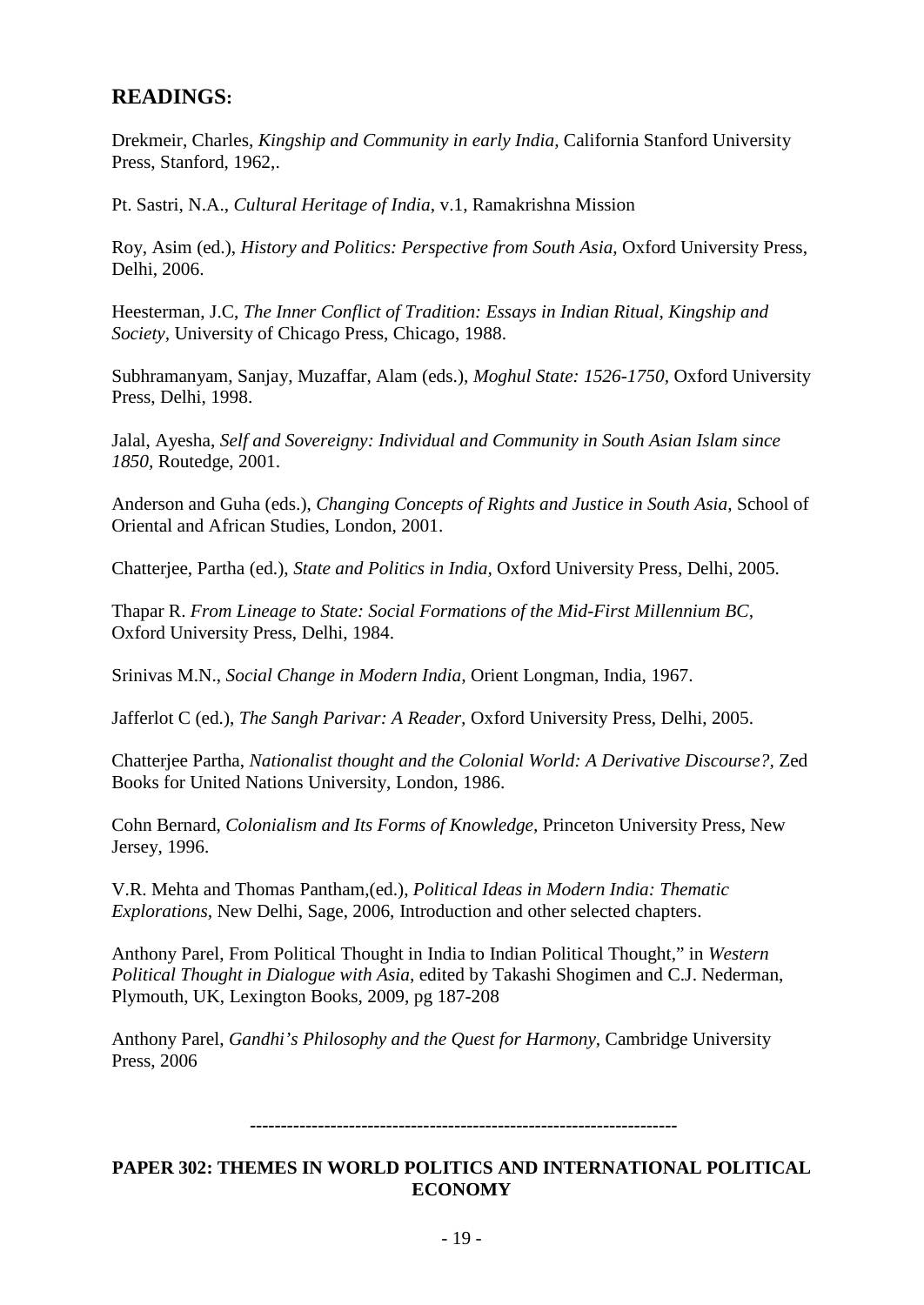**Course Objective:** The twin objectives of this course are to familiarize the graduate students with certain key concepts for analyzing world politics and, the core theoretical issues and empirical explanations in the field of International Political Economy (IPE). International political economy addresses issues relating to distribution of power, wealth and resources among nations. The course debates key issues pertaining to the relationship between security and economic affairs, the tensions between the 'national' and 'international' loci for decision making on matters of global economic governance and, politics of international trade, finance and labour. The centrality of North-South conflict in several domains especially that of global environmental governance and the role of global social movements in resisting pressures of globalization are also discussed at length.

# **1. Concepts**

- a. State
- b. Power
- c. Security
- d. Culture and Religion

# **2. International Political Economy**

- a. Theoretical Debates and Critical Perspectives
- b. Global Economic Governance (IMF, WB and WTO)
- c. Politics of International Trade, Finance and Labour
- d. Knowledge and Technology
- e. International Alignments (G-8, BRICS and G-77)

# **3. Environmental Governance**

# **4. Global Challenges and Movements**

- a. Global Social Movements
- b. Global Justice

# **READINGS:**

Simon Bromley, William Brown and Suma Athreya, (eds.), *Ordering the International: History, Change and Transformation*, Pluto Press with The Open University, London, 2004.

. Anthony Giddens and David Held, eds., *Classes, Power and Conflict*, Los Angeles: University of California Press, 1982.

Steven Lukes, *Power: A Radical Review* , London: The Macmillan Press, 1982.

Keith Krause and Michael C. Williams, eds., *Critical Security Studies: Concepts and Cases* (London: UCL Press, 1997).

Stuart Croft and Terry Terriff, (eds.), *Critical Reflections on Security and Change*, London: Frank Cass, 2000.

Barry, Buzan, Ole Waever and Jaap de Wilde, (eds.), "Security: A New Framework for Analysis," Boulder: Lynne Rienner,1998.

L.I. Rudolph and S.H. Rudolph, *Explaining Indian Democracy A Fifty Year Perspective, 1956-2006: The Realm of Institutions: State Formation and Institutional Change*, New Delhi, OUP, 2008.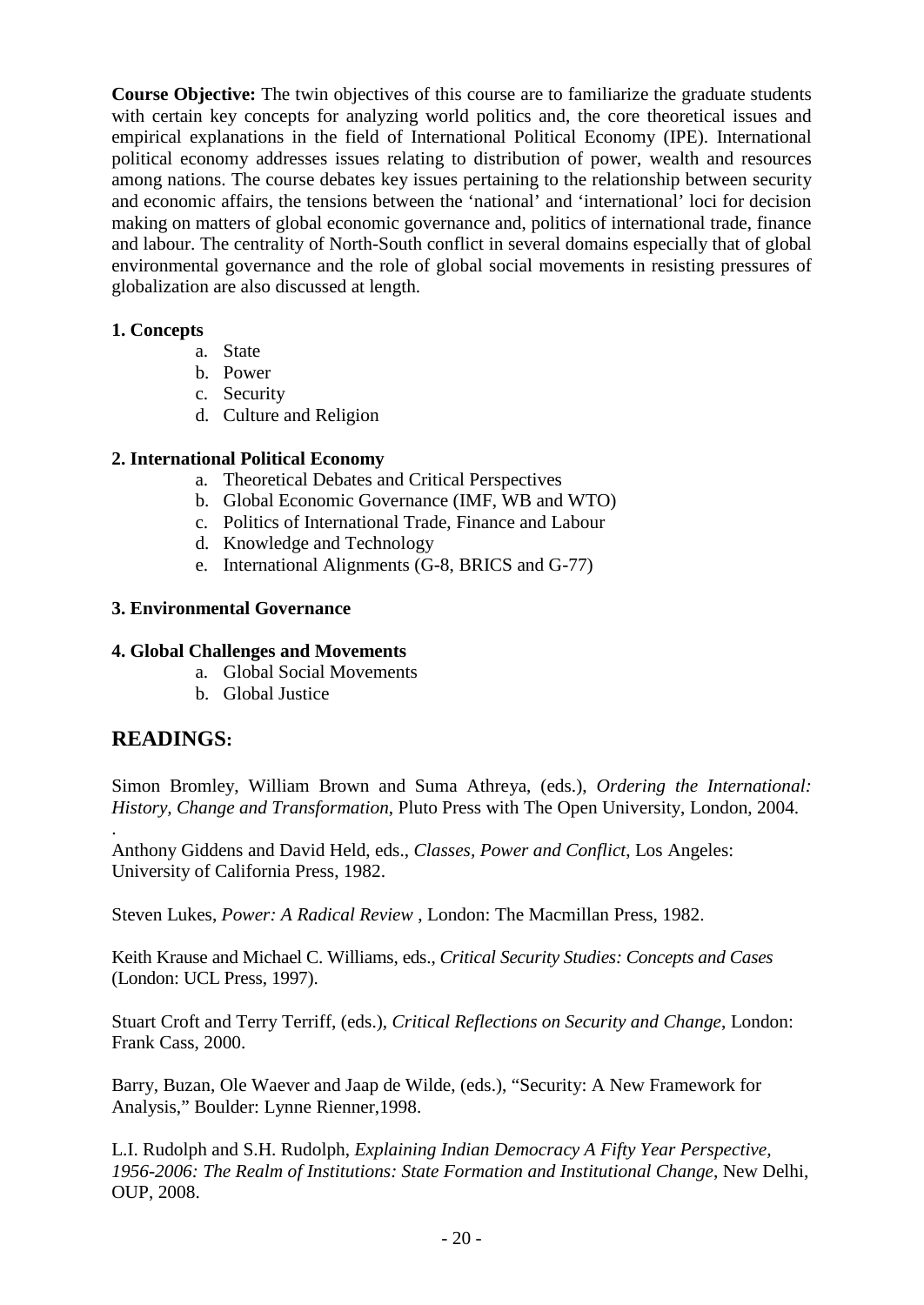Klaus Knorr, *Power and Wealth: The Political Economy of International Order*, London: Macmillan, 1973

Navnita Chadha Behera, (ed.), *State, People and Security: The South Asian Context*, New Delhi: Har-Anand, 2002.

RBJ Walker, ed., *Culture, Ideology and World Order*, Boulder: Westview Press, 1984.

Richard Falk et.al., *Reframing the International: Law, Culture and Politics*, New York: Routledge, 2002

Yosef Lapid and Freiedrich Kratochwil, eds., *The Return of Culture and Identity in IR Theory*, (Boulder: Lynne Rienner, 1997

David N. Balaam and Michael Veseth, *Introduction to International Political Economy* (New Jersey: Prentice Hall, 2001.

George Crane and Abla Amawi, *The Theoretical Evolution of International Political Economy* (Oxford: OUP, 1997).

Robert Gilpin, *The Political Economy of International Relations* (Princeton: Princeton University Press, 1987

John Ravinhill, Second Edition (2008*), Global Political Economy* (Oxford: Oxford University Press)

Robert O'Brian and Williams, Marc, Second Edition (2007), *Global Political Economy* (Basingstoke: Palgrave Macmillan)

Richard Stubbs and Underhill, Geoffrey R. D, Third Edition, *Political Economy and the Changing Global Order* (Ontario: Oxford University Press)

David McGrew & Anthony Held (eds.) Second Edition (2003), *The Global Transformations Reader* (Cambridge: Polity Press)

Peter Dicken, Fifth Edition (2007), *Global Shift* (London: Sage)

B. Hoekman, M. and Kostecki, M. M., (2008), *The Political Economy of the World Trading System* (Oxford: Oxford University Press)

P.S., Chasek, Downie, D.L., and Brown, J.W., Fourth Edition (2006), *Global Environmental Politics* (Boulder: West view Press)

John Baylis, Steve Smith and Patricia Owens, Fourth Edition (2008), *The Globalisation of World Politics* (New York: Oxford University Press)

Mary Kaldor, (2003), *Global Civil Society* (Cambridge: Polity Press)

C. Roe Goddard, Patric Cronin and Kishore C. Dash, eds., *International Political Economy: State-Market Relations in a Changing Global Order* (Boulder: Lynne Rienner, 2003).

Stephen Krasner, *Structural Conflict: The Third World Against Global Liberalism*  (University of California press, 1985)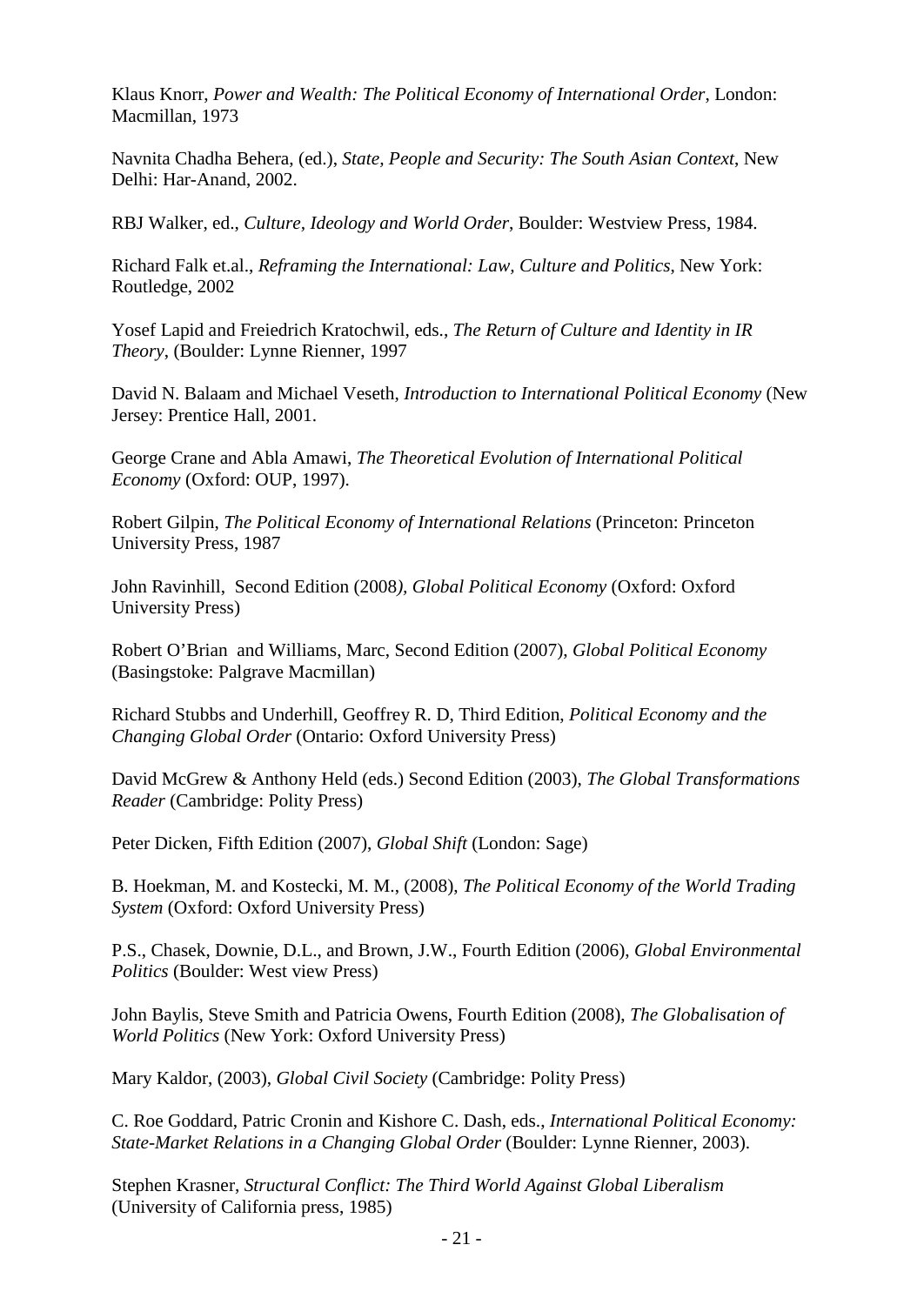The Independent Commission on International Development Issues, *North-South: A Programme for Survival* (London: Pan Books, 1980).

Samir Amin, *Delinking: Towards a Polycentric World* (London: Zed Books, 1990).

Vinod K Aggarwal, *Debt Games: Strategic Interaction in International Debt Rescheduling*, Cambridge University Press (1996)

Tyrone Ferguson, *The Third World and Decision Making in the International Monetary Fund: The Quest for Full and Effective Participation*, Pinter (1988)

Stephan Haggard, *Developing Nations and the Politics of Global Integration*, Brookings (1995);

Miles Kahler (Ed), *The Politics of International Debt*, Cornell University Press (1986)

Miles Kahler (Ed), *Capital Flows and Financial Crises*, Cornell University Press (1998).

D Kapur, J Lewis & R Webb, *The World Bank: Its First Half Century*, Vol 1 and 2, Brookings (1997);

Robert L Rothstein, *The Weak in the World of the Strong: The Developing Countries in the International System*, Columbia University Press (1977);

Diana Tussie, *The Less Developed Countries and the World Trading System: A Challenge to the GATT*, St Martin's Press (1987).

Henrik Secher Marcussen and Jens Erik Torp, *The Internationalization of Capital: The Prospects for the Third World, London*: Zed Books, (1982)

#### *---------------------------------------------------------------------* **PAPER 402: KEY TEXTS IN POLITICAL PHILOSOPHY**

**Course Objective:** The objective of this course is to introduce students to select classical texts in Western Political Philosophy through two methods (i) an intensive reading of selected parts of the text, and (ii) by making them familiar with different interpretations of the texts. The idea is to instil in students an interest in reading original works, in the desire to closely follow the debates around the work, and become aware of the different ways in which a text can be read.

Though the following texts are listed, only four of these texts will be taught every year. Out of these four texts four hours will be spent in reading selected portions of the text. Each text will be taught over 3 weeks that is 6 classes of two hours each. This adds up to 12 weeks of teaching in the fourth semester, plus two or three weeks for the first topic.

A detailed study of any four texts from the given list will be offered in an academic session.

# **Introduction**

- a. Why study the History of Ideas?
- b. What is Interpretation?
- c. Problems in Interpreting Data
- d. Theories of Interpretation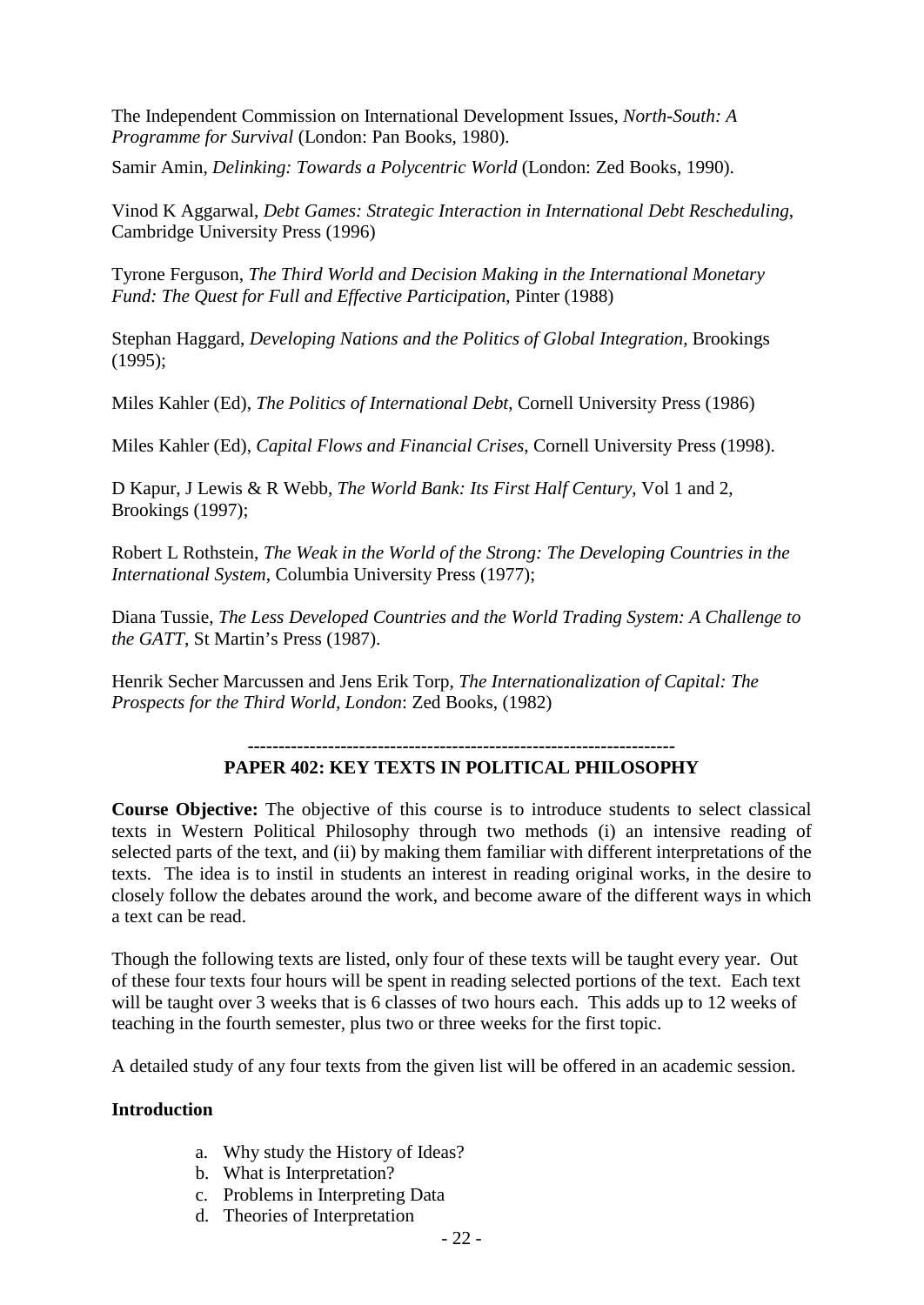- e. Meaning and Context
- f. The Importance of Language

### **Texts**

- 1. **Plato**: *The Republic*
- 2. **Aristotle**: *The Politics*
- 3. **Machiavelli**: *The Prince*
- 4. **Hobbes**: *Leviathan*

*(Parts 1 & 2, ch. 46 of Part 4 & A Review and Conclusion)*

- 5. **Locke**: *The Second Treatise of Government*
- 6. **Rousseau**: *Social Contract*
- 7. **Kant**: *Groundwork of the Metaphysic of Morals*
- 8. **Hegel**: *Philosophy of Right* (excerpts)

Introduction: Para 1, 4-7, 29, 33

Abstract Right: Para 33-37, 41-45, 49-51, 53, 65-67, 71-75, 82-83, 93-94, 96, 102-104 Morality: Para 105-107, 113-114, 115-121, 124R, 126-128, 130-132, 135, 137, 141 Ethical Life: Para 142, 146-147, 149, 155, 157, 158, 161-163, 165-166, 170-171, 173- 176, 181, 182-183, 185, 187-188, 194-195, 199, 202, 205, 207, 209, 211-212, 229, 230, 236-239, 241-245, 252-253, 257-258, 260-261, 268, 270, 291, 301-304, 308-309, 311, 314-316, 318-319, 322, 324, 328, 331, 344-345, 347, 351, 353-358

- 9. **Marx & Engels** (excerpts from *Preface to A Contribution to the Critique of Political Economy, Economic and Philosophic Manuscripts of 1844, Theses on Feuerbach, The German Ideology, Manifesto of the Communist Party, Critique of the Gotha Programme, The Eighteenth Brumaire of Louis Bonaparte.*)
- 10. **Mill**: *On Liberty*
- 11. **Mary Wollstonecraft**: *A Vindication of the Rights of Woman*
- 12. **Alexandra Kollantai**: *The Social Basis of the Woman Question*
- 13. **Nietzsche**: *On the Genealogy of Morals*
- 14. **Rawls**: *A Theory of Justice* (1971) (excerpts)

Part 1 (Theory), Part 2 (Institutions) and from Part 3 (Ends) § 66-67 of Ch. VII, § 69, 77 of Ch. VIII, § 82, 85-86 of Ch. IX.

**15. Mahatma Gandhi:** *Hind Swaraj*, and Trial Speech of 1922

# **READINGS**

# **Introduction:**

Ball, Terence, 'History and the Interpretation of Texts,' in Gerald F Gaus and Chandran Kukathas (eds.), *Handbook of Political Theory* (Sage, 2004).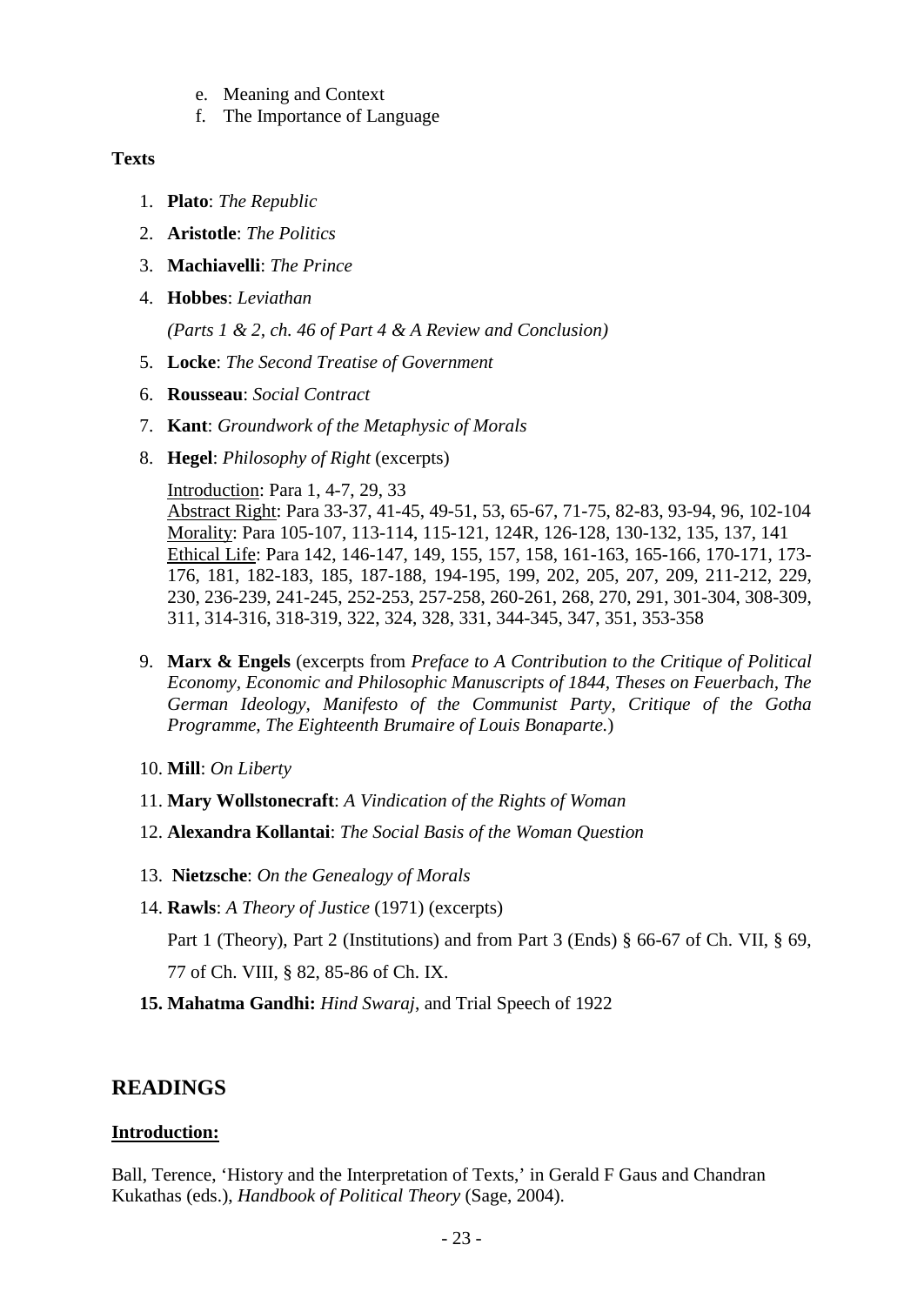Skinner, Quentin, 'Meaning and understanding in the history of ideas' *History and Theory*, 1969, 8: 3–53.

Pocock, J. G. A., 'The history of political thought: a methodological enquiry' in Peter Laslett and W. G. Runciman, (eds) *Philosophy, Politics and Society*, 2nd series. (Oxford: Blackwell, 1962)

Strauss, Leo, *What is Political Philosophy?* (Glencoe, IL: Free Press, 1959)

# **Texts:**

# Plato

Plato, *The Republic*, trans. P. Shorey, Loeb Classical Library (Cambridge, MA: Harvard University Press, 1930)

# Aristotle

Aristotle, The Politics, *The Politics and the Constitution of Athens*, trans. B. Jowett, ed. S. Everson. (Cambridge: Cambridge University Press, 1996)

# Machiavelli

Machiavelli, *The Prince*, ed. and trans. G. Bull (Harmondsworth: Penguin, 1961)

# Hobbes

Thomas Hobbes, *Leviathan*, ed. C. B. Macpherson (Baltimore: Penguin Books, 1968).

# Locke

John Locke, *Two Treatises of Government*, ed. Peter Laslett (Cambridge: Cambridge University Press, 1960).

# Rousseau

Jean-Jacques Rousseau, *On the Social Contract, with Geneva Manuscript and Political Economy*, ed. Roger D. Masters, trans. Judith R. Masters (New York: St. Martin's Press, 1978)

# Kant

Kant, I., Groundwork of the Metaphysics of Morals, trans. H.J. Paton, (New York: Harper & Row, 1964)

# Hegel

Hegel, G.W.F. (1979) *The Philosophy of Right*, trans. T.M. Knox. (Oxford: Oxford University Press, 1979).

# Marx & Engels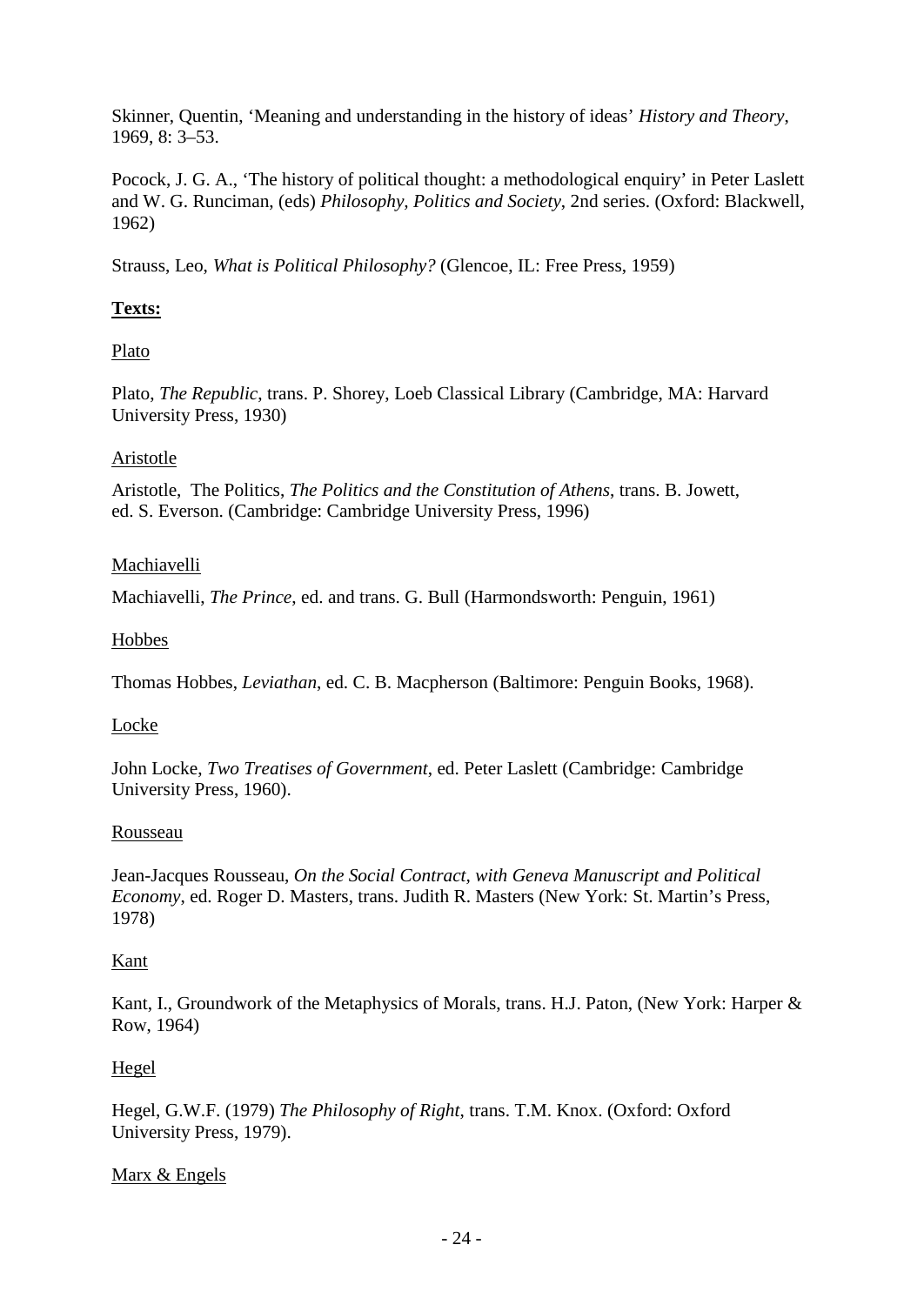Tucker, Robert C, ed., *The Marx-Engels Reader*, 2nd Edition, (New York: W W Norton & Co.; 1978)

*Preface to A Contribution to the Critique of Political Economy:* pg. 3-6 *Economic and Philosophic Manuscripts of 1844:* pg. 73-93 *Theses on Feuerbach:* pg. 143-145 *The German Ideology:* pg. 146-200 *Manifesto of the Communist Party:* pg. 469-500 *Critique of the Gotha Programme:* pg. 525-541 *The Eighteenth Brumaire of Louis Bonaparte:* pg. 594-617

# Mill

Mill, John Stuart, *On Liberty and other writings,* ed. Stefan Collini (Cambridge, 1989).

# Wollstonecraft

Wollstonecraft, Mary*, A Vindication of the Rights of Woman, ed.* by Miriam Brody (London: Penguin Books, 1992)

#### Kollontai

Kollontai, A., [1909] *The Social Basis of the Woman Question.*

Nietzsche

Nietzsche, F. *On the Genealogy of Morals*, trans. D. Smith. (Oxford: Oxford University Press, 1996)

Rawls

Rawls, John, *A Theory of Justice.* (Cambridge, MA: Harvard University Press, 1971)

#### Mahatma Gandhi

Anthony J. Parel, (ed.), *Gandhi: Hindi Swaraj and Other Writings Centenary Edition*, CUP, 2009

#### *---------------------------------------------------------------------* **PAPER 103: INTERPRETING MODERN INDIA**

**Course Objective:** This course is about introducing students to the conflicting ideas of what India is today and where it might be heading. Therefore, the focus is on the various related discourses of the cultural, social, political, economic that are the sites of intense debate today.

# **1. Conceptions of the "Modern"**

- a. Indological
- b. Gandhian
- c. Nehruvian
- d. Tradition-Modernity Debate
- e. Post Colonial

# **2. Perspectives on Justice and Social Transformation**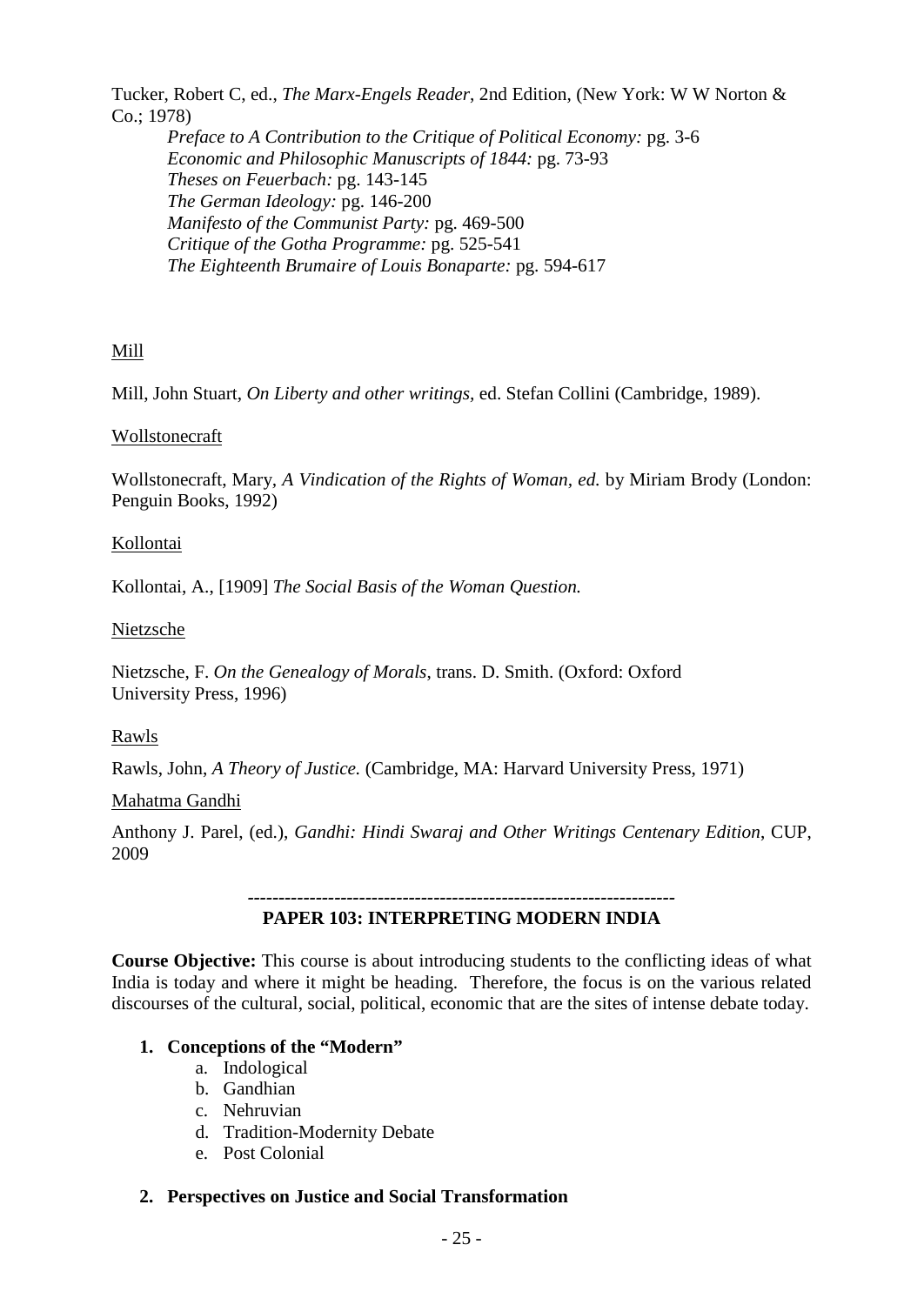- a. Gender
- b. Caste
- c. Class

### **3. Conceptions of Nationalism**

- a. Subaltern Nationalism
- b. Communal Nationalism
- c. Secular Nationalism, Toleration
- d. Internationalism, Cosmopolitanism

#### **4. Development and its critiques**

- a. Debates in Environmental Studies
- b. Debates in Industrialisation and dispossession

#### **5. Community, Civil Society, Public Sphere**

- a. The Community vs. civil Society debate
- b. The Public Sphere

#### **6. Debates on Globalisation**

# **READINGS:**

Thapar, Romila, The *Aryan: Recasting Concepts,* Gurgaon: Three Essays Collective,2008

Inden, Ronald, *Orientalist constructions of India*, Modern Asian Studies, xxx3, pgs.401-446, 1986

Thapar, Romila, *Early Indian History and the legacy of D D Kosambi*, EPW, XLIII:30, July 26, 2008

Parekh, Bhikhu, *Gandhi,* Oxford University Press, USA, 1997

Hardiman, David, *Gandhi in his time and our: Indian Legacy,* Permanent Black, New Delhi, 2003.

Chakrabarty, Dipesh, *Provincialising Europe: Postcolonial Thought and Historical Differnece,* Oxford University Press, Delhi, 2000.

Nandy, Ashis, *The Intimate enemy: Loss and Recovery of the Self Under Colonialism*, Oxford University Press, Delhi, 1983.

Rudolph and Rudolph, *The Modernity of Tradition: Political Development in India,*  University of Chicago Press, Chicago, 1984.

Guha, Ranajit, *Dominance without Hegemony: History and Power in Colonial India,* Harvard University Press, Cambridge Mass, 1998.

Sarkar, Sumit, *A Critique of Colonial India,* Papyrus, Calcutta, 1985.

Khilnani, Sunil, *The Idea of India,* Hamish Hamilton, London, 1997.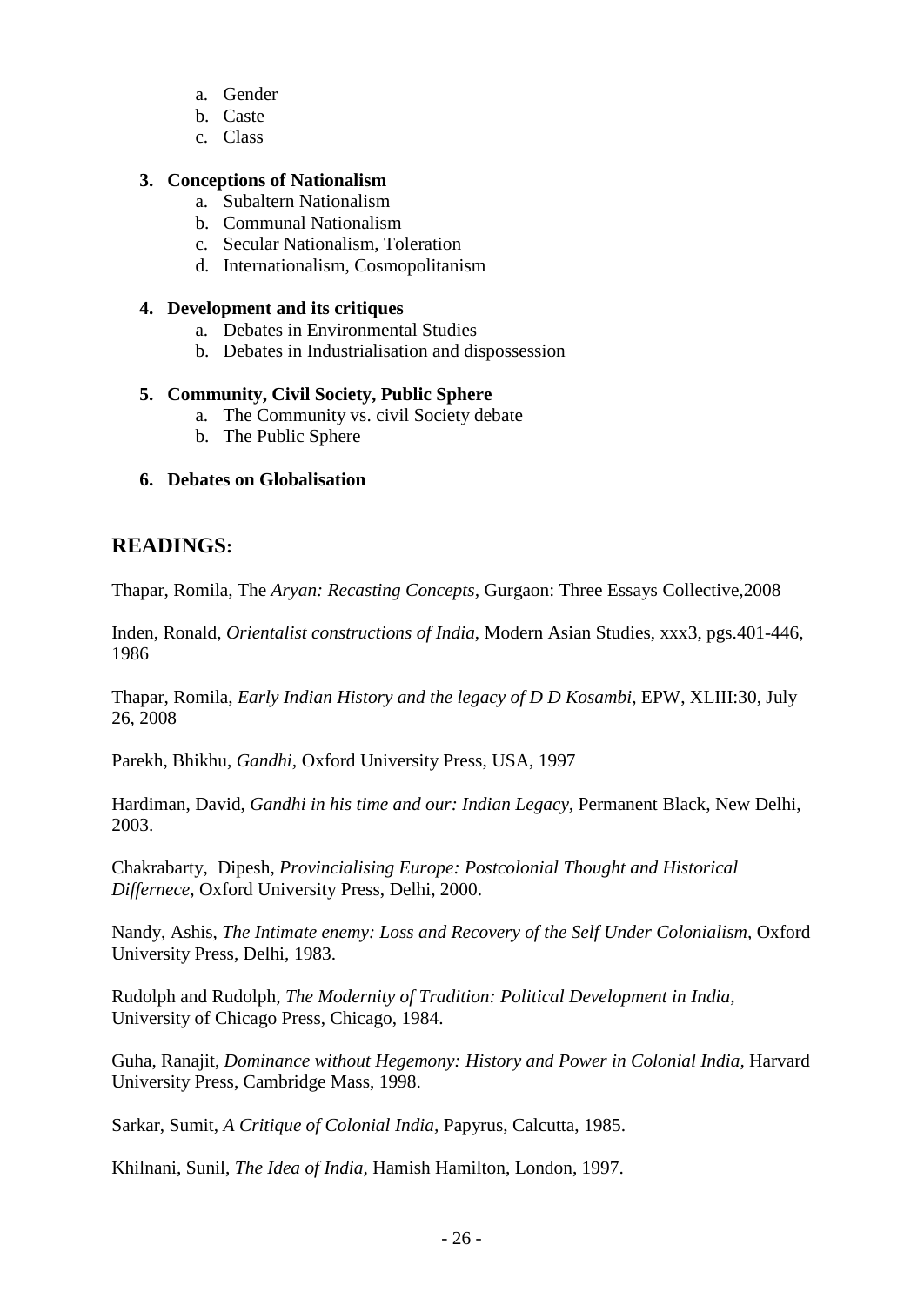Sarkar, Tanika, *Hindu wife Hindu Nation: Community Religion and Cultural Nationalism,*  Permanent Black, Delhi, 2001.

Nair, Janaki, *Women and Law in Colonial India,* Zubaan/Kali for Women, New Delhi, 1996*.*

Chatterjee, Partha (ed.), *State and Politics in India,* Oxford University Press, Delhi, 1998.

Bhargava, Rajeev (ed.), *Secularism and its Critics,* Oxford University Press, Delhi, 1999.

Omvelt, Gail, *Dalits and the Democratic Revolutions: Dr. Ambedkar and the Dalit Movement in Colonial India,* Sage, New Delhi, 1991.

Gadgil, Madhav & Guha, Ramchandra, *This Fissured Land: An Ecological History of India,* Cambridge University Press, 1992.

Agrawal, Sivarmamkrishnan, (eds), *Social Nature: Resources,Representations and Rule in India,* 

Jayal, N.G. (ed.), *Democracy in India,* Oxford University Press, Delhi, 2001.

Chatterjee, Partha, *The Nation and its Frangments: Colonial and Post-Colonial Histories,* Oxford University Press, Delhi, 1991.

Thomas Pantham, *Political Theories and Social Reconstruction: A Critical Survey of the Literature on India,* New Delhi, Sage, 1995

Thomas Pantham, "The Indian Nation-State," in *Handbook of Indian Sociology,* edited by Veena Das, New Delhi, OUP, 2004, pg 426-450. Also in *Oxford India Companion to Sociology and Social Anthropology,* edited by Veena Das, New Delhi, OUP, 2003

*---------------------------------------------------------------------*

# **PAPER 104: DEMOCRACY AND POLITICAL INSTITUTIONS IN INDIA**

**Course Objective:** Studying political institutions is indispensable for an adequate understanding of democracies. While institutions are often studied as parts of the state apparatus, this course hopes to place them within the shared common space of democracy, which is created by the exchanges and interactions among institutions. The manner in which institutions are constituted and function in relation to each other, and in the context of the wider social and political processes, are therefore, crucial for making sense of the democratic practices of the state. While the focus in this course will be on contemporary institutional forms and practices, their historical underpinnings, will also be studied through an exploration of the debates that endure from the past.

# **1. Theory and Practice of the Indian Constitution**

- a. Historical origins and Constituent Assembly Debates
- b. Transformative Constitutionalism in Post-colonial context

#### **2. Governmental Institutions: Functioning and inter-relationships**

a. Judiciary: judicial review, judicial independence, judicial activism and judicial accountability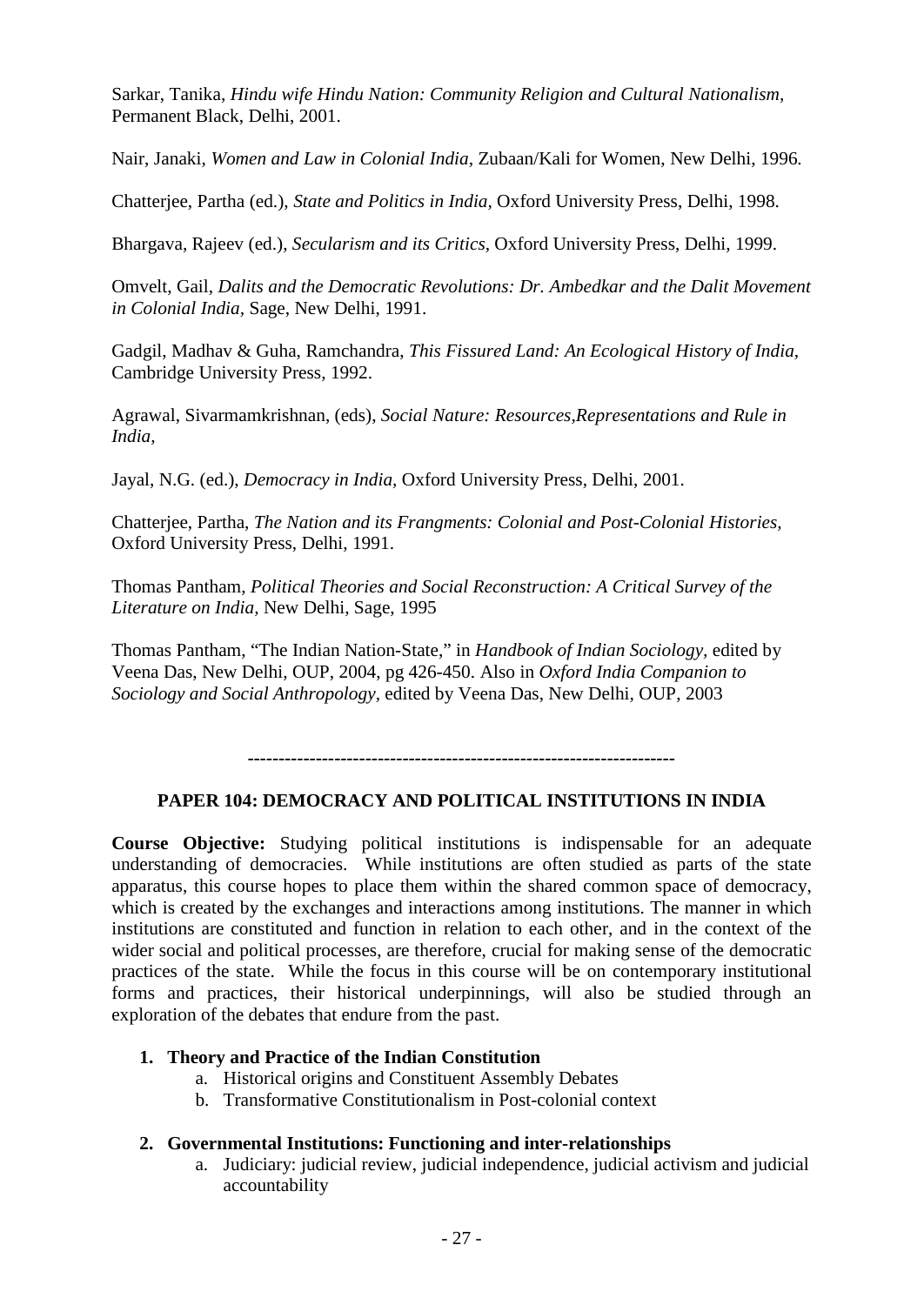- b. Executive: coalition governments and changing role of President and Prime Minister
- c. Legislature: issues of representation and diversity; functioning, parliamentary committees and privileges
- d. Issues of institutional supremacy and the debate on basic structure doctrine

## **3. Federalism**

- a. Union-State relations
- b. Accommodation of diversity
- c. Intergovernmental mechanisms.

## **4. Local Self Government**

- a. Panchayats
- b. Municipalities

#### **5. Rule of law, rights and accountability**

- a. Rule of law, debates on extraordinary laws, and civil liberties
- b. Institutional mechanisms: The National Human Rights Commission, The National Commission for Scheduled Castes, The National Commission for Scheduled Tribes, The National Commission for Minorities, Central Information Commission

# **READINGS:**

B.N. Kirpal et al. *Supreme but not Infallible: Essays in Honour of the Supreme Court of India*, Oxford University Press, New Delhi, 2000.

B.D Dua, M.P Singh and Rekha Saxena (eds.) *Indian Judiciary and Politics: The Changing Landscape*, Manohar, Delhi, 2006.

B.D Dua and M.P Singh ( eds.) *Federalism in the New Millennium*, Manohar, Delhi, 2003.

B. Shiva Rao, *The Framing of India's Constitution, A Study and Select Documents*, Tripathi, Bombay, 1968.

Balveer Arora and Douglas Verney, eds., *Multiple Identities in a Single State: Indian Federalism in Comparative Perspective*, Konark, New Delhi, 1995.

Bibek Debroy and Arnab Kumar Hazra, *Judicial Reforms in India: Issues and Aspects,* Academic Foundation, New Delhi, 2007.

B.S. Baviskar and George Mathew (eds.), *Inclusion And Exclusion In Local Governance: Field Studies From Rural India,* New Delhi, Sage, 2009

D.C.Wadhwa, *Endangered Constitutionalism: Documents of a Supreme Court Case*, Gokhale Institute of Politics and Economics, Pune, 2008.

D.D. Basu, *Introduction to the Constitution of India*, Prentice Hall, New Delhi, 1992.

Niraja Gopal Jayal , *Representing India: Ethnic Diversity and governance of Public Institutions*, Palgrave Macmillan, 2006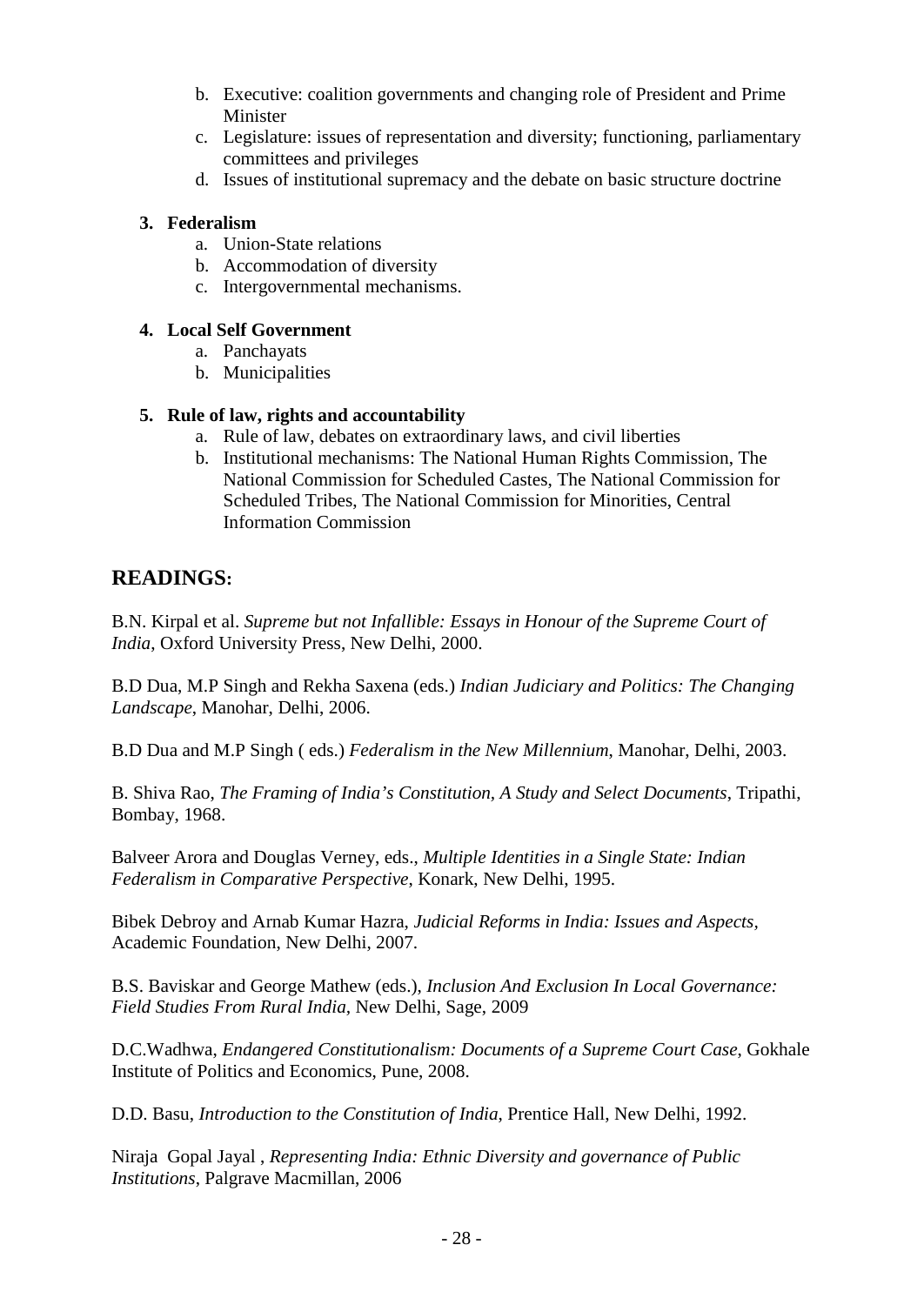Rajeev Bhargava, (ed.), *Politics and Ethics of the Indian Constitution*, OUP, New Delhi, 2008.

Devesh Kapur and Pratap B. Mehta, eds., *Public Institutions in India: Performance and Design*, OUP, New Delhi, 2007.

Granville Austin, *The Indian Constitution: Cornerstone of a Nation*, OUP, New Delhi, 1966.

Granville Austin, *Working a Democratic Constitution: A History of the Indian Experience*, OUP, New Delhi, 1999.

James Manor, ed., *Nehru to the Nineties: The Changing Office of Prime Minister in India*, Viking, New Delhi, 1994.

Joel Ruet and Stephanie Tawa Lama-Rewel, *Governing India's Metropolises*, Routledge, New Delhi, 2009.

K.C Sivaramakrishnan , *Power to the People? (2008) Courts and Panchayats: Background and Review of the Case Law, and Nagarpalikas* , Academic Foundation ,2009.

Lawrence Saez, *Federalism without a Centre: The Impact of Political and Economic Reforms on India's Federal System,* Sage, New Delhi, 2002

Lloyd and Susanne Rudolph, *The Realm of Institutions: State Formation and Institutional Change*, Vol II, OUP, New Delhi, 2008.

Lloyd I. Rudolph and Susanne Hoeber Rudolph, *Explaining Indian Democracy: A Fifty Year Perspective 1950-2006,* Vol. I-III, OUP, Delhi, 2008

M.Govimda Rao and Nirvikar Singh, *The Political Economy of Federalism in India*, OUP, New Delhi, 2005.

Madhav Godbole, *The Judiciary and Governance in India*, Rupa, Delhi, 2008.

Nirmal Mukherji & Balveer Arora, ed., *Federalism in India: Origins and Development*, Vikas, New Delhi, 1992.

Prakash Louis and R.Vashum, *Extraordinary Laws in India,* Indian Social Institute, New Delhi, 2002.

Rajeev Dhavan and Rekha Saxena, *" Republic of India" A Global Dialogue on Federalism: Legislative, Executive, and Judicial Governance in Federal Countries,* Vol.3, edited by Katy Le Roy and Cheryl Saunders, Quebec: McGill – Queen's University Press, 2006.

Rajendra Vora and Suhas Palshikar, *Indian Democracy: Meanings and Practices,* Sage, New Delhi, 2004

S.K. Chaube, *Constituent Assembly of India: Springboard of Revolution*, PPH, New Delhi, 1973, reprinted, Manohar, Delhi, 2000.

S.P. Sathe, *Judicial Activism in India: Transgressing Borders and Enforcing Limits*, OUP, New Delhi, 2002.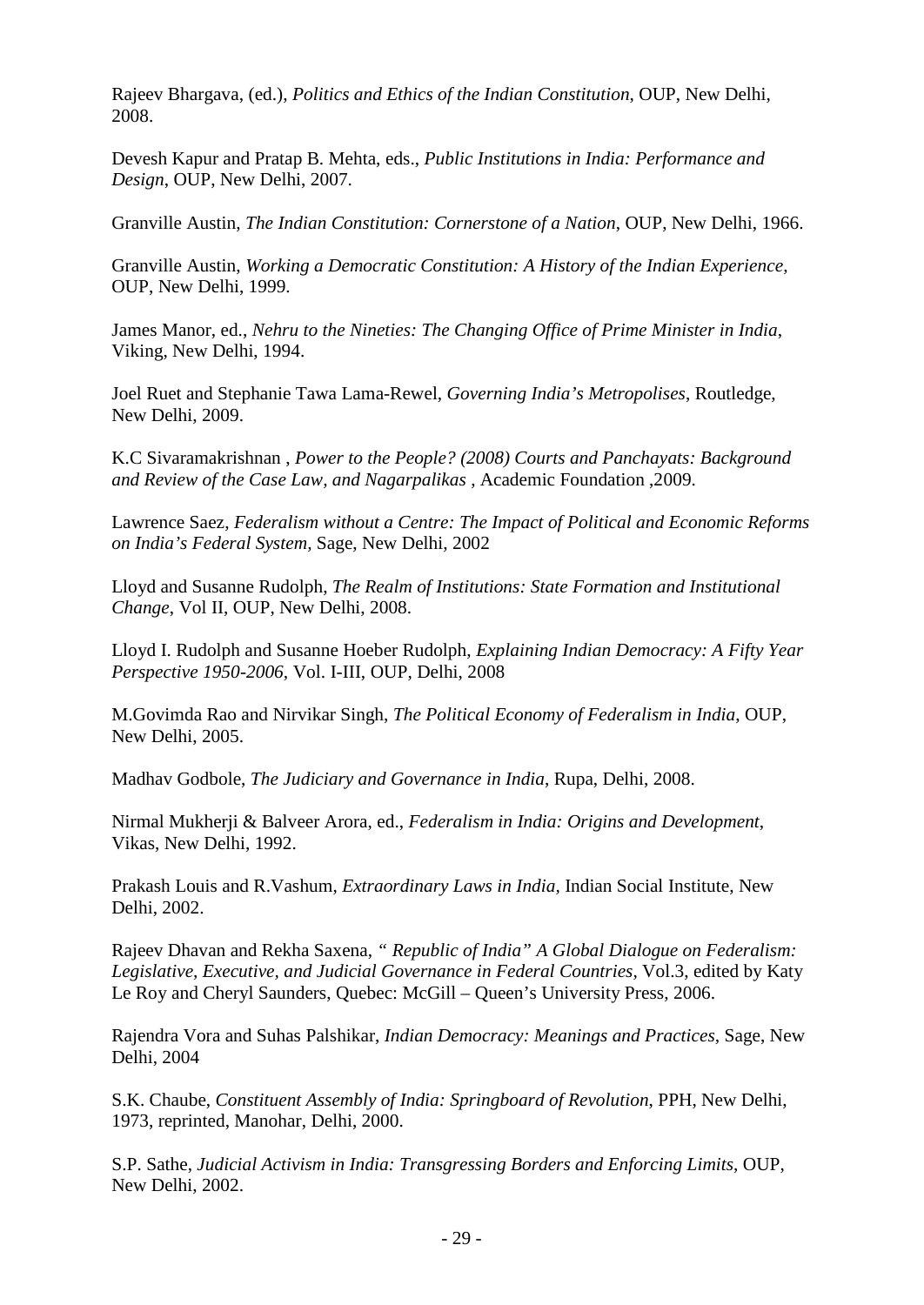Sarbani Sen, *The Constitution of India, Popular Sovereignty and Democratic Transformations*, OUP, New Delhi, 2007.

Shylashri Shankar, *Scaling Justice: India's Supreme Court, Anti-terror Laws, and Social Rights*, OUP, New Delhi, 2009.

Subash Kashyap, (ed.), *Constitutional Reforms: Problems, Prospects and Perspectives*, Radha Publications, New Delhi, 2004.

Sudhir Krishnaswamy, *Democracy and Constitutionalism in India: A Study of the Basic Structure Doctrine,* OUP, New Delhi, 2008.

Ujjwal Kumar Singh, *The State, Democracy and Anti-terror Laws in India*, Sage, New Delhi, 2007.

Upendra Baxi, *The Supreme Court in Indian Politics*, Eastern Book Company, New Delhi, 1980.

Upendra Baxi, *Courage, Craft and Contention, The Indian Supreme Court in the Eighties*, N.M.Tripathi, Bombay, 1985.

Upendra Baxi, *'The Rule of Law in India'*, SUR – International Journal On Human Rights, [www.surjournal.org](http://www.surjournal.org/)

W.H. Morris Jones, *Parliament in Indi*a, University of Pennsylvania Press, Philadelphia, PA, 1957.

Zoya Hasan, E.Sridharan and R.Sudarshan (ed.), *India's Living Constitution: Ideas, Practices, Controversies*, Permanent Black, New Delhi, 2002.

*---------------------------------------------------------------------*

#### **OPTIONAL PAPERS**

# **OPTIONAL PAPER 1: ETHICS AND POLITICS**

**Course Objective:** The purpose of this course is expressed in the title itself. Ethics is inseparable from all domains of life from the issues of hunger and poverty to matters of violence and war to the problems of family decency to political virtues to the ethics of professional behaviour. As many contemporary political practices demand ethical reasoning we need a more focused and comprehensive engagement between ethics and politics that the paper provides.

#### **1) The Nature of Ethical Reasoning**

- a. The Domain of Ethics
- b. Rationality and objectivity in Ethics
- c. Ethical Reasoning in politics

#### **2) Sexual, Racial and Caste Discrimination**

- a. What is wrong with discrimination?
- b. Affirmative action: Right or Wrong?
- **3) Poverty and Hunger**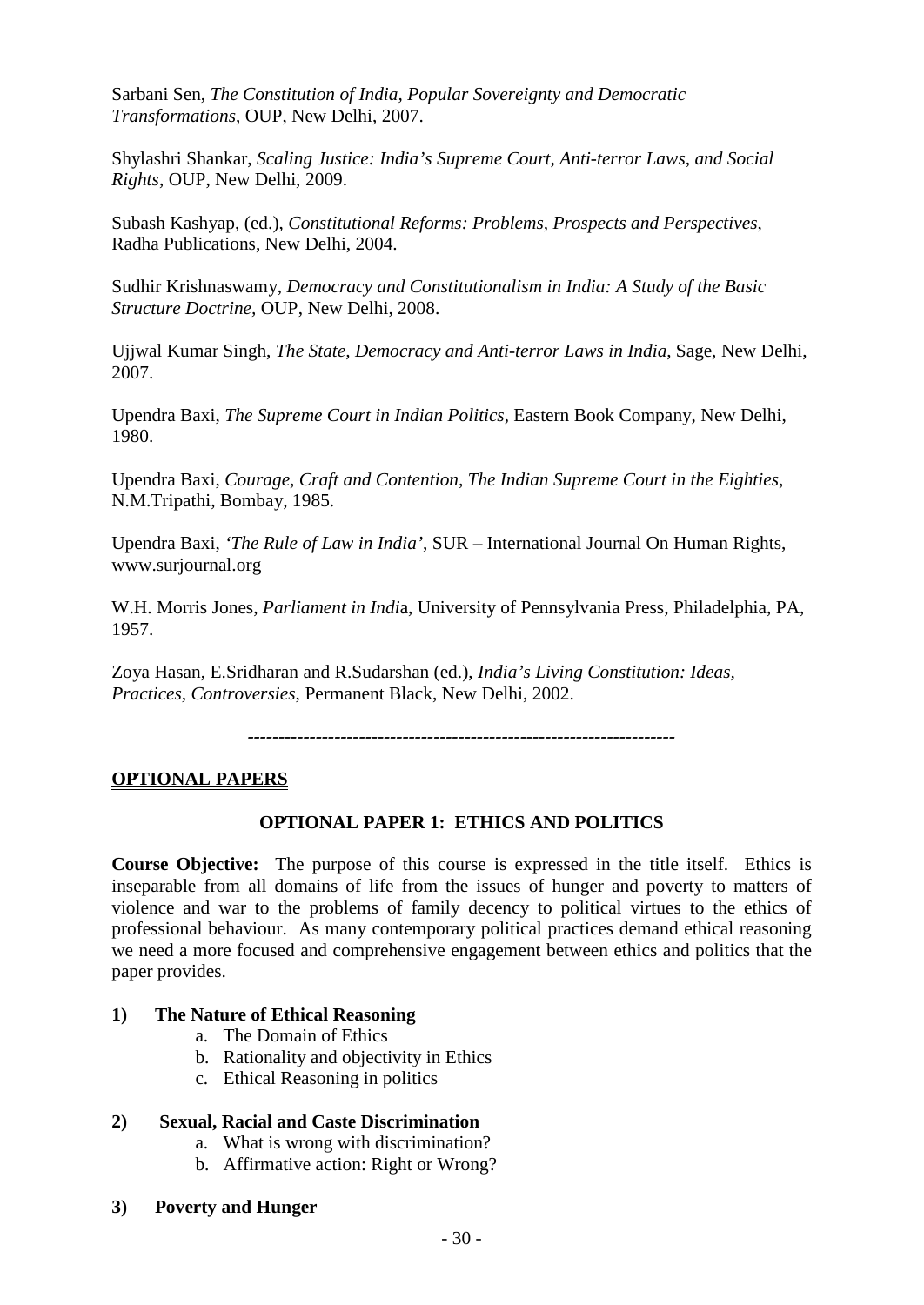- a. Hunger, Homelessness and Freedom
- b. Hunger and Capabilities
- c. International obligation to remove poverty

#### **4) Environment.**

- a. The moral limits on the use of nature
- b. Environment and Equality
- c. Environment, Displacement and Culture

#### **5) Militarization**

- a. Just and unjust wars
- b. Militarization, Women and Children
- c. What is wrong with Nuclearisation?
- d. Terrorism

#### **6) Corruption**

- a. Public ethics and Private Morality
- b. Corruption as the Intrusion of Inappropriate Principles
- c. Corruption in Public Life
- d. Corruption in Private Life

#### **7) The Problem of Dirty Hands**

- a. Must politicians always dirty their hands?
- b. Morally defensible ways of dealing with dirty hands
- c. Dirty hands and Democracy

## **8) Free Speech**

- a. Values of Free Speech
- b. Free Speech and Democracy
- c. The moral limits of Free Speech
- d. Hate Speech: Gender and Religious community

# **9) Secularism, Tolerance and Minority Rights**

- a. Traditions of Tolerance in India
- b. Values of Secularism
- c. Secularism and Minority rights
- d. Secularism and Legal pluralism
- e. Fundamentalism

#### **10) The Morality of Representation**

- a. When is representation justified?
- b. Who should represent me/us?
- c. Representation and the value of privacy
- d. Non-Political representation

# **11) Ethics and the Politics of the Family**

- a. Politics and the private-public distinction
- b. Justice within the family
- c. Family and the Ethics of Care

# **12) Ethics and the Professions**

- a. Medical, Legal and Business ethics
- b. The Ethics of Research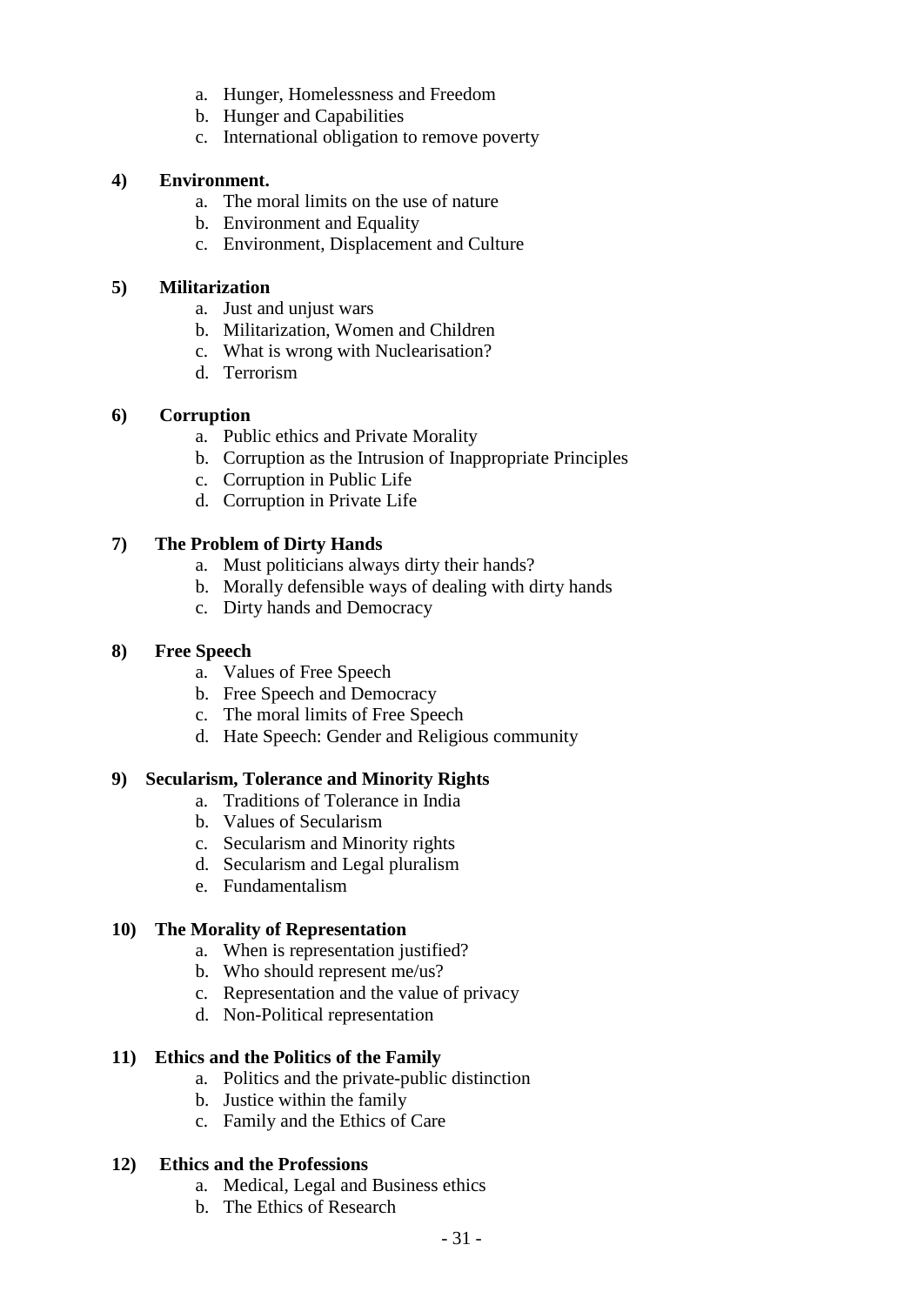# **READINGS:**

Beitz, Charles, R. Marshall Cohen, Thomas Scanlon and A. John Simmons, *International Ethics,* New Jersey, Princeton University Press, 1985.

Cohen, Marshall, Thomas Nagel and Thomas Scanlon (eds.), *Equality and Preferential Treatment,* New Jersey, Princeton University Press, 1977..

Emanuel, Ezekiel J., *The Ends of Human Life: Medical Ethics in a Liberal Polity,* Harvard Mass, Harvard University Press, 1994.

Gutmann, Amy, *Democratic Education*, New Jersey, Princeton University Press, 1987.

Honneth, Axel. *The Struggle for Recognition,* Cambridge Mass, MIT Press, 1996.

LaFollette, Hugh, *Ethics in Practice,* Massachusetts, 1997.

Luban, David, *Lawyers and Justice an Ethical Study,* New Jersey, Princeton University Press, 1988.

Nussbaum, Martha, *Cultivating Humanity,* Harvard Mass, Harvard University Press, 1997.

Sagoff Mark, *The Economy of the Earth,* Cambridge, Cambridge University Press, 1988.

Sen, Amartya, *Development as Freedom,* Oxford, Oxford University Press, 2000.

Shue, Henry, *Basic Rights,* New Jersey, Princeton University Press, 1980.

Singer, Peter, *Practical Ethics,* Cambridge, Cambridge University Press, 1979.

Taylor, Charles, *Philosophical Arguments,* Harvard Mass, Harvard University Press, 1997.

Thompson, Dennis F., *Political Ethics and Public Office,* Harvard Mass, Harvard University Press, 1987.

Walzer, Michael, *On Toleration,* New Haven, Yale University Press, 1997.

Walzer, Michael, *Spheres of Justice: A Defence of Pluralism & Equality,* Great Britain, Pitman Press, 1983.

Young, Iris Marion, *Justice and the Politics of Difference,* New Jersey, Princeton University Press,1990.

*---------------------------------------------------------------------*

#### **OPTIONAL PAPER 2: CRITICAL TRADITIONS IN POLITICAL THEORY**

**Course Objective:** While the compulsory papers provide the necessary and mainstream bedrock of political theory, ancient and modern, this course highlights the primary challenges to mainstream liberal theory. It does so from various perspectives which would not otherwise receive the fuller treatment they deserve.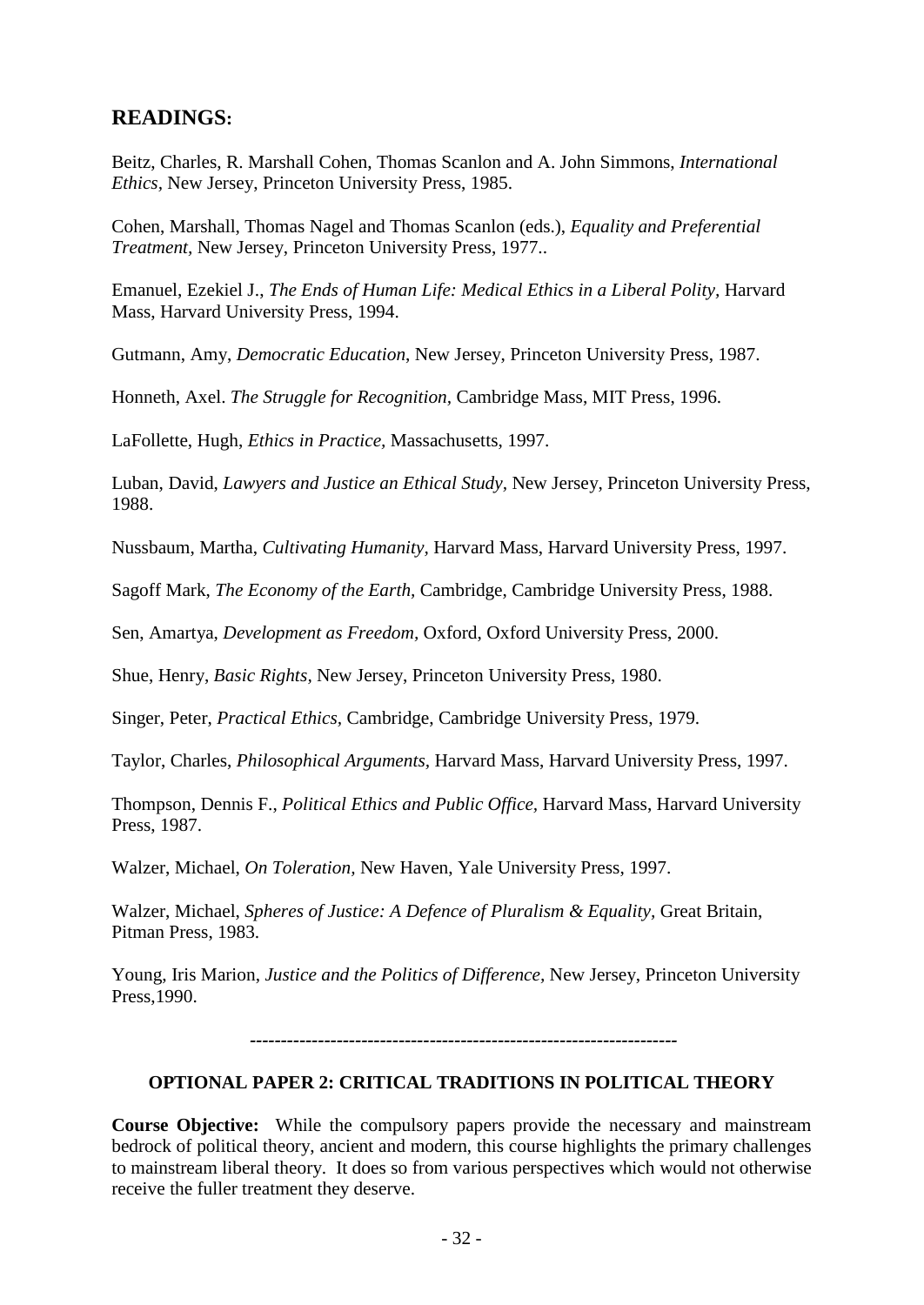#### **1) Introduction**

- a. Interrogating tradition
- b. What is a critique?
- c. The importance of a critical tradition

#### **2) Marxism**

- a. Debates on Historical Materialism
- b. Critique of Capitalism: Alienation, Exploitation
- c. Theories of Revolution and non-western Marxism
- d. Philosophical encounters- Feminism, Psychoanalysis, Environtalism, Postmodernism

#### **3) Feminism**

- a. Theories of knowledge, critiques of science and rationality
- b. Theories of the Public/Private, Equality/Difference
- c. Development of the sex/gender distinction, gender and caste/class/race
- d. Gender and Sexuality

#### **4) Dalit Bahujan Critique**

- a. Critique of the theory and practice of caste
- b. Theorising the encounter with modernity

#### **5) Critical race theory**

- a. The problematization of "race"
- b. Critiques of the theory and practice of race

# **6) Ecological Critique**

- a. Ecological democracy and Ecological citizenship
- b. Ecofeminism, Ecosocialism, Social Ecology

# **READINGS:**

Dobson, Andrew, *Green Political Thought*, 2<sup>nd</sup>, Ed., London, Routledge, 1995.

Dobson, Andrew, *Justice and the Environment,* Oxford, Oxford University Press, 1998.

Barrett, Michelle, *Women's Oppression Today: Problems in Marxist Feminist Analysis,* London, Verso, 1980.

Evelyn, Fox Keller and Helen Longino (eds.), *Feminism and Science,* Oxford, Oxford University Press, 1996.

Geetha, V and S Rajadularai, *Towards a non-Brahmin Millenium,* Calcutta, samya, 1998.

Gilroy, Robert, *Green Political Theory,* Cambridge, Polity, 1992.

Jaggar, Alison, *Feminist Politics and Human Nature,* Harvester Press, 1983.

Kolakowski, Leszek, *Main Currents in Marxism,* (Volumes 1-3), Oxford, Clarendon Press, 1978.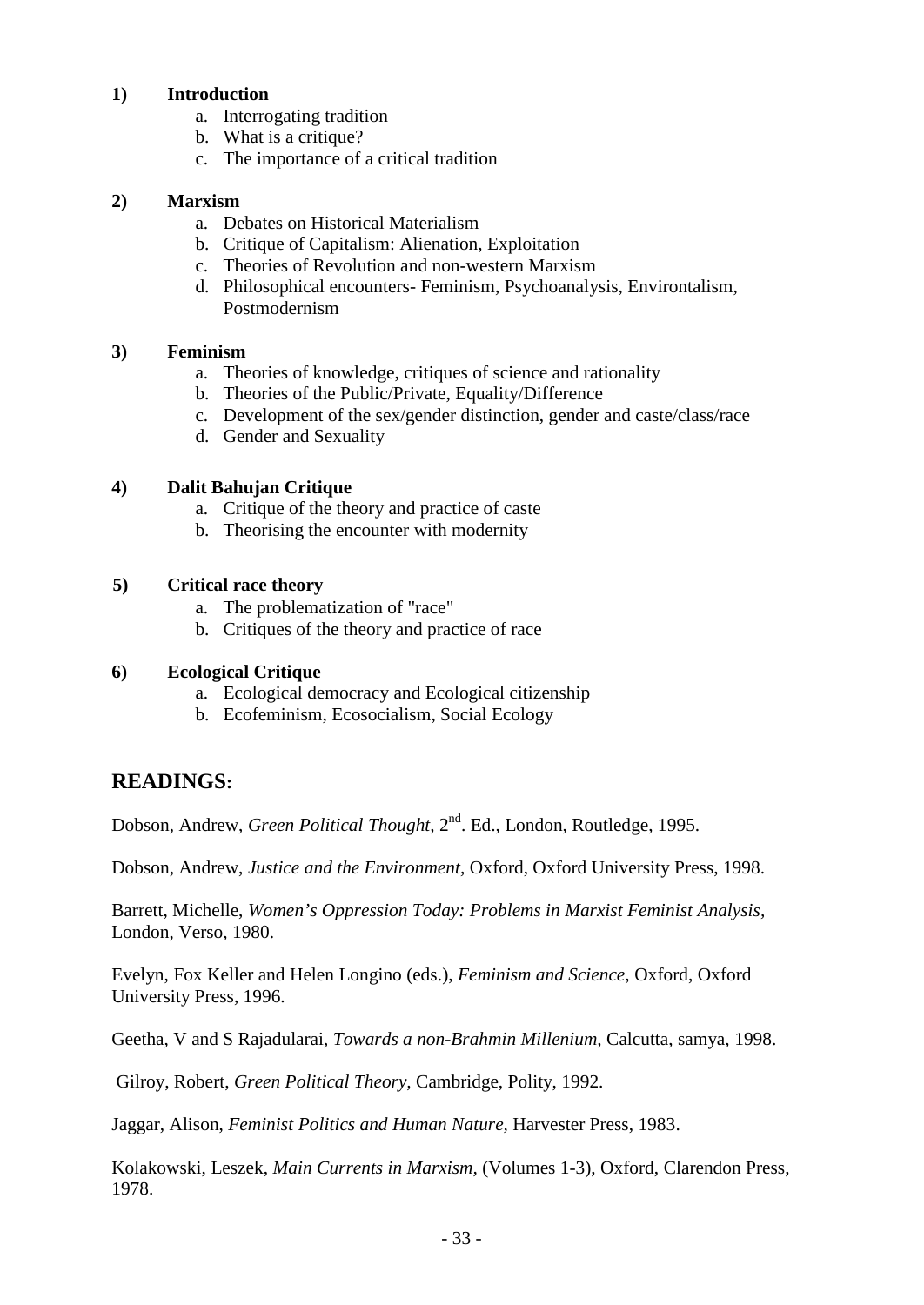La, CapraDominick (ed.), *The Bounds of Race: Perspectives on Hegemony and resistance,* Ithaca, Cornell University Press, 1991.

Laclau, Ernesto and Chantal Mouffe. *Hegemony and Sociaist Strategy.* London, verso 1985.

Laclau, Ernesto, *New Reflections on the Revolution of our Time,* London, Verso, 1990.

Maria, Mies and Vandana Shive, *Ecofeminism,* Delhi, kali for Women, 1993.

Merchant, Carolyn edited, *Ecology: Key concepts in Critical Theory Series,* Jaipur, Rawat.

Meszaros, Istvan, *Marx,s theory of Alienation*, London, Merlin Press, 1970.

Nicoloson, , Lynda J., edited, *Feminism/Postmodernism,* London, Routledge 1990.

Rodinson, Maxine, *Marxism and The Muslim World,* Hyderabad Orient Longman, 1980.

Munck, Ronaldo, *A Difficult Dialogue: Marxism and Nationalism,* London, Zed.

Ryle, Martin, *Ecology and Socialism,* London, Radius, 1988.

Scott, Joan and Judith Butler edited. *Feminists Theorize the Political.* London, Routledge, 1992.

Hayward, Tim. *Ecological Thought: An Introduction,* Cambridge, Polity Press, 1994.

Williams. Patricia, *The Alchemy of Race and Rights,* Harvard Mass, Harvard University Press, 1991.

*---------------------------------------------------------------------*

# **OPTIONAL PAPER 3: THE MODERN STATE IN COMPARATIVE PERSPECTIVE**

**Course Objective:** This course focuses on studying the state in its historical and conceptual variations. It would focus on how the state may be studied as a conceptual variable, how states have been historically emergent and specific, and how the modern state has developed in various forms in history and in contemporary contexts viz., the state in Europe, Africa and Asia. The course also identifies certain themes viz., gender, class, race and nationality, which are relevant for the study of states especially for etching out a common experience in the unfolding of state formation and state practices of rule.

# **1) Studying the State/Idea of the State: Modern, Colonial and Postcolonial State(s)**

# **2) The Promise of the State, Constitutionalism and Postcolonial Legality**

# **3) The State and Practices of Ruling**

- a. Governmentality, enumeration, identification
- b. The security state: patriotism, surveillance, suspect communities, the masculinist / protective state and subordinate citizenship
- c. The Nation-state and gendered citizenship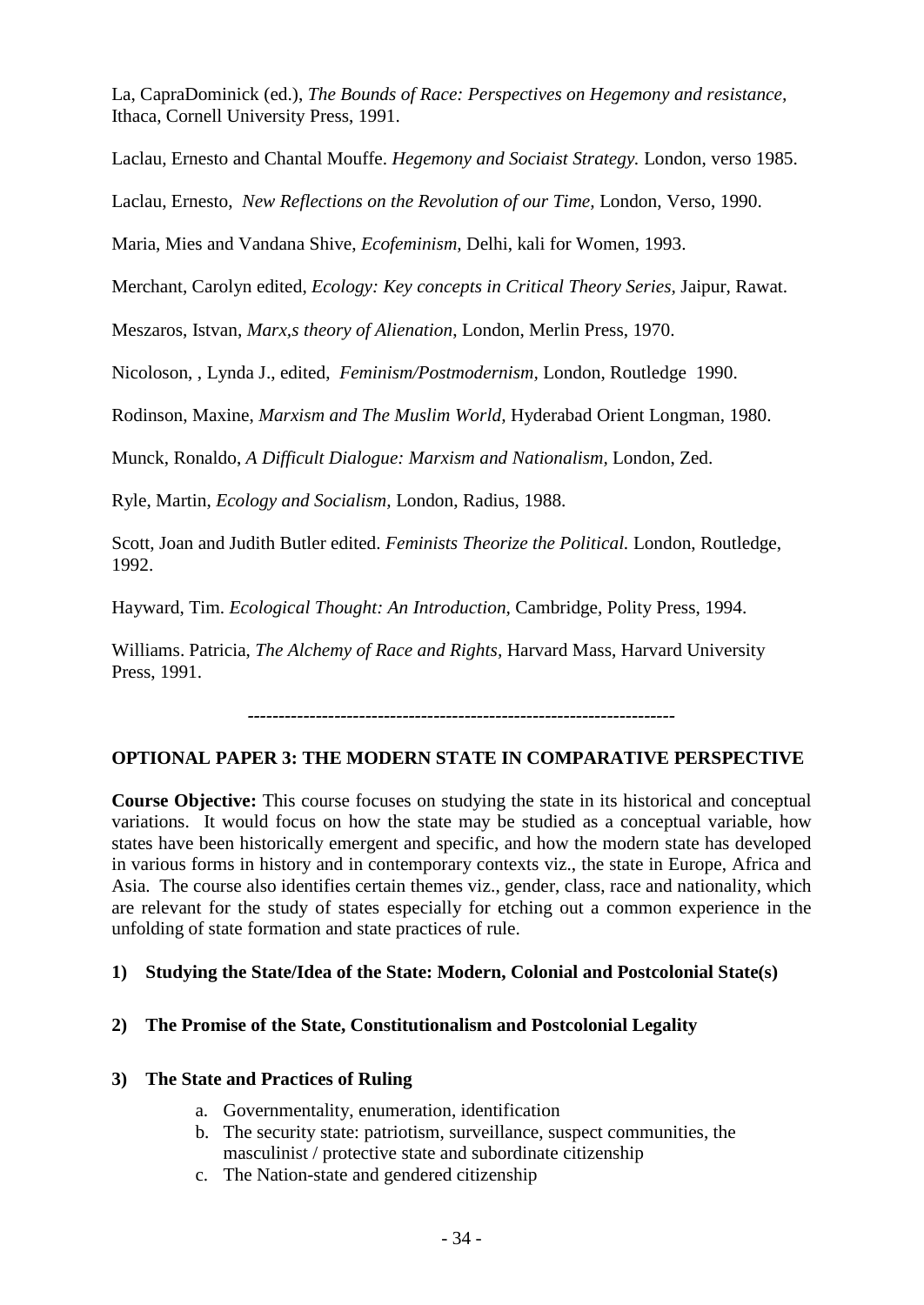# **4) The State and the Politics of the Governed**

# **READINGS:**

Achille Mbembe, *On the Postcolony*, Berkeley, University of California Press, 2001.

Adeel Khan, *Politics of Identity: Ethnic Nationalism and the State in Pakistan*, New Delhi and London, Sage, 2005 [Chapter 2: Ethnicity, Nationalism and the Modern State, Chapter 3: Colonial State and Colonial Difference in India]

Ashis Nandy, *The Romance of the State and the Fate of Dissent in the Tropics*, Delhi, Oxford Indian Paperbacks, 2007 (1st edition 2003)

Austen Sarat, *Law, Violence, and the Possibilities of Justice,* Princeton University Press, Princeton, 2001.

Bernard S. Cohn and Nicholas B. Dirks, `Beyond the Fringe: *The Nation-State, Colonialism and Technologies of Power',* Journal of Historical Sociology, Vol.1, No.2, June 1988.

David Dyzenhaus, *The Constitution of Law: Legality in a Time of Emergency*, Cambridge University Press, Cambridge, 2003.

David Held, *'The Development of the Modern State'*, Stuart Hall and Bram Gieben, eds. Formations of Modernity, Cambridge, Polity Press, 1982.

David Scott, *'Colonial Governmentality' in Refashioning Futures: Criticism after Postcoloniality*, Princeton, Princeton University Press, 1999.

Gargi Chakravartty, *Coming Out of Partition: Refugee Women of Bengal*, New Delhi and Calcutta, Bluejay Books, 2005.

Georgio Agamben, *State of Exception*, (translated by Kevin Attell) the University of Chicago Press, Chicago, 2005.

Hamza Alavi, *State in Post Colonial Societies: Pakistan and Bangaldesh*, New Left Review, 1972.

Iris Marion Young, *'The Logic of Masculinist Protection: Reflections on the Current Security State'* (Part II, Ch.6) in Global Challenges, War, Self Determination and Responsibility for Justice, Polity, Cambridge, 2007, pp.117-139.

James C. Scott, *Domination and the Arts of Resistance: Hidden Transcripts*, New Haven, Yale University Press, 1990.

James Ferguson and Akhil Gupta, *'Spatialising States: Towards an Ethnography of Neoliberal Governmentality*', in Jonathan Xavier Inda ed., Anthropologies of Modernity: Faucault, Governmentality and Life Politics, Blackwell, 2005, pp.105-130.

James Tully, *Strange Multiplicity: Constitutionalism in an Age of Diversity*, Cambridge University Press, Cambridge, 1995.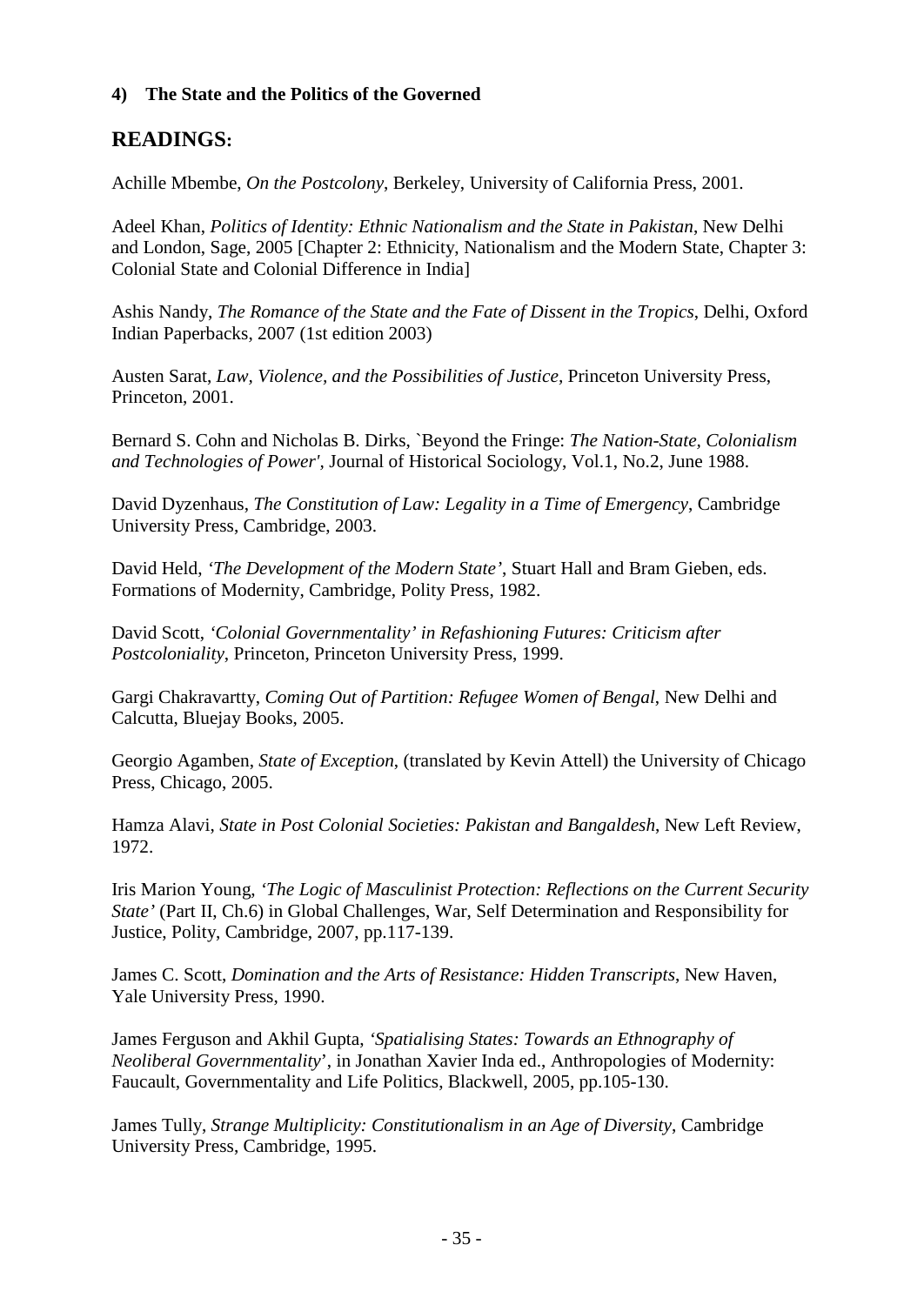Joel S. Migdal, *'Studying the State'*, in Mark Irving, Lichback and Alan S. Zukerman, Comparative Politics, Rationality, Culture and Structure, Cambridge, Cambridge University Press, 1997.

Jose Maria Maravall and Adam Przeworski, *Democracy and the Rule of Law,* Cambridge University Press, Cambridge, 2003.

Judith Butler, *Precarious Life: The Powers of Mourning and Violence,* Verso, London, New York, 2004.

Julia M.Eckert ed., *The Social Life of Anti-Terrorism Laws: The War on Terrorism and the Classification of the Dangerous Other*, Transaction, Piscataway, 2008.

Laura Nader, *The Life of the Law: Anthropological Projects*, University of California Press, California, 2002.

Michel Foucault, *'Governmentality'*, in G.Burchell, C.Gordon and P.Miller eds., The Foucault Effect: Studies in Governmentality, London, Harvester Wheatsheaf, 1991.

Mohammad Waseem, *Constitutionalism in Pakistan: The Lingering Crisis of Dyarchy*  (Conference paper)

Partha Chatterjee, *Nation and its Fragments*, OUP, Delhi, 1993 (chapter 2: The Colonial State]

Partha Chatterjee, *Politics of the Governed*, OUP, Delhi, 2004.

Philip Abrams, *Notes on the Difficulty of Studying the State (1977)*, Journal of Historical Sociology, Vol.1, No.1, March 1988.

Quentin Skinner and Bo Strath eds., *States and Citizens: History, Theory, Prospects,* Cambridge, Cambridge University Press, 2003.

Ritu Menon and Kamla Bhasin, *Borders and Boundaries: Women in India's Partition*, Delhi, Kali for Women, 1998.

Sandro Mezzadra, *'Citizen and Subject: A Postcolonial Constitution for the European Union'*, Situations. 1(2): 31-42, 2006.

Sarbani Sen, *Popular Sovereignty and Democratic Transformation: The Constitution of India*, Delhi, OUP, 2007.

Sudipta Kaviraj, *`On the Construction of Colonial Power: Structure, Discourse, Hegemony'* in Dagmar Engels and Shula Marks (eds.), Contesting Colonial Hegemony, Academic Press, London, 1994.

Upendra Baxi, *'Outline of a 'Theory of Practice' of Indian Constitutionalism*', in Rajiv Bhargava ed. Politics and Ethics of the Indian Constitution, OUP, Delhi, 2008, pp.92-118.

Upendra Baxi, *'The (Im)possibility of Constitutional Justice: Seismographic Notes on Indian Constitutionalism*' in Zoya Hasan, E.Sridhran and R.Sudarshan eds., India's Living Constitution: Ideas, Practices, Controversies, Permanent Black, Delhi, 2002, pp.31-63.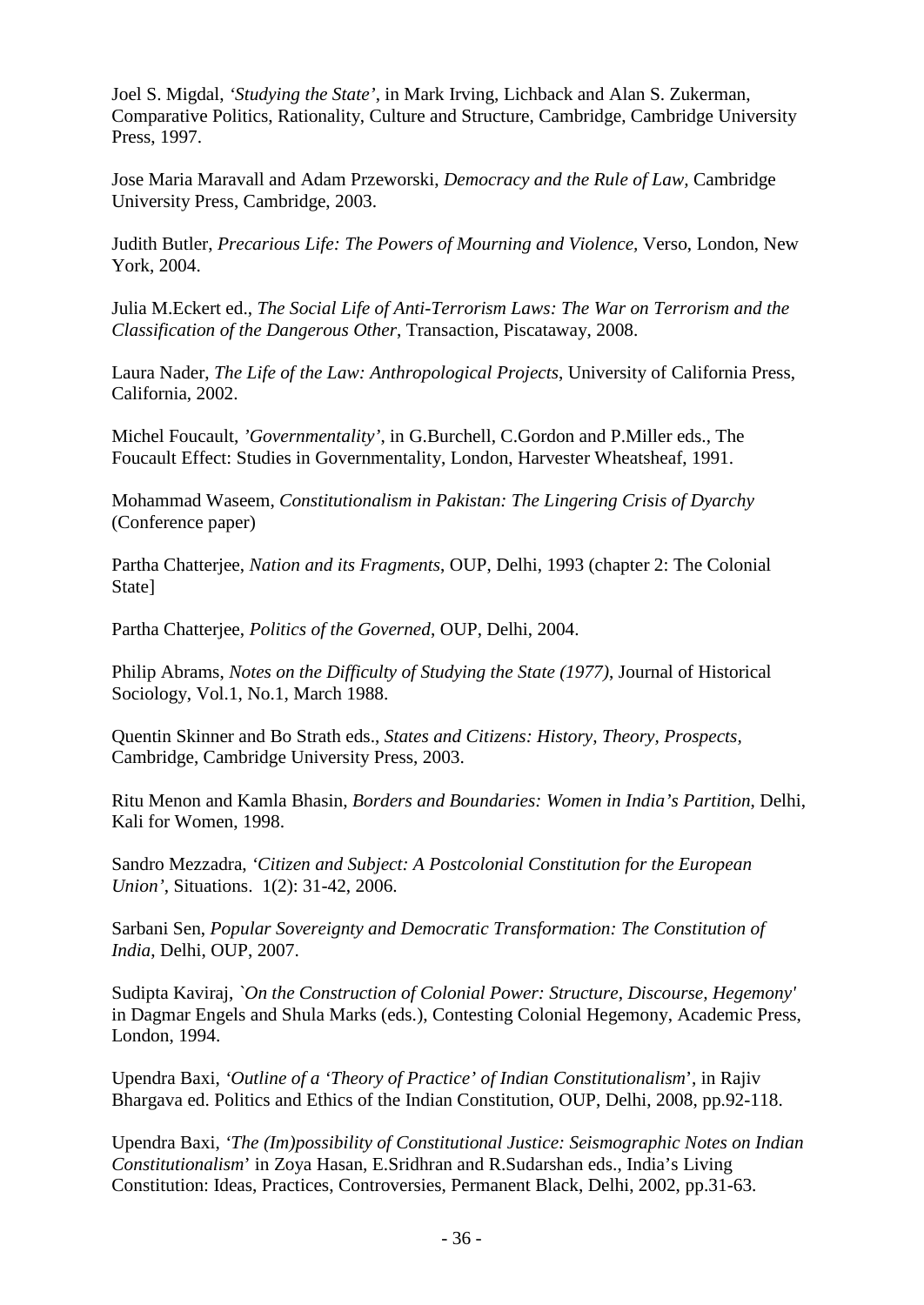Upendra Baxi, *'Postcolonial Legality'*, in Henry Schwartz and Sangeeta Ray eds., A Companion to Postcolonial Studies, Blackwell, 2000, pp.540-555.

Upendra Baxi 2000. *'Constitutionalism as a Site of State Formative Practices*', 21 Cardozo Law Review 1183, 2000.

Urvashi Butalia, *'Migration/Dislocation: A Gendered Perspective'*, in Navnita Chadha Behera (ed), Gender, Conflict and Migration, Delhi, Sage, 2006.

Shahanaz Rouse, *Shifting Body Politics: Gender, Nation, State in Pakistan*, Women Unlimited, New Delhi, 2004.

Uma Chakravarty, *Archiving Disquiet: Feminist Praxis and the Nation-State,* CWDS Occasional Paper, 2007.

*---------------------------------------------------------------------*

# **OPTIONAL PAPER 4: SOCIAL MOVEMENTS AND REVOLUTIONS**

**Course Objective:** This course is a comparative study of social movements and revolutions in their historical and contemporary contexts. The course details the ideology, practice, and social bases of different movements, emphasizing the conceptual, historical and empirical distinction between revolutions and social movements, the diverse kinds of social movements, and the manner in which they have unfolded in Asia, Africa and Latin America.

### **1) Revolution**

- a. Why revolutions? Different theories
- b. Comparative study and recent interpretations of Ideology, Strategy and Social base of major Revolutions
	- i. French Revolution
	- ii. Bolshevik Revolution
	- iii. Chinese Revolution

# **2) Ideology and Politics of liberation struggles in Asia and Africa**

#### **3) Social Movements**

- a. What are social movements?
- b. Theories of social movements

#### **4) Ideology and Politics of Social Movements**

- a. Peasant
- b. Women
- c. Workers
- d. Environment
- e. Ethnic
- f. Civil rights

# **READINGS:**

Charles Tilly, *From Mobilisation to Revolution*, Menlo Park, CA, Addison Wesley, 1978.

David Potter, David Goldblatt, Margaret Kiloh and Paul Lewis (eds.), *Democratization, Polity* in Association with The Open University, 1997.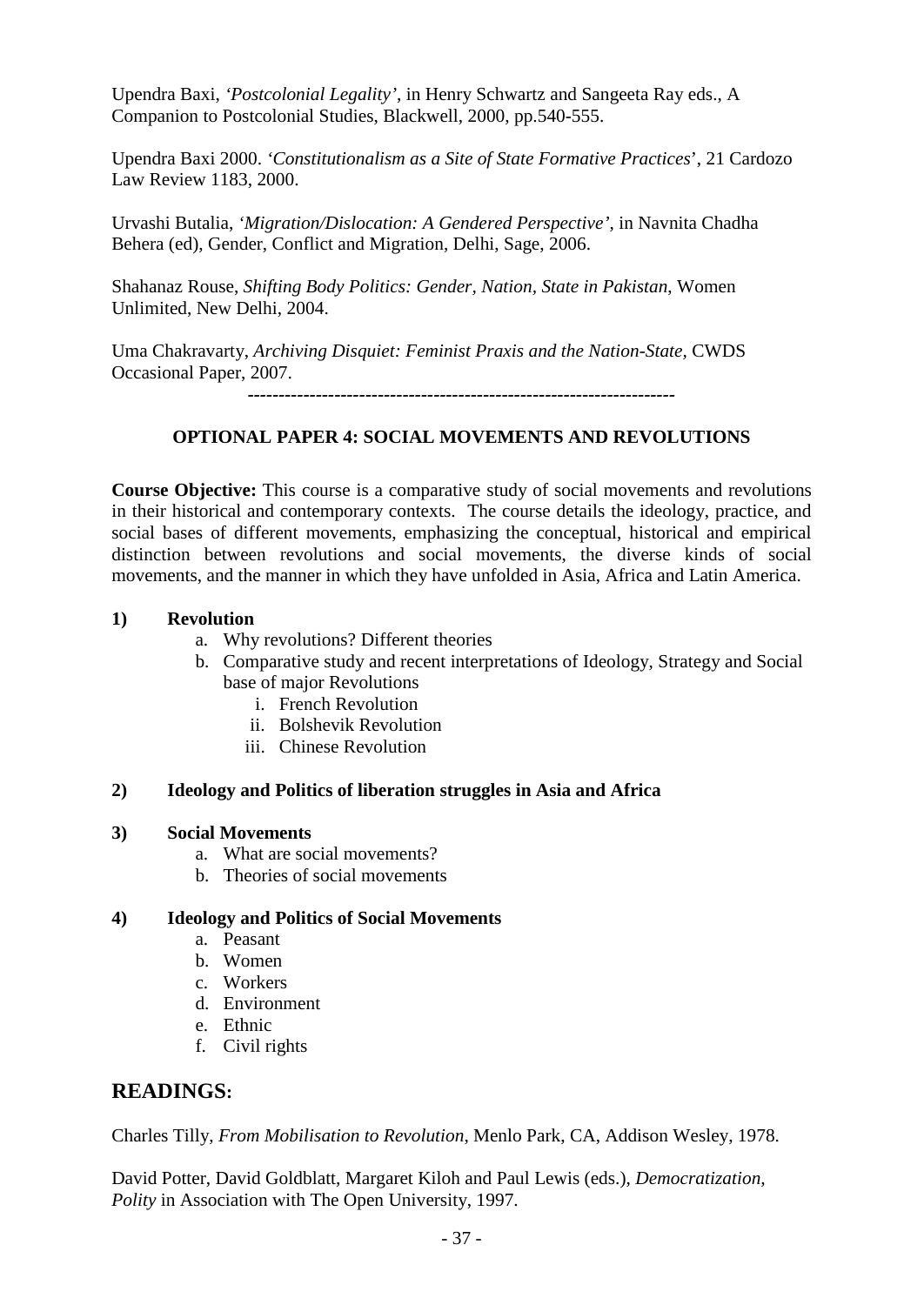Eric Hobsbawm, *The Age of Revolution, Europe 1789-1848*, Weidenfeld & Nicolson, London, 1975, Reissued, 1995.

Ghanshyam Shah (ed.), *Social Movements and the State*, Sage, New Delhi, 2002.

Gail Omvedt, *Reinventing Revolution, New Social Movements and the Socialist Tradition in India,* Sharpe, 1993.

Hoarce B. Davis, *Toward a Marxist Theory of Nationalism*, Monthly Review Press, New York and London, 1978.

James Petras, *'The Centrality of Peasant Movements in Latin America: Achievements and Limitations'*, Synthesis/Regeneration, No.38, Fall 2005.

Manoranjan Mohanty, Partha Nath Mukherji with Olle Tornquist (eds.) *People's Rights: Social Movements and the State in the Third World*, Sage, 1998.

Maurice Cranston (ed.), *The New Left,* National Academy, Delhi, 1973.

Paul W. Zagorski, *Comparative Politics: Continuity and Breakdown in the Contemporary World*, Routledge, New York, 2009.

Rajendra Vora and Suhas Palshikar (ed.), *Indian Democracy, Meanings and Practices,* Sage, 2004.

Ralph Miliband and John Saville eds. *The Socialist Register, 1972,* The Merlin Press, London, 1972.

Roland Axtmann, (ed.), *Understanding Democratic Politics*, Sage.

Shahnaz Rouse, *Shifting Body Politics, Gender, Nation, State in Pakistan*, Women Unlimited, 2004.

Stan Taylor, *Social Science and Revolutions*, Macmillan, London and Basingstoke, 1984.

Theda Skocpol, *States and Social Revolutions, A Comparative analysis of France, Russia and China*, Cambridge University Press, 1979.

Tom Mertes (ed.), *A Movement of Movements, Is Another Really World Possible?*, Verso, London, 2004.

*---------------------------------------------------------------------*

# **OPTIONAL PAPER 5: PARTIES, ELECTIONS AND POLITICAL PROCESS IN INDIA**

**Course Objective:** This course provides a much fuller treatment, otherwise not available, on political parties and on the electoral process and on the factors that shape and influence both in the specifically Indian context.

# **1) Typology of Political Parties in India**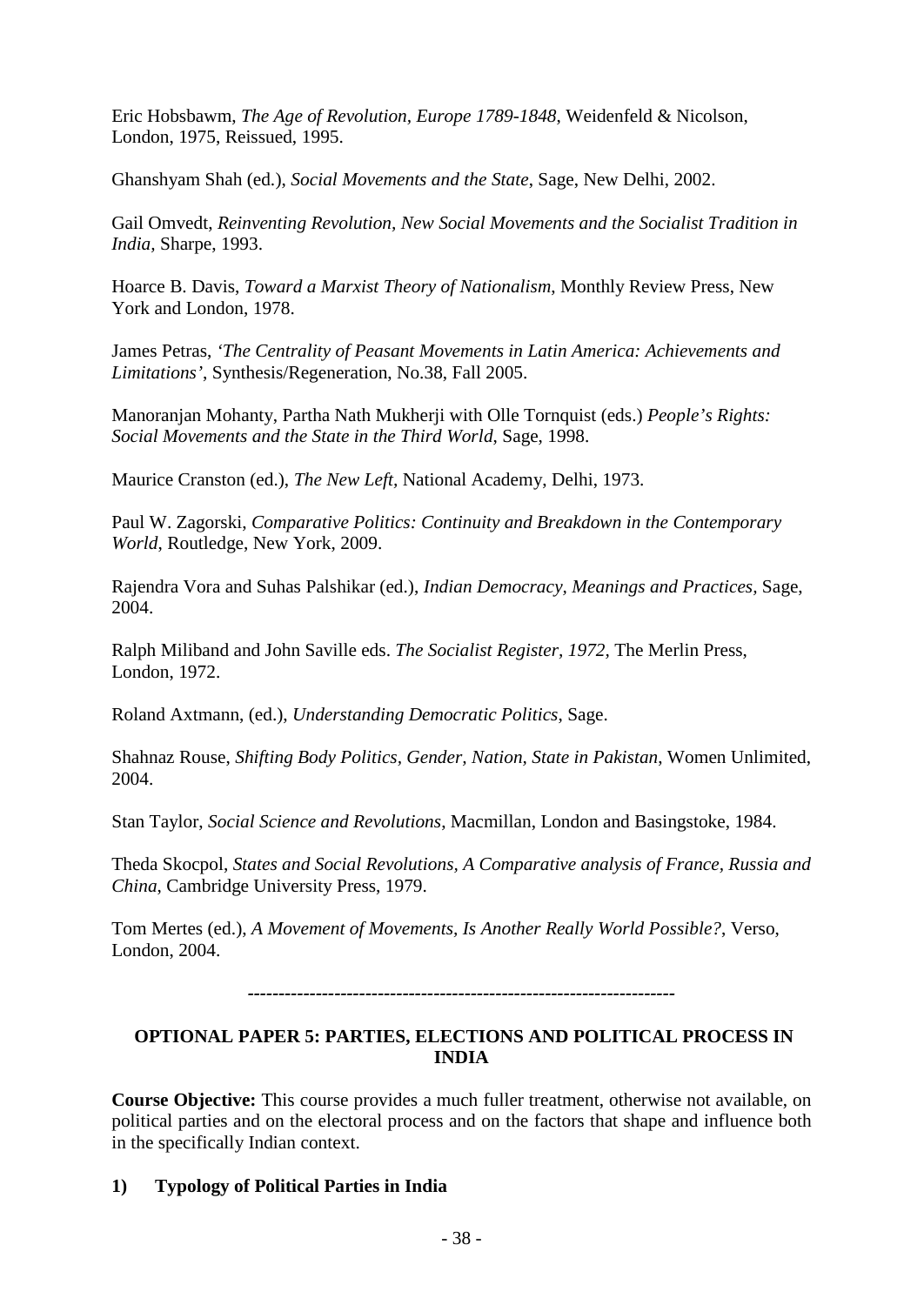- a. Historical
- b. Sociological
- c. Political
- d. Economic

# **2) Party System in India**

- a. Single Party to Dominant and Multi Party System
- b. Regional and State Parties
- c. Coalition Politics; Party Alliances and Government Formation
- d. Federalism, Regionalism and Political Parties

# **3) The Changing Profile of National Political Parties**

- a. Ideology
- b. Leadership
- c. Social Base
- d. Support Structure
- e. Electoral Performance

# **4) Regional and State Parties**

- a. Origin and Development
- b. Social Base and Leadership Patterns
- c. Regionalism
- d. Electoral Performance

# **5) Elections in India**

- a. Determinants of Voting Behaviour: Caste, Community, Class, Gender and Region
- b. Money Power, Violence and the Electoral Process
- c. Electoral Reforms, Funding of Elections

# **6) Non Party Movements, NGOs and their Impact on Political Parties**

- a. Trade Union and Peasant Movements
- b. Dalits, Tribals and Unorganised Labour
- c. Religious and Linguistic Minorities
- d. Women and Environment Movements
- e. Role of Pressure Groups and Lobbies

# **7) Political Parties and Representation of People's Interests: An Evaluation**

# **READINGS:**

Adeney Katharine and Lawrence Saez, *Coalition Politics and Hindu Nationalism,* Routledge, 2005.

Chandra Kanchan, *Why Ethnic Parties Succeed?: Patronages and Ethnic Head Counts in India,* Cambridge University Press, Cambridge, 2004.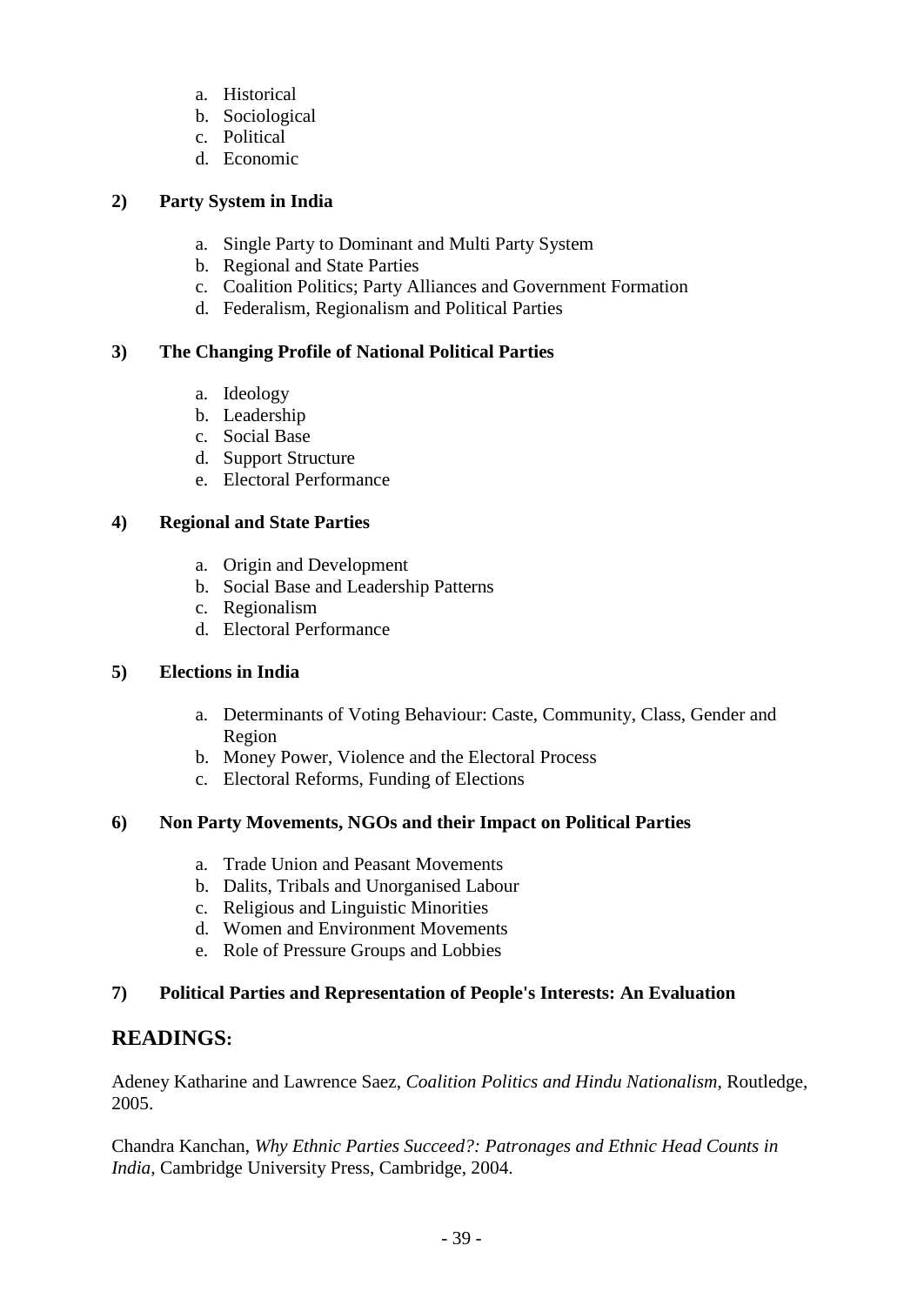Hasan, Zoya (ed.). *Parties and Party Politics in India,* Oxford University Press*,* New Delhi, 2001

Jafferlot, Christophe, *The Hindu Nationalist Movement In India,* Part I& II, Penguin India, New Delhi, 1996.

Kanungo Pralay, *RSS' Tryst with Politics: From Hedgewar to Sudarshan,* Manohar, New Delhi 2002.

Kohli, Atul, *Centralization and Powerlessness: India's Democracy in a Comprehensive Perspective,* in Joe Midgal, Atul Kohli & Vivenne Shue, (eds.), State Power and Social Forces, Cambridge University Press, 1994.

Kothari. Rajni, *'The Congress System Revisited: A Decennial Review',* Asian Survey Vol. XIV: 12, Dec, 1974

Morris-Jones, W.H., *Politics Mainly Indian,* New Delhi, Orient Longman, 1979

Pai, Sudha, State Politics, *New Dimension: Party System Liberalization and Politics of Identity,* New Delhi, Shipra, 2000.

Roy, Ramashray and Paul Wallace, (eds.), *Indian Politics and the 1998 Election: Regionalism,* Hindutva and Stale Politics, New Delhi, Sage, 1999.

Sartori, G., *Parties and Party Systems: A framework for Analysis,* Cambridge, Cambridge University Press, 1976

Singh M.P. and Rekha Saxena, *India at the Polls: Parliamentary Elections in a Federal Phase,* Oriend Longman, Delhi, 2003

DeSouza Peter Ronald and E. Sridharan, *India's Political Parties,* Sage, New Delhi, 2006

*---------------------------------------------------------------------*

# **OPTIONAL PAPER 6: DEVELOPMENT PROCESS AND POLITICS IN INDIA**

**Course Objective:** This course aims to familiarize students with the theory and practice concerning development issues in India. It, therefore, also traces the history and subsequent course of public policies and planning at the national, state and local level.

### **1) Relationship between Development and Politics; Theory of the Developmentalist State**

#### **2) Concept of Development**

- a. Concept of Human Development
- b. Gender Development Debates

#### **3) Socio-Economic Problems and Issues of Development in India**

- a. Poverty
- b. Social Backwardness and Disparities
- c. Role of Historical, Sociological and Economic Forces

#### **4) Development Strategy and State Policies in India**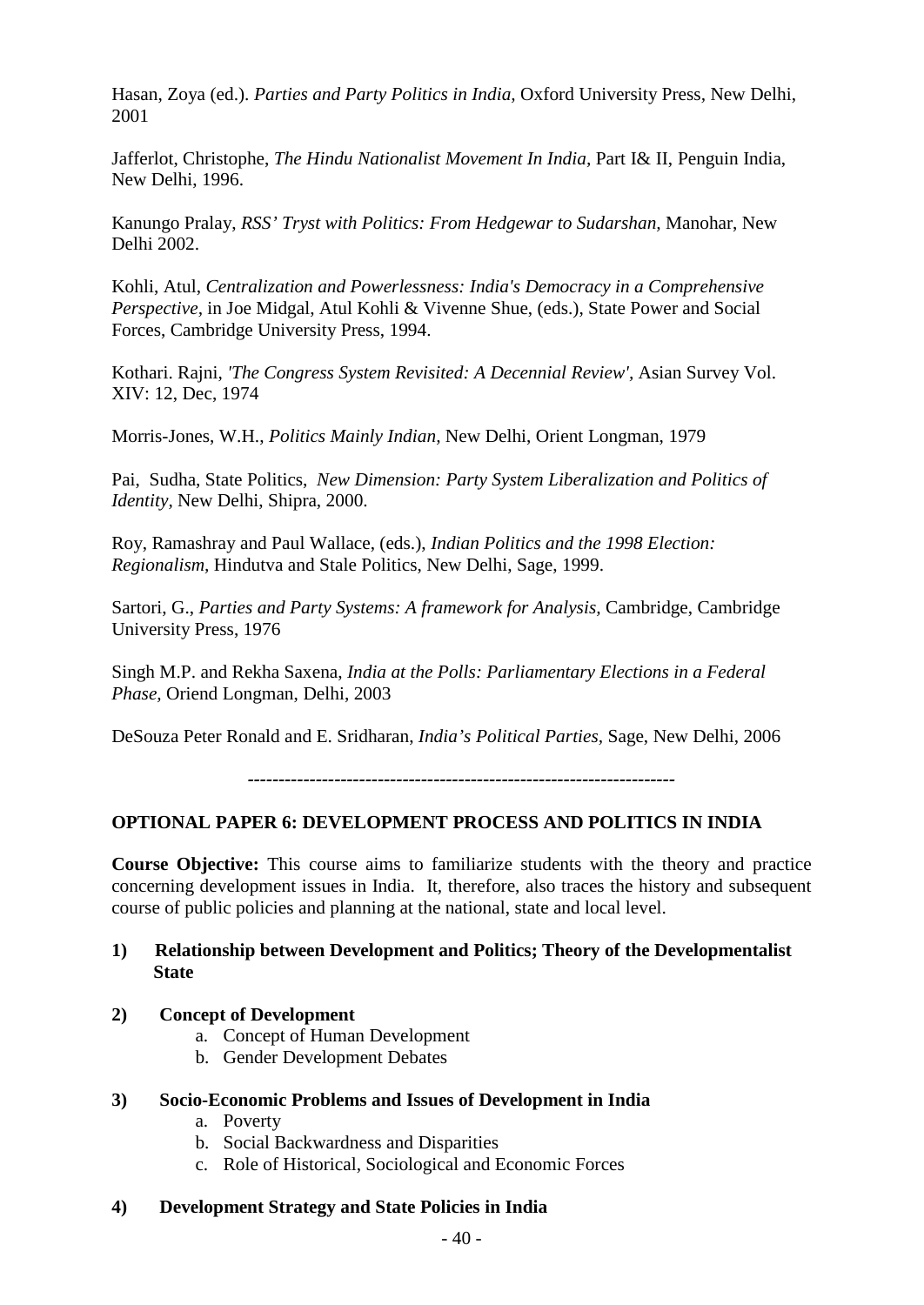- a. Priorities
- b. Target Groups
- c. Approaches and Methods

#### **5) Shift in Developmental Policies and Strategies**

- a. Liberalisation
- b. Privatisation and Globalisation
- c. Implications for Weaker Sections

#### **6) Critiques of Development and Alternative Models**

#### **7) Democracy, Decision Making and Development**

- a. Participatory Development
- b. Decentralised Planning

#### **8) Non-Governmental Initiatives and People's Empowerment**

#### **9) Assessment**

- a. Impact of Development on the Political Process
- b. India as a Developmentalist State

# **READINGS:**

Bardhan, Pranab, *The Political Economy of Development in India*, London, Blackwell, 1984.

Bhaduri, Amit and Nayyar, Deepak, *The Intelligent Person's Guide to Liberalization,* New Delhi, Penguin 1995.

Jalan, Bimal(ed), *The Indian Economy: Problems and Prospects,* New Delhi, Viking, 1992

Brass, Paul, *The Politics of India since Independence,* Delhi, Foundation Book, 1992.

Casseu, Robert and Vijay Joshi (eds.) *India: the Future of Economic Reform,* New Delhi, Oxford University Press. 1995.

Frankel, Francine et. al. (eds.), *Transforming India: Social and Political Dynamics of Democracy,* Delhi, Oxford University Press, 2000.

Jayal, Niraja Gopal (ed.), *Democracy in India,* New Delhi. Oxford University Press, 2001.

Kaviraj, Sudipta, 'Dilemnas of Democratic Development in India' in Adrian Leftwich edited *Democracy and Development: Theory and Practice,* Cambridge, Polity Press, 1996.

Kohli, Atul. *The State and Poverty in India: The Politics of Reform,* Cambridge, Cambridge University Press, 1987.

Lewis, John P. *Governance and Reform: Essays in Indian Political Economy.* New Delhi, Oxford University Press, 1995.

NCAER. *Economic Policy and Reforms in India.* New Delhi, 2001.

Rudolph L.I. and Rudolph, Susanne H. *In Pursuit of Lakshmi: The Political Economy of the Indian State.* New Delhi, Orient Longman, 1987.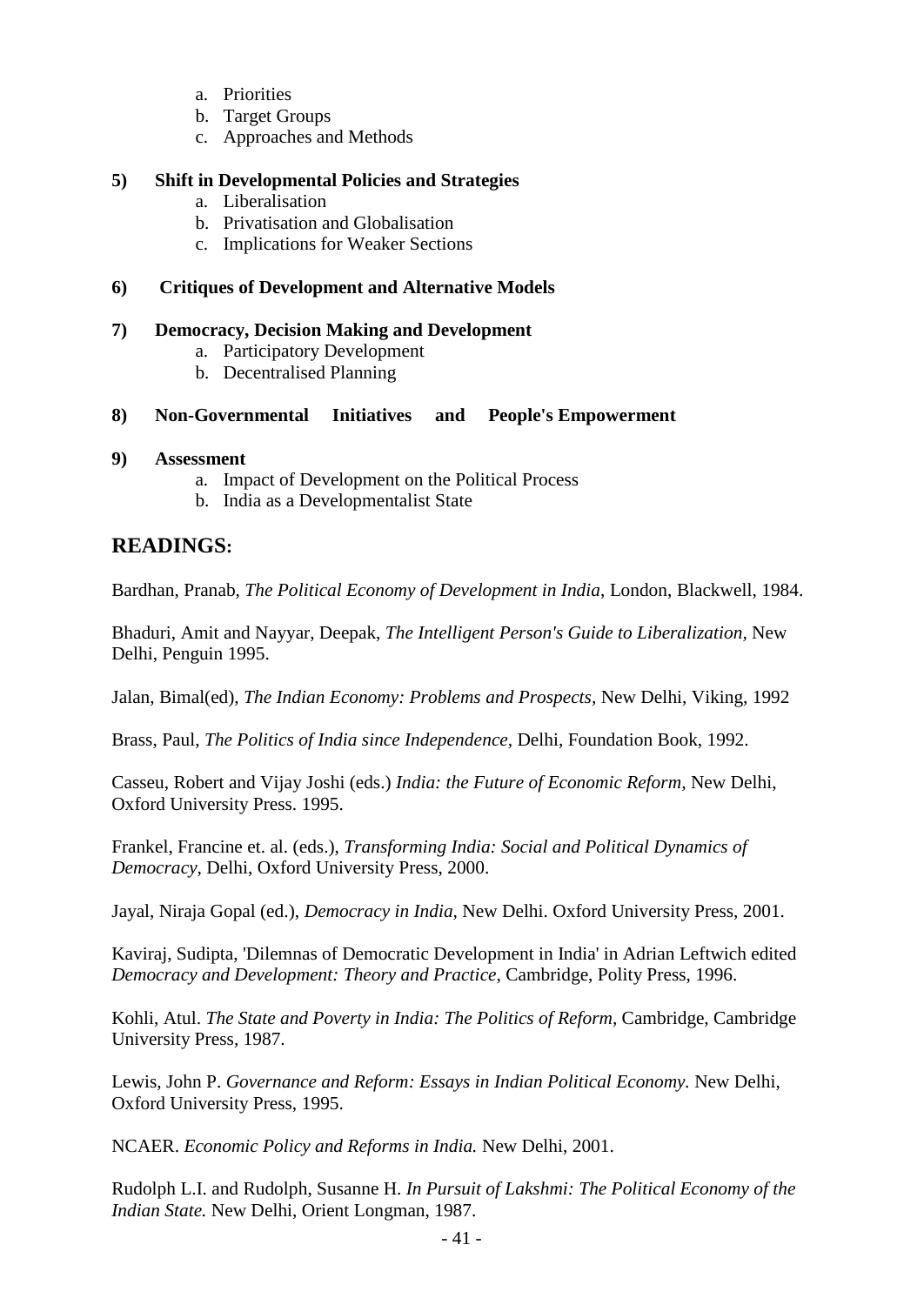Sathyarmurthy T.V. *Social Change and Political Discourse in India: Structures of Power, Movements of Resistance,* Delhi, Oxford University Press, 1999, 4 volumes.

Sen, Amartya, *Development as Freedom,* Delhi, Oxford University Press, 2000.

UNDP. *Human Development Report*. 2001.

Vanaik, Achin. *The Painful Transition: Bourgeois Democracy in India.* London, Verso, 1990.

*---------------------------------------------------------------------*

# **OPTIONAL PAPER 7: DEMOCRACY AND HUMAN RIGHTS IN INDIA**

**Course Objective:** All rights, indeed most rights, are not human rights and general rights discourse reflects this reality. Insofar as human rights are a crucial sub-set of this discourse, they require a specific yet comprehensive treatment as given here by this course to interested students.

# **1) The Concept of Human Rights**

- a. Western
- b. In the Third World Context

### **2) Human Rights: National and International Dimensions**

### **3) Human Rights and Constitutional - Legal Framework in India**

- a. Fundamental Rights
- b. Directive Principles of State Policy
- c. Protection of Human Rights Act, 1993

#### **4) Human Rights: Issues and Challenges**

- a. Refugees and Displaced Persons
- b. Caste
- c. Minorities
- d. Women
- e. Children
- f. Tribals, Landless, Bonded Labour, Unorganised Labour and Peasants
- g. Undertrails, Prisoners and P.O.W's
- h. People with Disability

# **5) Impact on Deprived Groups**

- a. Gender Based Violence (Domestic and Public)
- b. Caste Based Violence and Discrimination
- c. Fundamentalism
- d. Organised Crime
- e. Custodial Torture and Death

#### **6) State Response to Human Rights**

- a. Role of Police, Administration, Army and Paramilitary Forces
- b. Administration of Justice, Judicial Intervention and Activism, Judicial Commissions on Human Rights
- c. Affirmative Action for Weaker Sections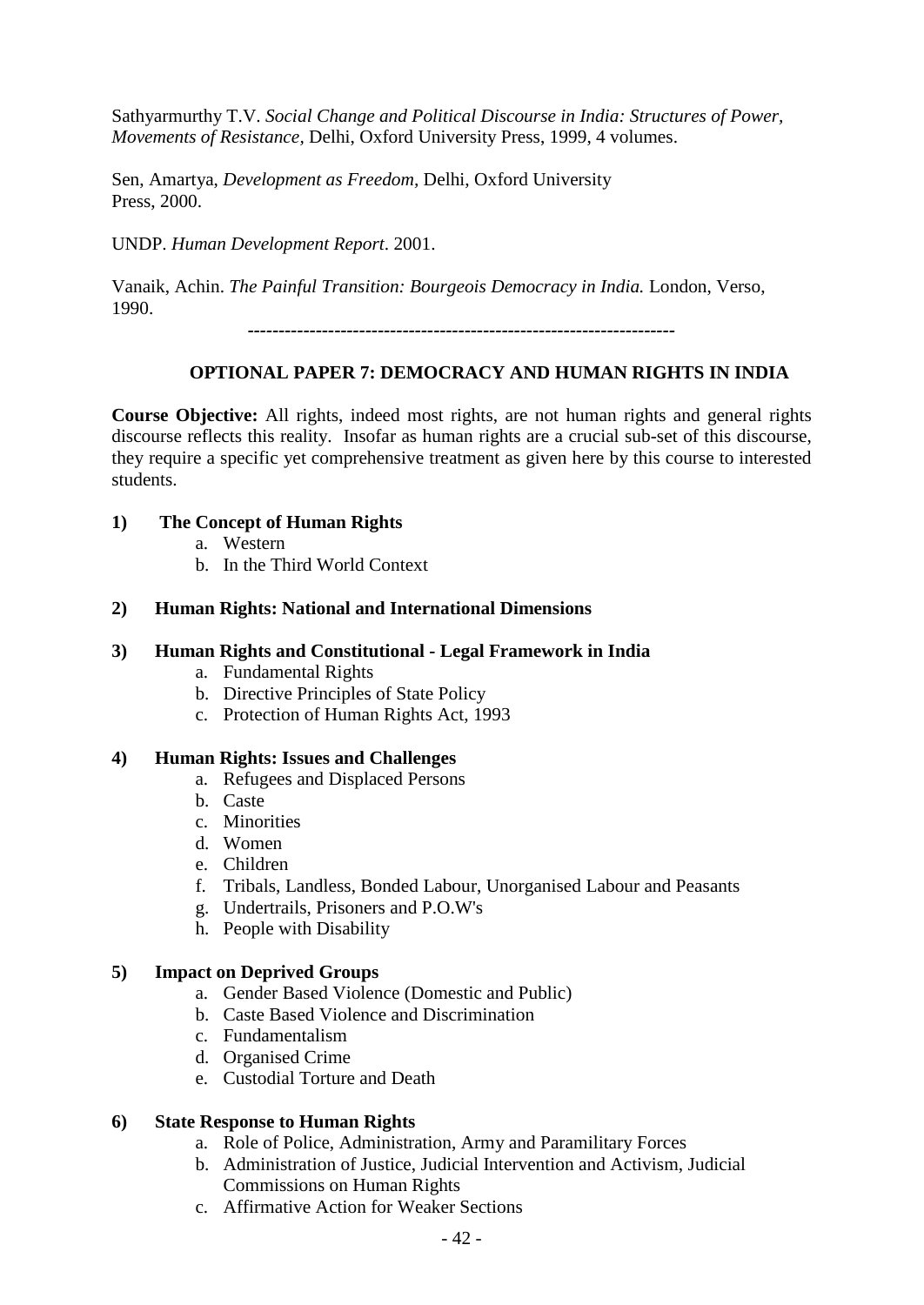d. Development Strategies

### **7) Civil Society and Human Rights**

- a. Media, Public Opinion and Human Rights
- b. New Social Movements and NGO's

### **8) NHRC and Other Commission Reports**

### **9) Democracy, Development and Human Rights in India**

# **READINGS:**

Alston Philip, *The United Nations and Human Rights-A Critical Appraisal,* Oxford, Clarendon, 1995.

Baxi, Upendra (ed.), *The Right to be Human,* Delhi, Lancer, 1987

Beetham, David edited, *Politics and Human Rights,* Oxford, Blackwell, 1995

Desai, A R. (ed), *Violations of Democratic Rights in India,* Bombay, Popular Prakashan, 1986.

Evans, Tony, *The Politics of Human Rights: A Global Perspective,* London, Pluto Press, 2001.

Haragopal, G, *Good Governance: Human Rights, Perspective,* Indian Journal of Public Administration, Vol. 44 (3), July-September,1998.

Hargopal. G. *Political Economy of Human Rights,* Hyderabad, Himalaya, 1999.

Human Rights in India- *The Updated Amnesty International Reports,* Delhi, Vistaar

Iyer, V.R. Krishna, *The Dialectics and Dynamics of Human Rights in India,* Delhi, Eastern Law House, 1999.

Kothari, Smitu and Sethi, Harsh (eds.), *Rethinking Human Rights,* Delhi, Lokayan, 1991.

Saksena, K.P. edited, *Human Rights: Fifty Years of India's Independence,* Delhi, Gyan, 1999.

Subramanian, S., *Human Rights: International Challenges,* Delhi, Manas, 1997.

*---------------------------------------------------------------------*

# **OPTIONAL PAPER 8: PUBLIC POLICY**

**Course Objective:** This course aims to familiarize students with the broader theoretical financial and practical context in which public policies are discussed, justified, designed and sought to be implemented.

- **A. What is Public Policy?**
- **1) Public Policy: Concept and Dimensions**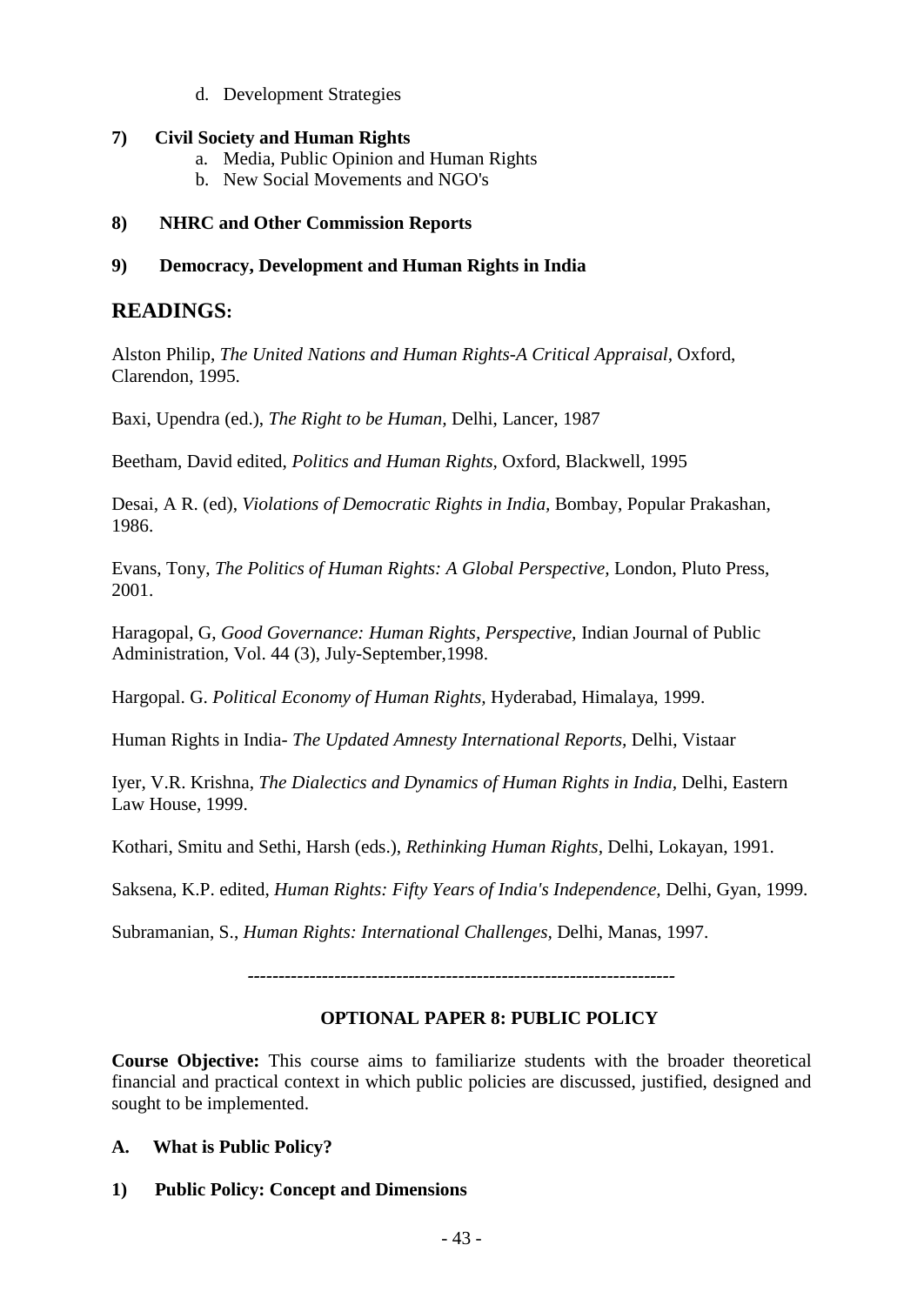- a. Characteristics and Norms
- b. Politics- Administration Relationship
- c. Political Science and Public Administration as Mela-Policy Science

### **2) Approaches to Public Policy Studies**

- a. Political Economy: Western, Marxist and non-Western traditions
- b. Development Policy and Administration
- c. Public Policy Approach: Post-Behavioural Approach
- d. Public Choice Theory
- e. Public Management Theory

### **3) Public Policy Process**

- a. Policy Context: Political, constitutional, legal, administrative, sociocultural, economic, environmental, and scientific.
- b. Interfaces of the Policy process: institutions, actors and role of public policy planning and analysis, resource mobilization, policy formulation, policy implementation, policy monitoring and evaluation.
- c. Role of the government, bureaucracy, parliament, courts, political parties, corporate sector, interest groups, citizens, and NGOs in the policy processes.

### **4. Public Policy analysis: Quantitative and Qualitative Models**

### **5. Public Policy Research and Development B. Practical Issues**

### **6) Public Policy in India: Models and Trends**

- a. Nehruvian Model: public sector undertakings and development
- b. Economic Liberalization Model: privatization,) marketization, disinvestment, corporate Governance
- c. Civil Society: cooperatives, NGO's, social action groups and citizen bodies
- d. Decentralization Model: Panchayati Raj institutions; Municipal Corporations and Rural-Urban Development.

#### **7) Globalization, MNC'S, W.T.O and Development in India**

### **8) Impact of Public Policies on Socio-Economic Development and Nation-building in India.**

# **READINGS:**

Birkland, Thomas A., *An Introduction to the Policy Process,* London, M. E. Sharpe, 2001.

Dror, Yehezket, *Public Policy Making Reexamined,* Oxford, Transaction Publication, 1989.

Dye, Thomas R., *Understanding Public Policy*, New Jersey, Prentice Hall. 1975. Frohock, Fred M., Public Policy: Scope and Logic, New Jersy, Prentice-Hall. 1979.

Ham, Christopher and Hill, Michael, *The Policy Process in the Modern Capitalist State*, Sussex, Harvester, 1984.

House, Peter W., *The Art of Public Policy Analysis,* Delhi, Sage, 1982.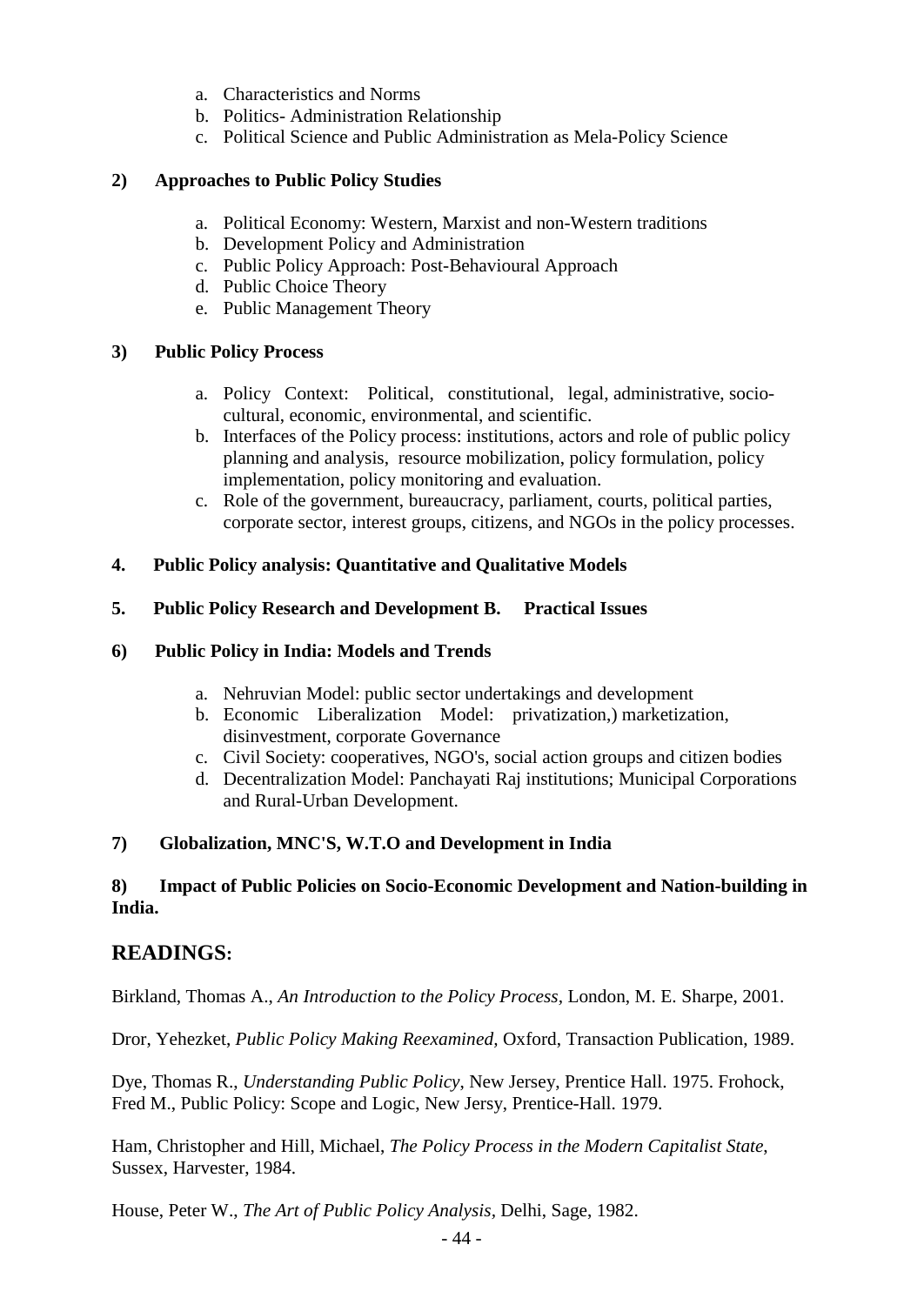Gunn, L. and Hogwood, B., *Modes of Public Polices,* University of Strathclyde, Glasson, 1982.

Pandya, Hiren J. and Venkatranam, A. 'Policy Approach to Public Administration'*. Indian Journal of Administrative Science,* Jan-Jun., 1990.

Peters, B. Guy. 'Public Policy and Public Bureaucracy1, in Douglas E. Ashford edited, *History and Context in Comparative Public Policy,* Pittsburgh. University of Pittsburgh Press, 1992.

Self, Peter, 'Market Ideology and Public Policy', in Peter Self, *Government by the Market?* The Political of Public Choice, Boulder. Westview, 1993.

Wamsley, Gary, et.al. 'Public Administration and the Governance Process: Shifting the Political Dialogue', In Trary Wamsley, et. al. *Refounding Public Administration*, New Delhi, Sage, 1990

*---------------------------------------------------------------------*

### **OPTIONAL PAPER 9: PUBLIC INSTITUTIONS AND GOVERNANCE**

**Course Objective:** This course focuses on matters pertaining to public entreprises and their functioning as well as to administrative and civil services reform and their consequences. The treatment is both historical and comparative as well as having reference to the Indian experience.

#### **A. Theoretical Issues**:

#### **1) State and Development: Historical & Comparative Experiences**

#### **2) From Structural Adjustment to Good Governance**

- a. State versus Markets
- b. Structural Adjustment Programs to Comprehensive Development Framework

#### **3) Public Finance & Management**

- a. Budget, deficit & subsidies
- b. Financial Management & Accountability
- c. Privatization, Public-Private Partnership, Service Delivery & Regulation

#### **4) Administrative and Civil Service Reform**

- a. Rule of Law & Contract Enforcement
- b. Improving Public Administration Incentives  $\&$  Accountability
- c. Improving Public Services, Strategies for Civil Engagement

#### **B. Practical Issues in India**

#### **5) State Governments: Comparative Development Performance**

#### **6) Public Enterprises in India**

- a. Promise. Performance and Reforms
- b. Disinvestment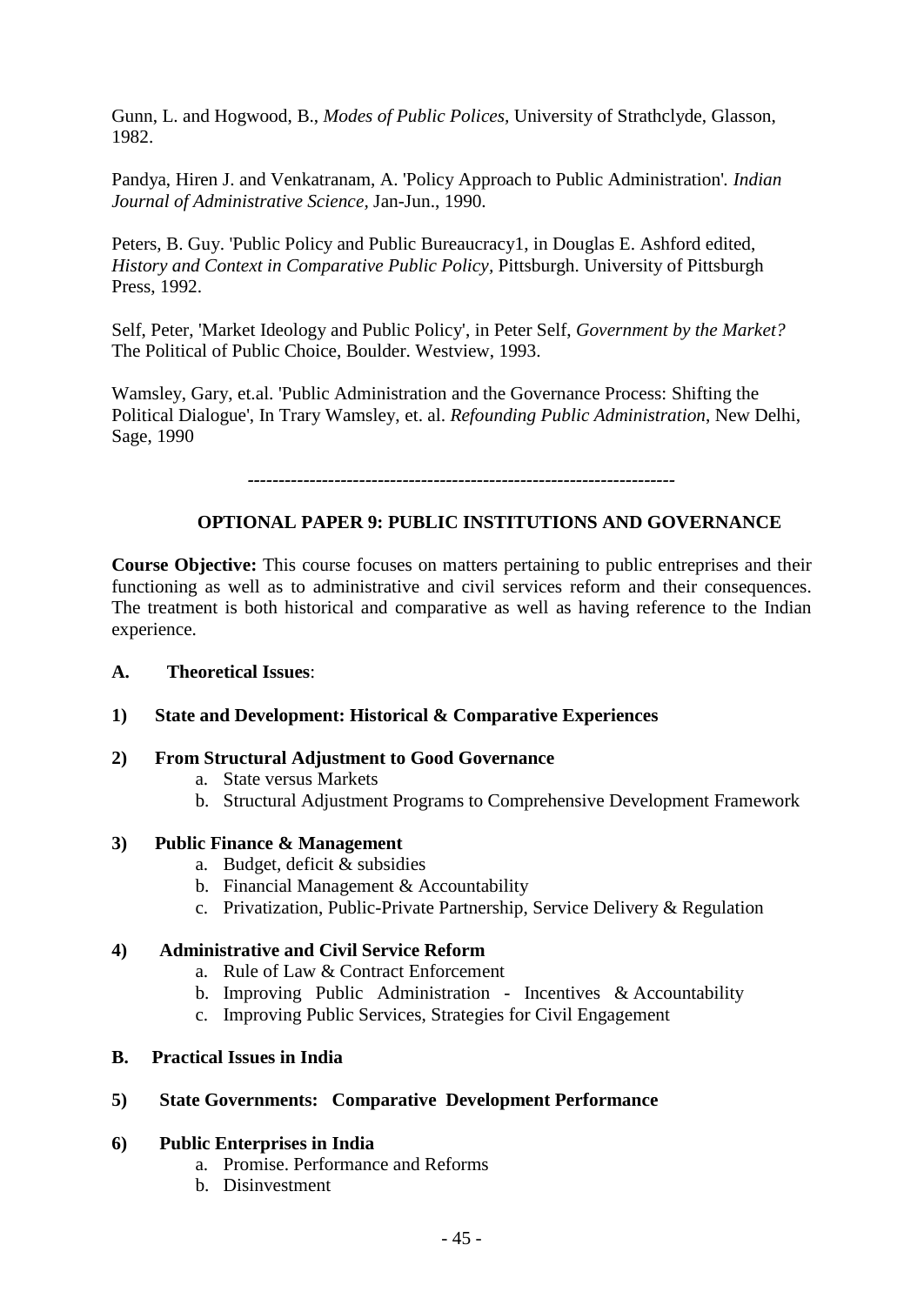# **7) Social Development: Issues, Policies & Challenge**

- a. Health & Population
- b. Education and Social Development

### **8) Infrastructure Development: Issues, Policies & Challenges**

- a. Power
- b. Transport
- c. Telecommunication
- d. Water
- e. Sanitation & Wastewater
- f. Ports

# **READINGS:**

Clague, Christopher (ed). *Institutions & Economic Development Growth & Governance in Less-Developed & Post-Socialist Countries,* Baltimore, The John Hopkins University Press, 1997.

Dreze, Jean & Sen, Amartya, *India: Economic Development & Social Opportunity.* Delhi, Oxford University Press, 1995

Hanson, A. H. *Managerial Problems of Public Enterprises India* 1971.

Kessides, Christine, *The Contribution of Infrastructure to Economic Development: A Review of Experience and Policy Implications.* The World Bank, Washington D.C., 1993

Ostrom, Elinor. *Governing the Commons: The Evolution of Institutions for Collective Action.* Cambridge, Cambridge University Press, 1990.

Robinson, Mark & White Gordon (eds) *The Democratic Developmental State: Politics and Institutional Design.* Oxford, Oxford University Press, 1999.

Saunders, Robert J. *Telecommunication and Economic Development,* The World Bank, 1994.

World Bank. *World Development Report: Infrastructure for Development.* Washington D.C.1994.

*---------------------------------------------------------------------*

# **.OPTIONAL PAPER 10: RURAL-URBAN DEVELOPMENT AND LOCAL GOVENRMENT IN INDIA**

**Course Objective:** This course looks at the Indian experience in respect of rural-urban development and local government both before and after the establishment of Panchayati Raj Institutions. Issues of development, planning and grassroots and participatory democracy naturally feature in this paper.

# **1) Understanding the 'rural1 and the 'urban' in India.**

# **2) What is Development?**

a. Historical Legacies: continuities and discontinuities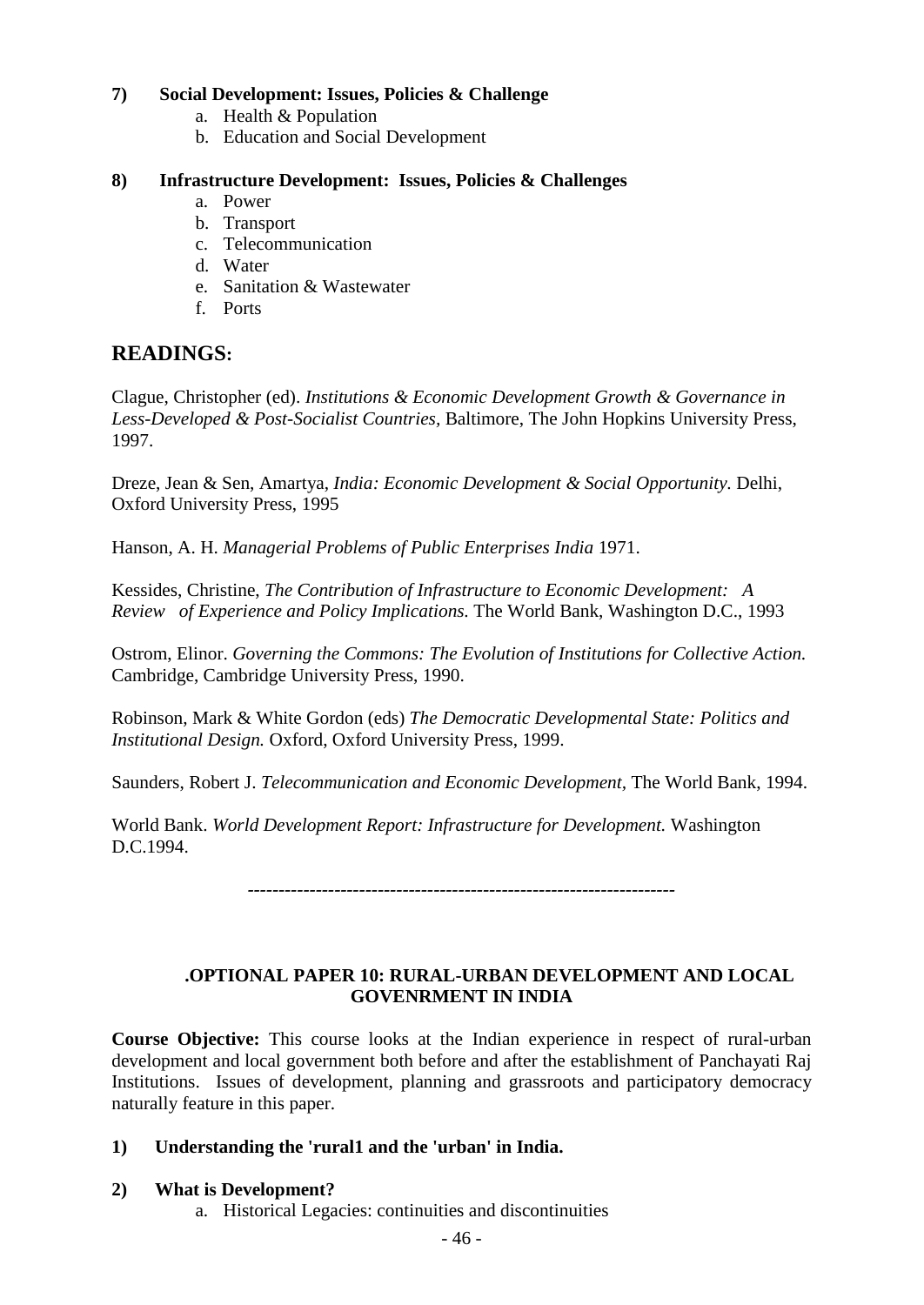- b. The Origins of Development Studies
- c. Overview of Economic Development and Development thinking

# **3) Institutional framework for Rural & Urban Development:**

- a. Political Executive
- b. Planning Agencies
- c. Agencies and Processes of Implementation at Central, State & Local Levels

# **4) Planning Rural Development: Approaches, Policies and Programmes:**

- a. Community development
- b. Democratic decentralization
- c. Cooperatives
- d. Decentralized Planning
- e. Specially targeted programs agriculture, area development, employment, poverty alleviation, special groups, integrated rural development programmes.

# **5) Planning Urban Development: Approaches, Policies and Programs**

- a. Anti-urbanization thrust: deconcentration, regional development, IDSMT
- b. Services- slum improvement, urban management and investment. Programs
- c. Land & Housing, Employment & Poverty Alleviation
- d. Water, Sanitation & Waste
- e. Transport
- f. Environment

# **6) Decentralization and Local Governments**

- a. Decentralization and Development: Emerging Global Trends
- b. 73rd & 74tb Constitutional Amendments
- c. State Finance Commissions
- d. The emerging role of Panchayati Raj Institutions and Municipal Bodies

# **7) Devolution and functioning of Panchayati Raj Institutions**

- a. Capacity building of local governments
- b. Transfer of funds
- c. Functions & functionaries to PRI's
- d. Politics of decentralization case studies of Kerala. Karnataka & Madhya Pradesh

# **8) Devolution and functioning of Urban Local Bodies**

- a. Fiscal Decentralization
- b. Financial Health of ULBs
- c. State Municipal Fiscal Relations
- d. Devolution of Funds to ULBs
- e. Central Funds to ULBs

# **9) People's Participation in Rural-Urban Development: Role of NGO's and Citizen Groups**

# **READINGS:**

Abdul, Aziz, *Decentralised Planning,* New Delhi, Sage, 1993

Bose, Ashish, *National Commission on Urbanization,* Ministry of Urban Development, New Delhi, 1988.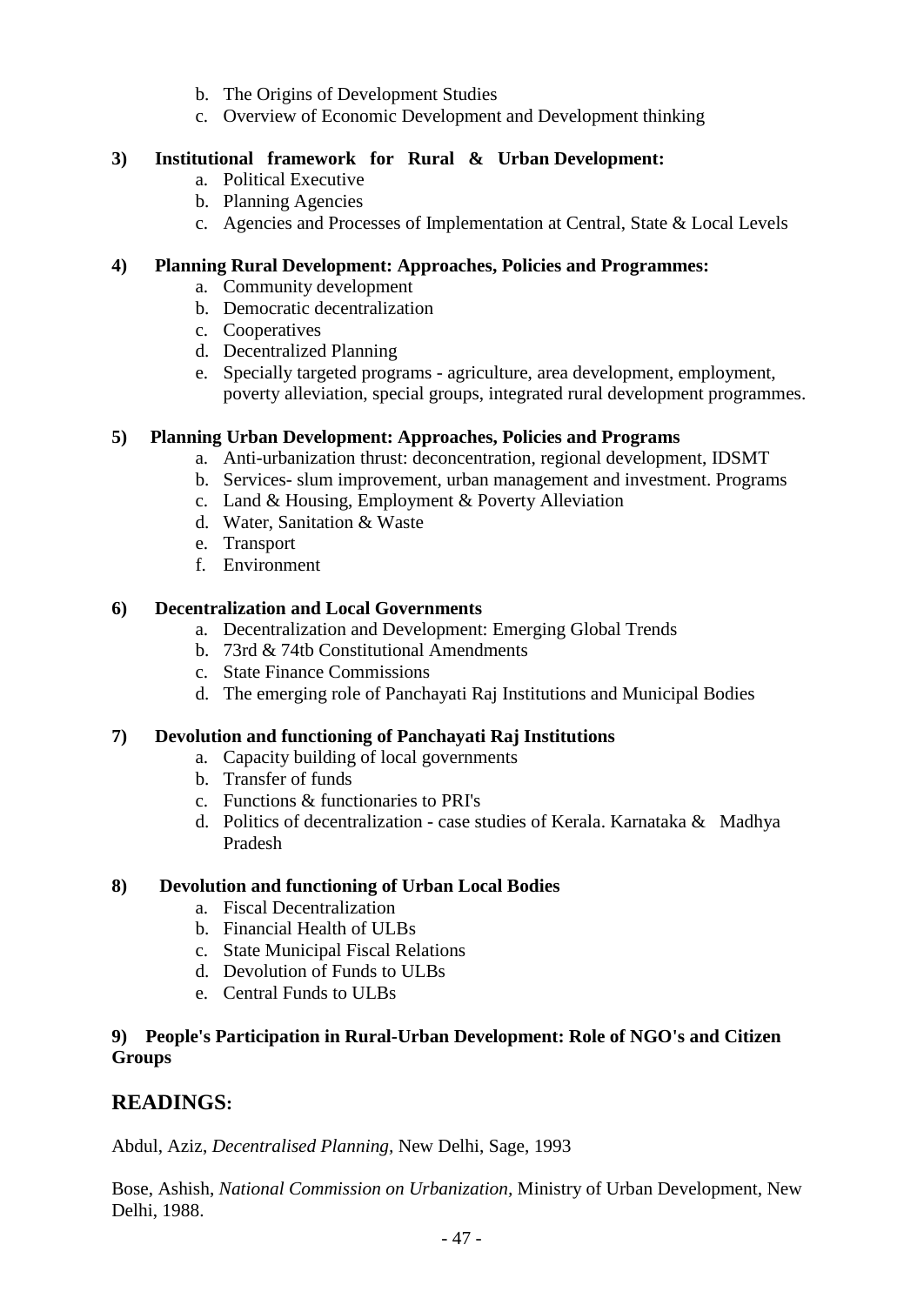Issac, Thomas & Franke., Richard W., *Local Government and Development: People's Campaign for Decentralized Planning in Kerala.* Delhi. Leftword, 2000.

Jain L.C., Krishnamurthy, B.V. & Tripathi , P.M.. *Grass Without Roots: Rural Development Under Government Auspices.* New Delhi, Sage, 1987.

Maddick, Henry, *Panchayati Raj: A Study of Rural Local Government in India.* London, Longmans, 1970.

Mathur, Om (ed). *India: The Challenge of Urban Governance.* New Delhi, National Institute of Public Finance & Policy, 1999.

Mishra, B.B. *District Administration and Rural Development in India.* Delhi, Oxford University Press, 1983.

Mukherjee, Amitava, *Decentralization: Panchayats in the Nineties,* New Delhi, Vikas, 1994.

Prasad, Kamta, *Planning and Poverty Alleviation.* New Delhi, Agricole, 1985.

Ravillion, M. & G. Datt, *Growth and Poverty in Rural India,* Washington D.C. World Bank, 1995.

Sen, Amartya, *Development as Freedom,* Delhi, Oxford University Press, 2000.

Streeten, Paul. 'Development Dichotomies" in G. M. Meier & Dudley Seers edited *Pioneers in Development* 

Toye, John. *Dilemmas of Development.* Oxford, Blackwell, 1987

*---------------------------------------------------------------------*

# **OPTIONAL PAPER 11: ENVIROMENT AND DEVELOPMENT: POLICY AND POLITICS**

**Course Objective:** The central focus here is on environmental problems, policies and practices in India and how government institutions have sought to tackle them and with what consequences. Possible solutions and directions to be taken are discussed.

#### **1) Environment and Development: An Introduction**

- a. Environmental Philosophies, Politics and Ethics
- b. Historical Legacies: Continuities and Discontinuities i India
- c. Understanding the Environment in India.

# **2) State, Market, Community & Local Governments**

- a. State: Hardin and the Tragedy of the Commons
- b. Market: Pricing for Sustainability
- c. Community & Local Government Management: A Developing Country Perspective

# **3) Policy, Politics, Institutions and Resources**

a. Forests: State, Trade & Community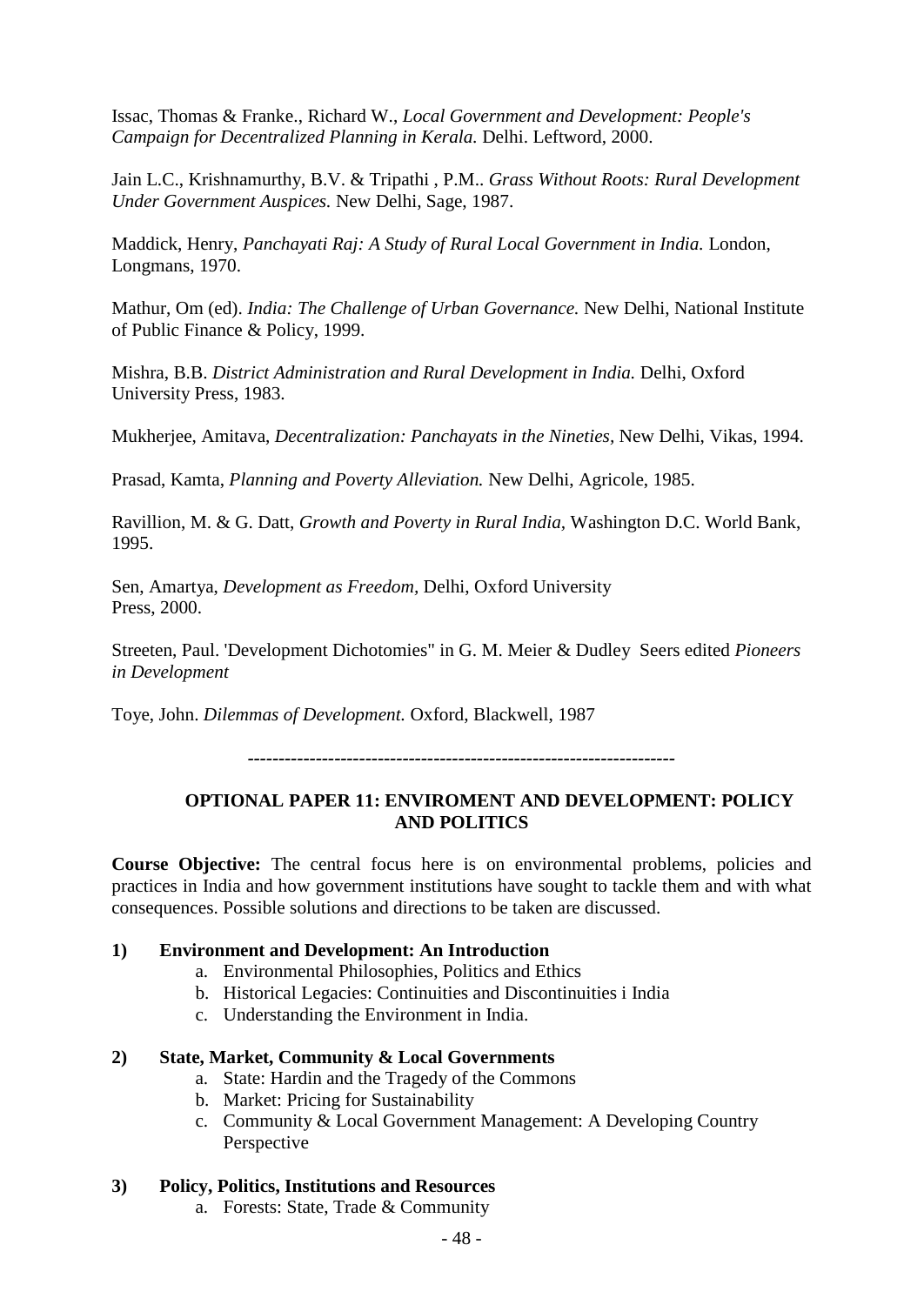- b. Biodiversity, protected areas & people
- c. Irrigation- Dams & Canals: State, Science & Inequities
- d. Groundwater Management & Rainwater Harvesting
- e. Agriculture, Soil Management & Cash Crops: implications for environment and women's lives
- f. Displacement and Resettlement: power, culture and resistance
- g. Industrialization, Urbanization & Pollution: institutional challenges
- h. Pastoralists & Nomads: taming of mobile livelihoods

### **4) Poverty-Environment Inter-linkages**

- a. Enhancing Livelihoods
- b. Reducing Environmental Health Risks
- c. Reducing Vulnerability to Environmental Hazards

### **5) Caste, Gender and Environment**

#### **6) Global Commons and Initiatives**

### **7) Environmental and Social Movements**

# **READINGS:**

Arnold, David & Guha, Ramachandra (ed), *Nature, Culture & Imperialism: Essays on the Environmental History of South Asia,* Delhi, Oxford University Press, 1996.

Baviskar, Amita, *In the Belly of the River,* Delhi, Oxford UniversitPress, 1996

Dryzek, John S., *The Politics of the Earth: Environmental Discourses,* Oxford, Oxford University Press, 1997.

Guha, Ramachandra & Alier, Juan Martinez. *Varieties of Environmentalism: Essays North & South,* London, Earthscan, 1997.

Guha, Ramachandra, *Environmentalism,* Delhi, Oxford University Press, 2000.

Guha, Ramacnandra, *The Unquiet Woods,* Delhi, Oxford University Press, 1992.

Johnston, R. J. Nature, *State and Economy: A Political Economy of the Environment.* Chichester, John Wiley & Sons, 1996.

McCully, Patrick, *Silenced Rivers: The Ecology and Politics of Large Darns,* New Jersey, Zed Books, 1996

Ostrom, Elinor, *Governing the Commons: The Evolution of Institutions for Collective Action.* Cambridge, Cambridge University Press, 1990.

Redclift, Michael. *Political Economy of Environment: Red & Green Alternatives.* London. Methun, 1987

Shiva, Vandana, *Staying Alive: Women, Ecology & Survival in India.* New Delhi, Kali for Women, 1989.

Taylor, Charles, *'Two Theories of Modernity',* in Public Culture 11(1):153-74, 1999.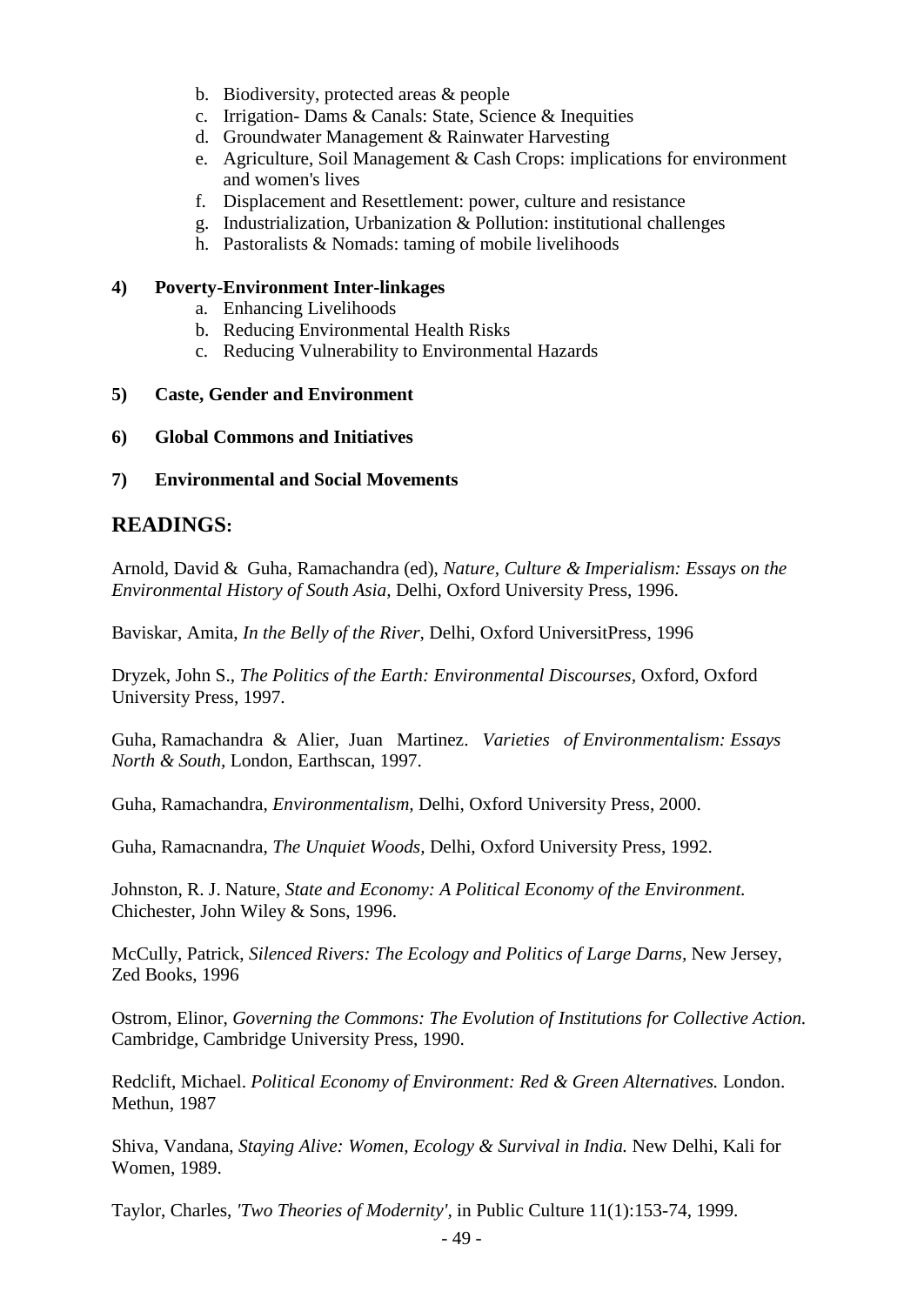*---------------------------------------------------------------------*

#### **OPTIONAL PAPER 12: PEACE AND CONFLICT IN INTERNATIONAL POLITICS**

**Course Objective:** This course is about Peace and Conflict studies, about the meaning, causes and course of the Cold War era. It is also about important developments in post-cold war period and about crucial and enduring contemporary problems such as terrorism, related ethnic wars, oil politics and different security perspectives.

#### **1) Peace and Conflict Studies**

- a. History of Peace Ideas and Movements
- b. Revolutions in Military Affairs

### **2) Dominant Concepts of Security**

- a. Traditional Security and Threat Perceptions
- b. Concept of Strategy
- c. Nuclear Weapons and Security through Deterrence
- d. Disarmament Measures: Chemical, Biological and Nuclear Weapons

### **3) The Cold War and Beyond**

- a. Nature and Origin of the Cold War
- b. Evolution of the Cold War: Its Different Phases
- c. Sino-Soviet Rift
- d. US-West European Relations
- e. End of the Cold War and Geo-Politics Thereafter
- f. The European Union: From Origins to the Present

#### **4) Internal and Transnational Security Issues**

- a. Ethnicity and Culture
- b. Ecological Dangers
- c. Terrorism
- d. Demography
- e. Narcotics
- f. Politics of Oil

# **5) Understanding Globalization: Concepts, Mechanism, Impact and Theoretical Disputes**

#### **6) Alternative Perspectives on Security**

- a. Feminist Critique
- b. Cooperative Security, Common Security, Collective Security, Comprehensive Security
- c. Human Security and Development
- d. UN Peace-Keeping and Peace-Keeping
- e. Military Humanism

# **READINGS:**

- F. Halliday, *Rethinking International Relations*, Macmillan Press, London, 1994
- F. Halliday, *The Making of the Second Cold War*, Verso, London, 1983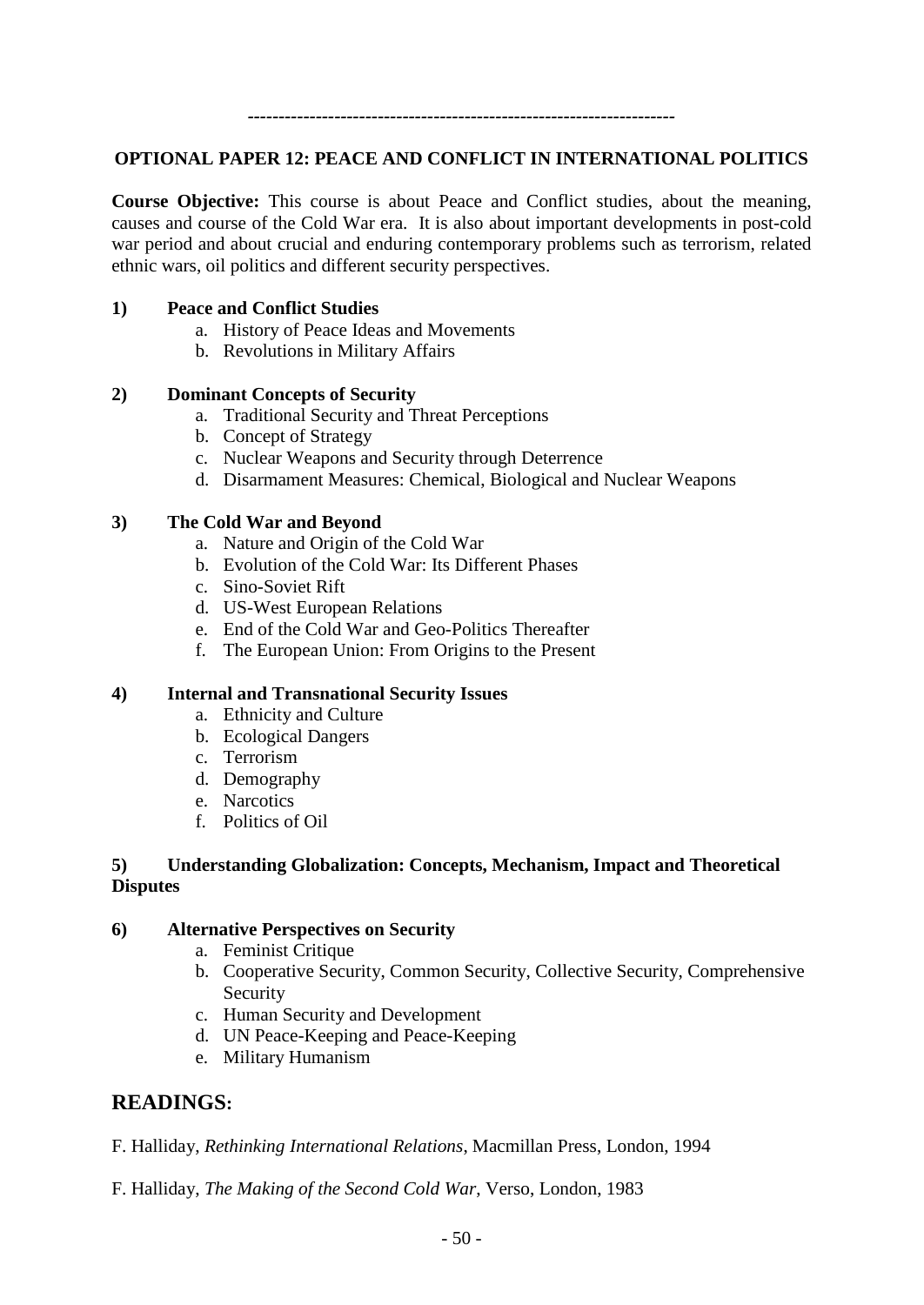F. Halliday, *The World at 200: Perils and Promises,*Palgrave Publishers, New York, 2001

P. Gowan & P. Anderson(eds.), *The Question of Europe*, Verso, London, 1997

S.Hall, D. Held, T. McGrew (eds.), *Modernity and its Futures*, Polity Press, UK, 1996 J. Baylis & S. Smith (eds.), *The Globalization of World Politics*, OUP, UK, 4<sup>th</sup> edition, 2007

W.Bello, *Deglobalization*, Zed Books, London, 2002

A. Vanaik,*"The Ethics and Efficacy of Political Terrorism",* in E. Hershberg & K.W. Moore (eds.), *Critical Views of September 11,* Social Science Research Council, New York, 2002

Clive Ponting, *The Pimlico History of the Twentieth Century,* Pimlico Press, London, 1998

Dipankar Dey (ed.), S*ustainable Development: Perspectives and Initiatives,* ICFAI University Press, Hyderabad, 2007

P.R. Vioti and M.V. Kauppi, *International Relations and World Politics: Security, Economy, Identity,* Third Edition, Pearson Publishers, Delhi, 2007

J.S. Goldstein, *International Relations,* Sixth Edition, Pearson Publishers, Delhi, 2008

D. Held & A. McGrew (eds.), *The Global Transformations Reader: An Introduction to the Globalization Debate,* Polity Press, 2000

Shahrbanou Tadjbakhsh and Anuradha Chenoy, *Human Security,* Routledge Publishers, Delhi, 2008

P. Hirst, *War and Power in the 21st Century,* Polity Press, Cambridge, UK, 2001

*---------------------------------------------------------------------*

# **OPTIONAL PAPER 13: INDIA AND THE WORLD**

**Course Objective:** This paper is about the internal and external determinants of Indian foreign policy and its evolution since independence as well as the new pressures brought about by economic globalization and how India has sought to respond to them by involving itself and interrogating various regional and global groupings. Particular attention is paid to Indian post-cold War relations with various countries and regions.

#### **1) The Nature of India's Foreign Policy: Domestic Determinants**

- a. History and Geopolitical context
- b. Political and Ideological factors
- c. Economic compulsions
- d. Social dimensions
- e. Emergence of Non-Alignment

#### **2) Evolution of India's Foreign Policy**

- a. Cold War and non-alignment
- b. End of Cold War and Bipolarity
- c. Regionalism
- d. Nuclearization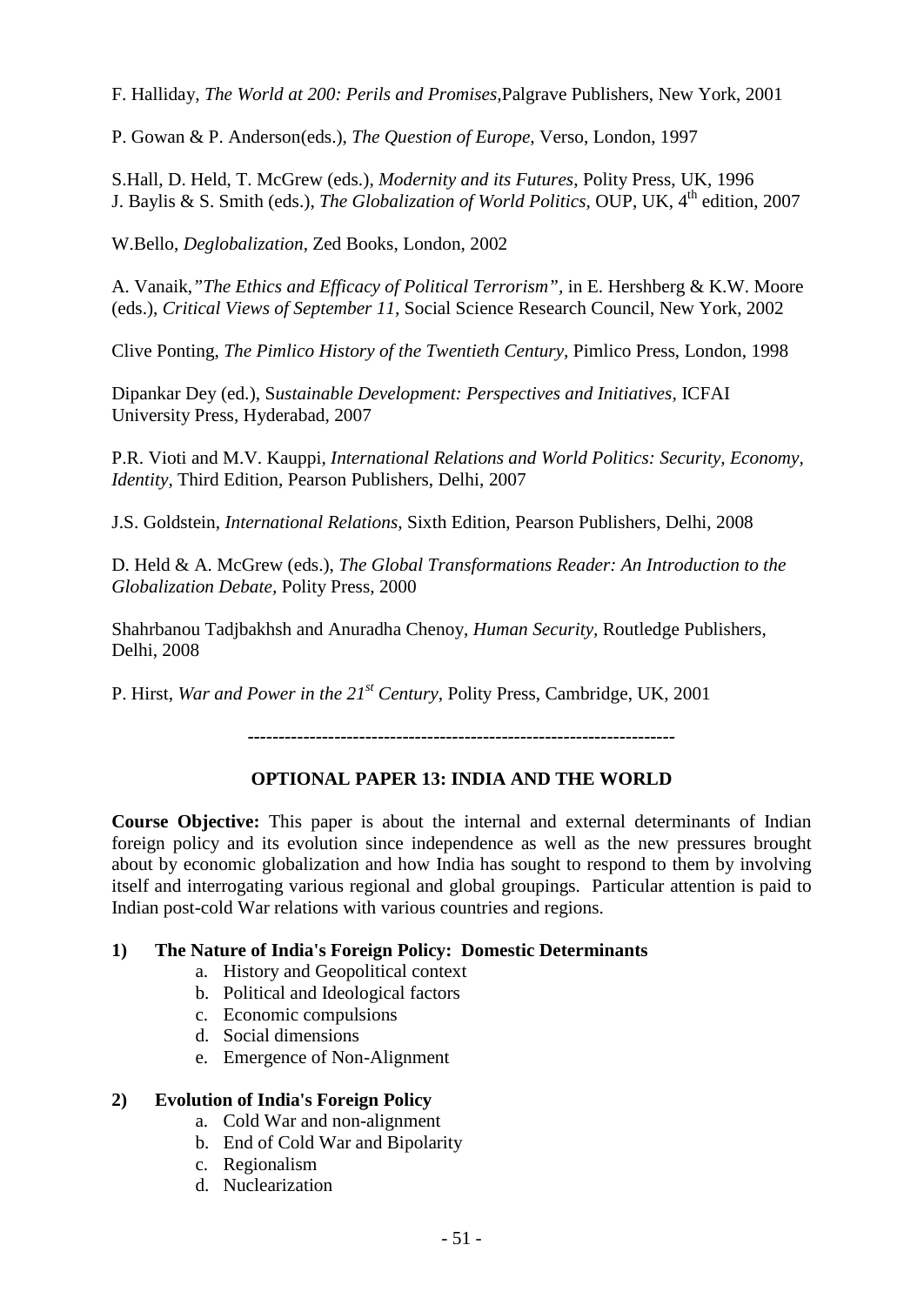### **3) India and the International Economy**

- a. Traditional Foreign Economic Policy
- b. Liberalization and Globalization: Imperatives and Critical Evaluation
- c. India and the W.T.O with special reference to TRIPS, TRIMS and Social Clauses
- d. Relations with IMF; World Bank

#### **4)**

# **I India's Security: Policy, Perspectives, Problems.**

- a. Changing Security Perspectives: form Traditional to non Traditional
- b. Internal and External linkages
- c. Defence Policy- Parameters, Evolution, Problems
- d. India and the Disarmament Regimes- N.P.T, C.T.B.T, Missile Technology Regime, Chemical and Biological Weapons Regimes.
- e. Nuclear Policy; the debate on nuclearization.

#### **II India's security: Transnational Dimensions.**

- a. Ethno-cultural
- b. Demographic
- c. Terrorism
- d. Narcotics
- e. Ecological.

### **5) India and Her Neighbours: Contemporary Issues**

- a. Characteristics of the region
- b. India and Pakistan
- c. India and China
- d. India and Sri Lanka, Bangladesh, Nepal, Bhutan.
- e. India and Central Asia and Afghanistan.

### **6) India's Post-Cold War Relations with:**

- a. U.S.A
- b. Russia

#### **7) India and Regional Cooperation**

- a. Significance of Regionalism
- b. India and SAARC
- c. India and I.0.R.
- d. India and the Arab World

# **8) India and Other Regional Blocs**

- a. E.U
- b. ASEAN
- c. APEC
- d. AU

# **9) India and The United Nations**

- a. NIEO
- b. U.N Reforms
- c. Participation and Development.

# **READINGS:**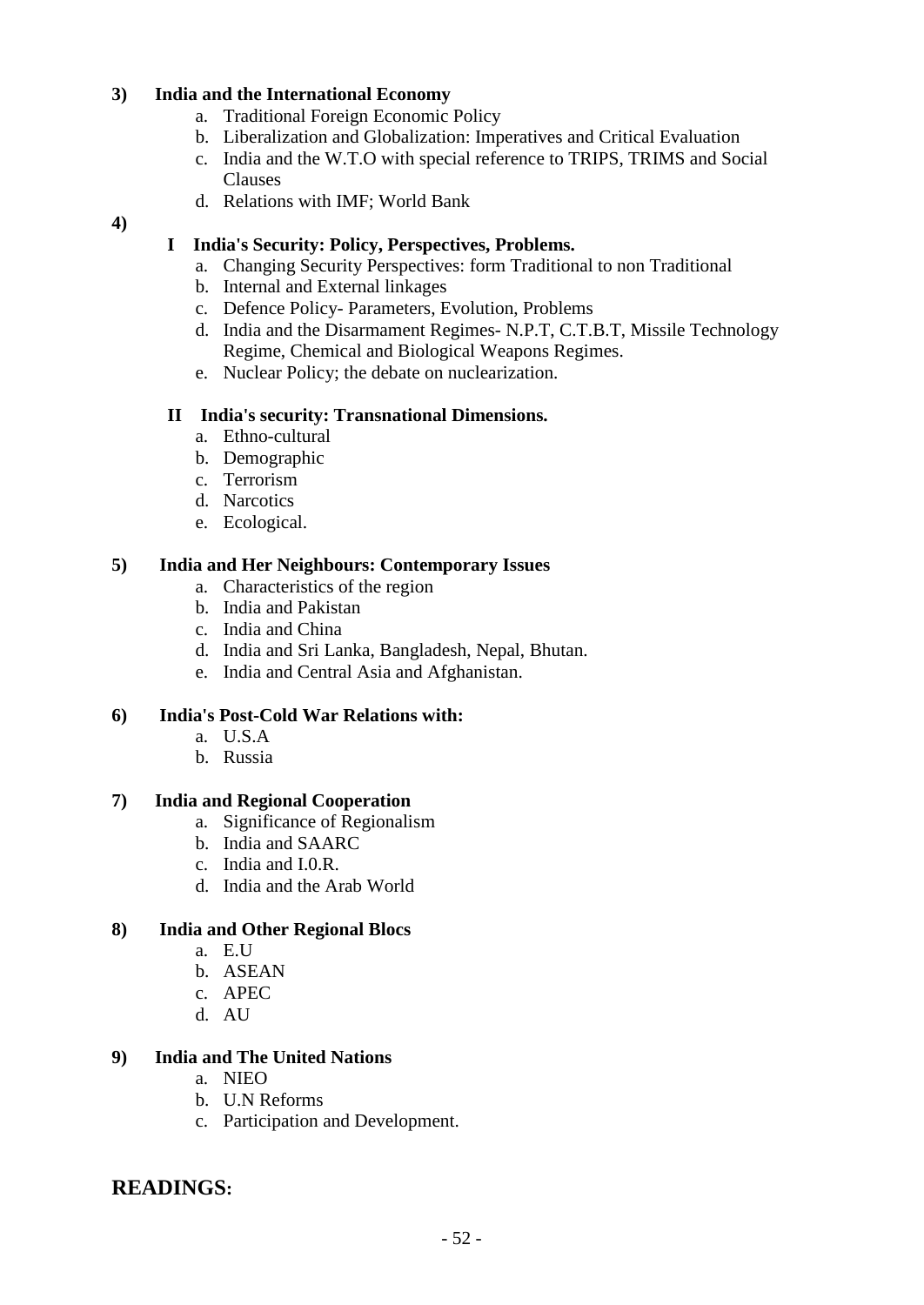Ahmed, Imtiaz., *State and Foreign Policy: India's Role in South Asia,* Delhi, Vikas Publishing House Ltd, 1993.

Bandyopadhyaya, Jayanta, *The Making of India's Foreign Policy.* New Delhi, Allied, 1970.

Bradnock, Robert. *India's Foreign Policy Since 1971.* London., Royal Institute for International Affairs, 1990.

Brands, H.W. *India and the United States: The Cold Peace.* Boston, Twayne Publishers, 1990.

Choudhury, G.W. India, *Pakistan, Bangladesh and the Major Powers.* New York., The Free Press, 1975.

Cohen, Stephen P., and Richard L. Park. *India: Emergent Power?* New York: Crane, Russak and Company, 1978.

Damodaran, AX and Rajpai.U.S., (eds.), *Indian Foreign Policy: The Indira Gandhi years*. New Delhi, Radiant, 1990.

Ganguly, Sivaji, *U. S.Policy Toward South Asia,* Boulder, Westview,1990.

Ganguly, Sumit. *The Origins of War in South Asia,* Boulder, Westview, 1986.

Gordon Sandy and Henningham. Srephert (eds.) *India Looks East An Emerging Power and Its Asia-Pacific Neighbours.* The Australian National University. Strategic and Defence Studies Centre, 1995.

Gould, Harold A. and Ganguly, Sumit, (eds.), *The Hope and the Reality: U.S - Indian Relations from Roosevelt to Bush.* Boulder. Westview, 1992.

Harrison, Selig S. and Subrahmanyam, K.. (eds.) *Superpower Rivalry in the Indian Ocean: Indian and American Perspectives*. New York, Oxford University Press, 1989.

Heimsath, Charles H., and Surjit Mansing. *A Diplomatic History of Modern India.* New Delhi, Allied, 1971.

Hoffmann, Steven A. *India and the China Crisis.* Berkeley, University of California Press, 1990.

Kapur, Ashok, *Pokhran and Beyond: India's Nuclear Behavior.* New Delhi, Oxford University Press, 2001.

Kapur, Ashok. *Pakistan in Crisis.* London, Routledge, 1991.

Kapur, Ashok and Wilsen, A. J.. *Foreign Policy of India and her Neighbors.* Houndmills, Macmillan Press, 1996.

Kheli, Shirim and Tahir R.. *India, Pakistan and the United States: Breaking with the Past. New York,* Council on Foreign : Relations Press, 1997.

Limaye, Satu P. *U.S-Indian Relations: The Pursuit of Accommodation.* Boulder, Westview, 1993.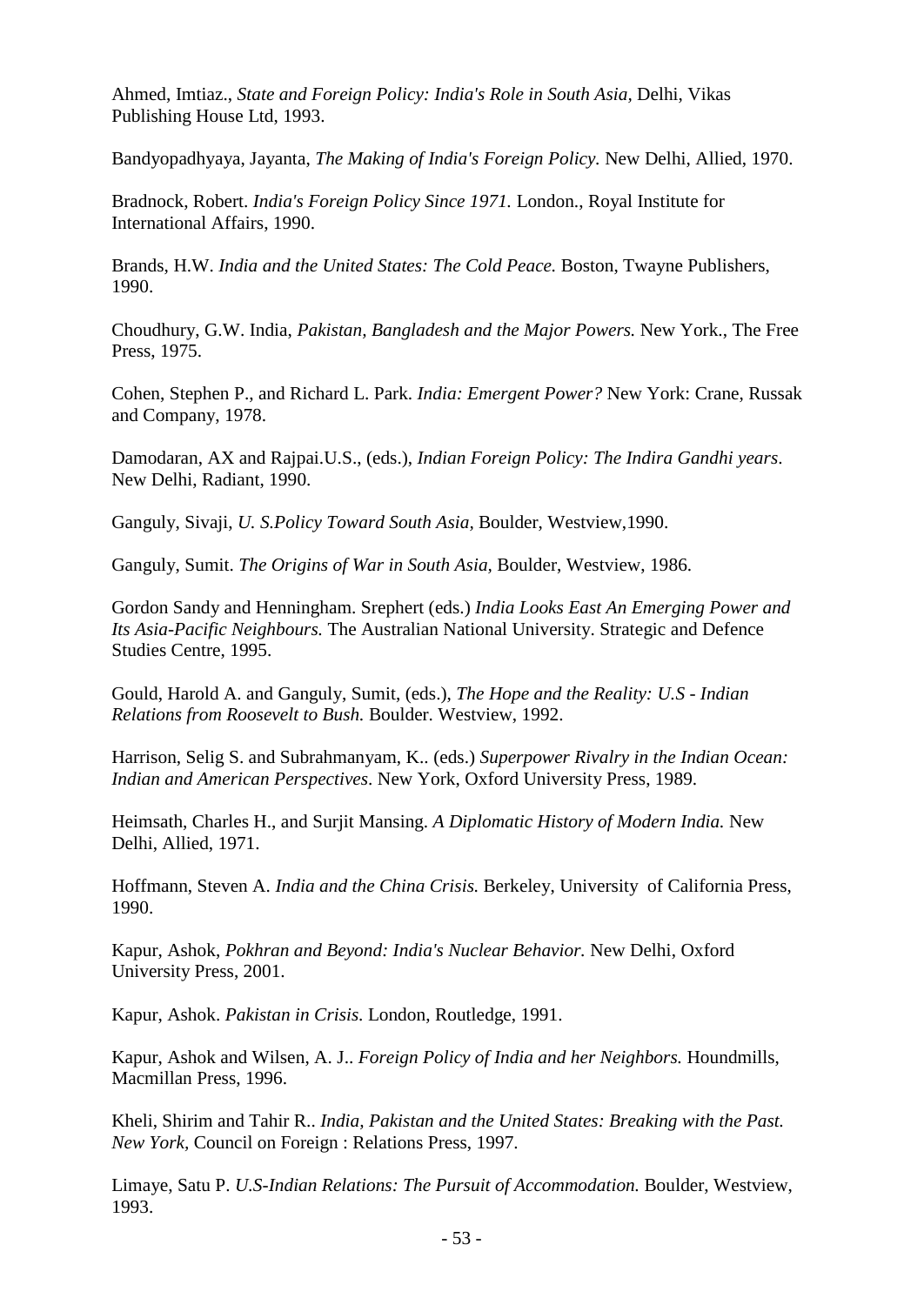Mathur, D. and Kamath, P.M.. *Conduct of India Foreign Policy.* Delhi, South Asian Publishers. 1996.

Merrill, Dennis and et al. *The United Stales and India's Economic Development, 1947-1961.* Chapel Hill, University of North Carolina Press, 1990.

Mody, Nawaz B and Mehrish B.N. (eds.), India's Role in the United Nations, Allied Publishers Ltd. 1995.

Muni, S.D., *Understanding South Asia: Essays in the Memory of Late Prof. Urmiia Phadnis.* New Delhi, South Asian Publishers, 1994.

Nanda, B.R. (ed.), *India's Foreign Policy in the Nehru Years.* New Delhi, Vikas, 1976.

Phadnis, Urmila and Ganguly Rajat, *Ethnicity and National Building in South Asia.* New Delhi, Sage. 1989.

Punjabi, Riyaz and A.K., Pasha (eds.) *India and the Islamic World.* Delhi Radiant Publishers, 1998.

Rose, Leo E. and Sisson, Richard. *War and Secession: Pakistan, India and the Creation of Bangladesh.* Berkeley, University of California Press, 1990.

C Rajamohan, *Crossing the Rubicon: The Shaping of India's New Foreign Policy* (New Delhi: Penguin, 2005).

Kanti Bajpai, "Indian Conception of Order/Justice in International Relations: Nehruvian, Gandhian, Hindutva and Neo-Liberal", in *Political Ideas in Modern India,* edited by V.R. Mehta and Thomas Pantham, New Delhi, Sage, 2006, pg 367-390

*---------------------------------------------------------------------*

# **OPTIONAL PAPER 14: FOREIGN POLICY OF MAJOR POWERS**

**Course Objective:** This is the only paper that as its title states, takes up the task of exploring the foreign policies of the major continental and world powers namely, US, Russia, China, Germany and Japan. The value of this course is self-evident.

#### **1) Why Study Foreign Policy of Major Powers;**

# **2) Concept and Bases of Power.**

- a. Framework of Analysis
- b. Determinants of the Foreign Policies of U.S., Russia, China, Germany and Japan

# **3) U.S. Foreign Policy**

- a. Main Features
- b. Policy of continuity and change
- c. U.S. threat perceptions and security interests
- d. Foreign Economic Policy
- **4) Foreign Policy of Russia**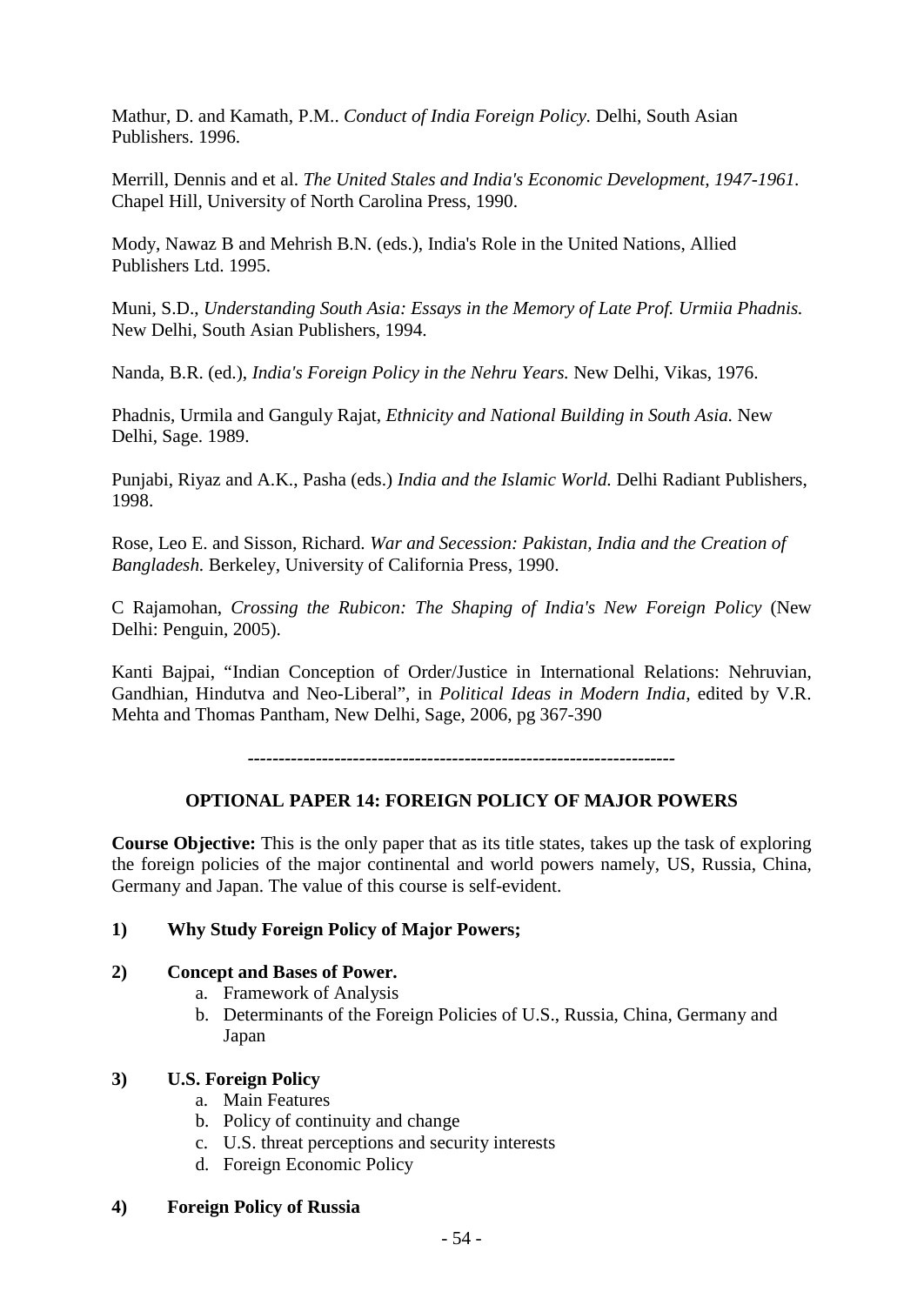- a. Main Features
- b. Continuity and change; Russia's threat perceptions and security interests
- c. Foreign Economic Policy

### **5) Foreign Policy of Germany**

- a. Main Features
- b. Relations with Regional and Major Powers
- c. Foreign Economic Policy of Germany

### **6) Foreign Policy of China**

- a. Main Features
- b. Relations with Regional and Major Powers
- c. Foreign Economic Policy.

### **7) Foreign Policy of Japan**

- a. Main Features
- b. Relations with Regional and Major Powers
- c. Foreign Economic Policy

# **READINGS:**

Chan Gerald, *Chinese Perspective on International Relations,* New Zealand, Houndsmill,Macmillan University Press, 1999.

Cronin Patrick M. *From Globalism to Regionalism: Sew Perspectives on US Foreign and Defence Policies,* Washington, National Defence University Press, 1993.

Ellison Herbert J. *Japan and The Pacific Quadrille: The Major Powers in East Asia,* Boulder, Westview Press, 1987.

Epstein William, *The Last Chance: Nuclear Proliferation and Arms Control,* New York, Free Press, 1976.

Gaddis Johan Lewis, *Strategies of Containment: A Critical Appraisal of Post War American National Security Policy,* Oxford, Oxford University Press, 1990.

Gutjahr Lothar. *German Foreign and Defence Policy after Unification,* Pinter Publishers, 1994.

Haas Richard N, *Intervention: The Use of American Military Forces in the Post Cold War World,* New York, Carnegie Endowment of International Peace, 1998.

Dumbrell, John, *American Foreign Policy: Carter to Clinton,* Houndsmill, Macmillan, 1997.

Kanet, Roger E and Kozhemiakin, Alexander V., *The Foreign Policy of Russian Federation,* Houndsmill. Macmillan, 1997.

Larrabee, Stephen. *The Two German States and European Security,* Houndsmill, Macmillan, 1999.

Masahide, Shibusawa. edited, *Japan and the Asian Pacific Region,* London, Croom Helm, 1984.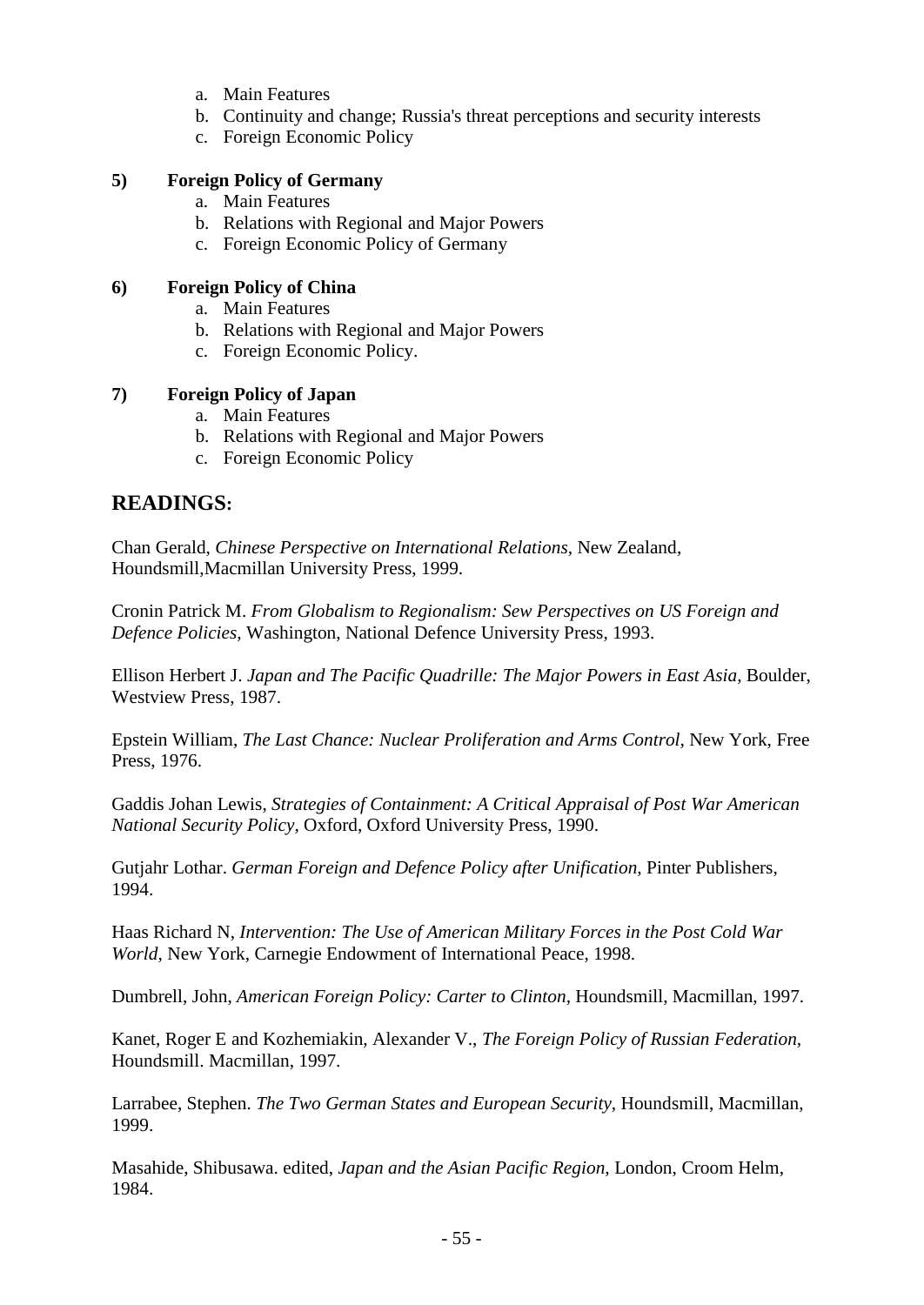McNamara, Robert. *Out of the Cold,* Bloomsbury, 1990.

Mendelson, Sarah E., *Changing Course,* New Jersey, Princeton University Press, 1998.

Sutter, Robert G., *Shaping China's Future in World Affairs: The Role of U.S.* Boulder, Westview, 1996.

Whetten, Lawrence L., *Germany East and West: Conflicts, Collaboration and Confrontations,* New Jersey, Princeton University. Press, 1980.

Zwick Peter. *Soviet Foreign Relations: Process and Policy.* New Jersey, Prentice Hall, 1990.

David Harvey, *The New Imperialism,* Oxford University Press, New York, 2003.

John Pilger, *The New Rulers of the World,* Verso, 2003.

Robert Kagan, *Of Paradise and Power: America and Europe in the New World Order,*  KNOPF Publishers, 2003.

*---------------------------------------------------------------------*

### **OPTIONAL PAPER 15: STATE AND SOCIETY IN SOUTH ASIA**

**Course Objective:** This course seeks to present an analytical perspective on societal dynamics and their impact on political processes in South Asia. This paper focuses on the political economy, social history of South Asia as a whole as well as on the variant forms of government-authoritarian and democratic- of its member nations. The thrust of this course is not to study the national constituents separately but to look at the institutions, processes, problems, and solutions that pertain to the region as a whole.

#### **1) The Significance of South Asia**

#### **2) The South Asia Region: Political Geography and Social History**

#### **3) Colonialism and Nationalism**

- a. Nature, Phases and Impact of the Colonial Experience
- b. Growth of Nationalism: Evolution and Character, Recent Trends

#### **4) South Asian Political Economy**

- a. Strategies and Policies of Development; Performance and Problems, the Emerging Trends
- b. Poverty and Human Development in South Asia
- c. Globalization and Liberalization in South Asia
- d. Debt, famine, and hunger in the region.

#### **5) Patterns of Politics and Types of Governments**

- a. Democracy
- b. Monarchy
- c. Authoritarianism
- d. Military

#### **6) Political Institutions and Citizen Groups**

a. Party Systems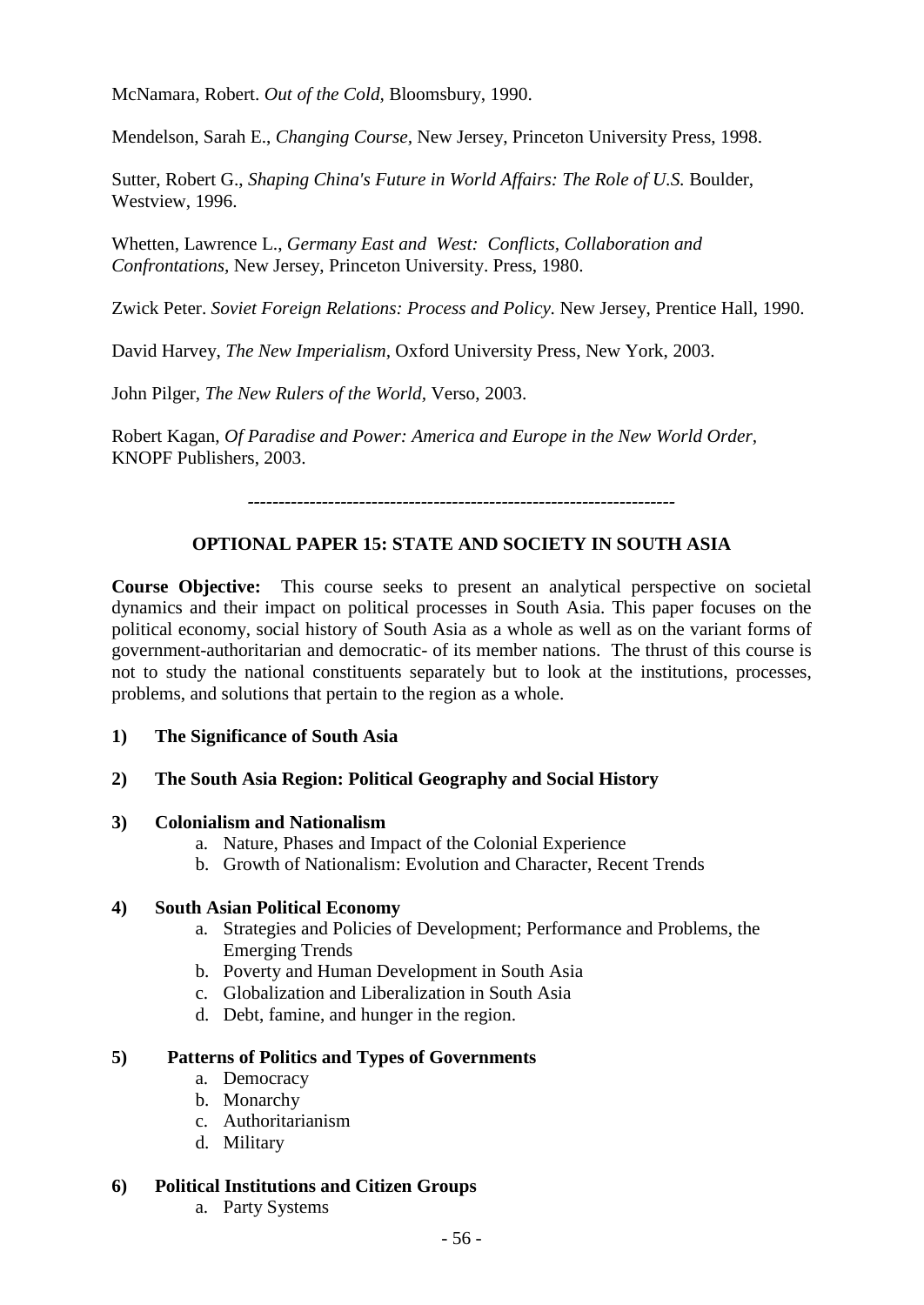- b. Pressure Group.
- c. Trade Unions
- d. Mass Movements
- e. NGOs

### **7) Politics of Identities**

- a. Tribal
- b. Religious
- c. Caste
- d. Linguistic
- e. Regional
- f. Majoritarianism in South Asia

### **8) Environmental Issues in South Asia:**

- a. Policies
- b. Movements
- c. Trends

# **9) Issues and Problems of Democratic Transformation in South Asia**

- a. Democratization and People's Participation
- b. People's Rights: perspective and problems
- c. Democracy and Development in South Asia: Assessment
- d. Challenges to Nation-building in South Asia: As
- e. Non-Traditional forms of Security

# **READINGS:**

A. Jeyaratnam Wilson, *The Break-Up of Sri Lanka: The Sinhalese-Tamil Conflict*, Honolulu, University of Hawai Press, 1988.

Ayesha Jalal, *Democracy and Authoritarianism in South Asia; A Comparative and Historical Perspective*, New Delhi: Cambridge University Press, 1995.

Asim Roy (ed.), *Islam in History and Politics: Perspectives from South Asia,* Oxford University Press, New Delhi, 2006.

B.H.Farmer, *An Introduction to South Asia,* London, Roultedge, 1993.

C. Baxter et al (ed.), *Government and Politics in South Asia,* Boulder, Westview, 1987.

Deepa M. Ollapally, *The Politics of Extremism in South Asia*, Cambridge: Cambridge University Press, 2008.

D. Suba Chandran and P. R. Chari (ed.), *Armed Conflict in South Asia: Growing Violence*, New Delhi, Routledge, 2008.

Hamza Alavi and John Harriss (ed.), *The Sociology of Developing States: South Asia*, Houndmill, Macmillan, 1987.

Harsh Sethi (eds.), *State of Democracy in South Asia: A Report,* the SDSA Team, Oxford University Press, New Delhi, 2008.

Hiranmay Karlekar, *Bangladesh: The Next Afghanistan,* Sage, New Delhi, 2005.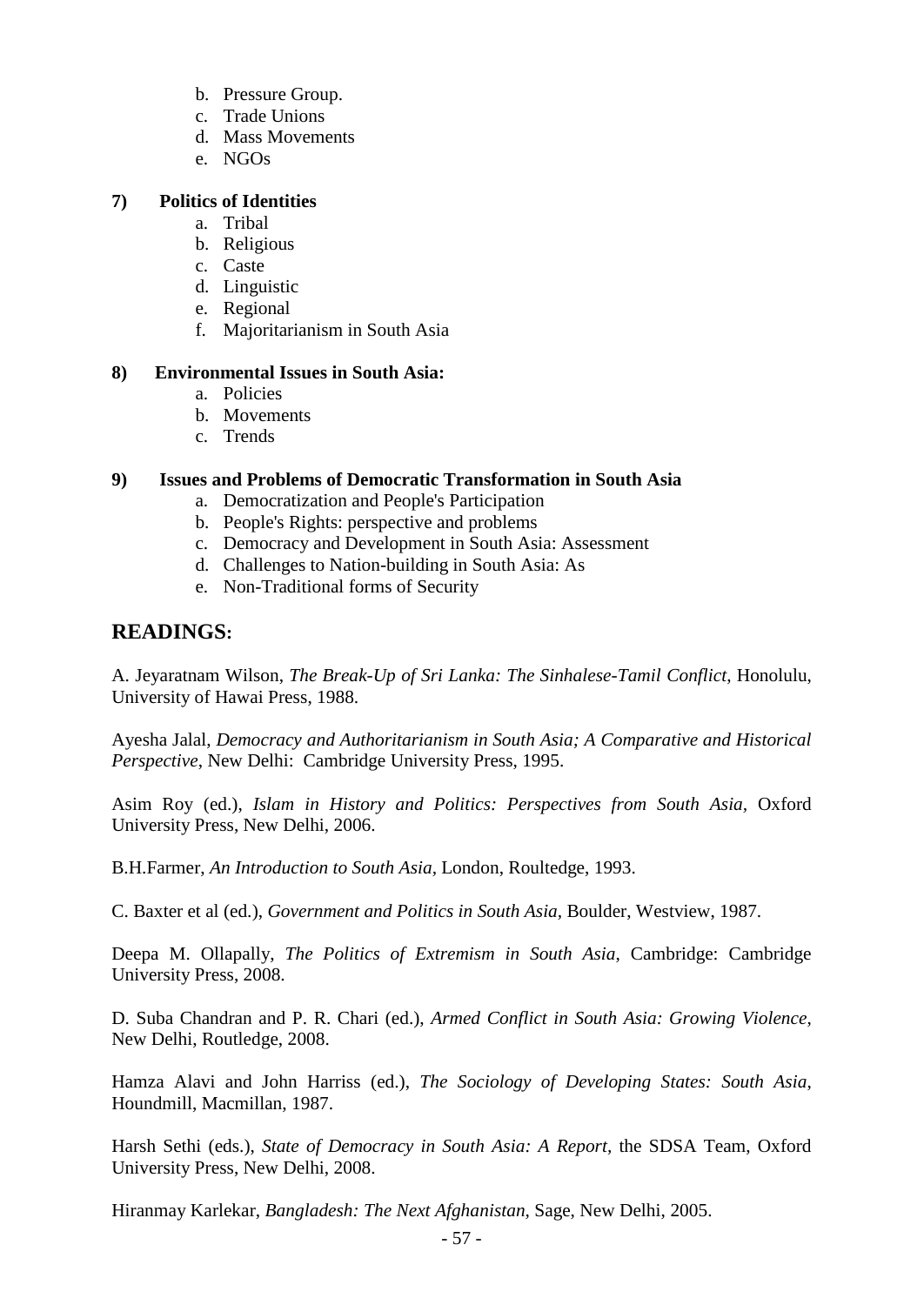Iftekhar ur Zaman(ed.), *Ethnicity and Constitutional Reform in South Asia*, New Delhi, Manohar, 1998.

Ishtiaq Ahmed, State, *Nation and Ethnicity in Contemporary South Asia*, London and New Delhi; Pinter Publishers 1998.

Kulwant Kaur and Baljit S. Mann (eds.), *South Asia: Dynamics of Politics, Economy and Security,* Knowledge World, New Delhi, 2006.

Kumar Rupesinghe and Khawar Mumtaz (eds.), *Internal Conflicts in South Asia,* OS10: International Peace Research Institute, Sage, 1996.

Maya Chaddha, *Building Democracy in South Asia,* Vistar, New Delhi, 2000.

Mohanlal Sharma, Olive Peacock and Krishna Gopal, *Globalization, Democracy and Governance in South Asia,* South Asian Studies, New Delhi, 2003

P. R. Kumarswamy and Ian Copland (ed.), *South Asia: The Specter of Terrorism,* London, New York, New Delhi: Routledge, 2009.

Robert W. Stern, *Democracy and Dictatorship in South Asia,* India Research Press, New Delhi, 2001.

S. Partha Ghosh, *Cooperation and Conflict in South Asia,* New Delhi, Manohar, 1995.

Subrata K. Mitra and Dietmar Rothermund (eds.), *Legitimacy and Conflict in South Asia,*  Manohar, New Delhi, 1997.

Subrata K. Mitra, Mike Enskat and Clemeno Spieb (eds.), *Political Parties in South Asia,*  Praeger, Westport, 2004..

Urmila Phadnis and Rajat Ganguly, *Ethnicity and Nation Building in South Asia*, New Delhi: Sage, 2001.

V. A. Panandiker (ed.), *Problems of Governance in South Asia,* Konark, New Delhi, 2000.

W. Robert Stern, *Democracy and Dictatorship in South Asia*, New Delhi, Indian Research Press, 2001

*---------------------------------------------------------------------*

# **OPTIONAL PAPER 16: SOUTH ASIA AND THE WORLD**

**Course Objective:** The purpose of this course is to present a comprehensive analytical perspective on South Asia's regional politics vis-à-vis world affairs. The course focuses on the issues on peace and security in the South Asia region, on inter-state conflicts and other matters concerning bilateral relations of South Asian States. Regional cooperation and confidence building measures in South Asia are also taken up.

#### **1) International Politics, Peace and Security in South Asia.**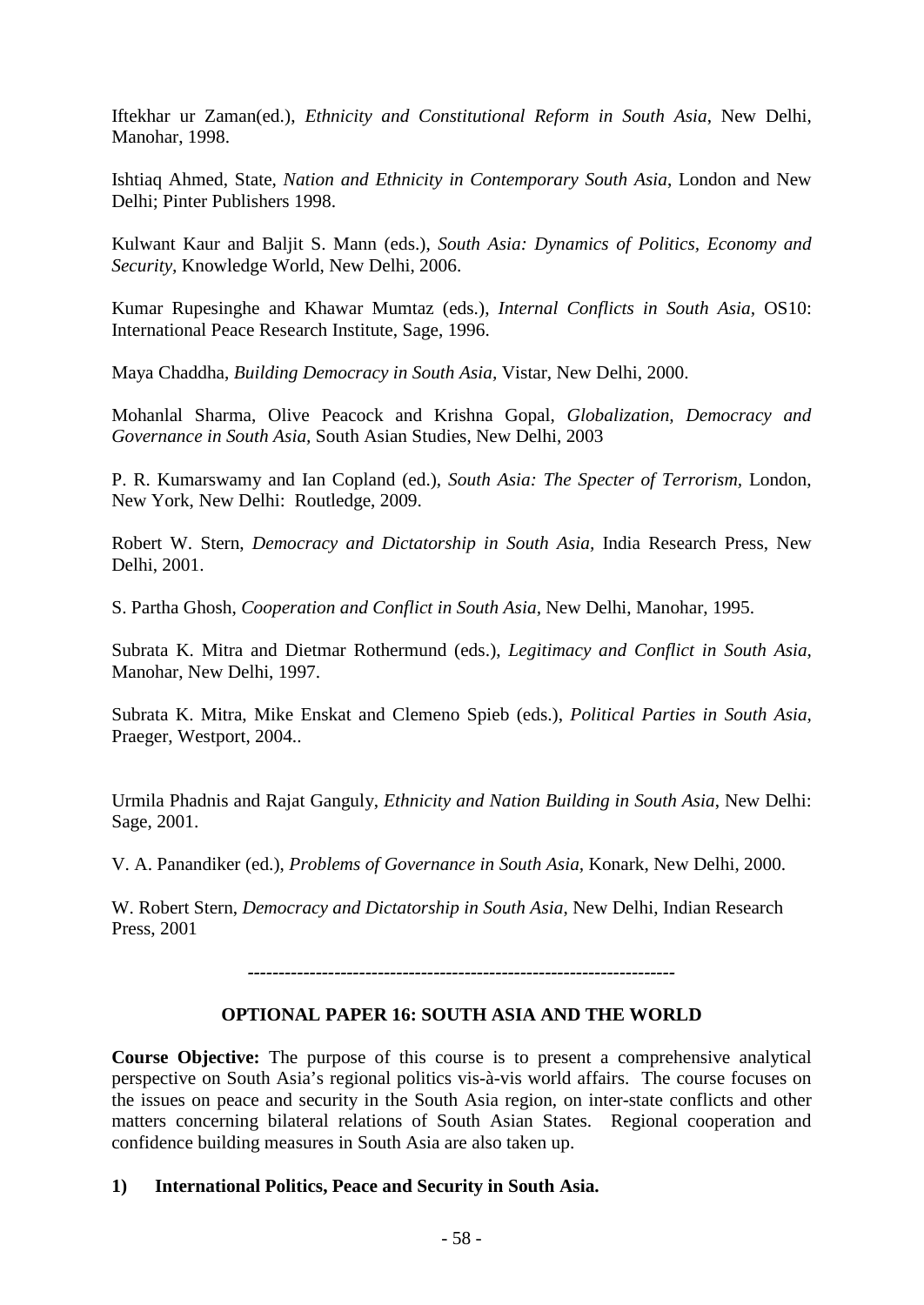# **2) South Asia: Conceptual Framework**

- a. South Asia as a region.
- b. South Asia as a subsystem
- c. Territory and the Nation State

# **3) South Asian Strategic Environment**

- a. Global and Regional Environment
- b. Linkages between Domestic Political Processes and Foreign Policies of South Asian States

# **4) Contextualising the Foreign Policies of South Asian States**

- a. Global Politics
- b. Globalization and South Asia
- c. Role of external powers with special reference to U.S.A. Russia, China, Europe, Japan, West Asian States and Contextual ising

# **5) Security Issues in South Asia (Transnational Dimensions of Security)**

- a. Ethnicity, Language and Religion
- b. Demographic factors: Refugees, Immigrants, Diaspora
- c. Economic, Ecological and Gender Security
- d. Terrorism
- e. Narcotics

# **6) Nuclear Issues in South Asia**

- a. Nuclear Weapon's Programme in South Asia and its-Implications.
- b. Response of Non-nuclearized South Asian States
- c. Militarization and Prospects' for Regional Arms Control J

# **7) Inter-State Conflicts in South Asia**

- a. Kashmir issue
- b. Tamil question
- c. Water disputes
- d. Other issues in bilateral relations

# **8) Regional cooperation in South Asia: SAARC**

# **9) Confidence Building Measures**

- a. Social and cultural interaction, People to people exchanges
- b. Political and Diplomatic
- c. Non-Governmental
- d. Economic Cooperation
- e. Military and CBM's

# **10) South Asia's role in international politics and the UN**

# **READINGS:**

Basrur, Rajesh, M., edited, *Security in the New Millennium: Views from South Asia,* New Delhi, India Research Press, 2001.

Bhola, P.L., and Ramakant, edited. *Post Cold War Developments in South Asia,* Jaipur, RBSA Publisher, 1995.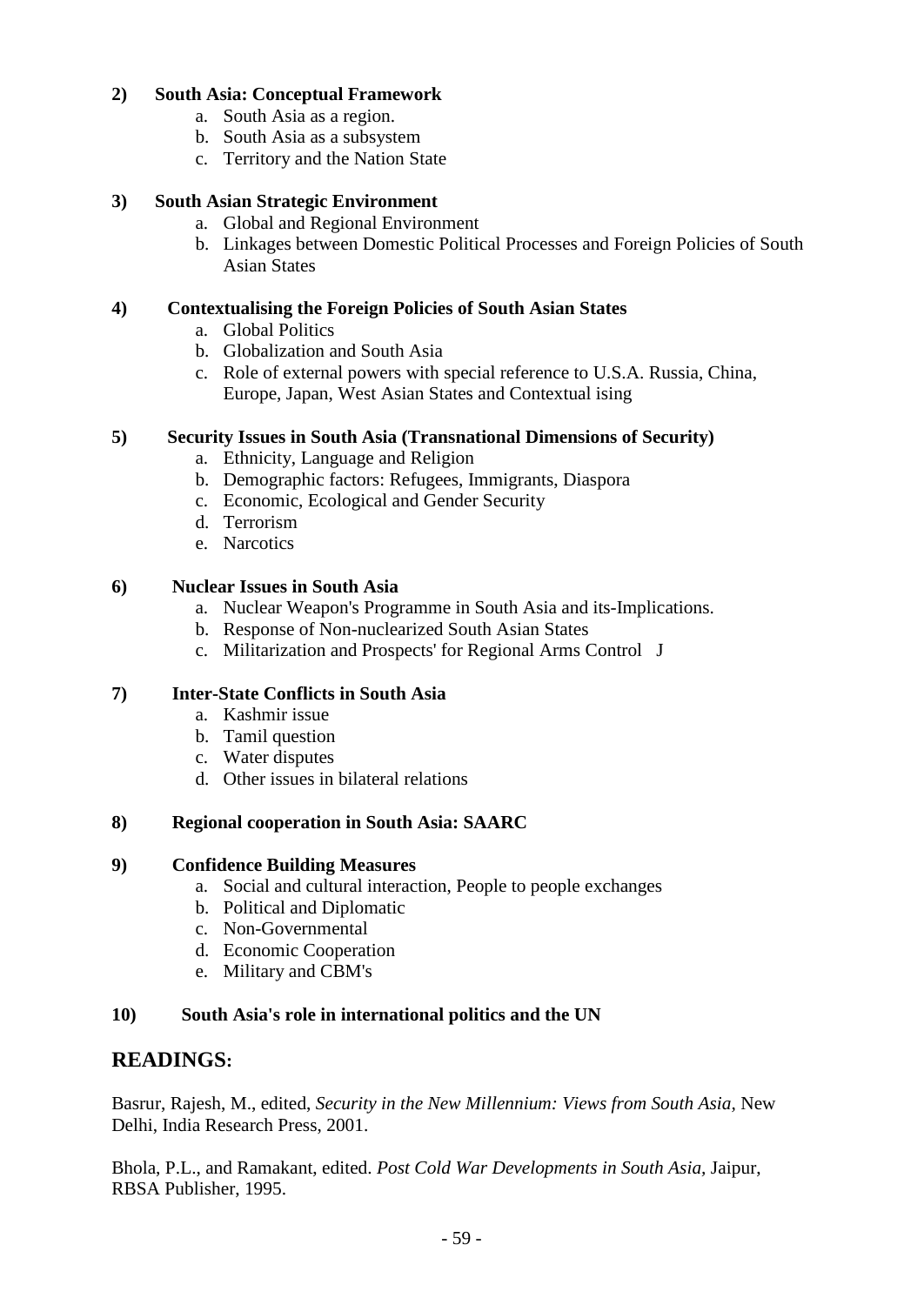Bidwai, P and Vanaik A., *South Asia on a Short Fuse: Nuclear Politics and the Future of Global Disarmament,* Oxford, Oxford University Press, 2001.

Cohen, Stephen, P., *India: Emerging Power,* Washington D.C, Brookings Institution Press, 2001.

Hewitt, Vernon, *The New International Politics of South Asia,* Manchester, Manchester University Press, 1997.

Kothari, Smitu and Mian, Zia, (ed.), *Out of the Nuclear Shadow,* Delhi, Lokayan, 2001.

Kux, D., *Estranged Democracies: India and The US 1941-1991,* New Delhi, Sage, 1993.

Latter, R., *Strengthening Security in South Asia,* London, Wilton Park, Paper 108, HMS, 1995.

Mitra, S., edited, *Sub-nationalism in South Asia,* Boulder, West View, 1996.

*---------------------------------------------------------------------*

#### **OPTIONAL PAPER 17: STATE AND SOCIETY IN PAKISTAN**

**Course Objective:** This course seeks to present an analytical perspective on societal dynamics and their impact on political processes in Pakistan. It identifies specific themes which are significant for the understanding of state and society in Pakistan. The course deals with the historical evolution of Pakistan, the power structure in the country, and its political economy, nationalism, regionalism and religious extremism underlying the political processes, and a struggle for restoration of democracy and the future prospects of the idea of Pakistan.

#### **1) Emergence of Pakistan**

- a. Two-nation theory: ideological and economic bases
- b. Political and geographical dimensions

### **2) Nature of the State**

- a. Social and class basis of the state power and the elite
- b. Form of government, federalism and decentralisation
- c. Concept of district government at local level

#### **3) The Army in the Power Structure of Pakistan**

- a. Rise of military and bureaucratic authoritarianism
- b. Social base of military regimes
- c. Changing role and parameters of the military
- d. Nominal civilianization and legitimization of the military regimes

#### **4) Political Economy of Pakistan**

- a. Development strategy and policies
- b. Role of foreign capital in Pakistan's economic growth
- c. Problems of regional imbalances, concentration of wealth, debt trap and recent trends
- d. Problem of corruption and drug trafficking, army-narcotic nexus

#### **5) Pakistani National Identity and Regional Aspirations**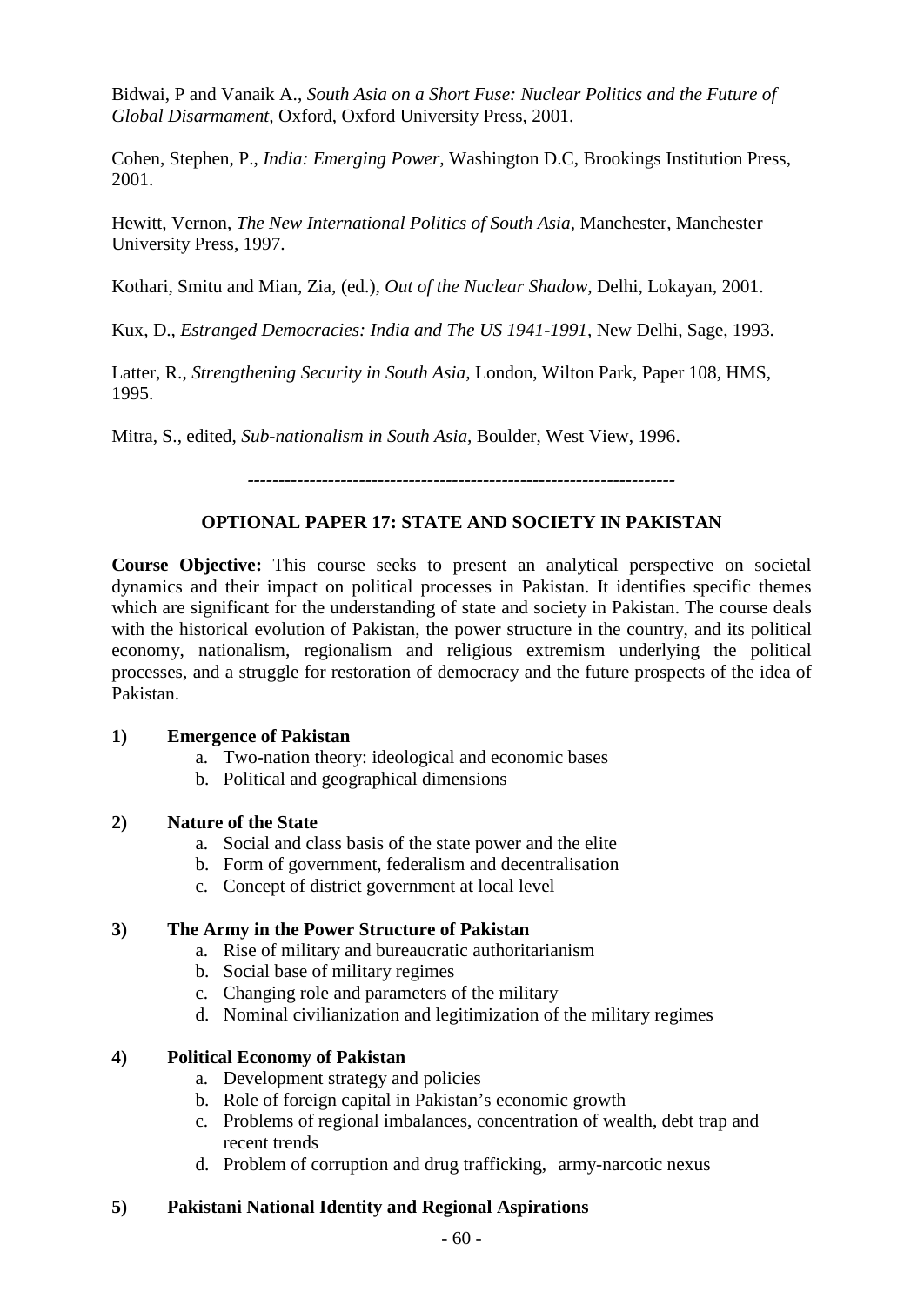- a. Construction of Pakistani nationalism
- b. East-West conflict and emergence of Bangladesh
- c. Demand for Pakhtunistan
- d. Baluch nationalist movement
- e. Sindhi identity and the Mohajir movement

### **6) State, Society and Religion**

- a. Perspectives on Islam in Pakistan
- b. Sectarian conflict and violence
- c. Religious minorities
- d. Islamic fundamentalism

### **7) Party System and Election**

- a. Muslim League, Pakistan People's Party, MQM and MMA
- b. Ideology, programme, social base and electoral trends

# **8) Struggle for Democracy in Pakistan**

- a. Phases and characteristics
- b. Civil society: students' movement, women's movement, peasant movement and trade union movement
- c. Movement for restoration of democracy

# **READINGS:**

Adeel Khan, *Politics of Identity: Ethnic Nationalism and the State in Pakistan*, New Delhi, Sage, 2005.

Anita Weiss and S. Zulfiqar Gilani (eds.), *Power and Civil Society in Pakistan*, Karachi, OUP 2001.

Ayesha Jalal, *The Sole Spokes-man: Jinnah the Muslim League and the Demand for Pakistan,* Cambridge: Cambridge University Press 1985.

Ayesha Jalal, *The State of Martial Rule: the origin of Pakistan's political economy of defence*, Cambridge: Cambridge University Press, 1990

Ayesha Siddiqa, *Military Inc: Inside Pakistan's Military Economy,* London: Pluto press 2007.

Christopher Jaffrelot (ed), *A History of Pakistan and its Origin,* London: Anthem press, 2002.

Christopher Jaffrelot, *Pakistan: Nationalism Without a Nation*? London: Zed Books, 2002.

Farzana Shaikh, *Making Sense of Pakistan*, New Delhi: Foundation Books, 2009.

Gyandera Pandey and Yunus Samad, *Fault Line of Nationhood*, New Delhi, Roli Books, 2007.

Hamid Khan, *Constitutional and Political History of Pakistan*, Karachi: OUP, 2005.

Hamza Alavi, "The Army and Bureaucracy in Pakistan", *International Socialist Journal*, Vol. III, no 14(March-april 1996), pp 149-81.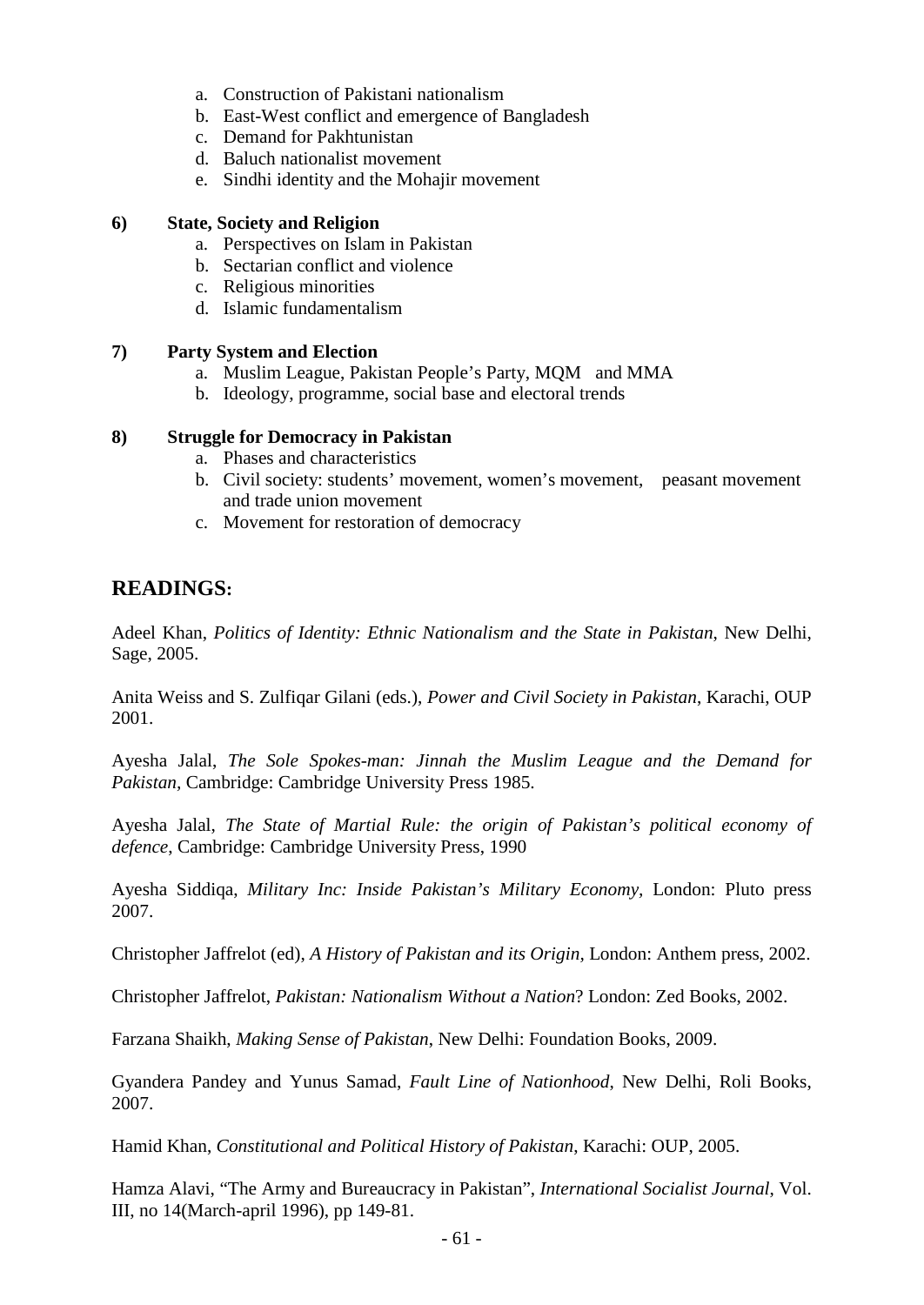Hasan Askari Rizvi, *Military, State and Society in Pakistan,* Hounds Mills Macmillan, 2007.

Hassan Abbas, *Pakistan's Draft into Extremism: Allah the Army, and America's War on Terror:* M.E Sharp 2005.

Hassan Gardezi and Jamil Rashid (ed.), *Pakistan: The Roots of Dictatorship: The Political-Economy of a Praetorian State*, New Delhi: OUP, 1983.

Hussain Haqqani, *Pakistan: Between Mosque and Military*, Washigton: Carnegie Endowment for Peace, 2005.

Ian Talbot, *Pakistan: A Modern History,* London: Hurst Revised Edn. 2005.

Iftikhar H. Malik, *State and Civil Society in Pakistan*, Houndmills, Macmillan, 1997.

Ishtiaq Ahmed, *The concept of an Islamic state: An Analysis of the Ideological Controversy in Pakistan*, London: Frances Pinter, 1987.

Jamal Malik, *Colonialism of Islam: Dissolution of Traditional Institutions in Pakistan*, New Delhi: Manohar, 1998.

Jessica Stern, "Pakistan's Jihad Culture", *Foreign Affairs*, Vol. 79, no 6, 2000.

Khalid Bin Sayeed, *The Political System of Pakistan*, Boston: Mifflin and co, 1967.

Jessica Stern, *Politics in Pakistan, the Nature and Direction of Change,* New York: Praeger 1980.

Lawrence Ziring, *Pakistan: at the Cross-Current of History*, OUP: One world, 2003.

Mohammad Asghar Khan (ed.), *Islam, Politics and the State: the Pakistan Experience*, London: Zed Press, 1985.

Mohammad Waseem, *Politics and State in Pakistan*, Islamabad: National Institute of Historical and Cultural Research, 1994.

Omar Norman, *The Political Economy of Pakistan: 1947-85*, London: KPI, 1998.

Rafique Afzal, *Political Parties in Pakistan, 1947-58*, Islamabad, National Commission on Historical and Cultural Research, 1976.

Rais Rasul Bakhsh (ed.), *State Society and Democratic Change in Pakistan*, Karachi: Oxford University Press, 1997.

Rajshree Jetly (ed.), *Pakistan in Regional and Global Politics*, London and New York, Routledge, 2009.

Rounaq Jahan, *Pakistan's Failure in to National Integration*, New York: Colombia University Press, 1972.

. S.Akbar Zaidi, *Issues in Pakistan; Economy* (2<sup>nd</sup> Edition), Karachi: OUP, 2005.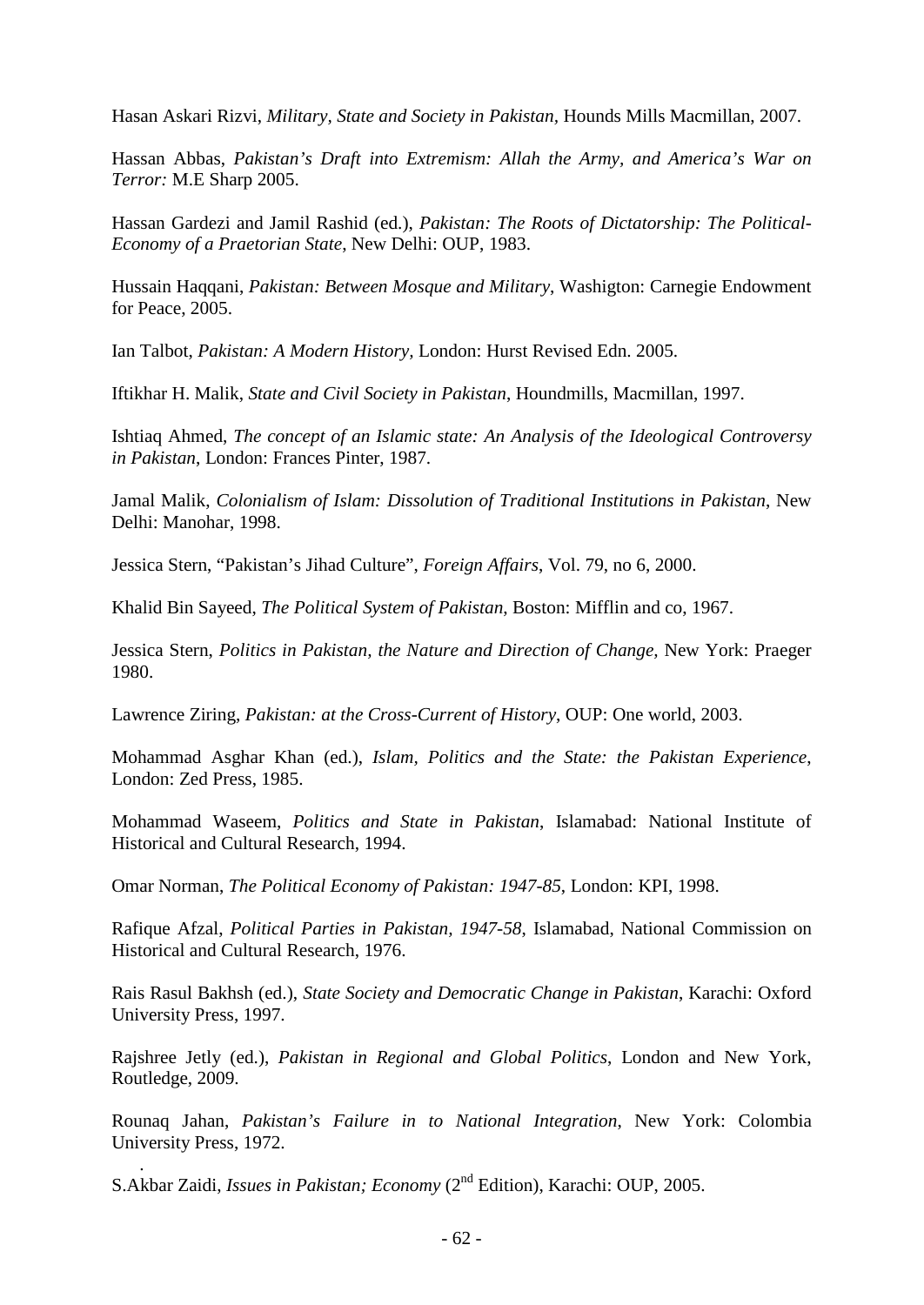Shahid Javed Burki, *Pakistan: Fifty Years of Nationhood*, Lahore, Vanguard, 1999.

Shuja Nawaz, *Crossed Sword: Pakistan its Army and the Wars Within* , Karachi :OUP, 2008.

Stanley Wolpert, *Jinnah of Pakistan*, Delhi: OUP, 2005.

Stephen P. Cohen, *the Pakistan Army*, New Delhi: Himalayan Books, 1984.

Stephen P. Cohen, *The Idea of Pakistan*, Lahore: Vanguard Books, 2005.

Tariq Ali, *Can Pakistan Survive?*, London, Penguin Books Ltd., 1983

Tariq Ali, *The Duel: Pakistan on the Flight Path of American Power,* London: Simon and Schuster, 2008.

Tariq Rehman, *Language and Politics in Pakistan*, Karachi, OUP, 1996.

*---------------------------------------------------------------------*

# **OPTIONAL PAPER 18: PAKISTAN AND THE WORLD**

**Course Objective:** The purpose of this course is to present a comprehensive analytical perspective on Pakistan's foreign policy, the domestic roots and evolution of its foreign policy in term of precepts and objectives including the nuclear quest. The course goes on to offer a focused discussion on Pakistan's relations with its immediate neighbours and regional as well as global powers. Pakistan's role in SAARC is also taken into account.

# **1) Foreign Policy Analysis: A Framework**

- a. Determinants of Pakistan's foreign policy
- b. Evolution of Pakistan's foreign policy

#### **2) Pakistan's Relations with the U.S.**

- a. U.S. Pakistan relationship during the Cold War
- b. Pakistan's role in war against terror

#### **3) Pakistan's Relations with India**

- a. The roots of antagonism
- b. Kashmir problem; genesis, wars, proxy war and peace process
- c. Nuclear issue and Indo-Pak relations
- d. Efforts for conflict resolution and confidence building measures

#### **4) Pakistan and China**

- a. Factors governing Pakistan-China relations
- b. Chinese nuclear and missile technology transfer to Pakistan
- c. China Pakistan strategic relations: the terrorism factor

#### **5) Pakistan and Russia**

- a. Patterns of USSR-Pak relations during the Cold War
- b. Pakistan-Russian relations after the Cold War

#### **6) Islam and Foreign policy**

a. Pan Islamism and Pakistan's role in OIC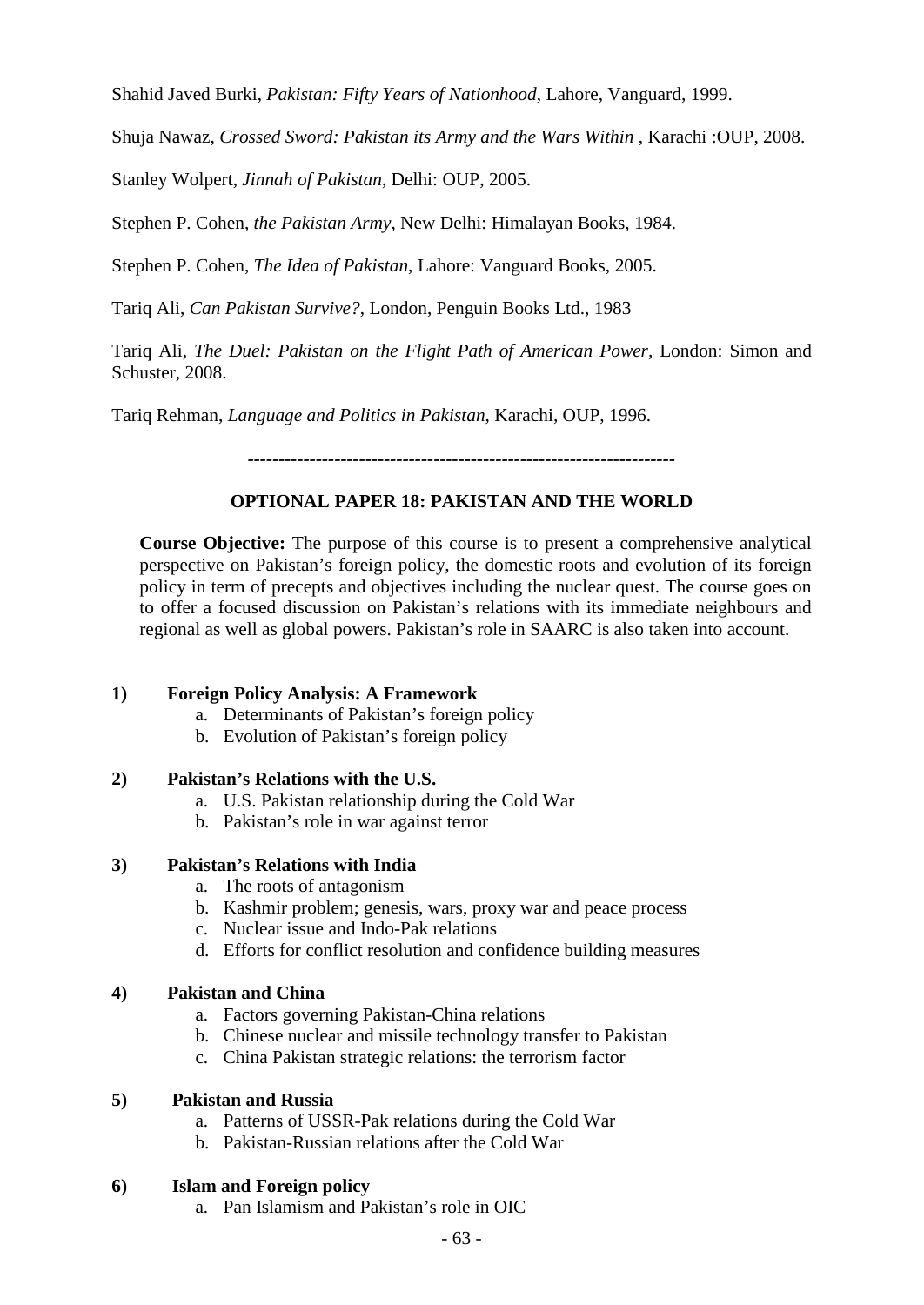- b. Islam and foreign policy: diplomatic, economic and security dimensions
- c. Militant Islam and 'Terrorism'
- d. Pakistan's role in the creation of Taliban in Afghanistan and the post 9/11 phase

#### **7) Pakistan's Nuclear Quest**

- a. Concerns, calculation and compulsions
- b. Policies, debates, strategic doctrines and emerging trends

#### **8) Pakistan and SAARC**

### **READINGS:**

Ahmed Rashid, *Descent into Chaos: How the War Against Islamic Extremism is being lost in Pakistan, Afghanistan and Central Asia*, London: Allen Lane, 2008.

Arif Hussain, *Pakistan, Its Ideology and Foreign Policy*, Landon: Frank cass and Co., 1996.

Ashok Kapur, *Pakistan's Nuclear Development*, London, Croom Helem, 1987.

Ayub Khan, *Friends Not Masters: A Political Autobiography*, London: OUP, 1967.

C. Das Gupta, *War and Diplomacy in Kashmir 1947-48*, New Delhi, Sage 2002.

Cristopher Jaffrelot (ed.), *Pakistan: Nationalism Without A Nation*, London: Zed Books, 2002, Part III.

Dennis Kux, *The United States and Pakistan, 1947-2000:*

*Disenchanted Allies*, Washigton and Baltimore: Woodrow Wilson Centre and the John Hopkins University Press, 2001.

G. C. Raju Thomas (ed.), *Perspectives on Kashmir: the Role of Conflict in South Asia*, Boulder: Westview Press, 1992.

G.W.Choudhury, *The Foreign Policy of Pakistan,* New York, Institute of Racific Relations, 1958.

Hasan Askari Rizvi, *Pakistan and Geo-strategic Environment: A Study of Foreign Policy*, New York, St. Martin's Press, 1993.

J.N. Dixit, *Anatomy of a Flawed Inheritance,* New Delhi, Konark, 1994.

Jasjit Singh (ed.), *Kargil 1999: Pakistan's Forth War for Kashmir*, New Delhi, Knowledge Work, 1999.

Josef Korbel, *Dangers in Kashmir*, OUP, 2002.

Liaquat Ali Khan, *The Heart of Asia*, Combridge, Mass, Harward University Press, 1950.

Masooma Hasan, *Pakistan and the Changing world,* Karachi: Pakistan Institute of International Affairs, 1978.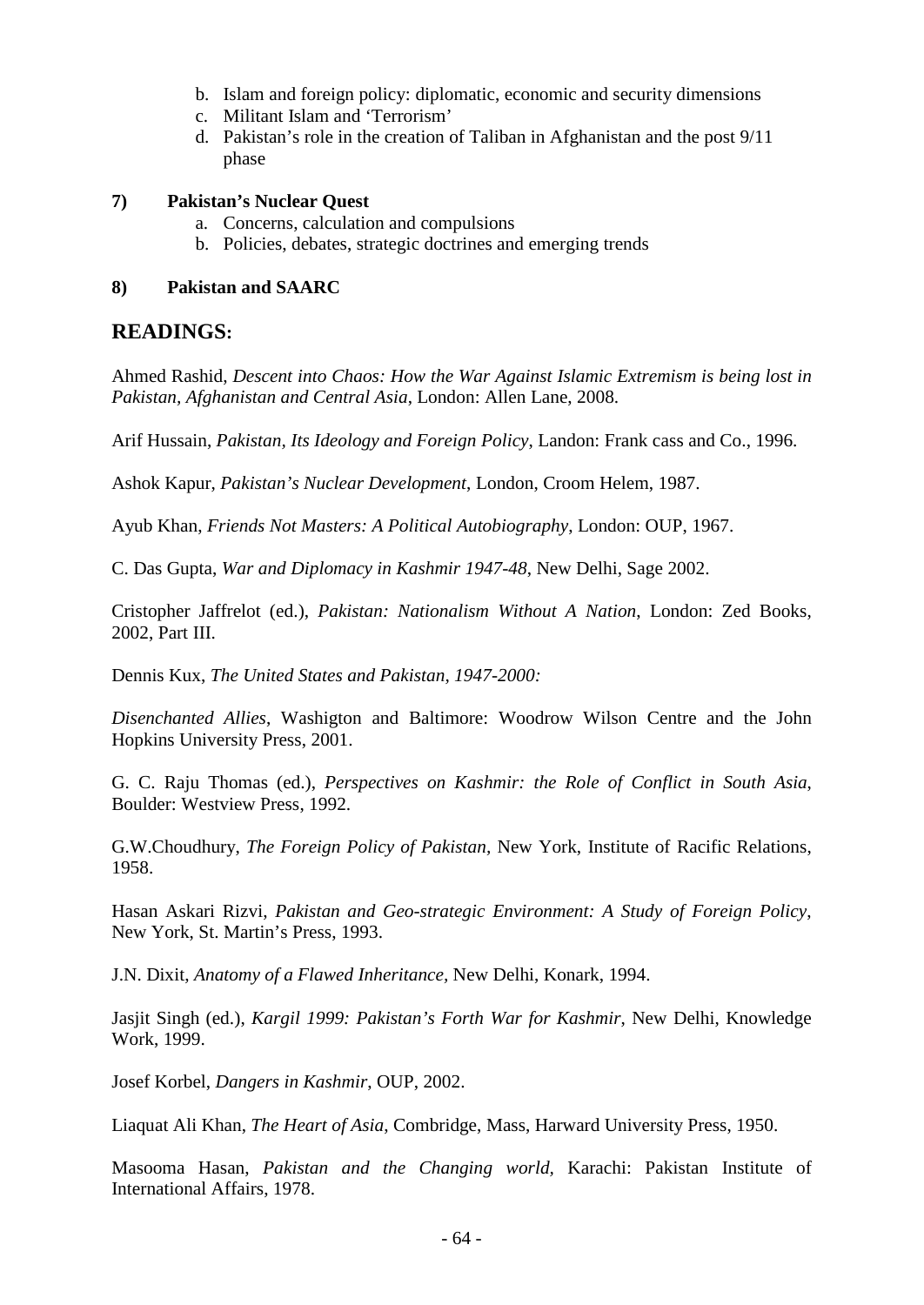Prem Shankar Jha, *Kashmir 1947, Rival Versions of History,* New Delhi, Oxford University press, 1999.

Rajshree Jately(ed.), *Pakistan in Regional and Global Politics,* London, New York: Routledge 2009.

Robert G. Wirsing Thomas (ed.), *Pakistan's Security Uunder Zia, 1977-88: The Policy Imperatives of a Peripheral Asian State*, Houndsmill, Macmillan, 1991.

S.M. Burke, *Pakistan's Foreign Policy: A Historical Analysis,* London, Oxford University Press, 1973.

Sangat Singh, *Pakistan's Foreign Policy: An Appraisal*, New York: Asia Publishing House, 1970.

Shahid M. Amin, *Pakistan's Foreign Policy a Reappraisal,* Karachi: OUP, 2000.

Sumantra Bose, *Kashmir: Roots of Conflict, Path to Peace*, Cambridge, Harward University Press, 2003.

Sumit Ganguly, *Conflict Unending: India Pakistan Tensions since 1947*, New York: Columbia University Press, 2001.

T.V.Paul (ed.), *The India- Pakistan Conflict: An Enduring Rivalry*, Cambridge: Cambridge University Press, 2006.

T.V. Paul, *The Crisis in Kashmir: Portents of War, Hopes and Peace* Cambridge: Cambridge University Press and Woodrow Wilson Centre Press, 1997.

Victoria Schofield, *Kashmir in the Crossfire*, London: Tauris, 1996.

William Maley (ed.), *Fundamentalism Reborn? Afghanistan and the Taliban*, London: Hust, 1998.

Zulfikar Ali Bhutto, *Foreign Policy of Pakistan, A Compendium of Speeches made in the National Assembly of Pakistan*, Karachi: Pakistan Institute of International Affairs, 1964.

Z.A. Bhutto, *The Myth of Independence*¸ London, Oxford University Press, 1969.

*---------------------------------------------------------------------*

# **OPTIONAL PAPER 19: STATE AND SOCIETY IN AFRICA**

**Course Objective:** This course provides an overview of African history and culture, the experience of colonialism and the emergence and course of successful national liberation struggles as well as a broad survey of post colonial developments in the continent, its problems and successes.

#### **1) Approaches to the Study of African Politics**

# **2) African History and Culture-An Overview**

- a. Traditional Social and Political systems
- b. Africa between 15th-19th Century; Slave Trade.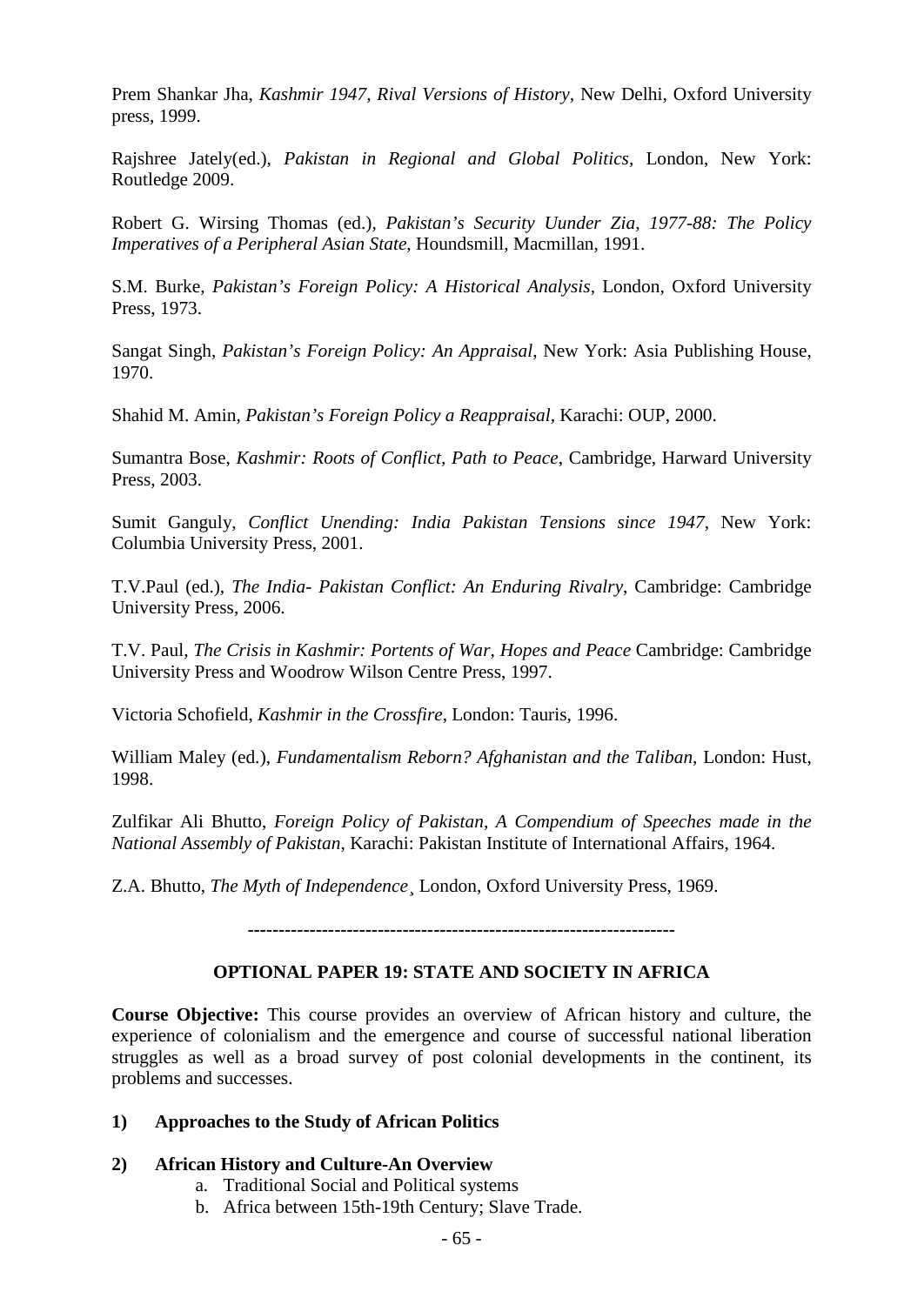# **3) Colonialism: Patterns of Colonialism**

- a. Distinct Experiences
- b. Impact and Balance Sheet of Colonialism and Imperialism; Theoretical Perspectives

# **4) Nationalism**

- a. Factors leading to Nationalism
- b. European and African Perceptions of Nationalism

### **5) National Liberation Movements**

- a. Mass Movements and Armed Struggle.
- b. Role of Workers, Peasants and Women.

# **6) Post Colonial States in Africa**

- a. Characteristics
- b. Political Processes and Institution Building
- c. Political Parties
- d. Role of Military

### **7) Democracy**

- a. Experience of democracy
- b. Democratic Action and Democratization
- c. The Second Liberation of Africa in 1990s

### **8) Civil Society**

- a. Problems and Issues
- b. Contemporary protest movements
- c. Role of NGOs

#### **9) Human Rights**

- a. African Charter on Human Rights
- b. Achievements and Constraints
- c. Civil Wars and Refugees
- d. Military and Authoritarian Regimes and Human Rights

# **10) Political Economy of African Development**

- a. Economic Structures
- b. Production Patterns
- c. Strategies of Development
- d. Structural Adjustment Programmes.

# **11) Famines and Food Crisis**

- a. Environmental decay
- b. Cropping patterns
- c. Consequences of famine.

# **12. Role of Women in Social and Political Process**

# **READINGS:**

Ake, Claude, *A Political Economy of Africa,* Houndsmill, Macmillan, 1987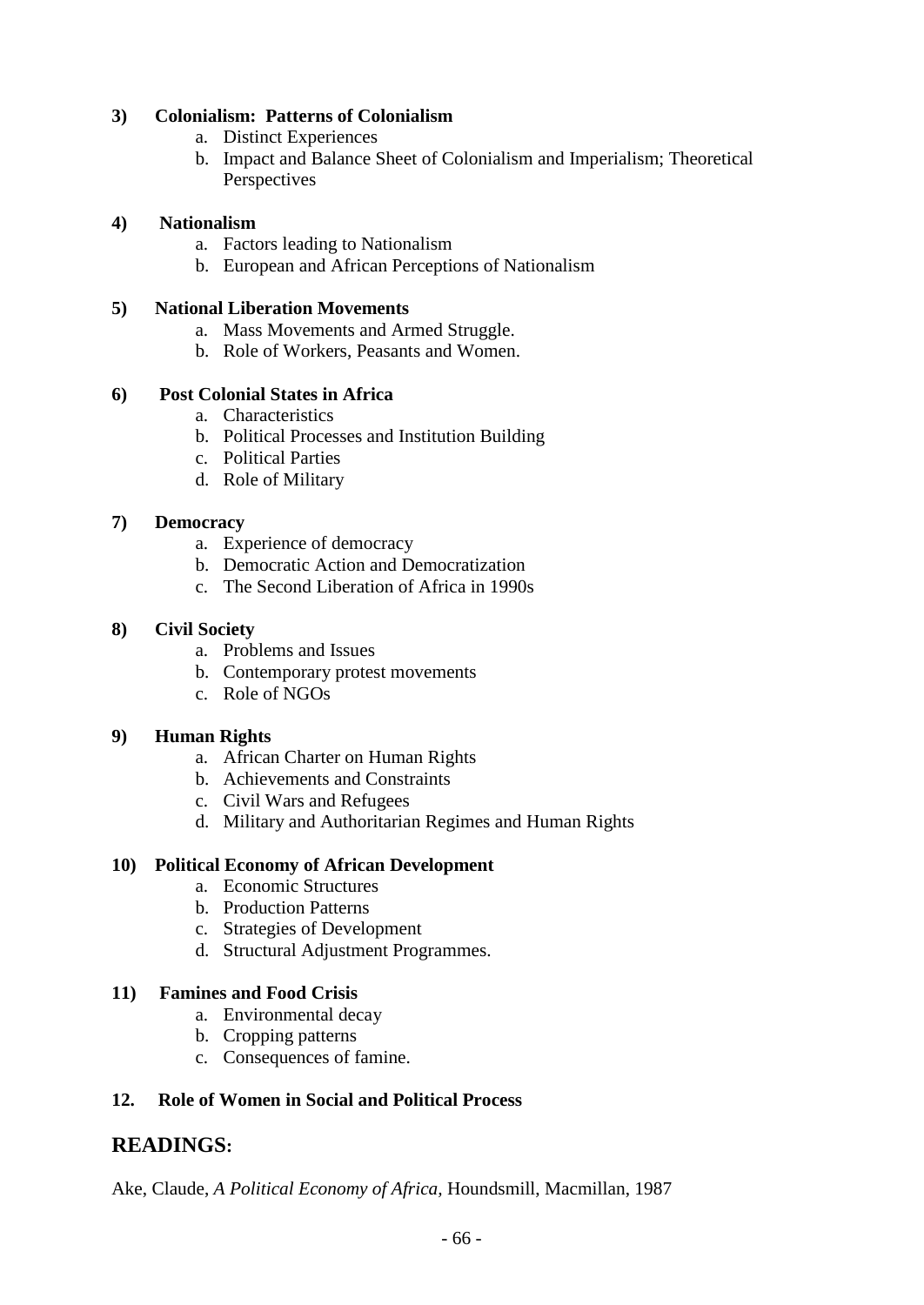Alerl, T, *An Introduction to African Politics,* NY, Routledge, 2000.

Bakut, T and S. Dutt edited, *Africa at the Millenium: An Agenda for Mature Development,* New York, Palgrave 2000.

Bridges, Roy. edited *Imperialism, Decolonization and Africa,* New York, St. Martins Press, 2000.

Bush, Barbara, *Imperialism, Race, and Resistance: Africa and Britain.* 1919-1994 New York, Routledge, 1999.

Chabal P. edited, *Political Domination in Africa,* Cambridge, Cambridge University Press, 1986.

Chazan, Naomi and Rothchiid D. (ed.), *The Precarious Balance: State and Society in Africa.* Boulder, Westview 1988 .

Chazan, Naomi et al. (ed.), *Politics and Society in Contemporary Africa,* Boulder, Westview, 1997.

Duignan P. and L,H. Gann, edited, *The History and Politics of Colonialism in Africa,* Cambridge, Cambridge University Press, 1970, Vols. I &II.

General *History of Africa* Vol. I, II. (UNESCO, 1981).

Heinz. Klug, *Constituting Democracy, Law, Globalism and South Africa's Political Reconstructions,* Oxford, Oxford University Press, 2000.

Lewis, Peter, (ed.), *Africa: Dilemmas of Development and Change.* Boulder, Westview, 1998. 93

Markovitz, I.L. edited *Studies in Power and Class in Africa.* Oxford, Oxford University Press. 1987.

Neuberger, Benyamin. *National Self-Determination in Post-colonial Africa.* Colorado. Lynne Rienner, 1986.

Ntalaja, Nzongola. *Revolution and Counter Revolution in Africa; Essays in Contemporary Politics.* London, Zed, 1987.

Nyongo, Peter (ed.), *Popular Struggles for Democracy in Africa London,* Zed, 1987 .

Tordoff, William, *Government and Politics in Africa.* Houndsmill, Macmillan, 1997.

Patrick, Bond, *Talk Left Walk Right,* University of Kwazulu Natal Press, 2004

Patrcik Bond, *Looting Africa: The Economics of Exploitation,* Zed Books, 2006.

Paul Nugent, *Africa since Independence,* Palgrave, Houndmills, UK, 2004.

Forster, Peter G., Hitchock Michael Lyin, *Race and Ethnicity in East Africa,* Palgrave Macmillan (2000).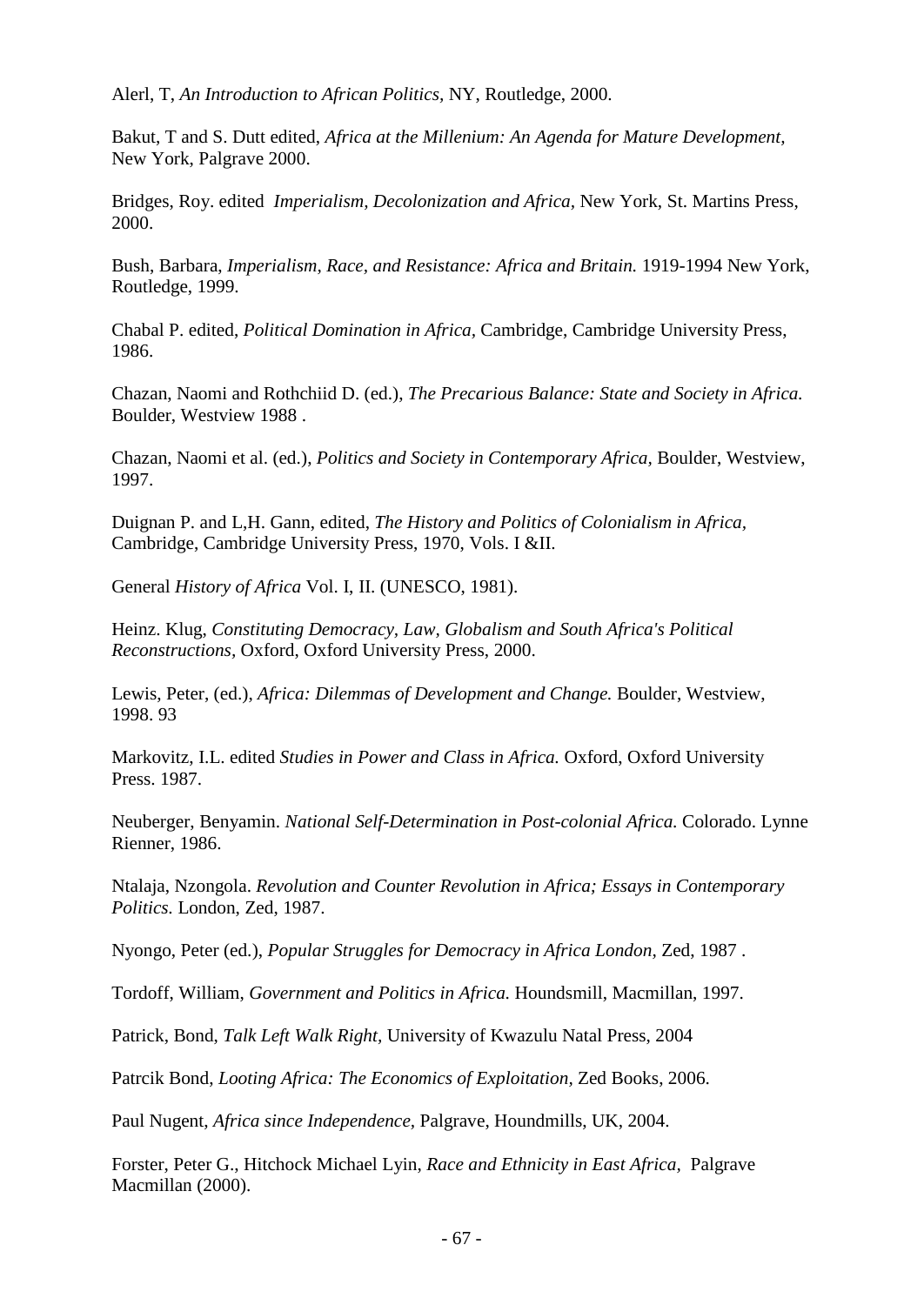Robert W. Strayer*, The Making of Mission Communities in East Africa,* University of New York Press, Albany New York (1978).

*---------------------------------------------------------------------*

# **OPTIONAL PAPER 20: AFRICA AND THE WORLD**

**Course Objective:** The focus here is much more directly political and post-colonial. It deals with the impact of Cold War rivalry on Africa, the changes accompanying the collapse of that rivalry, the impact of economic globalization over the last three decades and finally the evolving relationship between Africa and India.

# **1) Historical Significance of the Emergence of Africa in World Politics**

# **2) Africa in The International System: Theoretical models**

### **3) Africa and the Cold War:**

- a. Geo-Politics
- b. Strategic dimensions
- c. Security issues
- d. Role of Super Powers

### **4) Africa in Post Cold War Period:**

- a. Strategic issues
- b. Security issues

#### **5) Africa in the New International Economic Order**:

- a. Globalization
- b. Trade
- c. Aid
- d. Investments.
- e. Africa and the U.N.

# **6) Non-alignment: African Perceptions**

#### **7) AU and Regional Organization**

- a. OAU
- b. AU (including African Charter of Human Rights)
- c. AEC
- d. SADL
- e. EAC

# **8) Political Economy of Regional Cooperation in African**

# **9) Regional Conflicts and Civil Wars in Africa**

- **10) Foreign Policy**:
	- a. Decision-Making and Conduct
	- b. Case studies of South Africa and Nigeria

#### **11) Africa and the Developing World**

a. India-Africa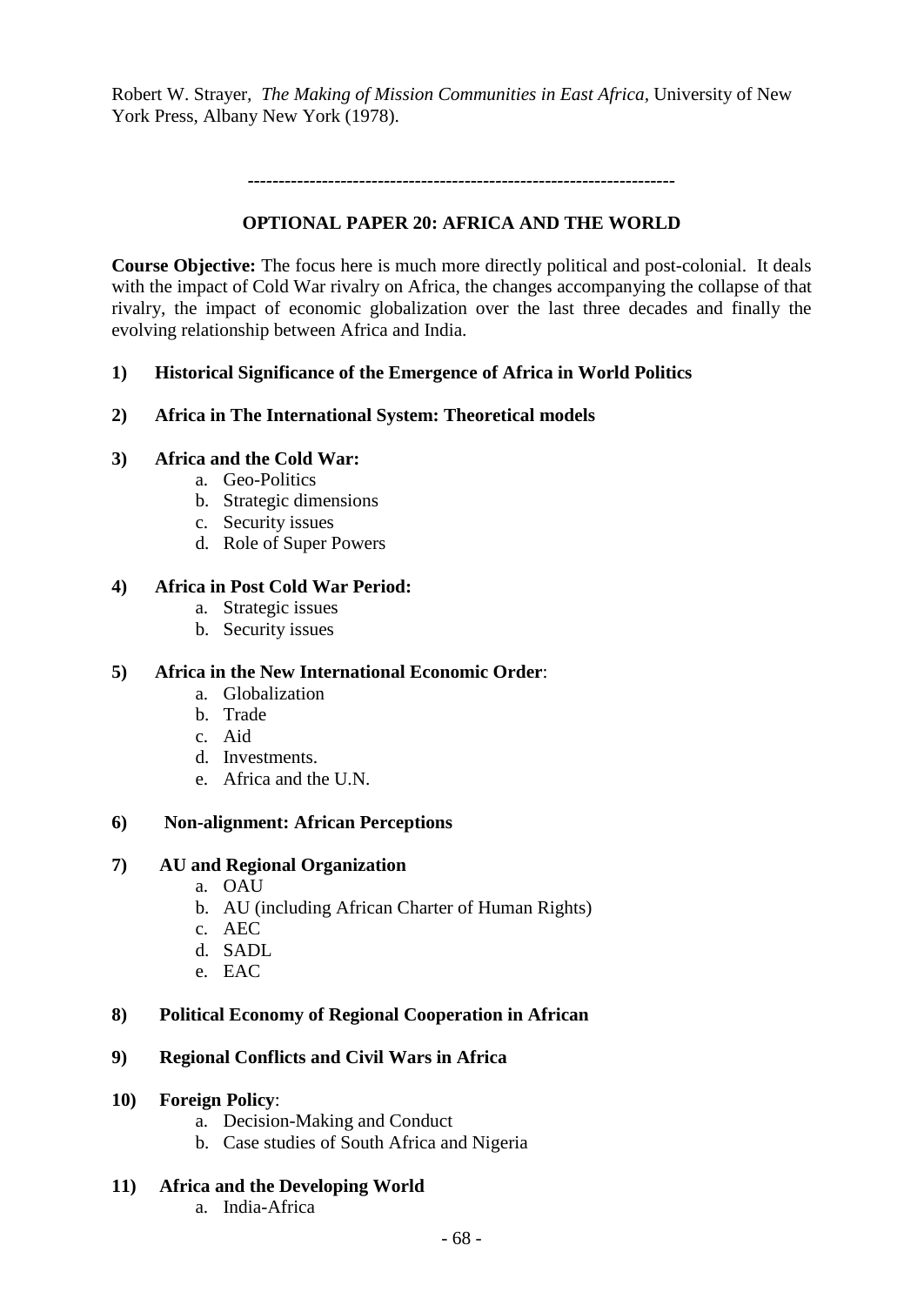b. Cooperation with other Developing Countries.

# **READINGS:**

Arnold, Guy, *The New South Africa*. Houndsmill, Macmillan, 2000.

Callaghy Thomas and Ravenhill, I. (eds.), *Hemmed in: Responses to Africa's Economic Decline.* New York, 1995.

Chaliand, G., *The Struggle for Africa.* Houndsmill, Macmillan, 1982.

Clapham, Christopher, *Africa and The International System,* Cambridge, Cambridge University Press, 1996.

Delancy, Mark et. al. edited *Africa's International Relations,* Boulder. Westview, 1994.

Foltz, William J. and Henry S. Bienen. *Arms and the African, Military Influences on Africa's International Relations.* New Haven, Yale University Press, 1981.

Harbeson, J. and Rothchild D. (ed.), *Africa in World Politics.* Boulder, Westview, 1991.

Nyango W. W., *Africa in the UN System* Houndsmill, Macmillan, 1985.

Olajide, Aiuko et. al (ed.), *Africa's international Economic Relations,* Houndsmill, Macmillan, 1983.

Toase F.H, and Yorke E. J. (ed.), *The New South Africa: Prospects for Domestic and International Security.* Houndsmill, Macmillan, 1998.

Pinkney, Robert; *International Politics of East Africa;* Manchester University Press, Manchester (2001).

Michael Fenner; Southern African Environment: Profiles at the SADC countries ; Area Studies Africa; Oxford Journals(1994).

Sengondo, Mvungi, *The Draft Treaty for the Establishment of the East African Community: A Critical Review,* Paperback (Jan 2005).

Doimi Di Delupis, Inqrid ; *East African Community and Common Market (1970).*

Charles C. Okeanalam, *Strategic Alliances and Merges of Financial Exchanges: The case of the SADC* ; Journal of Southern African Studies Vol. 31 No. 1 March 2005 PP. 75 – 93.

*---------------------------------------------------------------------*

### **OPTIONAL PAPER 21: COMPARATIVE FEDERALISM: THEORY AND PRACTICE**

**Course Objective:** The purpose of this course is to familiarize the students with contemporary comparative federal theory and practice. In the discourse on comparative politics today, federalism is a buzz word in the domain of governance as well as in post conflict situations in the politics within as well as among nations. The course is primarily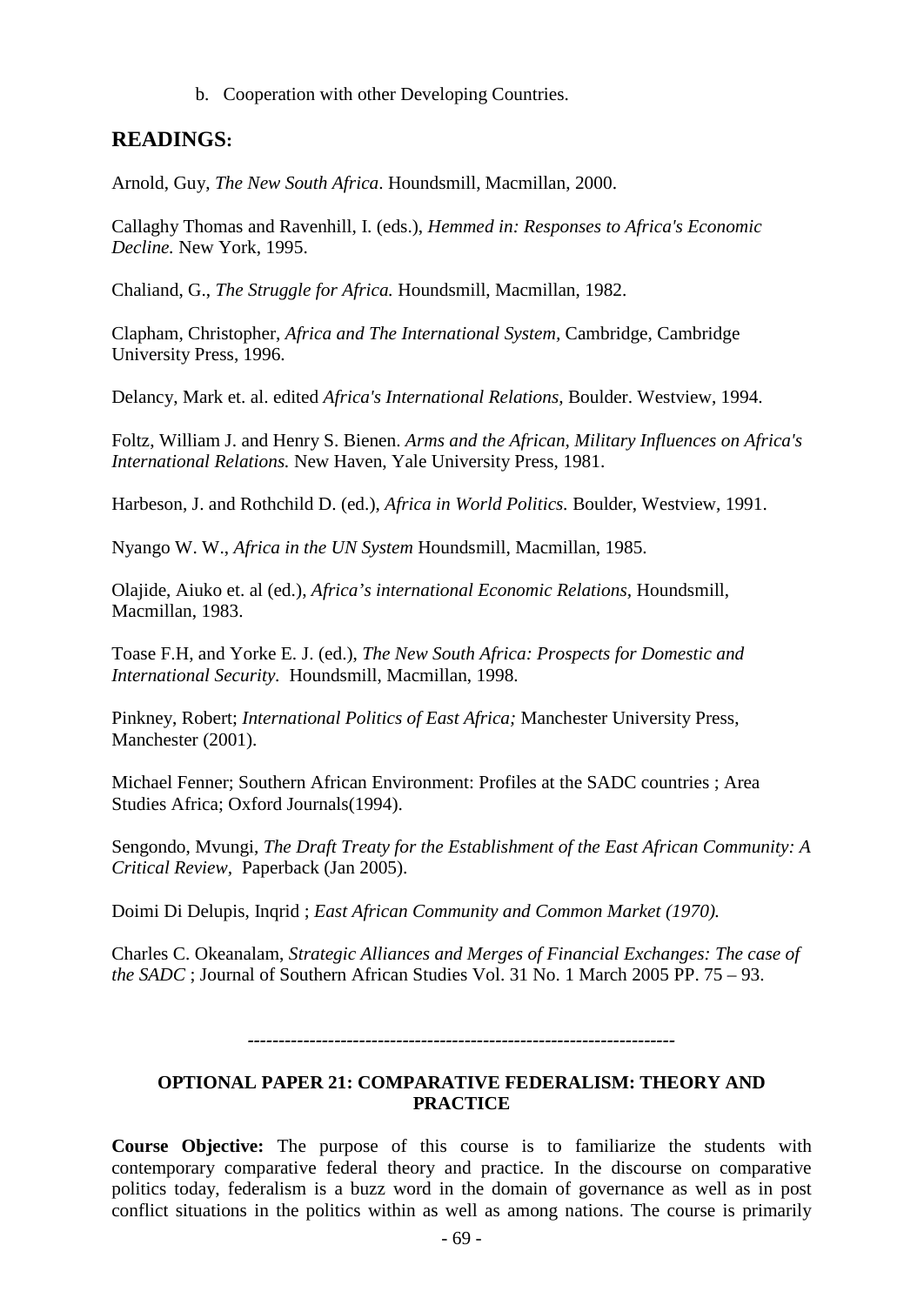focused at the national level, but supranational confederal developments are also briefly explored. The successes and "best practices" of federal experiments in one or a group of countries will receive attention alongside the pathologies and failure of federations in a comparative perspective.

# **1) Overview of Concepts and Theories: territorial, ethnic, asymmetrical**

# **2) Typology of Federal Systems: parliamentary, presidential, devolutionary, supranational federal tendencies**

**3) Supranational Federalism**

**4) Fiscal Federalism: distribution of revenue resources, fiscal transfers, equalization of payments**

**5) Intergovernmental Relations: forms and extent, cooperative vs. competitive, issue of accountability** 

**6) Federal Judiciary: constitutional courts and judicial review, judicialization of the political process**

**7) Federalism and Foreign Policy: treaty making power, regional and global integration**

# **8) Pathology of Federations: post-conflict situation**

# **READINGS:**

Alexander Hamilton, John Jay and James Madison , The *Federalist Papers*( edited with Introduction and notes by Max Beloff ) New York, Basil Blackwell Inc. , 1987

Daniel Elazar, *Exploring Federalism*, Tuscaloosa, AL; University of Alabama Press, 1987.

Ronald L.Watts, *Comparing Federal Systems*, third edition, Institute of Intergovernmental Relations, McGill-Queen's University Press,2008

Michael Burgess, *Comparative Federalism: Theory and Practice,* Routledge, London, 2006

Thomas O. Hueglin and Alan Fenna , *Comparative Federalism : A Systematic Inquiry,*  Broadview Press Ltd., 2006

Dimitrios Karmis and Wayne Norman, *Theories of Federalism*, Palgrave Macmillan, 2005

Robert Agranoff*, Accomodating Diversity: Asymmetry in Federal States*, series of the European Centre for research on Federalism Tuebingen,vo.10, Baden-Baden: Nomos Verlagsgesellschaft,1999.

George Anderson*, Federalism: An Introduction,* Don Mills, ON: Oxford University Press, 2008

Raol Blindenbacher and Arnold Koller, eds., Federalism in a Changing World: Learning from Each Other , Montreal & Kingston: Queens University Press, 2003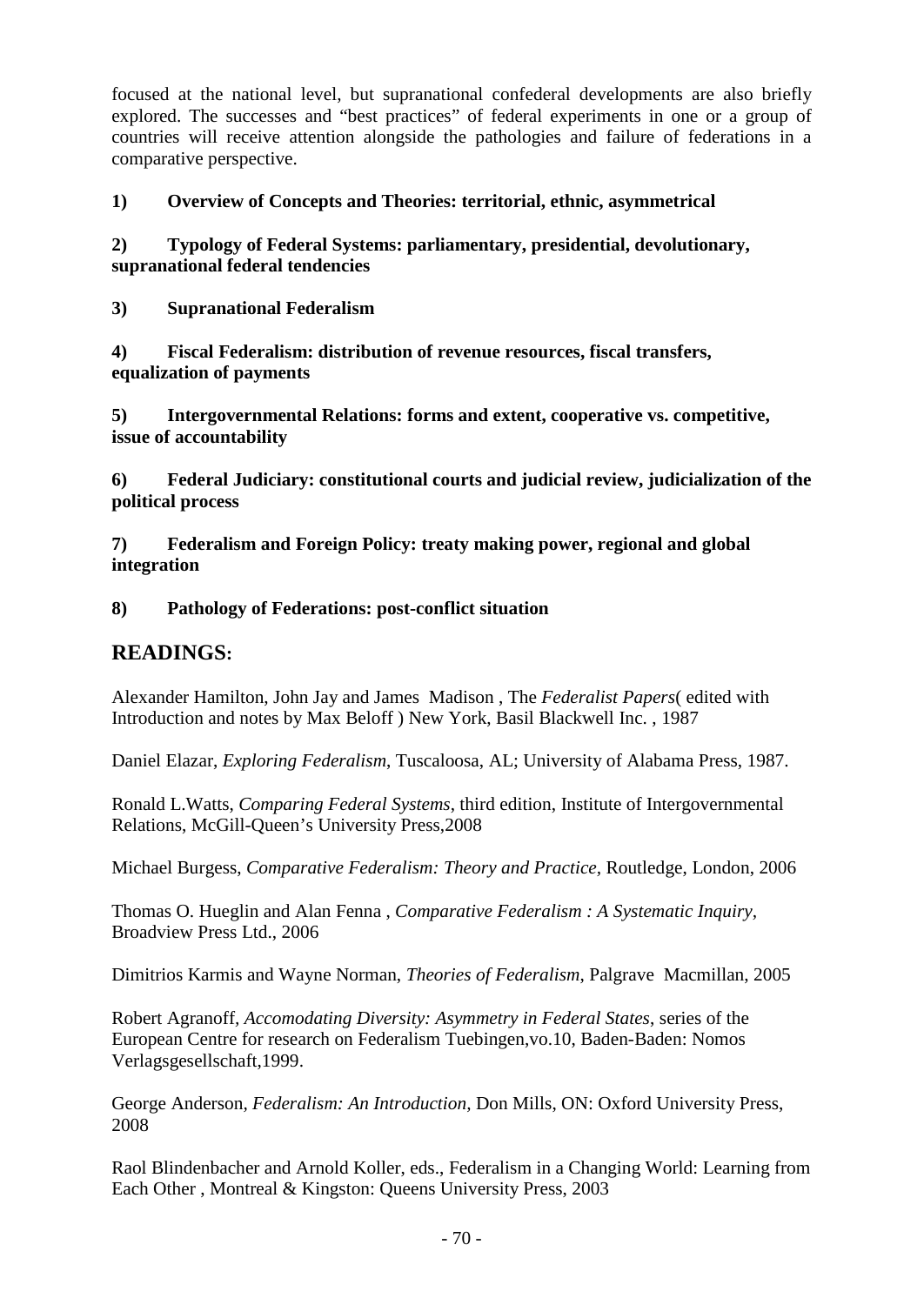Michael Burgess and Alan Gagnon,eds. *Comparative Federalism and Federation: Competing Trends and future Directions,* Hemel Hempstead, Harvester Wheatsheaf,1993.

Katy Le Roy and Cheryl Saunders, eds. *Global Dialogue on Federalism,vol.3,Legislative,Executive and Judicial Governance in Federal* C*ountries,* Montreal & Kingston, published for Forum of Federations and International Association for Federal Studies by McGill Queens University Press, 2006

Michelmann, Hans,J. *Global Dialogue on Federalism,vo.5: Foreign Relations in Federal Countries*, Montreal & Kingston, published for Forum of Federations and International Association for Federal Studies by McGill Queens University Press, 2008

Akhtar Majeed, Ronald Watts and Douglas Brown,eds.*A Global dialogue on Federalism,vol.2: Distribution of Responsibilities in Federal Countries*, Montreal & Kingston, published for Forum of Federations and International Association for Federal Studies by McGill Queens University Press, 2006

Anwar Shah,ed. *A Global Dialogue on Federalism, vol.4: The Practice of Fiscal Federalism: Comparative Perspectives*, Montreal & Kingston, published for Forum of Federations and International Association for Federal Studies by McGill Queens University Press, 2006

Ronald L.Watts, *Executive Federalism: A Comparative Analysis*, Kingston: Institute of Intergovernmental Relations, Queens University, 1989

Balveer Arora and Douglas V. Verney (eds.)*. Multiple Identities in a Single State: Indian Federalism in Comparative Perspective*, New Delhi, Konark publishers, 1995

Rekha Saxena (ed.), *Varieties of Federal Governance*, Foundation Books, Cambridge University Press, Delhi, (Forthcoming).

*---------------------------------------------------------------------*

# **OPTIONAL PAPER 22: CULTURE AND POLITICS IN INDIA**

**Course Objective:** This course aims at familiarizing students with the various ways in which conceptions of the self and of the nation are intertwined and shaped by the impact of various cultural processes and their institutionalized expressions. The role of literature and cinema, not usually part of most political science courses, is here given extensive treatment and importance.

- **1) Pre-Colonial and Colonial conception of Society**
- **2) The Modern Self**
- **3) Cultural Nationalism: Conceptions of Identity, Past and Violence**
- **4) Culture and Subaltern Resistance**
- **5) Literature, Cinema and Nationalism**
- **6) Urban Cultures**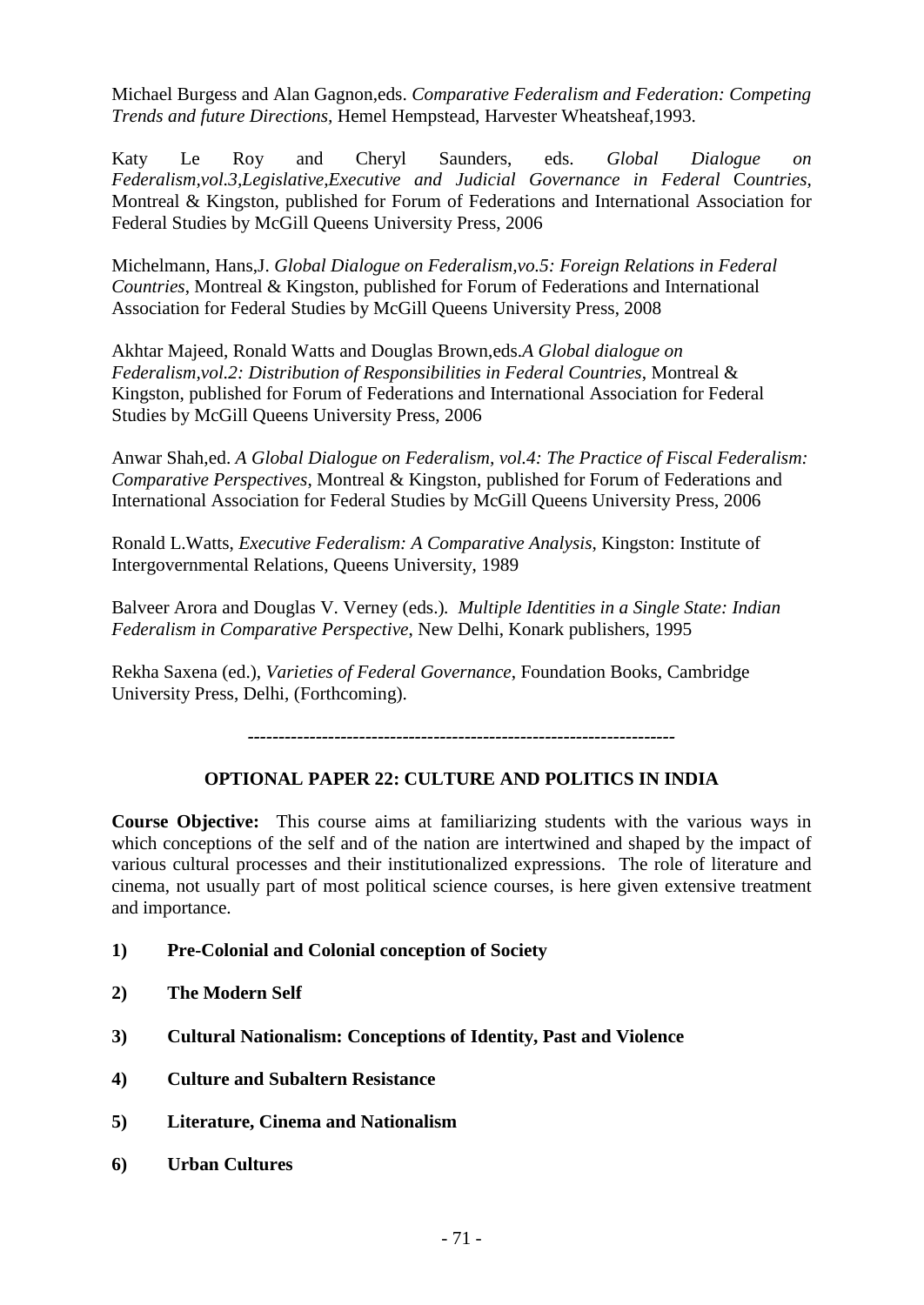# **READINGS:**

Dipesh Chakrabarty, *Provincializing Europe: Postcolonial Thought and Historical Difference,* Princeton University Pres, Princeton, 2000.

J.N. Mohanty, *The Self and its Other: Philosophical Essays,* Oxford University Press, Delhi, 2001.

Chetan Bhatt, *Hindu Nationalism: Origins, Ideology and Modern Myths,* Berg, Oxford, 2001.

Madhav Prasad, *The Ideology of Hindi Films,* Oxford University Press, Delhi, 2000.

Janaki Nair, *The Promise of the Metropolis: Bangalore's Twentieth Century,* Oxford University Press, Delhi, 2005.

*---------------------------------------------------------------------*

# **OPTIONAL PAPER 23: SOCIAL EXCLUSION: THEORY AND PRACTICE**

**Course Objective:** Social exclusion is a process that deprives individuals as well as groups from their due share in an unequal social order. Social categories of exclusion have become heterogeneous over the years. No longer are class and caste the only social cleavages. Issues like religion, gender, alternative sexuality have occupied an important space in the debates on exclusion. In these circumstances it becomes imperative to study, understand and explain social exclusion in its various dimensions. No linear understanding will do justice to the process of explaining exclusion. What is required is an understanding of the intersection of various social categories and their interdependence on each other. The purpose of introducing this paper to students is to familiarize them with the concept of social exclusion having dimensions ranging from the social to the political, economic and cultural. This paper would also look critically at the exclusion located of time and space.

### **1) Social Exclusion: Theoretical Premises**

- a. Origin, Concept, Dimensions
- b. Theories, Debates
- c. Issues and Challenges

## **2) Dimensions of Social Exclusion in India**

- a. Socio- Cultural
- b. Political
- c. Economic
- d. Sexual
- e. Religious

### **3) Social Categories and Social Exclusion**

- a. Caste, Class
- b. Gender
- c. Religion

# **4) Social Exclusion: Emerging Trends**

- a. Alternative Sexuality
- b. Migrants
- c. Disability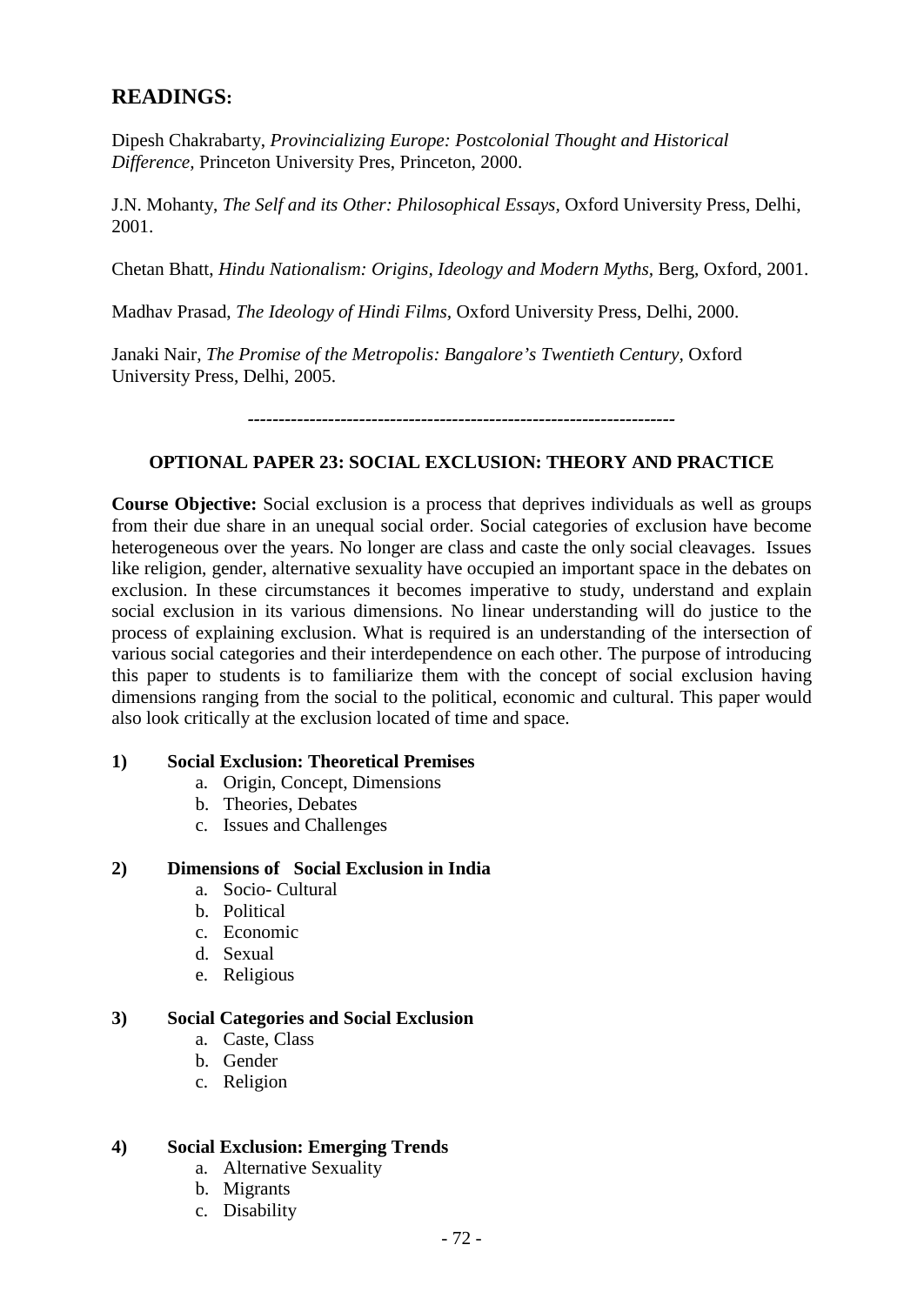- d. Time and Space
- e. Body and Language

# **READINGS:**

Silver, Hilary, "*[Social Exclusion: Comparative Analysis of Europe and Middle East Youth](http://www.shababinclusion.org/content/document/detail/558/1)*," [Middle East Youth Initiative Working Paper \(September 2007\)](http://www.shababinclusion.org/content/document/detail/558/1) 

Sen, Amartya, *"Social Exclusion-concept application scrutiny", Critical Quest, New Delhi.*

De Haan, Arjan, "*Social Exclusion-towards a holistic understanding of deprivation",* Arjan de Haan and Naila Kabeer, 2008, Critical Quest.

Jordan, Bill *"A Theory of Poverty and Social Exclusion"* Polity Press, Oxford (August, 1996)

Barry, B. (2002). "Social Exclusion, Social Isolation, and the Distribution of Income", in Hills, Le Grand and Piachaud (eds.).

Burchardt, T., J. Le Grand and Piachaud D.. (2002). "Degrees of Exclusion: Developing a Dynamic, Multidimensional Measure". Pp. 30-43 in Hills, Le Grand and Piachaud (Eds.).

Bhattacharyya Harihar, Partha Sarkar, Angshuman Kar '*The Politics of Social Exclusion in India-Democracy at the Crossroads'* Routledge Publication, 2009

H.S. Verma ,*'The OBCs and the Dynamics of Social Exclusion in India'* Serials Publication, 2005,

Sen, Amartya, *'Development as Freedom'* Oxford University Press, 1999

Burman, J.J. Roy *, 'Beyond Social Exclusion*' Mainstream, Vol. XLVII, No 41, September 26, 2009

Gurumurthy, S., '*Is Caste the Eeconomic Development Vehicle'* –The Hindu 19 January 2009

Thorat, Sukhadeo and S Newman, Katherine '*Caste and Economic Discrimination: causes, consequences and remedies'* –; Economic and Political Weekly, 13 October *2007*

S Jodhka, Surinder S Newman, Katherine '*In the name of Globalisation Meritocracy, Productivity and the Hidden language of Caste*'–; Economic and Political Weekly, 13 October 2007

Deshpande, Ashwini and Katherine S Newman, '*Where the path leads, the role of Caste in post university employment expectations'*- ; Economic and Political Weekly, 13 October 2007

Silver,Hilary "*Social [Exclusion: Comparative Analysis of Europe and Middle East Youth](http://www.shababinclusion.org/content/document/detail/558/1)*," [Middle East Youth Initiative Working Paper \(September 2007\), p. 15](http://www.shababinclusion.org/content/document/detail/558/1)

Thorat, Sukhadeo *'Caste, Social Exclusion and Poverty linkages, concept measures and empirical evidences*, 2005,

Thorat, Sukhadeo and Attewell, Paul *,'The legacy of Social Exclusion, A corresponding study of job discrimination in India'* -; Economic and Political Weekly, 13 October 2007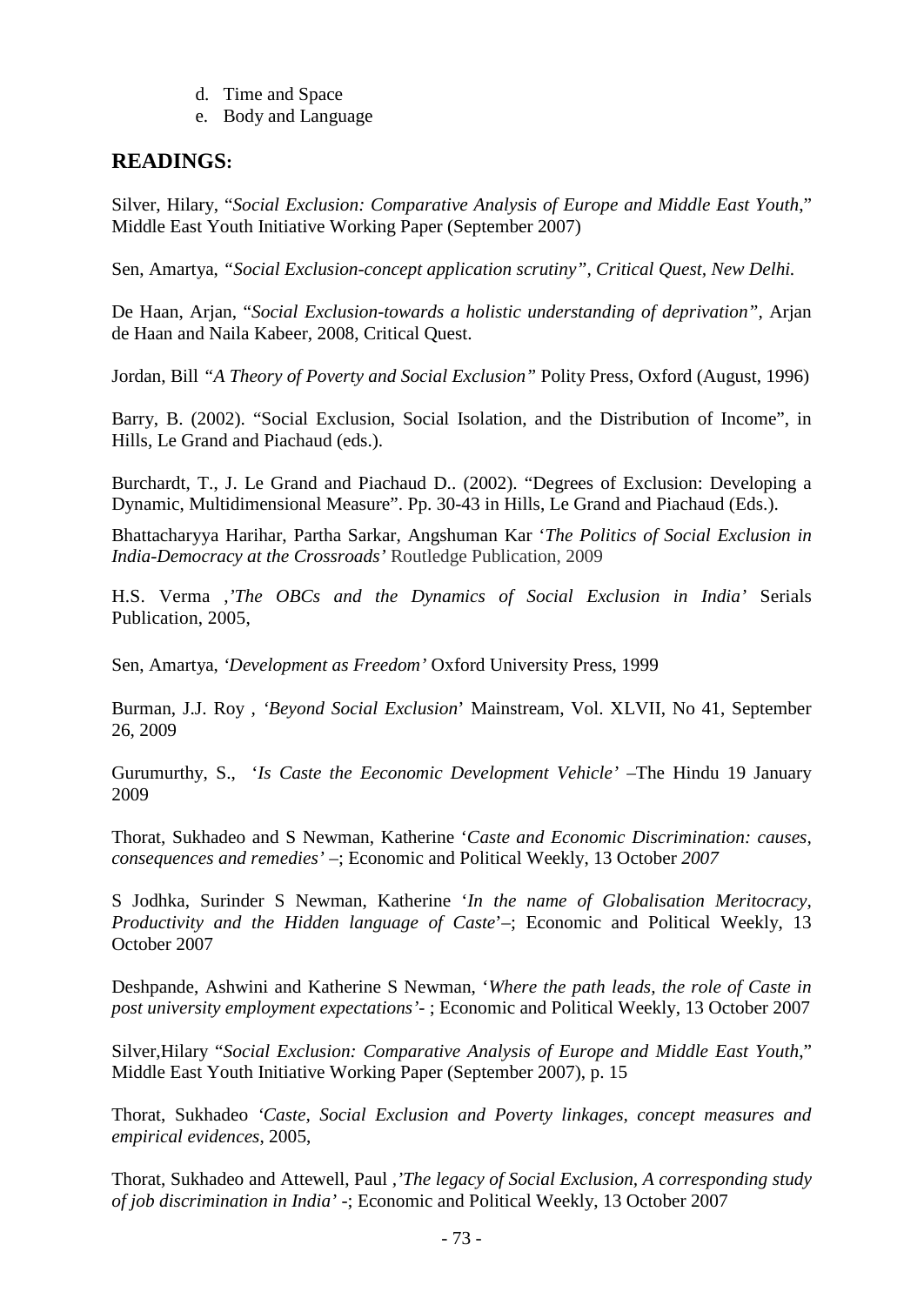Shah Ghanshyam, Mander Harsh, Thorat Sukhadeo, Deshpande Satish, Baviskar Amita U., '*Untouchability in Rural India',* Sage publication,2006.

Madheswaran S, Attewell, Paul, "Caste discrimination in the Indian urban labour market: evidence from national sample survey" –, *Economic and Political Weekly*, 13 October 2007

A.S Woodburne, "Can India's Caste system survive in modern life?" *The Journal of the Religion*, vol.2 no.5 (September 1922), pp 525-537

Guru, Gopal, 'Power of touch - The concept of untouchability travels from rural locations to the cities.' *Frontline*, vol23, issue 25, Dec16-29, 2006

Thorat, Sukhadeo *Caste, Social Exclusion And Poverty Linkages, Concept Measures And Empirical Evidences*, 2005, working paper.

Omvedt, Gail, *Dalit Vision-Tract Of The Times*, Orient Longman Private Limited,1995

Manoranjan Pal, Premananda Bharati, Bholanath Ghosh and T.S. Vasulu,Gender '*Discrimination: Health, Nutritional Status, and Role of Women in India'*, Oxford University Press, 2009

Raju, Saraswati, '*Locating women in social development in India*': Social Development Report, New Delhi: Oxford University Press, 2006

Ranade Shilpa, "The way she moves: mapping the everyday production of Gender Space," *Economic and Political Weekly*, April 28 May 4, 2007.

Hasan,Zoya, and Ritu Menon, '*The Diversity of Muslim women's lives in India'* New Delhi: Oxford University Press,2005

Hasan,Zoya, and Ritu Menon,' Unequal Citizens: A Study of Muslim Women in India, New Delhi: Oxford University Press, 200

Bhargava, Rajeev, '*Inclusion and exclusion in India, Pakistan and Bangladesh: Role of Religion, Indian Journal of human Development'*, vol.1:1, 2007

Thorat, Sukhadeo, '*Empowereing Marginalised Groups: Policies and change in India, Social Development Report'*, New Delhi: Oxford University Press, 2006

Azad Mulan, A.K, '*India Wins Freedom' Delhi*, Orient Longman, 1998

Chandoke, Neera, '*Beyond Secularism: The Rights of religious minorities'*, Delhi: Oxford University Press, 1999

Engineer, Asghar Ali, ed., *'Role of Minorities in Freedom Struggle'*, Delhi: 1986 Kabir, Humayun,*'Minorities in a Democracy*' Calcutta: Firma KL, Mukhopadhyay, 1968

Guru, Gopal. 2000. 'Dalits: Reflections on the Search for Inclusion' in Peter Ronald de Souza (ed.), *Contemporary India: Transitions*. New Delhi: Sage Publications.

Guru, Gopal. 2002. 'How Egalitarian are the Social Sciences in India', *Economic and Political Weekly*, 37 (60), 14-20 December.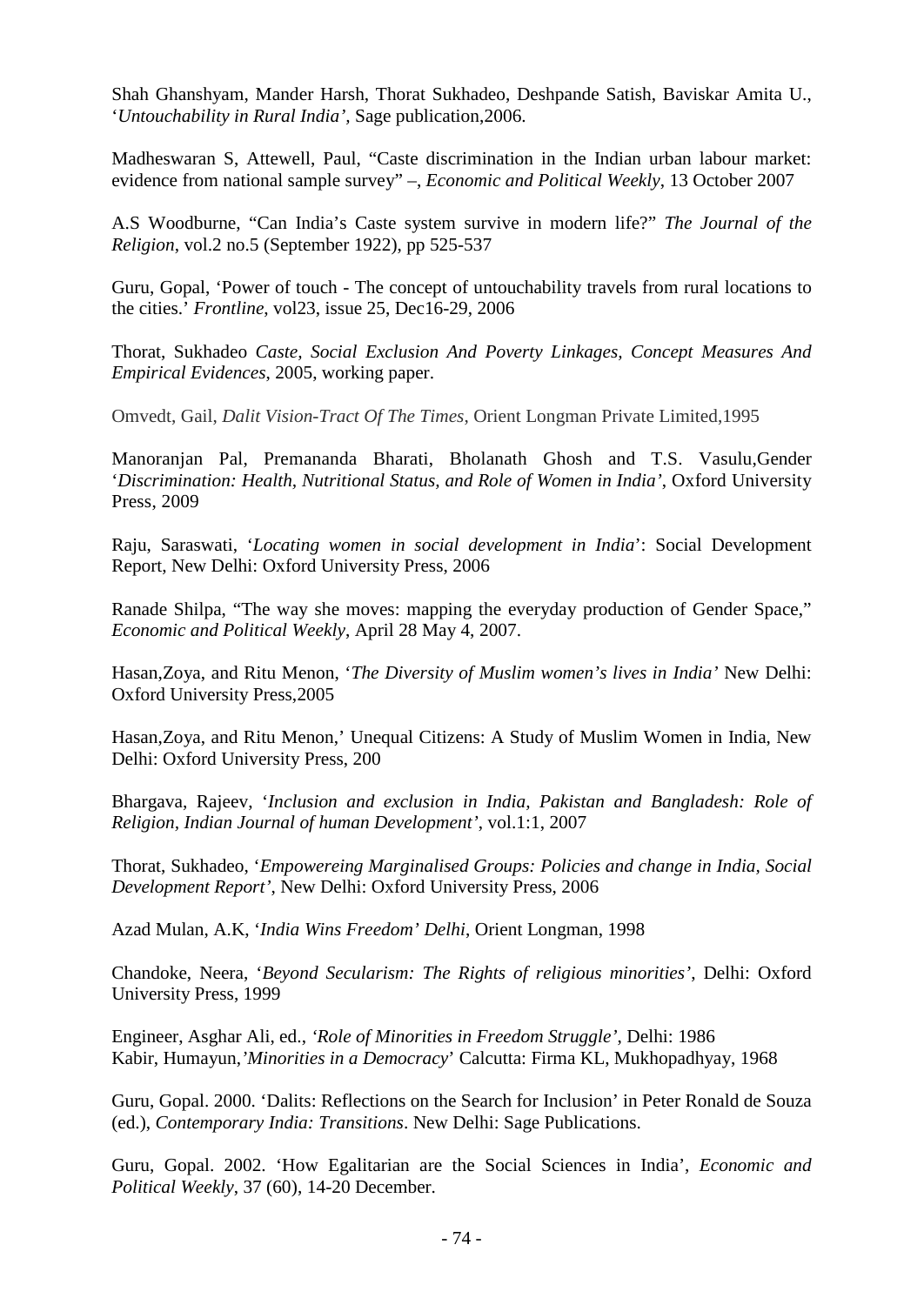Guru, Gopal. 2007. *'Politics of Representation'*, Seminar, 558, 01 January

Anand, S. 2007. *'On Claiming Dalit Subjectivity'*, Seminar, 558, 01 January.

Nigam, Aditya. 2000. *'Secularism, Modernity, Nation: Epistemology of the Dalit Critique'*, Economic and Political Weekly, 35 (48), 25 November.

Sarukkai, Sundar. 2007. *'Dalit Experience and Theory'*, Economic and Political Weekly, 42 (40), 6-12 October.

Sukumar, N. 2008. *'Living a Concept: Semiotics Of everyday Exclusion'*, Economic and Political Weekly, 43 (46), 15-21 November.

Chakravarthy Uma, *Gendering Caste,* Samya Publications, Calcutta, 2005.

Ambedkar B.R., *States and Minorities, Writings and Speeches Vol – 1*, edt by Vasant Moon, Government of Maharastra Publications, 1991.

Ambedkar B.R., *Writings and Speeches Vol – 1*, edt by Vasant Moon, Government of Maharastra Publications, 1991.

Mohanty Manoranjan, *Caste, Class and Gender*, Sage Publications, Delhi, 2008.

G. Aloysius (ed.), *No Freedom with Caste*, Media Publications, Delhi, 2004

. Ilaiah Kancha, *Why I am not a Hindu,* Samya Publications, Calcutta, 1996

Ilaiah Kancha, *Post-Hindu India*, Sage Publications, Delhi 2009

BrijRanjan Mani, *De-Bramhinising History*, Manohar Publications, Delhi 2006

Thomas Pantham, "Against Untouchability: The Discourses of Gandhi and Ambedkar", in *Humiliation: Claims and Context,* edited by Gopal Guru, New Delhi, OUP, 2009 pg 179-208

*---------------------------------------------------------------------*

# **OPTIONAL PAPER 24: GENDER IN INTERNATIONAL RELATIONS**

**Course Objective:** This course introduces the students to gender 'in' International Relations. Its aim is not only to make them understand how IR has been constituted and sustained by a number of so-called 'hegemonic' masculinities' and how these particular gendered constructions of a sovereign state, nationalism, security and militarism impact on the lives of particular groups of men and women, but, more importantly, to evaluate the specific contribution that feminist critiques have made as part of the so-called 'Critical Turn' in IR.

# **1) What's at Stake? The Nature of the Debate**

### **2) Gendered Concepts of IR**

- a. Sovereignty
- b. Security
- c. Power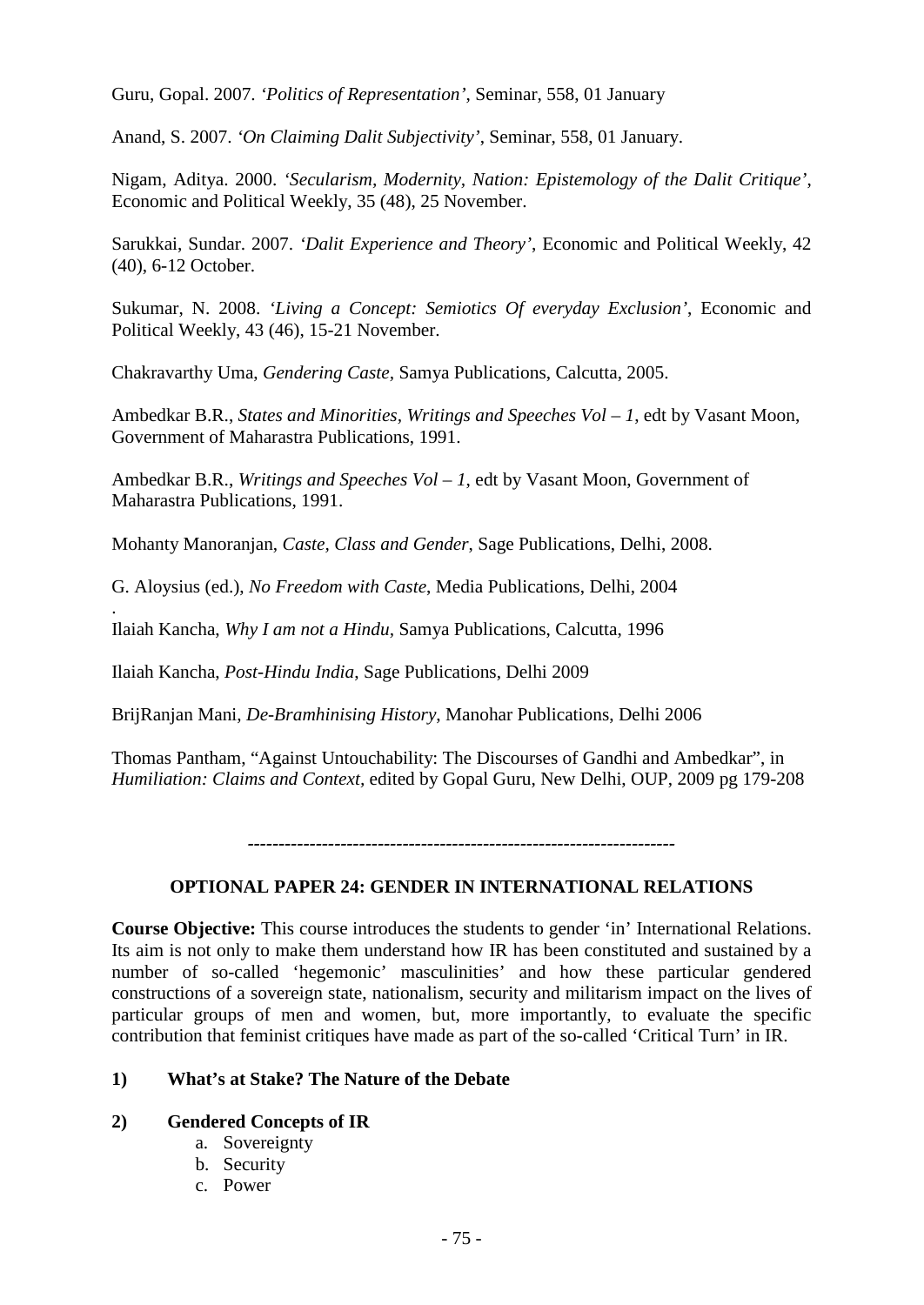- **3) Hegemonic Masculinities: State & Nationalism**
- **4) Militarization of Women's Lives**
- **5) Women in War and Peace Movements**
- **6) Sex Trafficking and the Politics of Security**
- **7) Gender, Conflict and Forced Migration**
- **8) Gender and the 'Critical Turn': Where IR Does Understand**

# **READINGS:**

J. Ann Tickner, Gendering World Politics (New York: Columbia University Press, 2001)

Jan Jindy Pettman, Worlding Women: A Feminist International Politics (New York: Routledge, 1996)

V. Spike Peterson & Anne Sisson Runyan, Global Gender Issues (Boulder: Westview Press, 1993)

Anuradha M. Chenoy, 2002. *Militarism and Women in South Asia*. New Delhi: Kali for Women.

Neelam Hussain, Samiya Mumtaz and Rubina Saigol (eds.), *Engendering the Nation-State*, Volume 1 & II, Lahore: Simorgh Publication, 1997.

Vivienne Jabri & Eleanor O'Gorman (eds.), Women, Culture, and International Relations (Boulder: Lynne Rienner, 1999)

Christine Sylvester, *Feminist International Relations* (Cambridge: CUP, 2002)

V. Spike Peterson (ed.), *Gendered States* (Boulder: Lynne Rienner, 1992)

Rebecca Grant & Kathleen Newland (eds.), *Gender and International Relations* (Milton Keynes: OUP, 1991)

Paul R. Highgate (ed.), *Military Masculinities* (London: Praeger, 2003)

Stefan Dudink, Karen Hagerman, & John Tosh (eds.), *Masculinities in Politics and War*  (Manchester: MUP, 2004)

Jean Bethke Elshtain, *Women and War* (Brighton: Harvester Press, 1987)

Cynthia Enloe, *Bananas, Beaches, and Bases: Making Feminist Sense of International Politics* (Berkely: University of California Press, 1990)

Kumari Jayawardena, *Feminism and Nationalism in the Third World.* London: Zed Books, 1986

Waller, M. and J. Rycenga (eds.), 2000. *Frontline Feminisms: Women, War, and*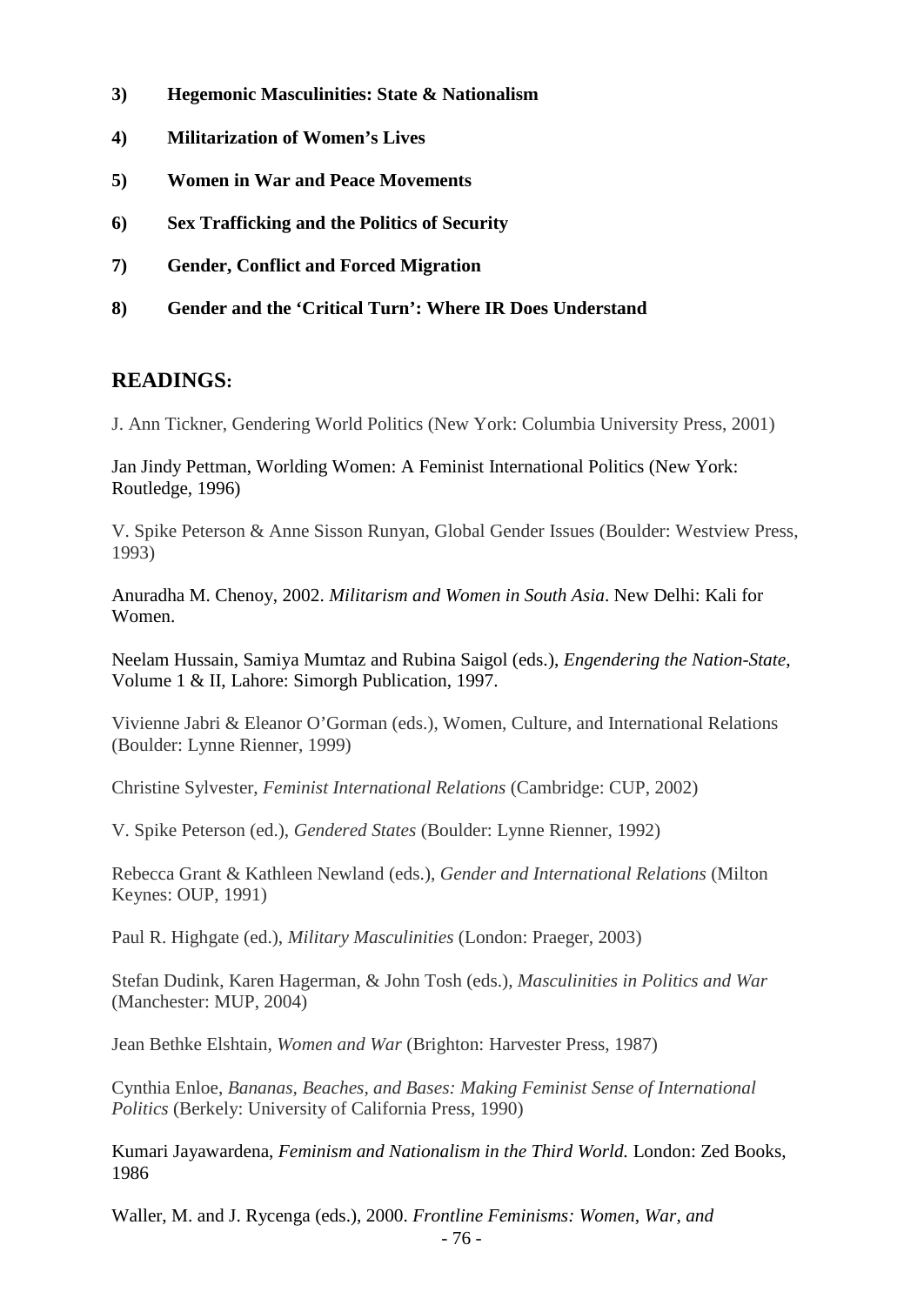*Resistance*. New York: Garland.

Lois Ann Lorentzen & Jennifer Turpin (eds.), *The Women and War Reader* (New York: NYUP, 1998)

Navnita Chadha Behera, (ed.), *Gender, Conflict and Migration* (Editor), New Delhi: Sage Publications, 2006.

Cockburn, Cynthia. 1998. *The Space Between Us: Negotiating Gender and National Identities in Conflict*. New York: Zed Books.

Rita Manchanda (ed.), *Women, War and Peace in South Asia: Beyond Victimhood to Agency*, New Delhi: Sage Publications, 2000.

*---------------------------------------------------------------------*

## **OPTIONAL PAPER 25: INDIAN STRATEGIC THOUGHT**

**Course Objective:** The aim of the course is to make students develop an awareness of the traditions and modern practices of Indian strategic thought. It explores the historical sources ranging from classic texts and Vedic traditions to empire building practices of Mughals and, writings of modern political leaders and thinkers. Students will learn about the Indian conceptualizations of key strategic concepts such as non-alignment, sovereignty and deterrence and, understand the dynamics of instrumentalities India deploys for gaining its strategic goals. Finally, it will involve the students in class debates on India's strategic culture, both theoretical and policy-oriented.

### **1) Historical Sources**

Classic Texts (Kautilya's Arthshastra) Thinking of Mughal Empires Colonial Heritage Modern Thinkers (Nehru, Tagore, Patel)

### **2) Key Concepts**

Non-Alignment and International Order State and Sovereignty Deterrence

### **3) Instrumentalities** Military Means & Nuclear Weapons The 'Big' Indian Market

A Knowledge Power?

### **4) Debates on Indian Strategic Culture**

# **READINGS:**

K M Panikkar (K M Panikkar, *Asia and Western dominance* (London: George Allen and Unwin Ltd., 1959)

Kautilya, *Arthshastra*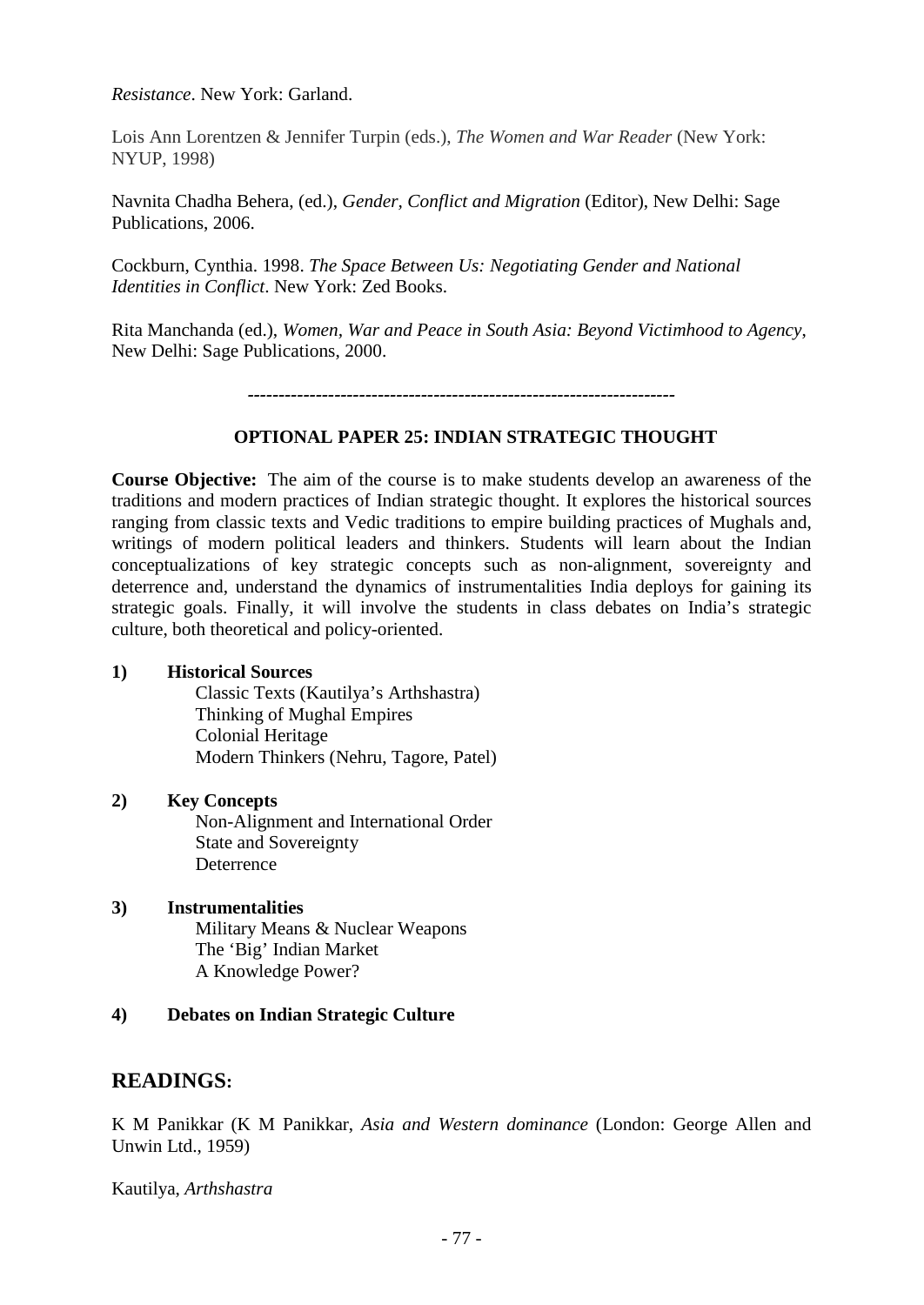Jawaharlal Nehru, *Glimpses of World History*

Kanti Bajpai, Amitabh Mattoo and George Tanham (eds.)*Securing India: Strategic Thought and Practice in an Emerging Power* (New Delhi: Manohar, 1996)

C Rajamohan, *Crossing the Rubicon: The Shaping of India's New Foreign Policy* (New Delhi: Penguin, 2005).

Jaswant Singh, "Strategic culture", in Defending India, (New Delhi: Palgrave Macmillan 1999)

Stephan Cohen, *Emerging Power: India* (New Delhi, OUP, 2001)

A Appadorai, *India: Studies in Social and Political Development*, 1947-1967 (New Delhi: Asia Publishing House, 1967)

J N Dixit, *Across Borders: Fifty Years of India's Foreign Policy*, (New Delhi: Picus, 1998).

Swarna Rajagopalan, ed., *Security and South Asia: Ideas, Institutions and Initiatives*, Routledge India, 2006

J Bandyopadhyaya, *The Making of India's Foreign Policy* (New Delhi: Allied Publishers Pvt. Ltd., 1980 second edition).

# **JOURNAL ARTICLES:**

Benoy Kumar Sarkar, "Hindu Theory of International Relations", *The American Political Science Review*, Vol-13, no-3, (Aug., 1919).

Manjeet Singh Pardesi, "Deducing India's Grand Strategy of Regional Hegemony from Historical and Conceptual Perspectives", IDSS Working Paper, April 2005.

Baljit Singh, "The Sources of Contemporary Political Thought in India – A Reappraisal", *Ethics*, vol-75, no-1, Oct. 1964

W. S. Armour, "Customs of Warfare in Ancient India", *Transactions of the Grotius Society,*  Vol-8, 1922

Sheldon Pollock "Ramayana and Political Imagination in India", *The Journal of Asian Studies*, Vol. 52, No. 2 (May, 1993), pp. 261-297

Roger Boesche, "Kautilya's Arthasastra on War and Diplomacy", *The Journal of Military History* - 67 (January 2003): pp.9-38.

George Modelski, "Kautilya: Foreign Policy and International System in the Ancient Hindu World", *The American Political Science Review*, Vol-58, No-3 (Sept., 1964).

Rashed Uz Zaman, "Kautilya: The Indian Strategic Thinker and Indian Strategic Culture", *Comparative Strategy*, Volume 25, Number 3 / July-September 2006.

A.K. Das Gupta, "Non-Alignment and the International Economic Order", *International Studies*, Vol. 20, No. 1-2, 133-142 (1981)

Ramesh Thakur, "India After Nonalignment", *Foreign Affairs*, 71, Spring 1992.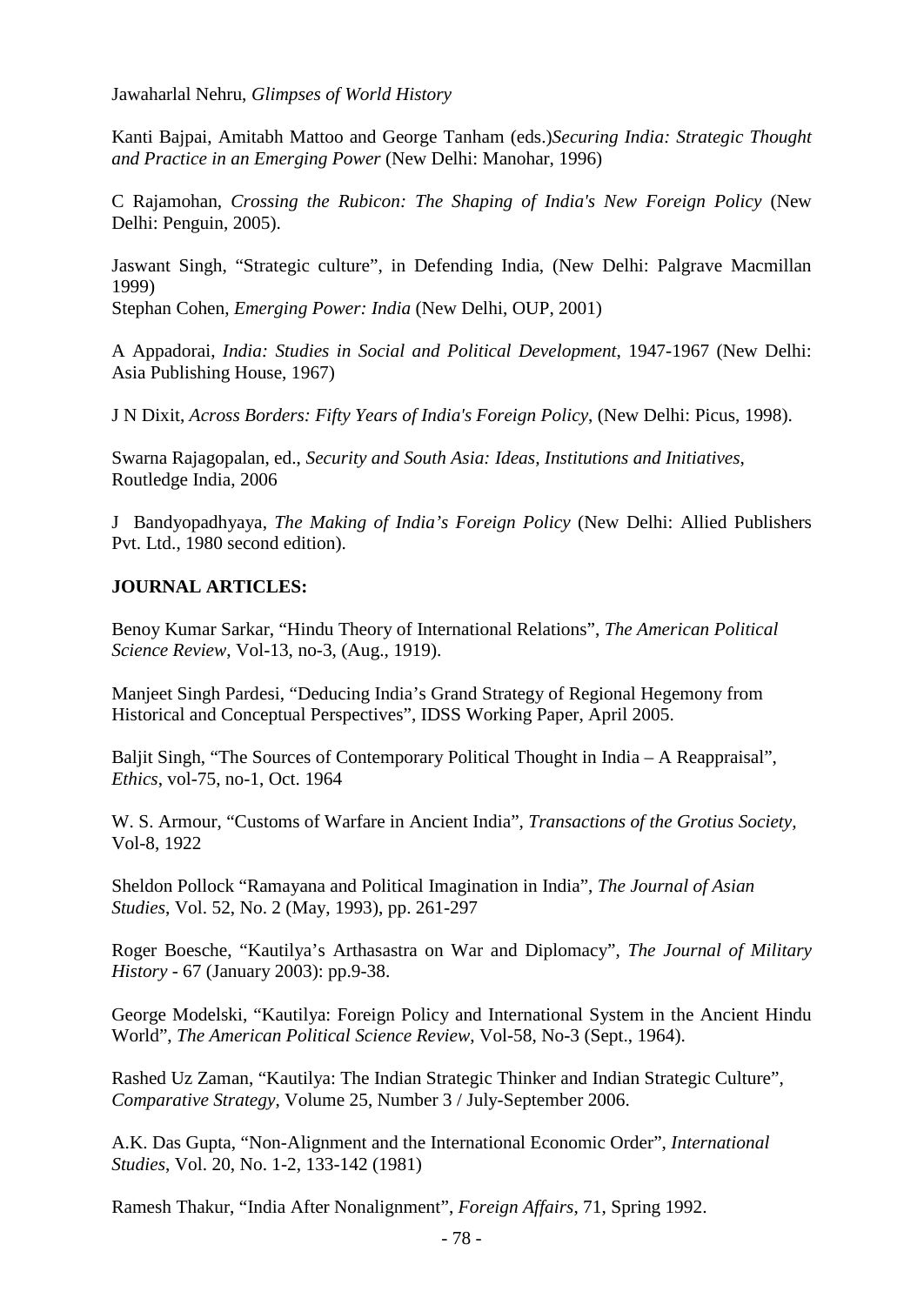Herbert H. Gowen, "The Indian Machiavelli" or Political Theory in India two thousand years ago", *Political Science Quarterly*, vol-44, no-2, (Jan, 1929).

Paul F. Power, "Indian Foreign Policy: The Age of Nehru", *The Review of Politics*, vol-26, no-2, April 1964.

Kanti Bajpai, "Indian Strategic Culture", in Michael R. chambers *South Asia in 2020: Future Strategic Balances and Alliances* (Strategic Studies Institute, US Army War College, Carlisle, 2002) ,

Z. Hilai, India's Strategic Thinking and it National Security Policy" *Asian Survey*, vol-41, no-5, September-October 2001.

Nuclear Weapons and Indian Strategic Culture, Rajesh M. Basrur, *Journal of Peace Research*, vol-38, no-2 (March 2001)

Deepa M. Ollapally, "Mixed Motives in India's search Nuclear Status", *Asian Survey*, Vol-41, No-6, Nov-Dec. 2001

*---------------------------------------------------------------------*

# **OPTIONAL PAPER 26: THE POLITICS OF VIOLENCE IN SOUTH ASIA**

**Course Objective:** This course introduces students to the diverse range of violent conflicts in South Asia. It explores the colonial legacy in the subcontinent and, the political character of the state for explaining their genesis, nature and political mobilization. Students will also learn about different strategies adopted by states for coping with such conflicts. These issues will be examined in a comparative framework and as part of the course work, students will be encouraged to undertaken some case studies of conflicts to understand 'what works' and 'what doesn't' in managing or resolving such conflicts.

### **1) Colonial Legacy in South Asia**

- a. Institutions and Practices
- b. The Colonial State

### **2) Genesis of Conflicts**

- a. Political Character of the (Post-colonial) Nation-State
- b. Economic and Social Inequities

### **3) Nature of Conflicts**

- a. Identity-related Conflicts
- b. Anti-Systemic Conflicts
- c. Religion and Political Violence

### **4) Coping with Conflicts**

- a. Constitutional Measures
- b. Counter-insurgency Strategies

# **READINGS:**

S. Mahmud Ali (1993) *The Fearful State: Power, People and Internal War in South Asia*, London: Zed Books.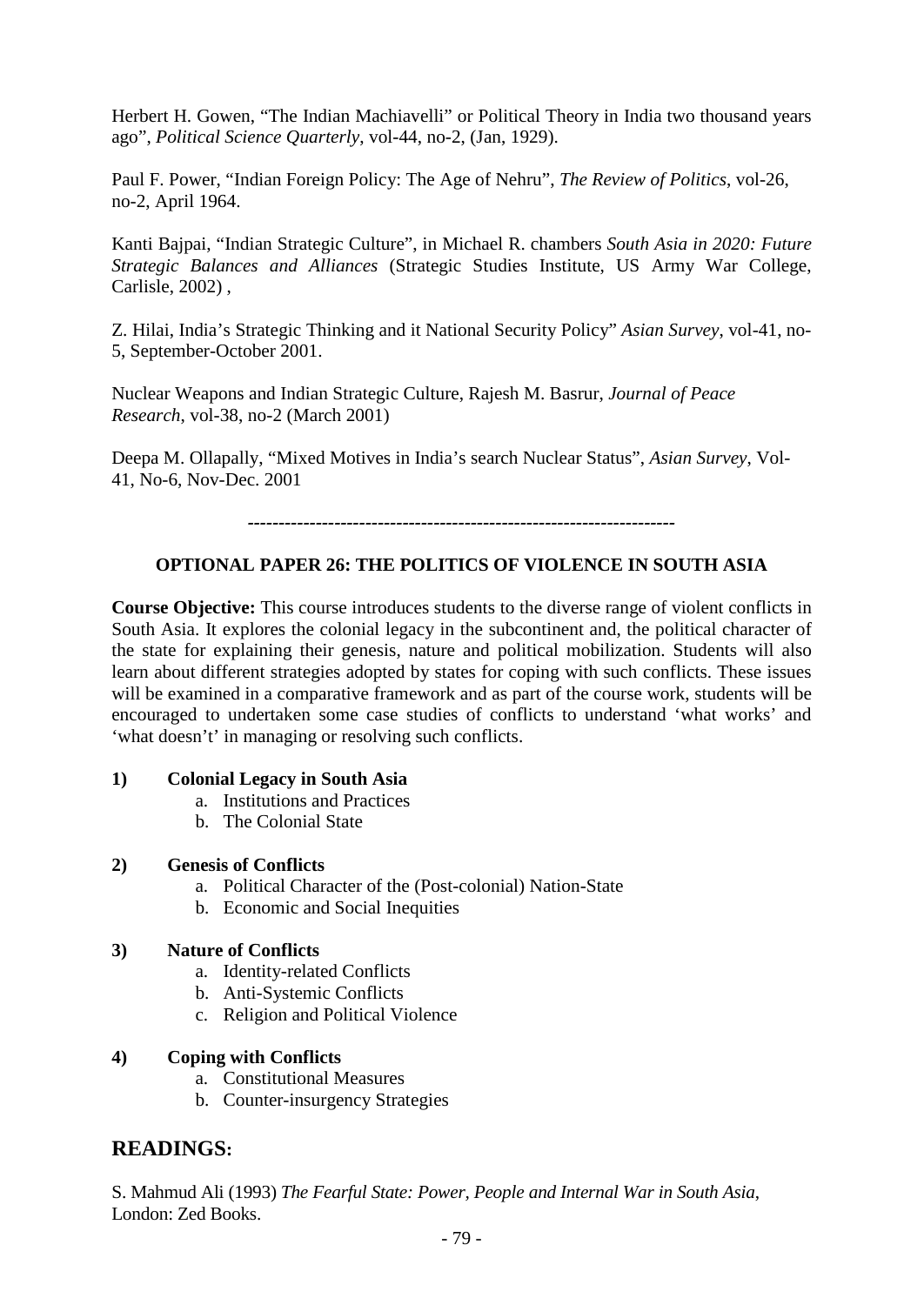Rajni Kothari (ed.), *State and Nation-Building: A Third World Perspective*, New Delhi: Allied Publishers, 1976.

Ayesha Jalal (1995) *Democracy and Authoritarianism in South Asia: A Comparative and Historical Perspective,* New Delhi: Foundation Books.

Navnita Chadha Behera (2000) *State, Identity and Violence: Jammu, Kashmir and Ladakh*, New Delhi: Manohar.

Madhav Gadgil and Ramchandra Guha (1995) *Ecology and Equity: The Use and Abuse of Nature in Contemporary India*, New Delhi: Penguin Books.

Navnita Chadha Behera (ed.), *State, People and Security: The South Asian Context,* New Delhi: Har Anand.

John Dunn (ed.), *Contemporary Crisis of the Nation-State*, Oxford: Blackwell. Urmila Phadnis (1989) *Ethnicity and Nation Building in South Asia*, New Delhi: Sage Publications.

Ponna Wignaraja and Akmal Hussain (1989) (eds.), *The Challenge in South Asia: Development, Democracy and Regional Cooperation*, New Delhi: Sage Publications.

Douglas Allen, ed., *Religion and Conflict in South Asia,* New Delhi: Oxford University Press, 1993.

Amena Mohsin, *The Politics of Nationalism: the Case Study of CHT*, Dhaka: UPL, 2002.

Udayon Misra, *The Periphery Strikes Back: Challenges to the Nation-State in Assam and Nagaland*, Indian Institute of Advances Studies, 2000.

Godfrey Gunatilleke et. al., *Ethical Dilemmas of Development in Asia*, Toronto: Lexington Books, 1983.

Asghar Khan (ed.), *Islam, Politics and the State: the Pakistan Experience*, London: Zed Books, 1985.

Satchi Ponnambalam, *Sri Lanka: The National Question and the Tamil Liberation Struggle*, London: Zed Books, 1983.

Robert Kaplan, *Soldiers of God: With Islamic Warriors in Afghanistan and Pakistan*, New York: Vintage books, 1990.

Rajmohan Gandhi, *Revenge and Reconciliation: Understanding South Asian History*, New Delhi: Penguin Books, 1999.

Ania Loomba, *Colonialism/ Postcolonialism*, London: Routledge, 2005.

Caroline Thomas and P. Saravanmuttu, (eds.), *The State and Instability in the South*, New York: St. Martin Press, 1989.

Ponna Wignaraja, (ed.), *New Social Movements in the South: Empowering the People*, New Delhi: Vistaar Publications, 1993.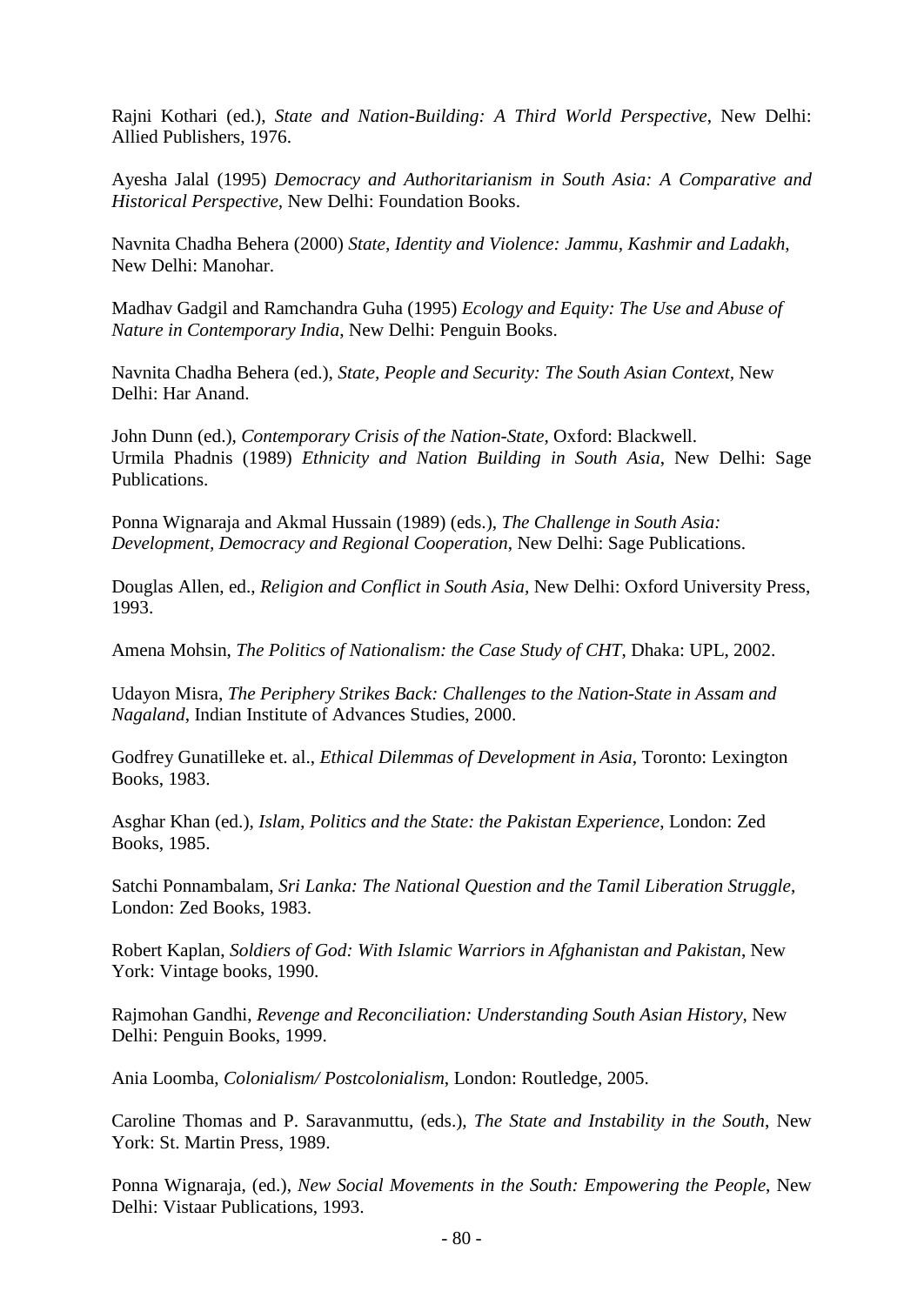P. Chatterjee, (1994) *The Nation and its Fragments: Colonial and Postcolonial Histories,* New Delhi: Oxford University Press.

*---------------------------------------------------------------------*

## **OPTIONAL PAPER 27: INTERNATIONAL SECURITY**

**Course Objective:** The aim of this course is to give students a thorough introduction to the literature on international security, both theoretical and policy-oriented. It deploys the use of sectors to understand the new international security agenda (political, economic, societal and environmental) and, emphasizes the salience of levels-of-analysis (individual, national, regional and global) in thinking about international security. The course begins with the mainstream IR literature on the subject and then works its way towards understanding the security problematique of Third World countries and especially the way South Asians theorize security.

## **1) International Security: An Introduction**

### **2) Theoretical Approaches**

- a. Structural Realism
- b. Critical Security Studies
- c. Feminist Conceptions
- d. The Copenhagen School

# **3) Broadening the Security Agenda**

- a. Environmental Security
- b. Economic Security
- c. Migration

### **4) Deepening the Security Debates**

- a. Human Security
- b. Regional Security
- c. Global Security

# **5) Security Problematique of the Third World Countries**

### **6) South Asian Conceptions of Security**

# **READINGS:**

Stuart Croft and Terry Terriff, (eds.), *Critical Reflections on Security and Change*, London: Frank Cass, 2000

Keith Krause, and Michael C. William (eds.) *Critical Security Studies*, (Minneapolis: University of Minnesota Press, 1997.

Ken Booth (ed.), *Critical Security Studies and World Politics* (Boulder: Lynne Rienner, 2005

V. Spike Peterson, (ed.), *Gendered States: Feminist (Re)visions of International Relations*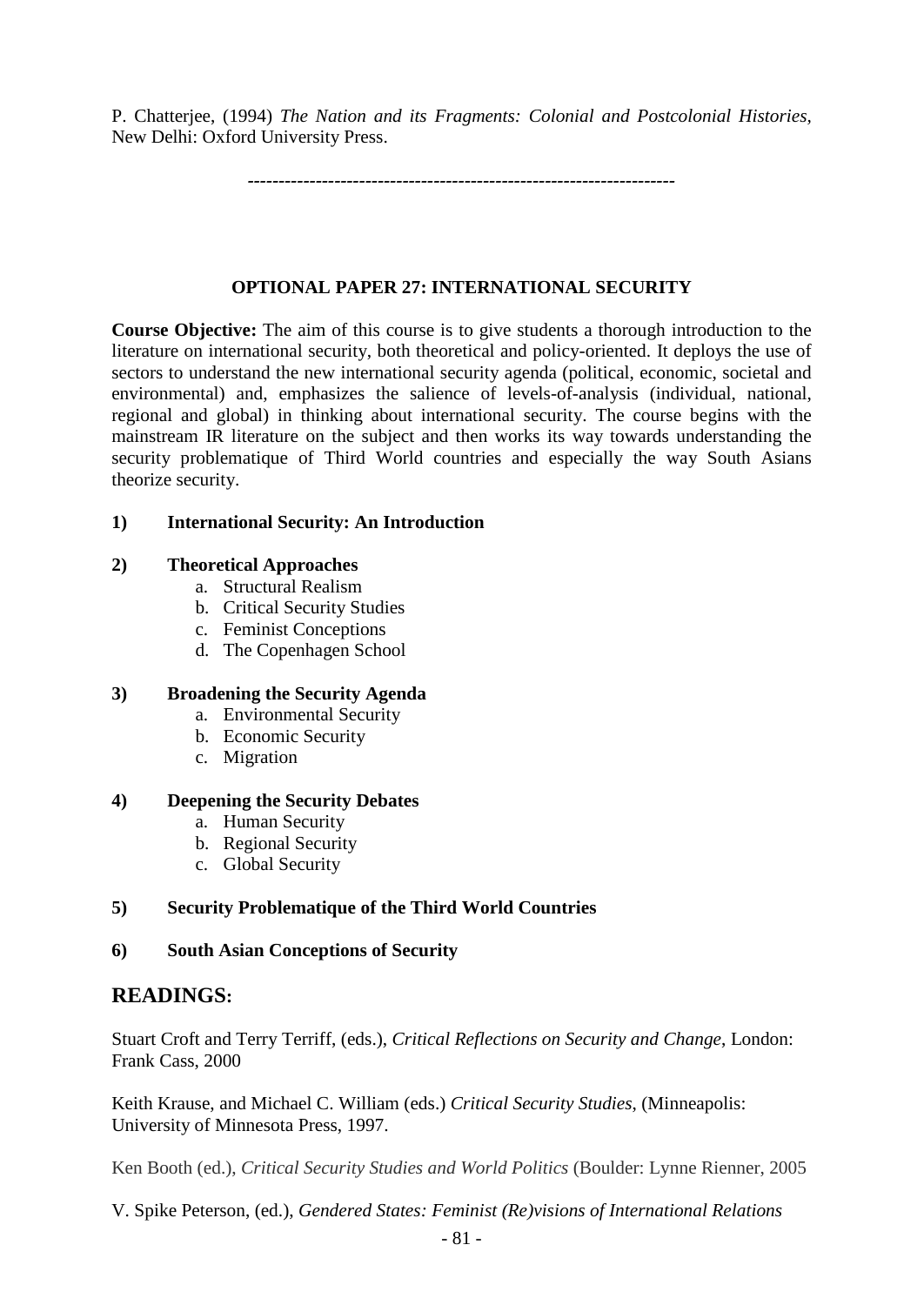*Theory,* Boulder: Lynne Rienner, 1992

Barry Buzan, Ole Waever and Jaap de Wilde, (eds.), *Security: A New Framework for Analysis*, Boulder: Lynne Rienner, 1998.

Barry Buzan and Ole Waever, (ed.), *Regions and Powers: The Structure of International Security* , Cambridge, Cambridge University Press, 2004

Alan Collins, *Cotemporary Security Studies*, Oxford: Oxford University Press, 2007.

Mohammed Ayoob, *The Third World Security Predicament : State Making, Regional Conflict and International System*, Boulder: Lynne Rienner, 1995

Caroline Thomas, *In Search of Security: The Third World in International Relations,*  Boulder: Lynne Rienner, 1987.

Navnita Chadha Behera, (ed.), *State, People and Security: The South Asian Context,* New Delhi: Har-Anand, 2001.

Navnita Chadha Behera, (ed.), *International Relations in South Asia: Search for an Alternative Pardaigm,* New Delhi: Sage, 2008.

*---------------------------------------------------------------------*

# **OPTIONAL PAPER 28: STATE AND SOCIETY IN CANADA**

**Course Objective:** Canada and India are two major examples of asymmetrical federal democracies. As such, there is much to be learned and valued by Indian students from the Canadian political experience, be it the nature of its constitution and political and judicial institutions or its pattern of Centre-State relations.

## **1) Geography, History and Political Economy: Canadian Nationalism between Imperialism and Continentalism**

### **2) Political Culture**

- a. Canada between Bi-culturalism and Multi-culturalism
- b. Regionalism and Separatism with special Reference to Quebec

## **3) The Canadian Constitution**

- a. Evolution and Politics of constitutional change
- b. Charter of Rights and Freedoms
- c. The Amending Formula

### **4) The Parliament**

- a. House of Commons
- b. Senate Reforms
- c. Committee System

## **5) Federal-Provincial Relations: Centralization and Politics of Province-Building, Intergovernmental Relations**

- **6) The Judiciary**
	- a. Structure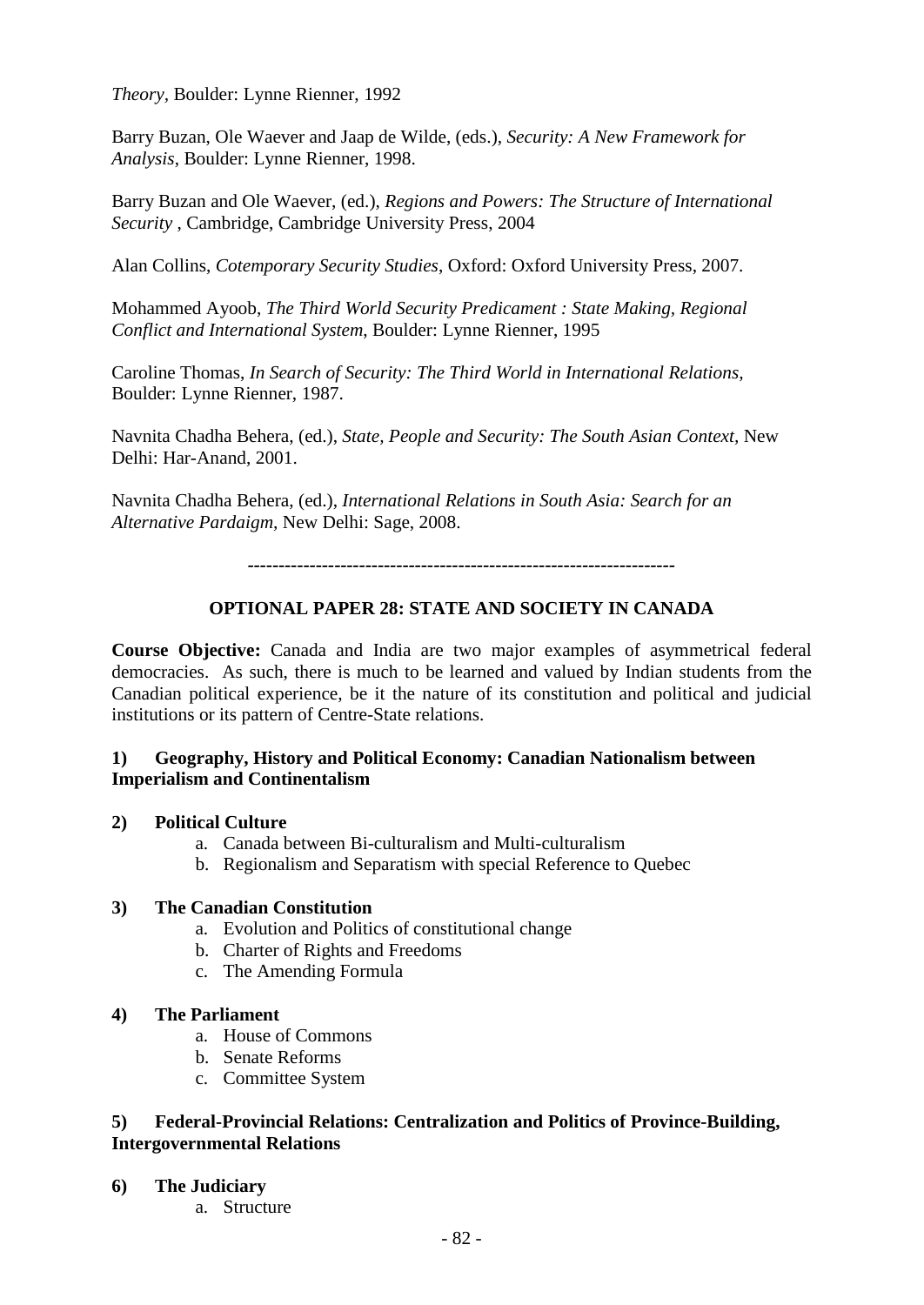- b. Judicial Review
- c. Charter of Rights and Freedoms
- d. Inter-Governmental Relations cases

# **7) The Bureaucracy**

- a. Federal
- b. Provincial

# **8) Electoral Politics**

- a. Political Parties and Pressure Groups
- b. Women and Politics
- c. Social Movements

# **9) Patterns of Provincial Politics: Local Politics and Aboriginal Self-government**

# **10) Canada's Foreign Policy: Canada and the United States, Canada and NAFTA, Canada and APEC, Canada and India**

# **READINGS:**

Cairns, Alan. C, 'The Judicial Committee and its Critics', *Canadian Journal of Political Science*, Vol. IV, No. 3, 1971

Dyck Rand, *Canadian Politics: Critical Approaches,* 2nd Edition, Nelson Canada, International Thomson Publication Company, Toronto, 1996.

Grewal, J.S. and Hugh Johnston (eds.), *India-Canada Relationship: Exploring the Political Economic and Cultural Dimensions*, New Delhi, Sage, 1994.

Jackson, Robert J. and Doreen Jackson., *Politics in Canada: Culture, Institutions, Behaviour and Public Policy*, Scarborough, Ontario: Prentice Hal! Allyn and Bacon Canada. 1999.

Mallory. J.R. *The Structure of Canadian Government*, Toronto, Macmillan, 1971.

Me Naught, Kenneth., *The Penguin History of Canada*, London, Penguin Books, 1988.

Meekison, J. Peta (ed.), *Canadian Federalism: Myth or Reality?* Toronto, Methuen, 1977.

Russell, Peter, "The End of Mega-Constitutional Politics in Canada?" *Political Science and Politics*, Vol. XXVI, No. 4, 1993

Russell, Peter, "The Political Purposes of the Canadian Charter of Rights and Freedoms", *The Canadian Bar Revised*, Vol. L XI, No. 1, March 1983

Russell, Peter. *Canada's Judicial Odyssey*, Toronto, University of Toronto Press, 1998.

Russell Peter. *Leading Constitutional Decision: Cases on the BNA Act*. Toronto, Me Clelland and Stewart, 1973.

Saxena Rekha (ed.), *Mapping Canadian Federalism for India,* Konark Publishers, Delhi, 2002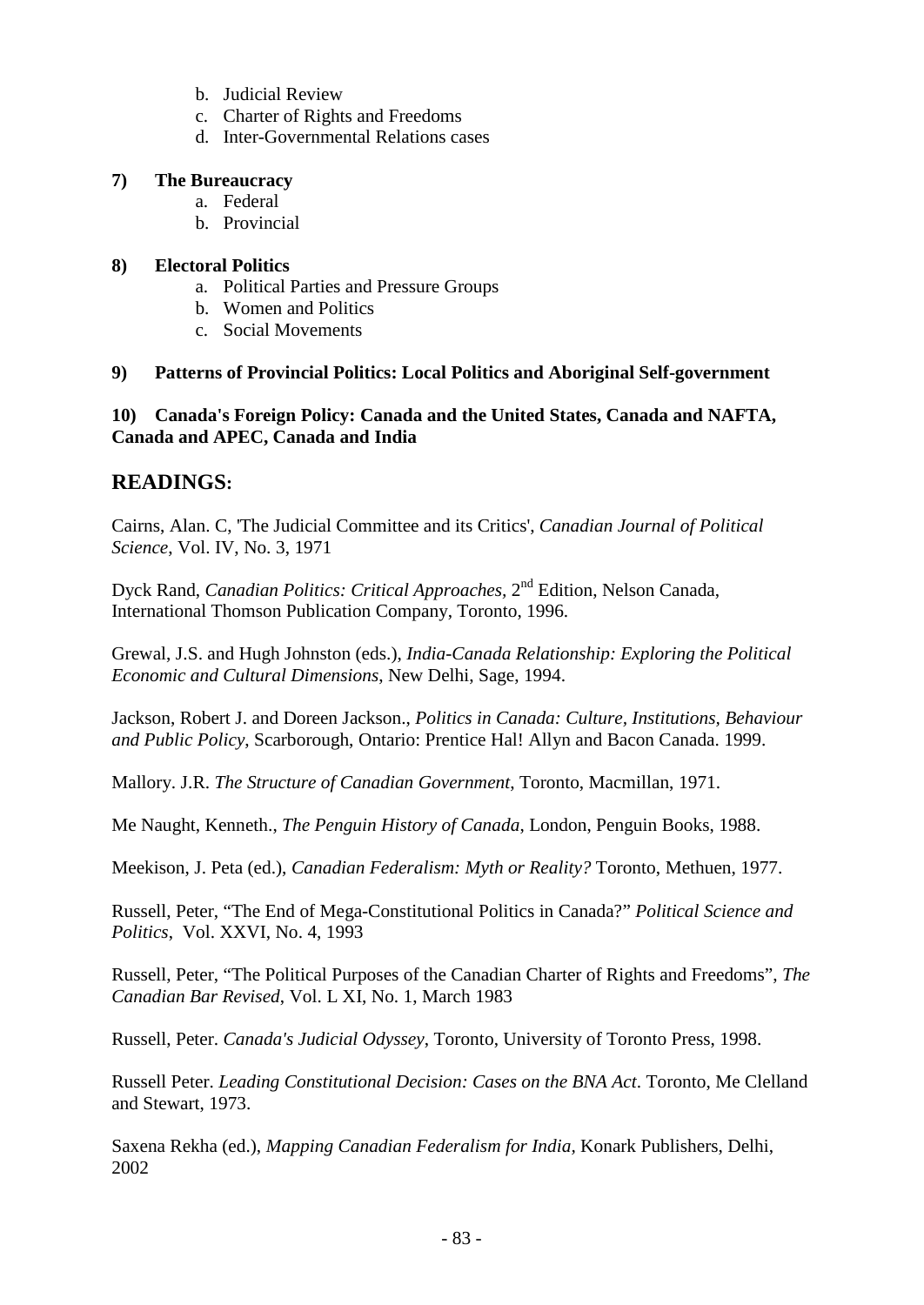Saxena Rekha, *Situating Federalism: Mechanisms of Intergovernmental Relations in Canada and India*, Manohar Publishers, Delhi, 2006

Watts R,. L. 'Canada; Three Decades of Periodic Crises'. *International Political Science Review*, Vol. XVII, No. 4, 1996

Watts R.L., 'Federalism, Federal Political System and Federations', *Annual Review of Political Science*, No. I, 1998.

Whittington, Michael and Glen Williams (ed.), *Canadian Politics in the Twenty - First Century*, 5th Ed. Scarborough, Nelson Shompson Learning, 2000.

Young, Robert (ed.) *Stretching the Federation: The Art of the State in Canada*. Kingston, Institute of Inter-governmental Relations, 1999

*---------------------------------------------------------------------*

# **OPTIONAL PAPER 29: STATE AND SOCIETY IN THE US**

**Course Objective:** The US is the world's oldest democracy and has provided to a greater or lesser extent a model of emulation and learning for later democracies including India. Given that the US is and will remain for some time the world's single most dominant power, it is important to study its state and the social institutions that have shaped its political trajectory which is what this course seeks to do.

# **1) American Political tradition**

- a. Nature
- b. Stages of Evolution.

### **2) Ideological and socio-economic Foundations of the US policy**

- a. Ideas
- b. Socio-economic determinants.

### **3) Institutional framework**

- a. Structure and Dynamics
- b. Trends in Institutional Functioning

### **4) Nature of the federal polity**

- a. Issues
- b. Debates

# **5) Character of the party system**

- a. Ideological and Regional dimensions
- b. Relationship with Interest Groups
- c. Role in Presidential and Congressional elections

### **6) Ideology in the US: Debates and trends**

### **7) Government and Business**

- a. Debates on the Role of Government
- b. Trends in the functioning of the Capitalist state
- **8) Power Elite in the US**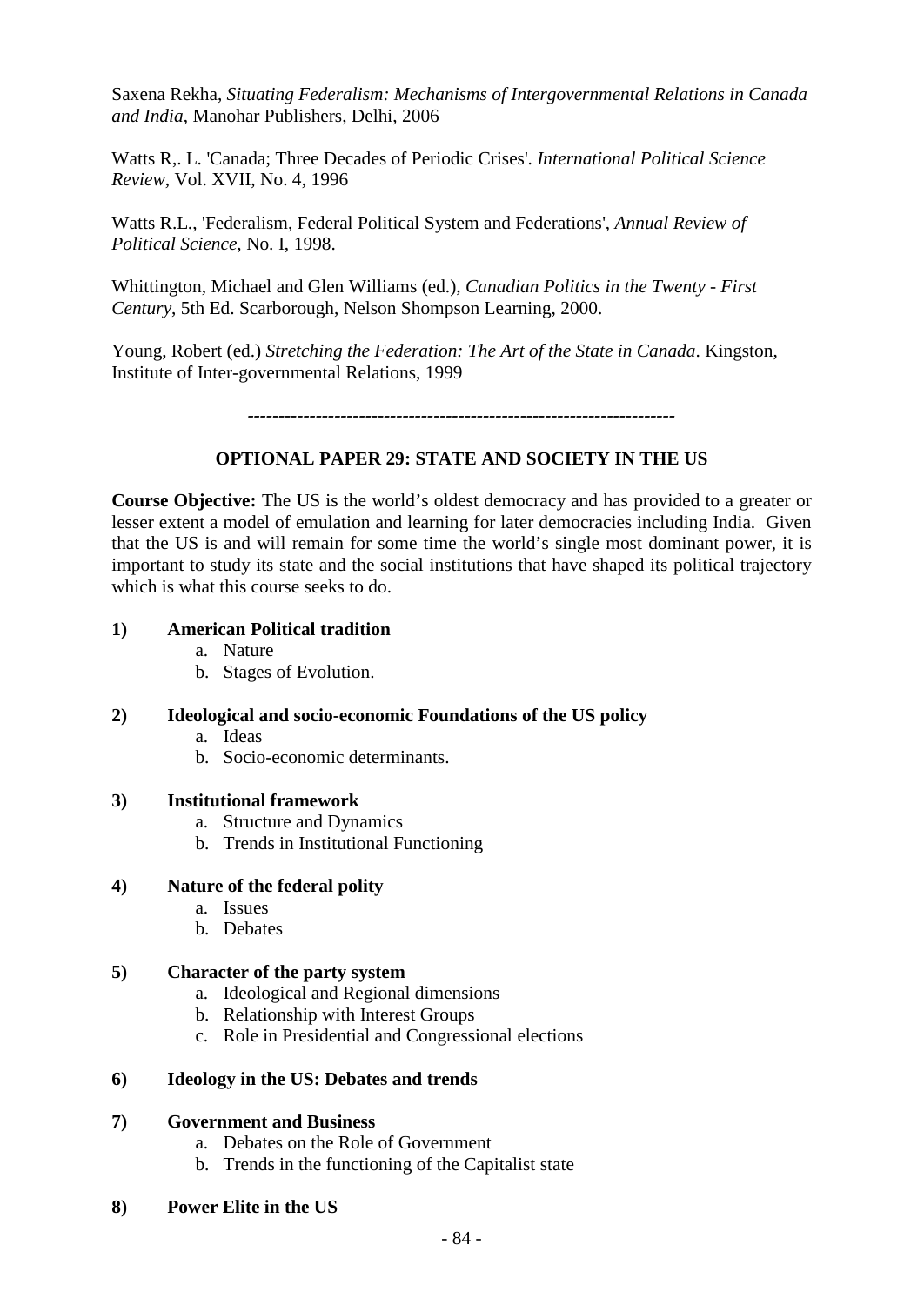- a. Political elite
- b. Economic elite
- c. Military elite

## **9) The problem of equality and integration in the US**

- a. The Civil Rights movement
- b. State
- c. Language policy
- d. Rolling back of Affirmative Action

## **10) Role of the Mass Media in the Political Process**

## **11) Politics of Development in a post-industrial society**

- a. Patterns of High Technology Development
- b. Problems of Affluence and Poverty
- c. Ecological and Social Tensions
- d. Alienation
- e. Social Movements

# **22) Domestic politics and international role of the US**

# **READINGS:**

Babu. Ramesh (ed), *Contemporary American Politics and Society,* New Delhi, Sterling, 1972

Barker, Lucius & Twiloy, Barker, *Civil Liberties and the Constitution: Cases and Commentaries,* Prentice-Hall, 1978.

Dennis Welland, edited, *The United States: A Companion to American Studies,* Mathuen and Co Ltd, London, 1974

Di palma, Giuseppe (ed), *Mass Politics in Industrial Societies,* Chicago, Markham, 1972. Ernest , S.Griffith, The American System of Government, Mathuen and Co Litd, 1983

Gillian Peele, *Revival and Reaction: The Right in Contemporary America,* Oxford University Press, New York, 1985

Horowitz, IX & James, Katz E., *Social Science and Public Policy in the United States,* Praeger, 1975.

Horowitz, I.L., *Ideology and Utopia in the United States,* NY, Oxford University Press, 1977.

James, Macgregor, Burns, *The Workshop of Democracy; The American Experiment,* Volume 11, New Delhi, Asian Books,1987

Laski, Harold J., *American Democracy: A Commentary and an Interpretation*, Kelley, ]948.

Melvin Gurtov and Ray Maghroori, *Roots of Failure: United States Policy in the Third World,* London, Green Wood press, 1984

Nicholas., H.G., *The Nature of American Politics,* New York. Oxford University Press, 1986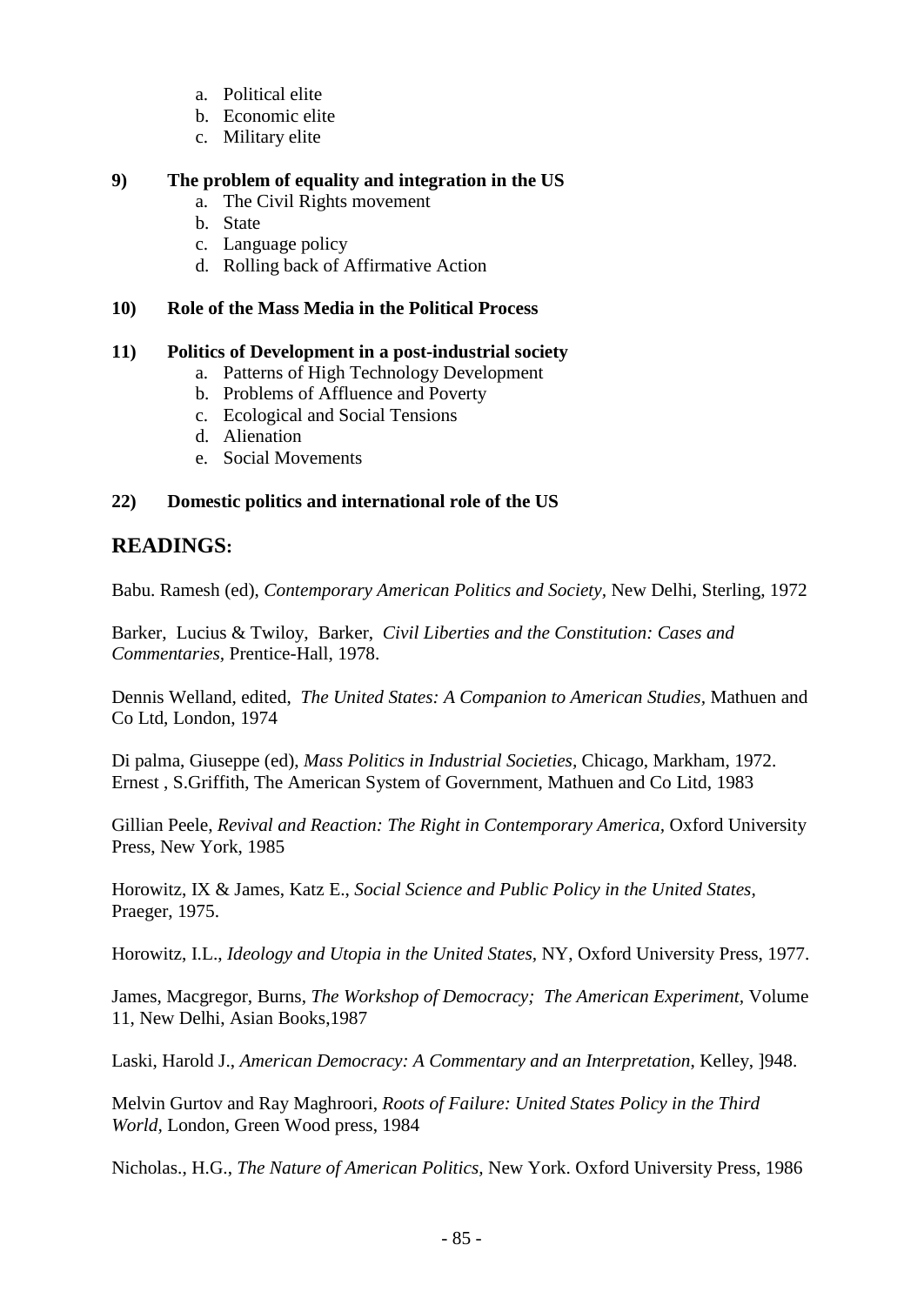Oli R. Horsti and James N. Rosenau, *American Leadership in World Affairs: Vietnam and the Breakdown of Consensus,* George Allen and Unwin Publishers Ltd., London, 1984

Vile, M.J.C., *Politics in the United States*, Penguin, 1977.

Kpalan, Robert D., *Warrior Politics,* New York, Random House, 2001.

Small, Meluin, *Democracy and Diplomacy,* Baltimore, John Hopkins University Press, 1995.

Brinkley, Alan, *The New Federalist Papers Essays in Defence of the Constitution,* Norton, 1997.

*---------------------------------------------------------------------*

## **OPTIONAL PAPER 30: CONSTITUTIONALISM IN COMPARATIVE PERSPECTIVE**

**Course Objective:** This course intends to expose students to the multitudinous and differentiated forms of constitutional practices. Distinguishing between constitutions as historical texts and constitutionalism as ideological sites which justify specific constitutional theory and practices, the course will attempt to familiarise students with the pluralities of these sites, and their diverse manifestations. The course encourages students to ask questions such as, what is a constitution, what are the processes through which constitutions evolve, and what are the different underlying principles they pledge, what rights are incorporated in the constitutions and what are the implications of their incorporation are constitutions static/stagnant or do they embody principles of transformative change? For adequate responses to these questions, the course takes the students along the diverse historical experiences of constitutional development and their forms, their relationship with culture and democracy, the notion of transformative constitutionalism in societies transitioning from colonial to postcolonial constitutionalism or from authoritarianism to democracy, and the debates around emergency, states of exception and constitutionalism.

- **1) What is constitutionalism?**
- **2) Culture and Constitutionalism**
- **3) Democracy and Constitutionalism**
- **4) Postcolonial Constitutionalism**
- **5) Socialist Constitutionalism**
- **6) Constitutionalism in times of Emergency**

# **READINGS:**

Anil Kalhan, 'Constitution and 'extraconstitution': Emergency powers in postcolonial Pakistan and India', Drexel University Earle Mack School of Law Legal Studies Research Paper Series 2009 – A-16, available at<http://www.ssrn.com/link/Drexel-U-LEG.html>

Carl J Friedrich, *Constitutional Government and Democracy*,